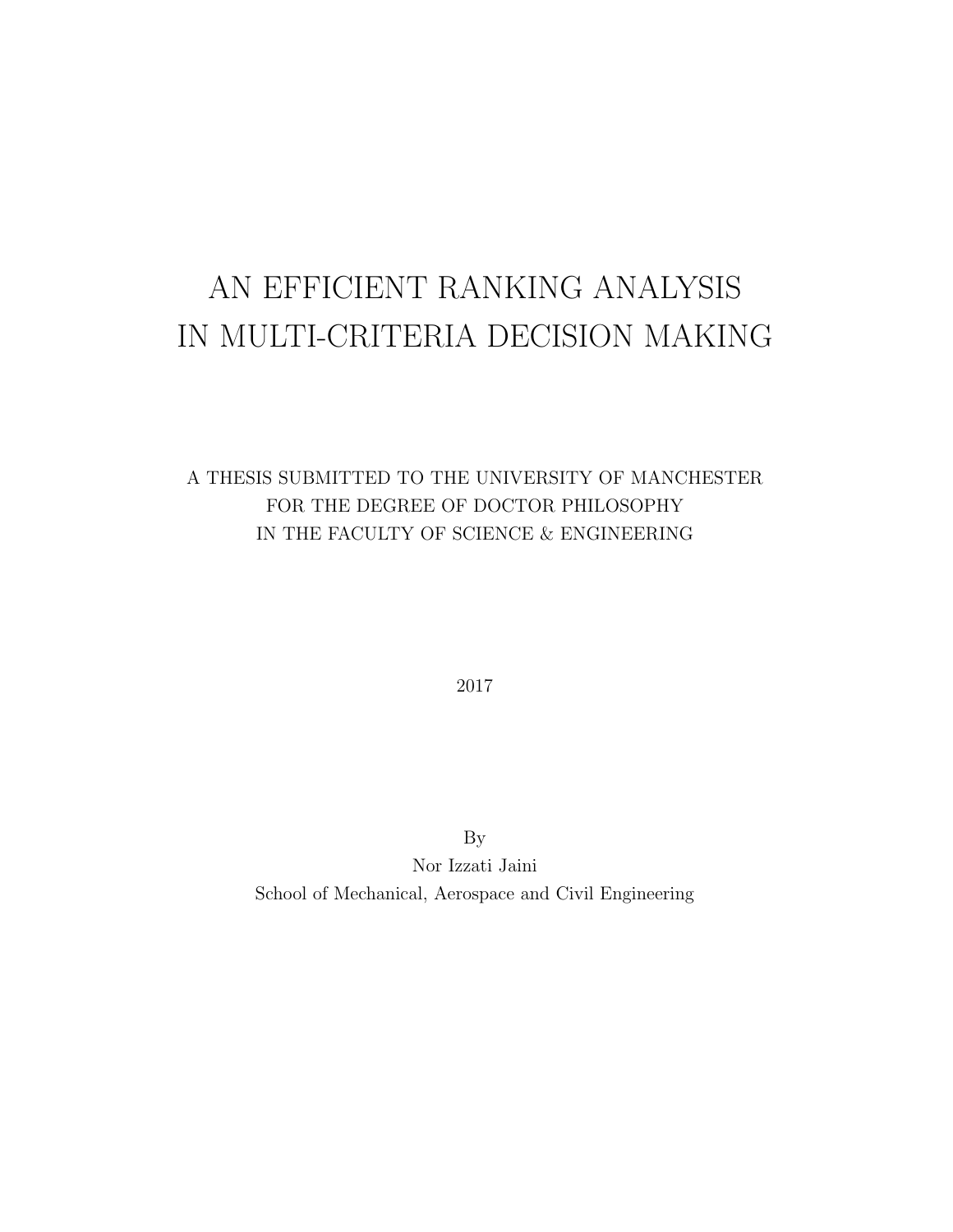## Contents

| List of figures |           |                                                      | $\mathbf{5}$ |
|-----------------|-----------|------------------------------------------------------|--------------|
|                 |           | List of tables                                       | 6            |
|                 |           | Nomenclature                                         | 8            |
|                 | Abstract  |                                                      | 10           |
|                 |           | Declaration                                          | 11           |
|                 | Copyright |                                                      | 12           |
|                 |           | Acknowledgements                                     | 13           |
|                 |           | Author list of publications                          | 15           |
| $\mathbf{1}$    |           | Introduction                                         | 18           |
|                 | 1.1       | Background, motivation and scope                     | 18           |
|                 | 1.2       | Multi-Criteria decision making method                | 21           |
|                 | 1.3       | Uncertainty analysis in multi-criteria decision      |              |
|                 |           | making process                                       | 26           |
|                 | 1.4       | Critical criterion in multi-criteria decision making | 27           |
|                 | 1.5       | Fuzzy multi-criteria decision making method          | 28           |
|                 | 1.6       | Research contributions and thesis structure          | 29           |
| $\bf{2}$        |           | Distance-based ranking methods in                    |              |
|                 |           | multi-criteria decision making                       | 31           |
|                 | 2.1       | Pareto optimality                                    | 33           |
|                 | 2.2       | Relative distance ranking                            | 33           |
|                 | 2.3       | <b>TOPSIS</b>                                        | 35           |
|                 | 2.4       | Trade-off ranking method                             | 37           |
|                 | 2.5       | Test cases: analysis and comparison                  | 44           |
|                 |           |                                                      |              |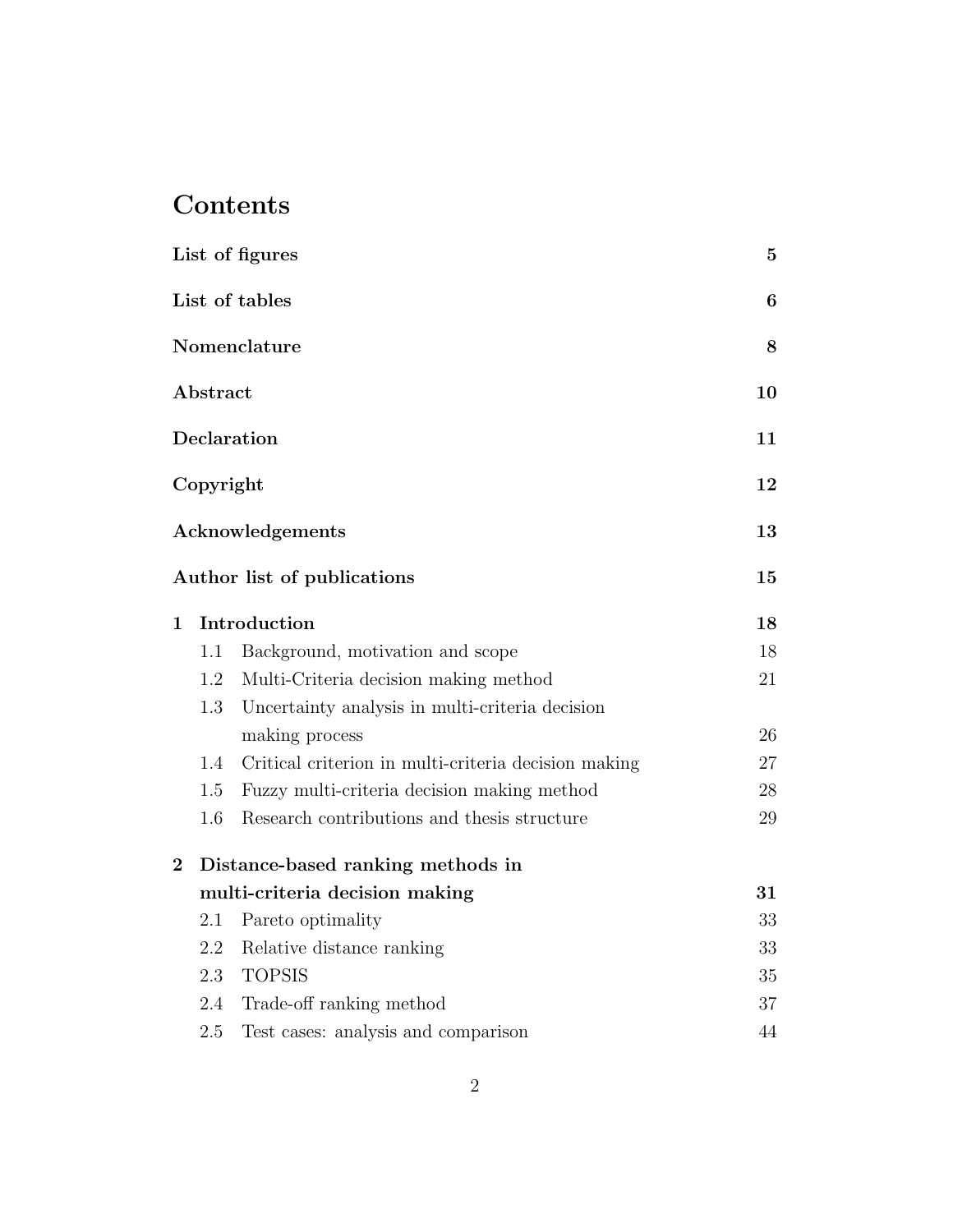|          |                                         | 2.5.1       | General Test Cases                                            | 45       |  |  |
|----------|-----------------------------------------|-------------|---------------------------------------------------------------|----------|--|--|
|          |                                         | 2.5.2       | Application Test Case                                         | 50       |  |  |
| $\bf{3}$ | Uncertainty and sensitivity analysis in |             |                                                               |          |  |  |
|          |                                         |             | multi-criteria decision making process                        | 53       |  |  |
|          | 3.1                                     |             | Trade-off ranking modification                                | 54       |  |  |
|          | Uncertainty in the input data<br>3.2    |             |                                                               |          |  |  |
|          |                                         | 3.2.1       | Robust Set of Alternatives                                    | 59<br>61 |  |  |
|          |                                         | 3.2.2       | Test Case: Two-bar Truss Structure                            | 62       |  |  |
|          | 3.3                                     |             | Uncertainty in the Decision Maker's preference                | 65       |  |  |
|          |                                         | 3.3.1       | Computational Experiment                                      | 66       |  |  |
|          |                                         | 3.3.2       | Objective Weights via the Trade-off Ranking Method            | 70       |  |  |
|          | 3.4                                     |             | Critical criterion analysis in multi-criteria decision making | 72       |  |  |
|          |                                         | 3.4.1       | Methodology                                                   | 73       |  |  |
|          |                                         | 3.4.2       | Critical criterion analysis                                   | 74       |  |  |
| 4        |                                         |             | Fuzzy multi-criteria decision making method                   | 80       |  |  |
|          | 4.1                                     |             | Multi-criteria decision making and fuzzy numbers              | 81       |  |  |
|          |                                         | 4.1.1       | Arithmetic operations on triangular fuzzy numbers             | 85       |  |  |
|          | 4.2                                     |             | Trade-off ranking method with defuzzification                 | 87       |  |  |
|          | 4.3                                     |             | Fuzzy trade-off ranking                                       | 89       |  |  |
|          | 4.4                                     |             | <b>Fuzzy TOPSIS</b>                                           | 92       |  |  |
|          | 4.5<br><b>Fuzzy VIKOR</b>               |             |                                                               | 94       |  |  |
|          | 4.6                                     |             | Analysis and comparison                                       | 96       |  |  |
| $\bf{5}$ |                                         | Conclusions |                                                               | 105      |  |  |
|          | 5.1                                     |             | Summary of research findings                                  | 105      |  |  |
|          | 5.2                                     |             | Future research implications                                  | 108      |  |  |
|          |                                         |             |                                                               |          |  |  |
|          | References                              |             |                                                               | 110      |  |  |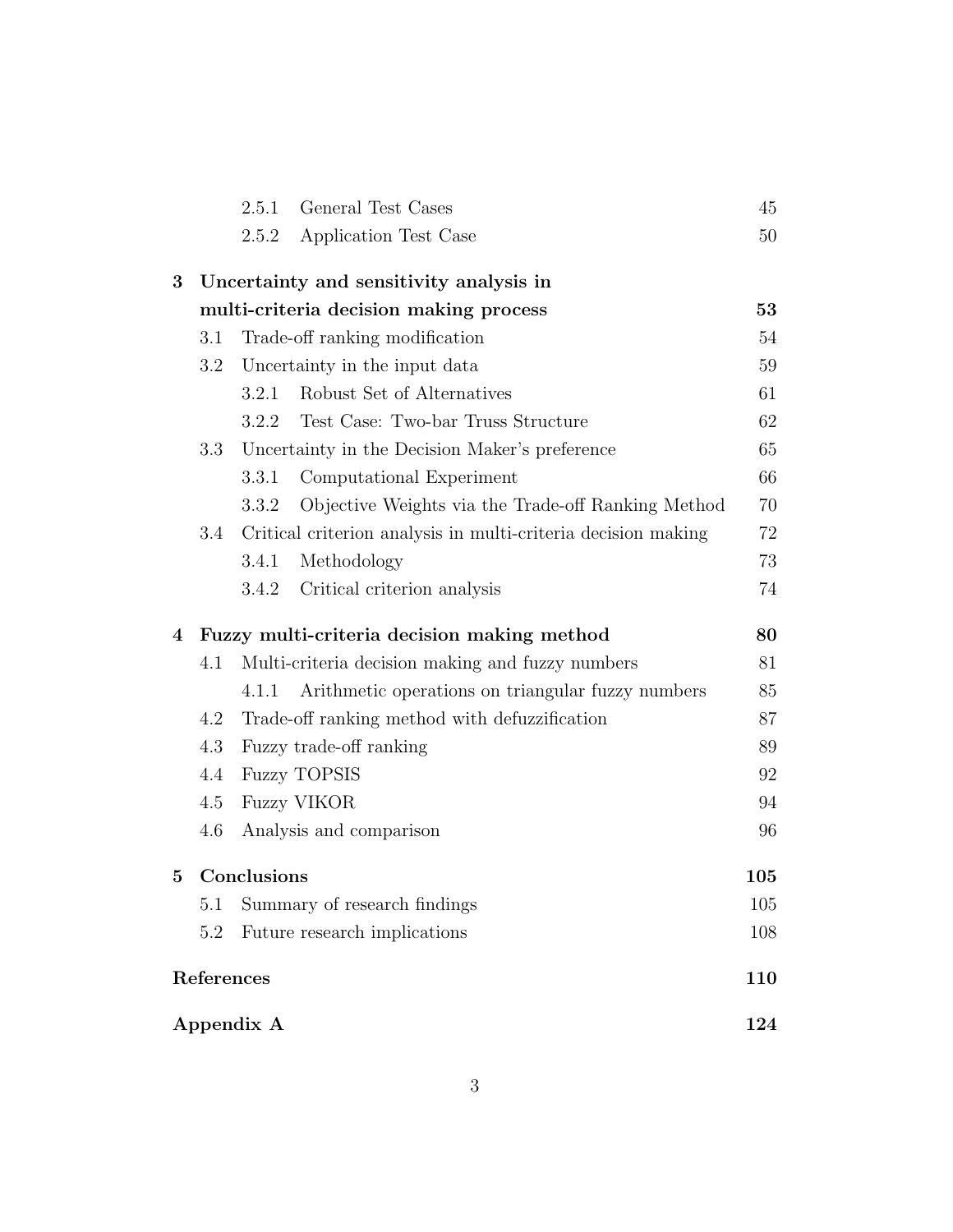| Appendix B               | $126\,$ |
|--------------------------|---------|
| Appendix C               | 127     |
| Final Word Count: 28,735 |         |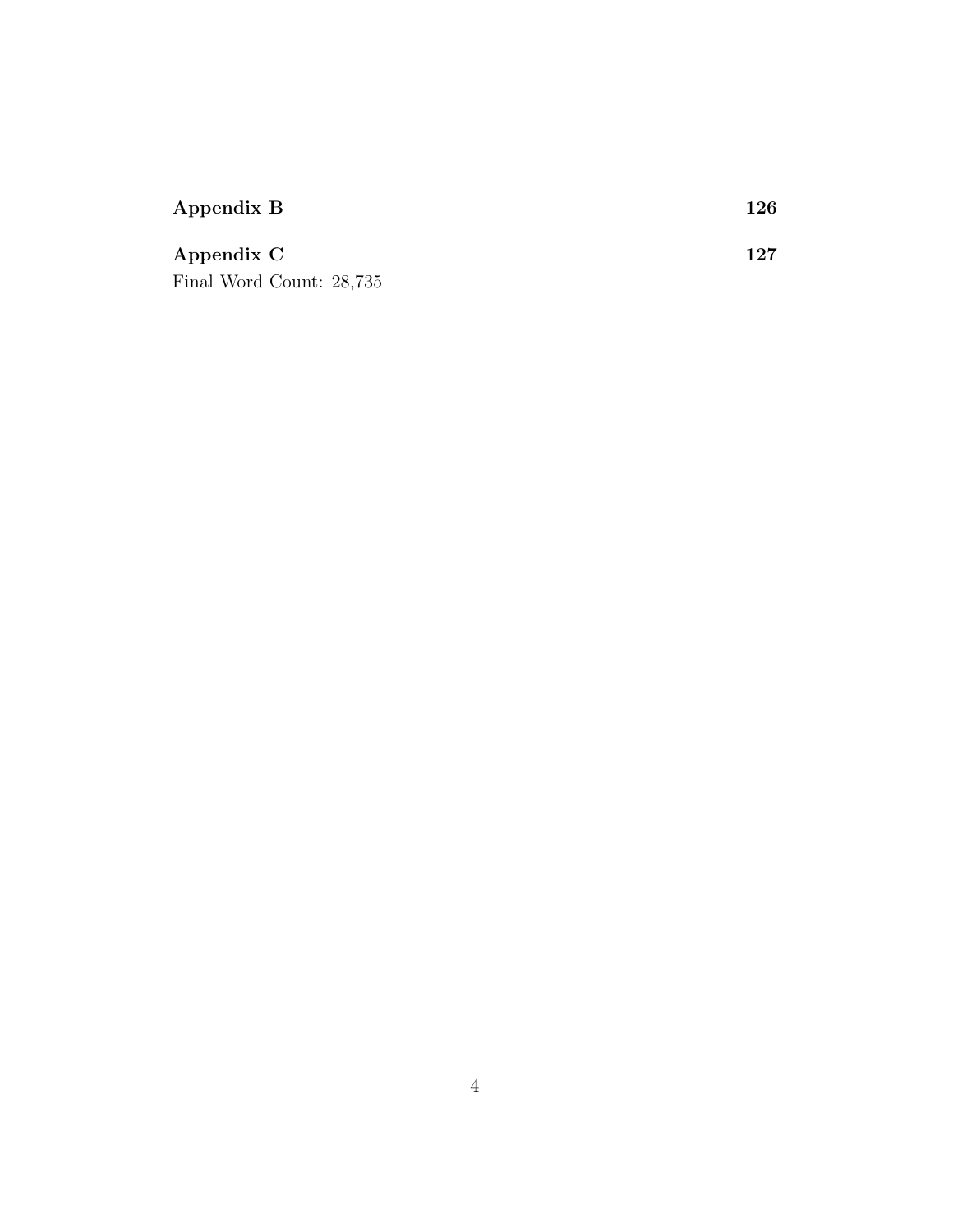## List of Figures

| 2.1  | Two sets of Pareto solutions<br>38                             |     |  |  |  |
|------|----------------------------------------------------------------|-----|--|--|--|
| 2.2  | Practical examples for the trade-off ranking<br>41             |     |  |  |  |
| 2.3  | Results for the top ranking with the TOPSIS, relative distance |     |  |  |  |
|      | and trade-off methods                                          | 42  |  |  |  |
| 2.4  | Results for the top ranking with the TOPSIS, relative distance |     |  |  |  |
|      | and trade-off methods                                          | 43  |  |  |  |
| 2.5  | Distance measures in TOPSIS and trade-off ranking              | 44  |  |  |  |
| 2.6  | Results of the highest ranking for TNK                         | 46  |  |  |  |
| 2.7  | Results of the highest ranking for ZDT1                        | 47  |  |  |  |
| 2.8  | Results of the highest ranking for ZDT2                        | 48  |  |  |  |
| 2.9  | Results of the highest ranking for ZDT6                        | 49  |  |  |  |
| 2.10 | Results of the highest ranking for DTLZ5                       | 49  |  |  |  |
| 3.1  | Difference in distance measures between the trade-off ranking, |     |  |  |  |
|      | TOPSIS and the relative distance method                        | 58  |  |  |  |
| 3.2  | Two-bar truss structure                                        | 63  |  |  |  |
| 3.3  | Results of the top ranking for Possibilistic Mean and robust   |     |  |  |  |
|      | Pareto frontier                                                | 64  |  |  |  |
| 3.4  | Top ranking for each method with each weight case for ZDT2     | 67  |  |  |  |
| 3.5  | Top ranking for each method with each weight case for DTLZ5    | 69  |  |  |  |
| 3.6  | Examples for the objective weights calculation<br>72           |     |  |  |  |
| 4.1  | Membership functions of the linguistic variables<br>83         |     |  |  |  |
| 4.2  | Triangular fuzzy number $\tilde{f} = (a, b, c)$<br>85          |     |  |  |  |
| 4.3  | Triangular fuzzy numbers and their crisp values of each crite- |     |  |  |  |
|      | rion for alternative $A_2$                                     | 100 |  |  |  |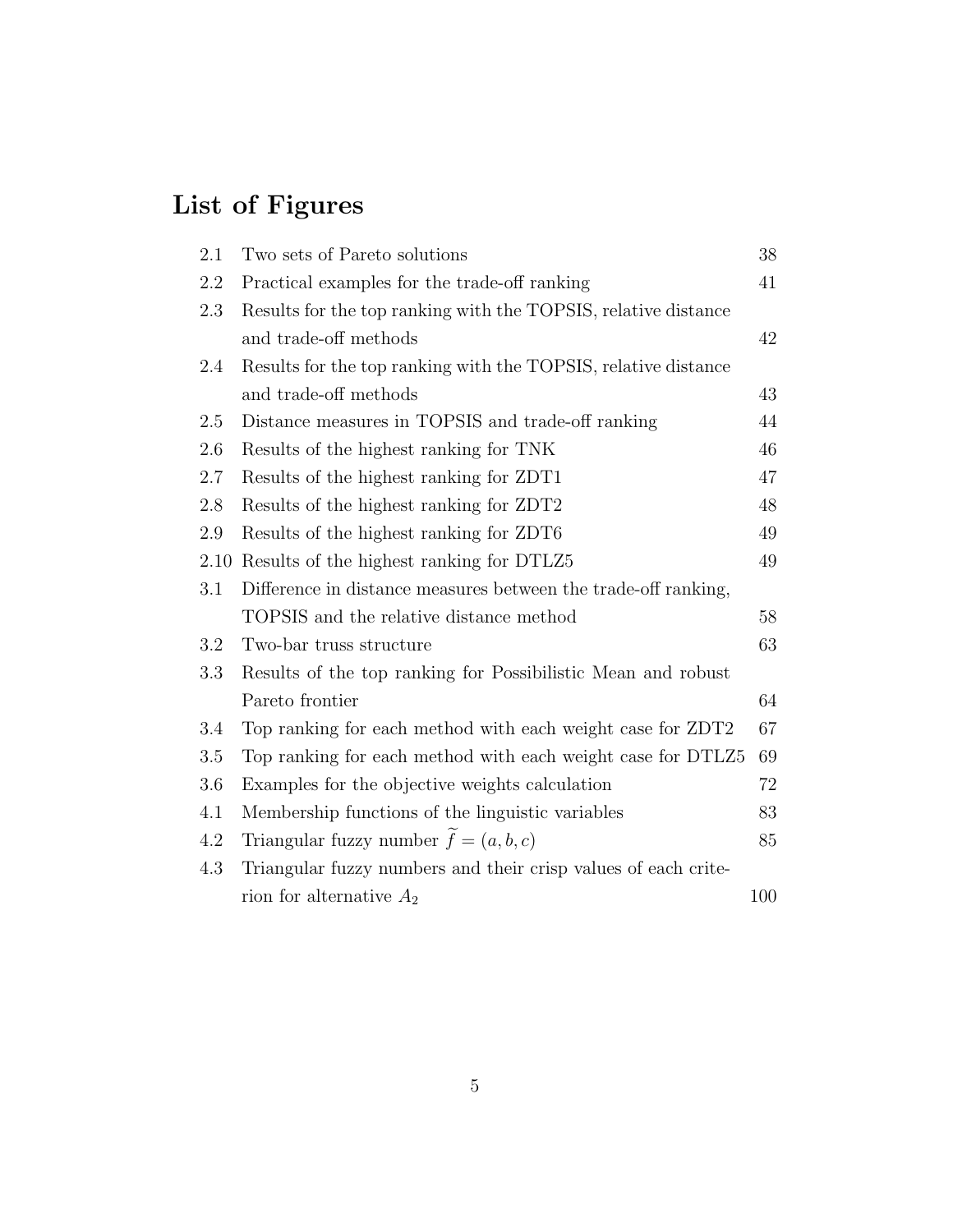## List of Tables

| $2.1\,$ | Trade-off ranking for Pareto frontier FH                        | 40     |
|---------|-----------------------------------------------------------------|--------|
| 2.2     | Trade-off ranking for Pareto frontier FJ                        | 40     |
| 2.3     | Input data for car selection example and the results of ranking | 50     |
| 2.4     | Preference ranking for each criterion in the car example        | 51     |
| 3.1     | Weight cases for DTLZ5                                          | 68     |
| 3.2     | Data of the problem                                             | 74     |
| 3.3     | Current ranking for each method                                 | 74     |
| 3.4     | New ranking for each method with weight change in $w_1$         | 75     |
| 3.5     | New ranking for each method with weight change in $w_2$         | 76     |
| 3.6     | New ranking for each method with weight change in $w_3$         | $77\,$ |
| 3.7     | New ranking for each method with weight change in $w_4$         | 78     |
| 4.1     | Fuzzy numbers for the importance weight of each criterion       | 82     |
| 4.2     | Linguistic variables for the alternative performance            | 83     |
| 4.3     | Criteria weight by decision makers                              | 97     |
| 4.4     | Alternatives ratings by decision makers                         | 97     |
| 4.5     | The fuzzy decision matrix for the personnel selection problem   | 98     |
| 4.6     | Defuzzified decision matrix                                     | 98     |
| 4.7     | Normalized defuzzified decision matrix by the trade-off ranking | 99     |
| 4.8     | Ranking by fuzzy trade-off                                      | 99     |
| $4.9\,$ | Results by fuzzy trade-off                                      | 99     |
|         | 4.10 Ranking by fuzzy VIKOR                                     | 101    |
|         | 4.11 Results by fuzzy VIKOR                                     | 101    |
|         | 4.12 Ranking and results by fuzzy TOPSIS                        | 102    |
|         | 4.13 New criteria weight by decision makers                     | 102    |
|         | 4.14 New fuzzy and defuzzified weights                          | 102    |
|         | 4.15 Results by the fuzzy MCDM methods with the new criteria    |        |
|         | weights                                                         | 103    |
| 5.1     | Data for TNK problem $(x_1, x_2)$                               | 127    |
| 5.2     | Data for ZDT1 problem $(F_1, F_2)$                              | 127    |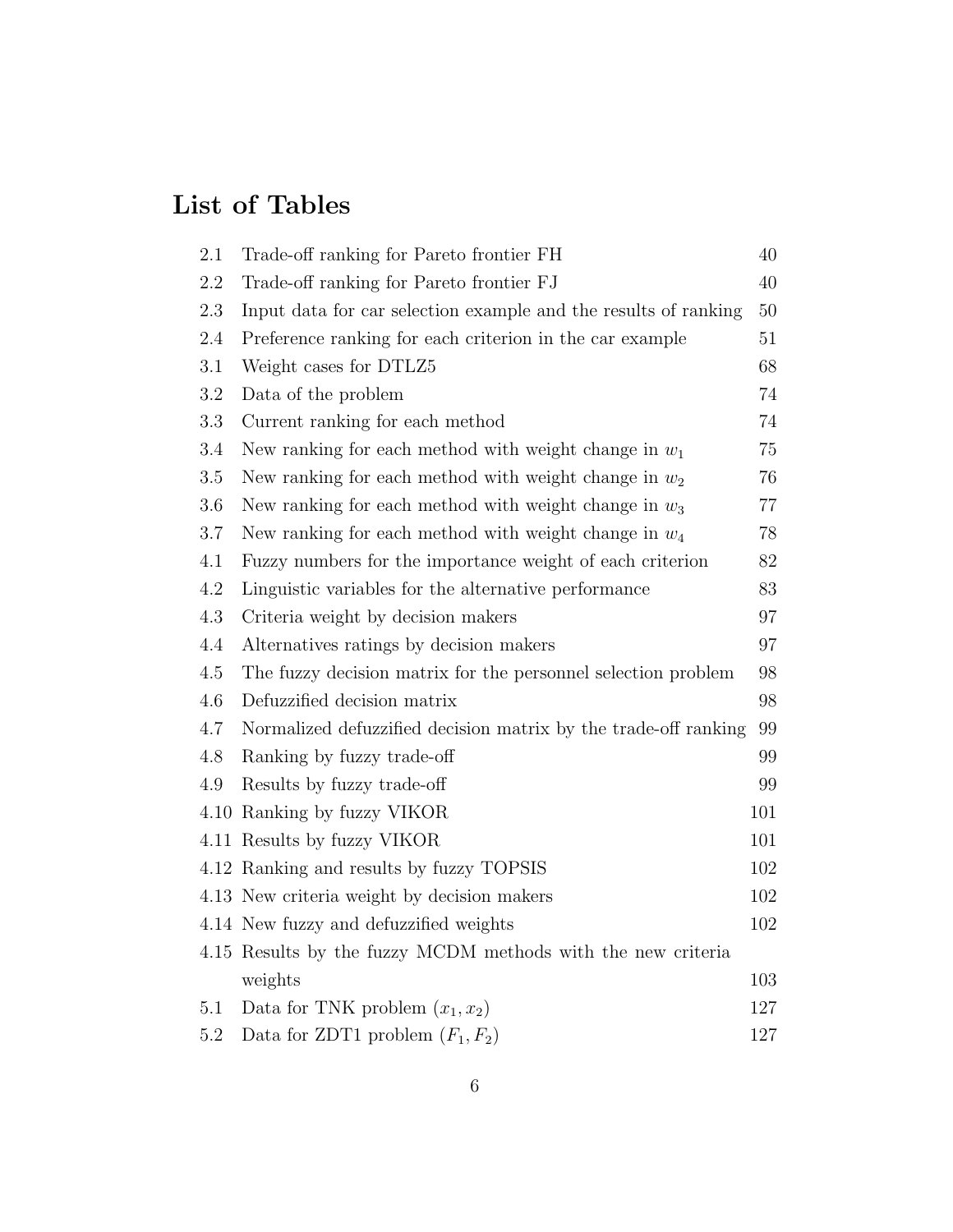| 5.3 Data for ZDT2 problem $(F_1, F_2)$       | 128. |
|----------------------------------------------|------|
| 5.4 Data for DTLZ5 problem $(F_1, F_2, F_3)$ | 128. |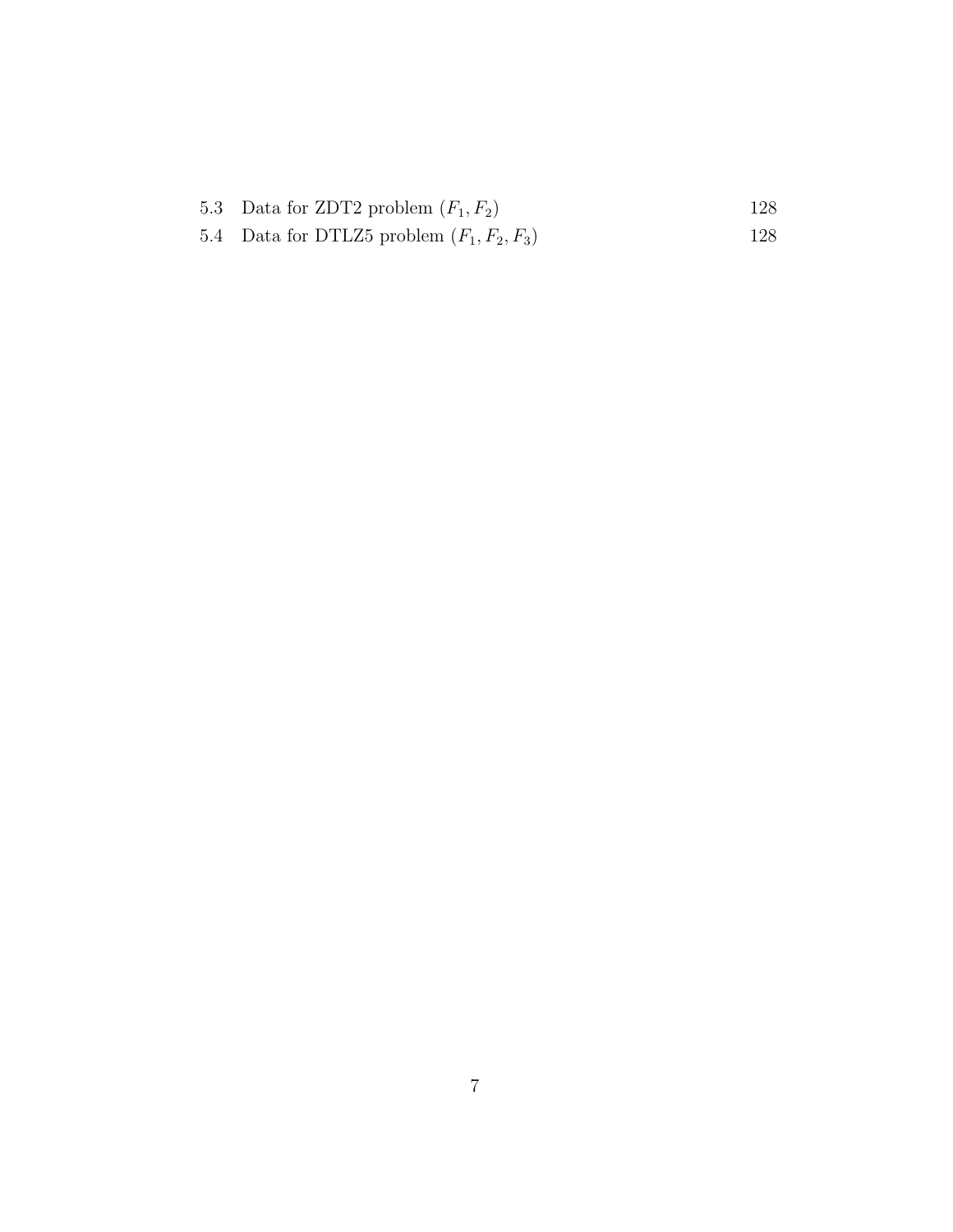## Nomenclature

| $A_i$            | Alternative i                                            |
|------------------|----------------------------------------------------------|
| $Y_i$            | Criterion $j$                                            |
| $Y_{ij}$         | Performance of alternative $i$ in terms of criterion $j$ |
| $w_i$            | Weight of criterion $j$                                  |
| $w^*$            | New weight                                               |
| $w^{'}$          | Normalized weight                                        |
| $\boldsymbol{m}$ | Number of criteria/objective functions                   |
| q                | Number of alternatives/Pareto solutions                  |
| $I^+$            | Ideal solution                                           |
| $I^-$            | Anti-ideal solution                                      |
| $A_k^*$          | $k$ -th extreme solution                                 |
| $\sim$           | Uncertain parameter                                      |
| $\sigma_Y^2$     | Variance of variable Y                                   |
| $\boldsymbol{n}$ | number of parameters which vary                          |
| ð                | Value of change in the current weight                    |
| mp               | Possibilistic mean                                       |
| К                | Number of Decision Makers                                |
| DM               | Decision Maker                                           |
| <b>MCDM</b>      | Multi-criteria decision making                           |
| AHP              | Analytic Hierarchy Process                               |
| <b>ANP</b>       | Analytic Network Process                                 |
| <b>MAUT</b>      | Multi-Attribute Utility Theory                           |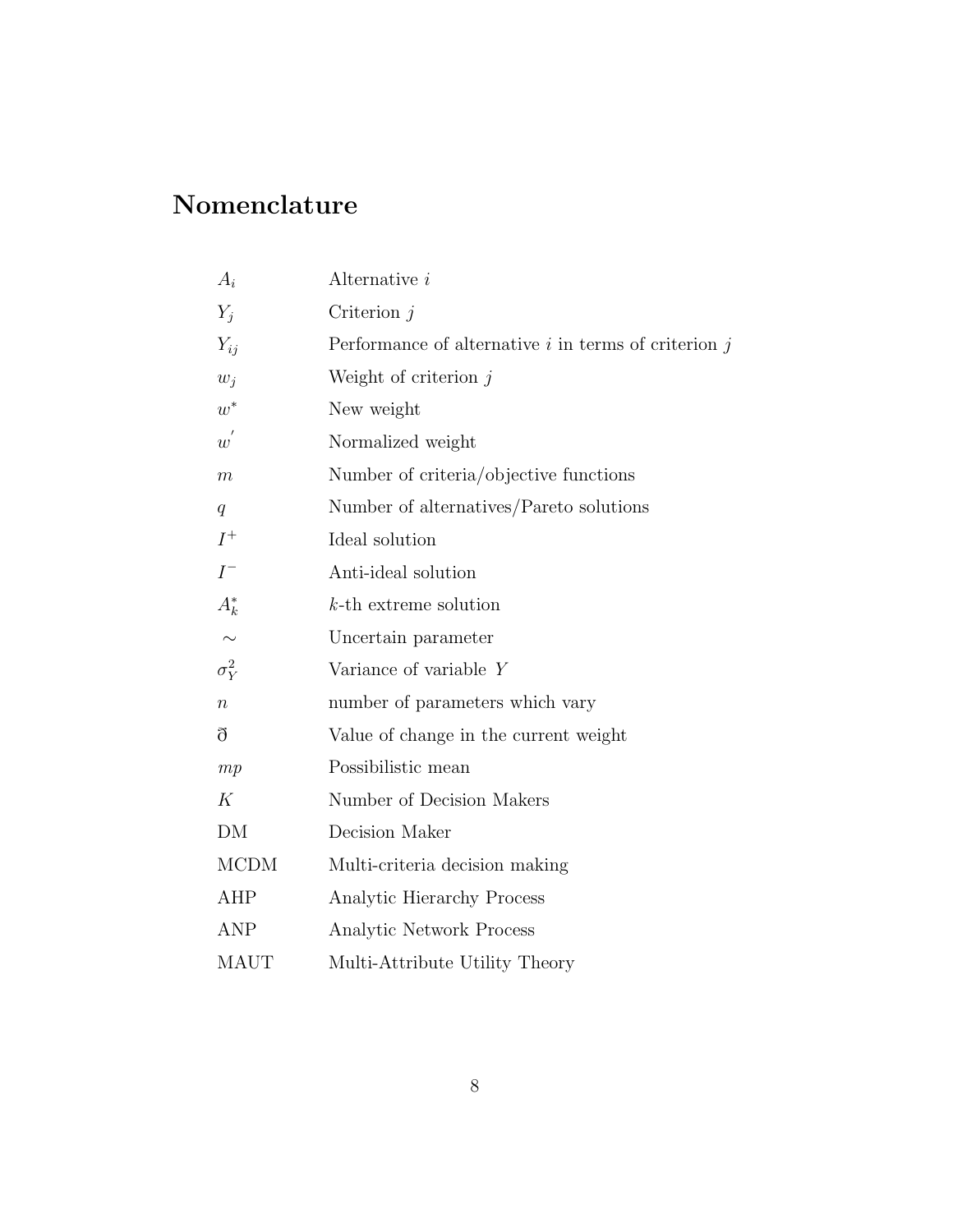| <b>ELECTRE</b> | Elimination and Choice Expressing Reality                         |
|----------------|-------------------------------------------------------------------|
| PROMETHEE      | Preference Ranking Organization Method for Enrichment Evaluations |
| GA.            | Genetic algorithm                                                 |
| <b>PSO</b>     | Partial swarm optimization                                        |
| <b>DSD</b>     | Directed Search Domain                                            |
| <b>TOPSIS</b>  | Technique for order preference by similarity to ideal solution    |
| <b>VIKOR</b>   | Vise Kriterijumska Optimizacija I Kompromisno Resenje             |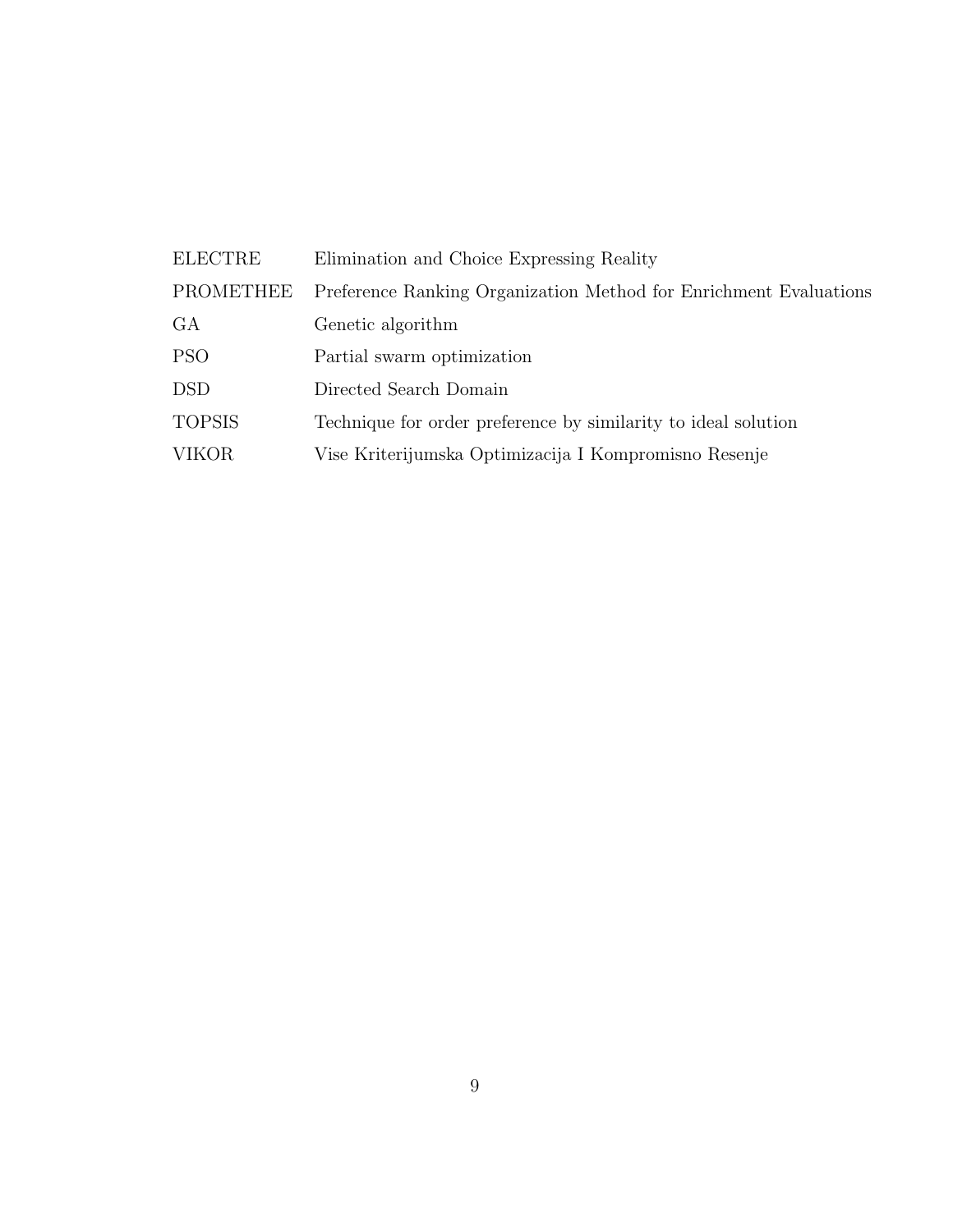#### An Efficient Ranking Analysis in Multi-criteria Decision Making

Nor Izzati Jaini, 2017 PhD in Mechanical Engineering The University of Manchester

#### Abstract

This study is conducted with the aims to develop a new ranking method for multi-criteria decision making problem with conflicting criteria. Such a problem has a set of Pareto solutions, where the act of improving a value of one solution will result in depreciating some of the others. Thus, in this type of problem, there is no unique solution. However, out of many available options, the Decision Maker eventually has to choose only one solution. With this problem as the motivation, the current study develops a compromise ranking algorithm, namely a trade-off ranking method. The trade-off ranking method able to give a trade-off solution with the least compromise compared to other choices as the best solution. The properties of the algorithm are studied in the thesis on several test cases. The proposed method is compared against several multi-criteria decision making methods with ranking based on the distance measure, which are the TOPSIS, relative distance and VIKOR. The sensitivity analysis and uncertainty test are carried out to examine the methods robustness. A critical criteria analysis is also done to test for the most critical criterion in a multi-criteria problem. The decision making method is considered further in a fuzzy environment problem where the fuzzy trade-off ranking is developed and compared against existing fuzzy decision making methods.

Keywords: Trade-off, ranking, multi-objective optimization, multi-criteria decision making, Pareto optimal solution, directed search domain algorithm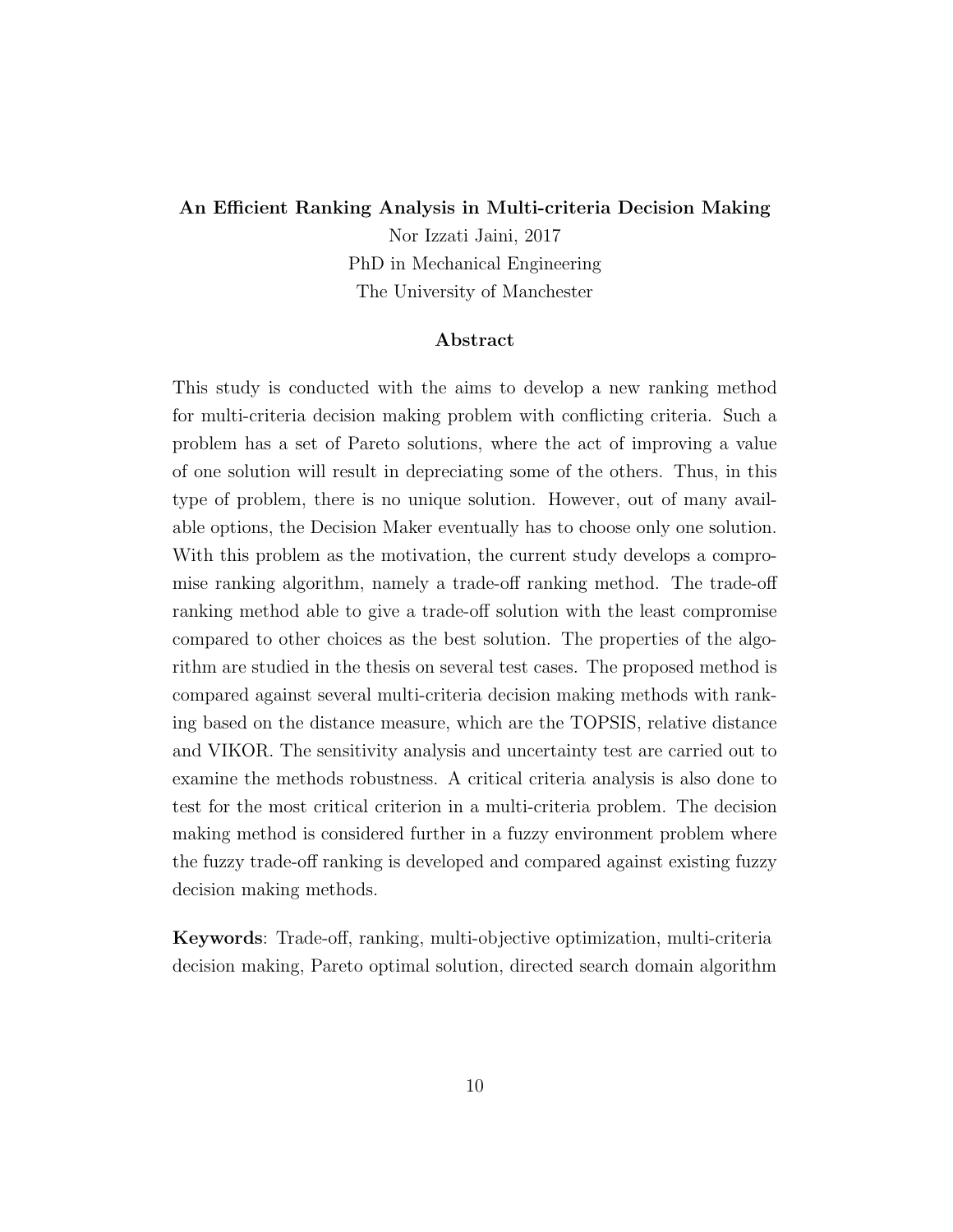## Declaration

No portion of the work referred to in this thesis has been submitted in support of an application for another degree or qualification of this or any other university or other institute of learning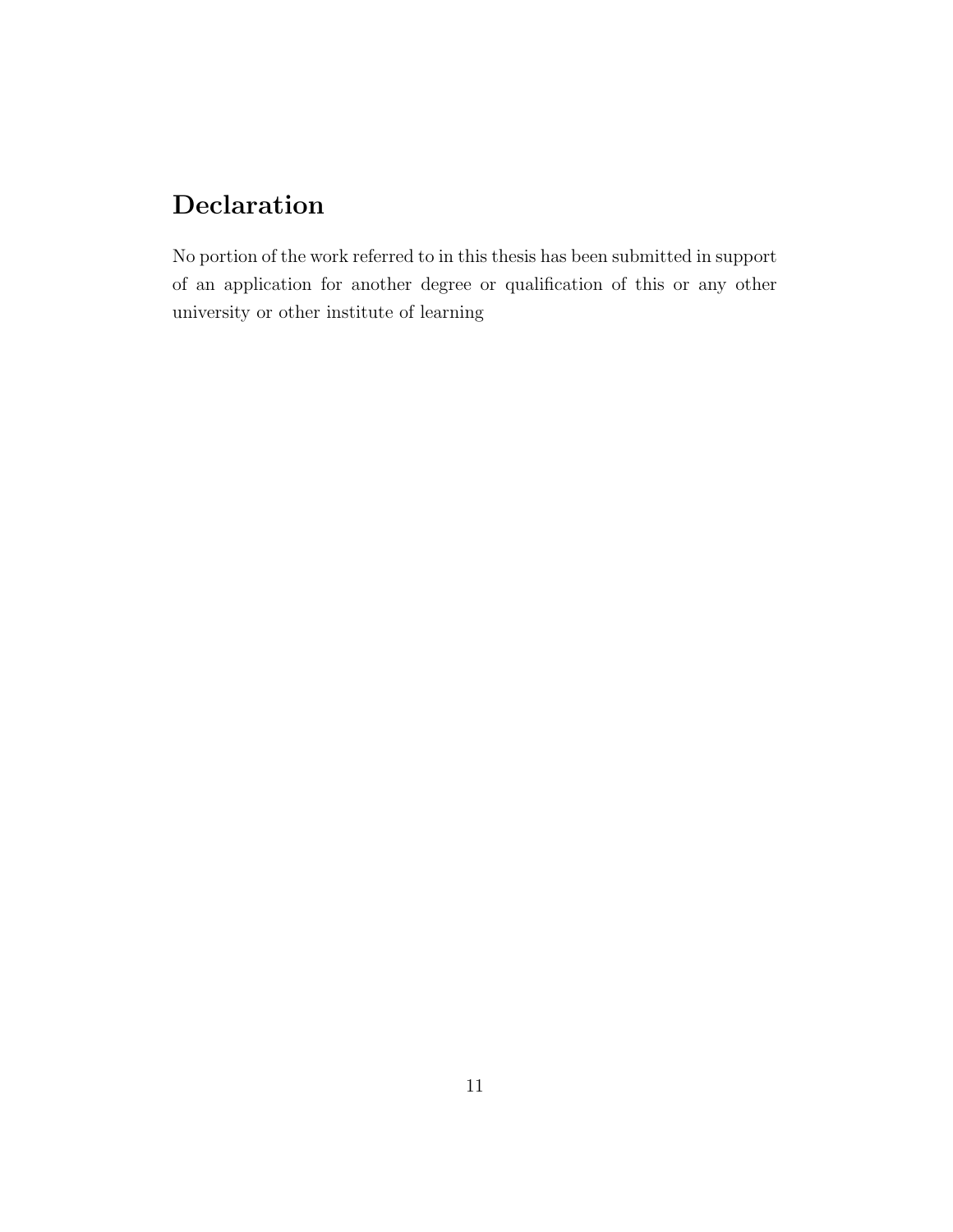## Copyright

- i. The author of this thesis (including any appendices and/or schedules to this thesis) owns certain copyright or related rights in it (the Copyright) and s/he has given The University of Manchester certain rights to use such Copyright, including for administrative purposes.
- ii. Copies of this thesis, either in full or in extracts and whether in hard or electronic copy, may be made only in accordance with the Copyright, Designs and Patents Act 1988 (as amended) and regulations issued under it or, where appropriate, in accordance with licensing agreements which the University has from time to time. This page must form part of any such copies made.
- iii. The ownership of certain Copyright, patents, designs, trade marks and other intellectual property (the Intellectual Property) and any reproductions of copyright works in the thesis, for example graphs and tables (Reproductions), which may be described in this thesis, may not be owned by the author and may be owned by third parties. Such Intellectual Property and Reproductions cannot and must not be made available for use without the prior written permission of the owner(s) of the relevant Intellectual Property and/or Reproductions.
- iv. Further information on the conditions under which disclosure, publication and commercialisation of this thesis, the Copyright and any Intellectual Property and/or Reproductions described in it may take place is available in the University IP Policy, in any relevant Thesis restriction declarations deposited in the University Library, The University Librarys regulations and in The Universitys policy on Presentation of Theses.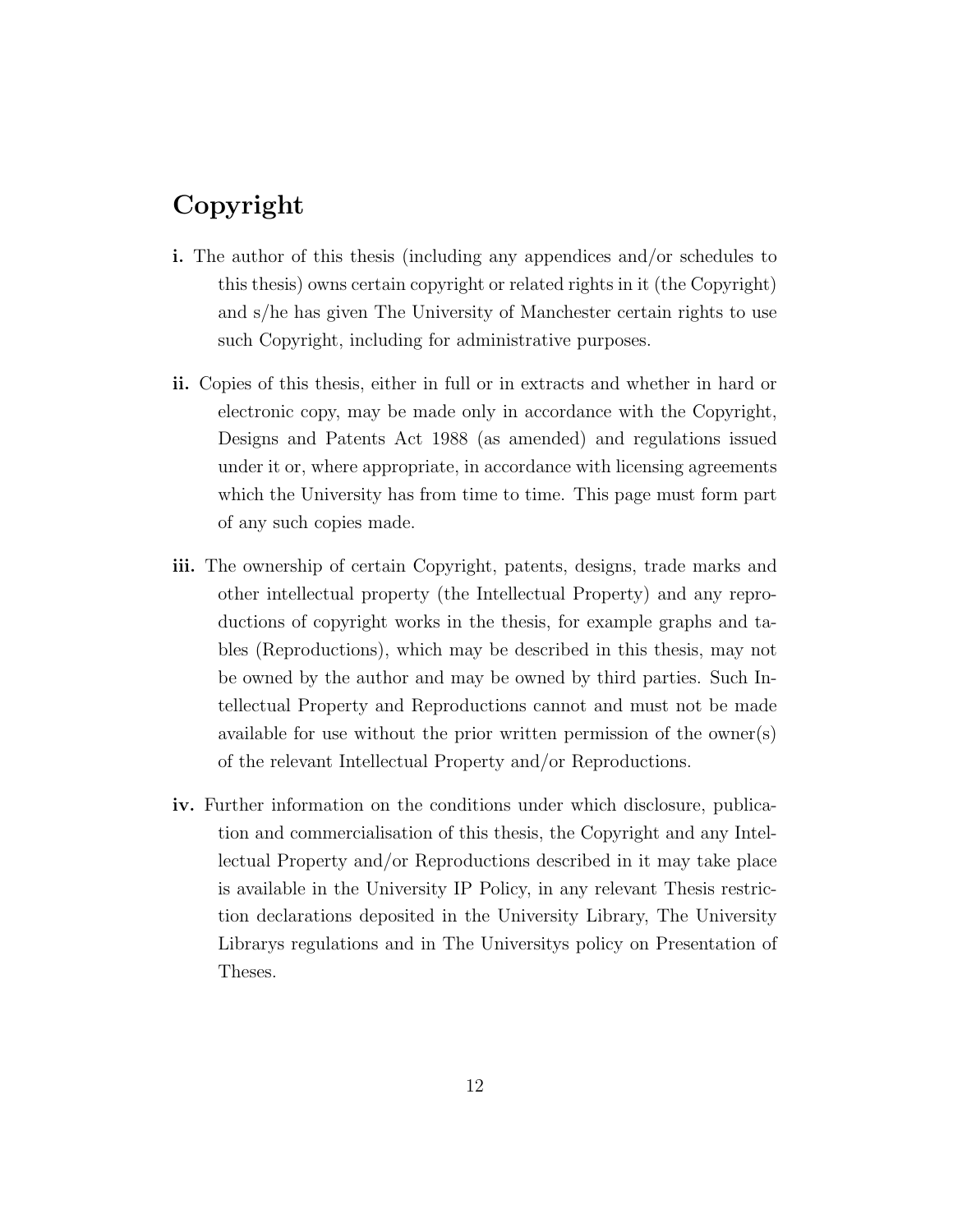## Acknowledgements

First and foremost, all praises to God Almighty for giving me the strength to complete this thesis.

I would like to take this opportunity to thank a special person, Dr. Sergei V. Utyuzhnikov, my supervisor, for supervising me and giving me advices and constructive criticism throughout the whole period of my study. I thank him for being very patient and considerate with me. The idea and effort that he has made to help me in my PhD are highly appreciated. The finishing line of this work would not be possible without his continuous guidance. I also offer my thanks to Prof Dominique Laurence, my co-supervisor for the boost of encouragement he has gave me. I am indebted to Dr. Peter Hollingsworth and Dr. Keith Davey for taking their valuable time to examine my work during my first and second year of study.

I am also thankful to my family, especially my husband, Mohammad Baihaqi, and our two daughters, Adelia and Zuyyin. I thank them for being very understanding with the missed holidays and birthday celebrations. To my husband, I am thankful for the sacrifices he has made, where he took the unpaid leave from his job in Malaysia, be with me in Manchester and took care of our children while I was out to the school for my PhD study. I am truly blessed to have the three of them in my life.

To my friends in Manchester, in particular, at the school of Mechanical Aerospace and Civil Engineering, the University of Manchester, Hazrul, Acai, Kien, Shalini, Ramli, Sara and Naza, I am truly indebted for their various forms of assistance and help. They are my extra pill of happiness in Manchester besides my husband and my children.

To my pills of happiness in Malaysia, my mom - Junaidah & my dad - Jaini,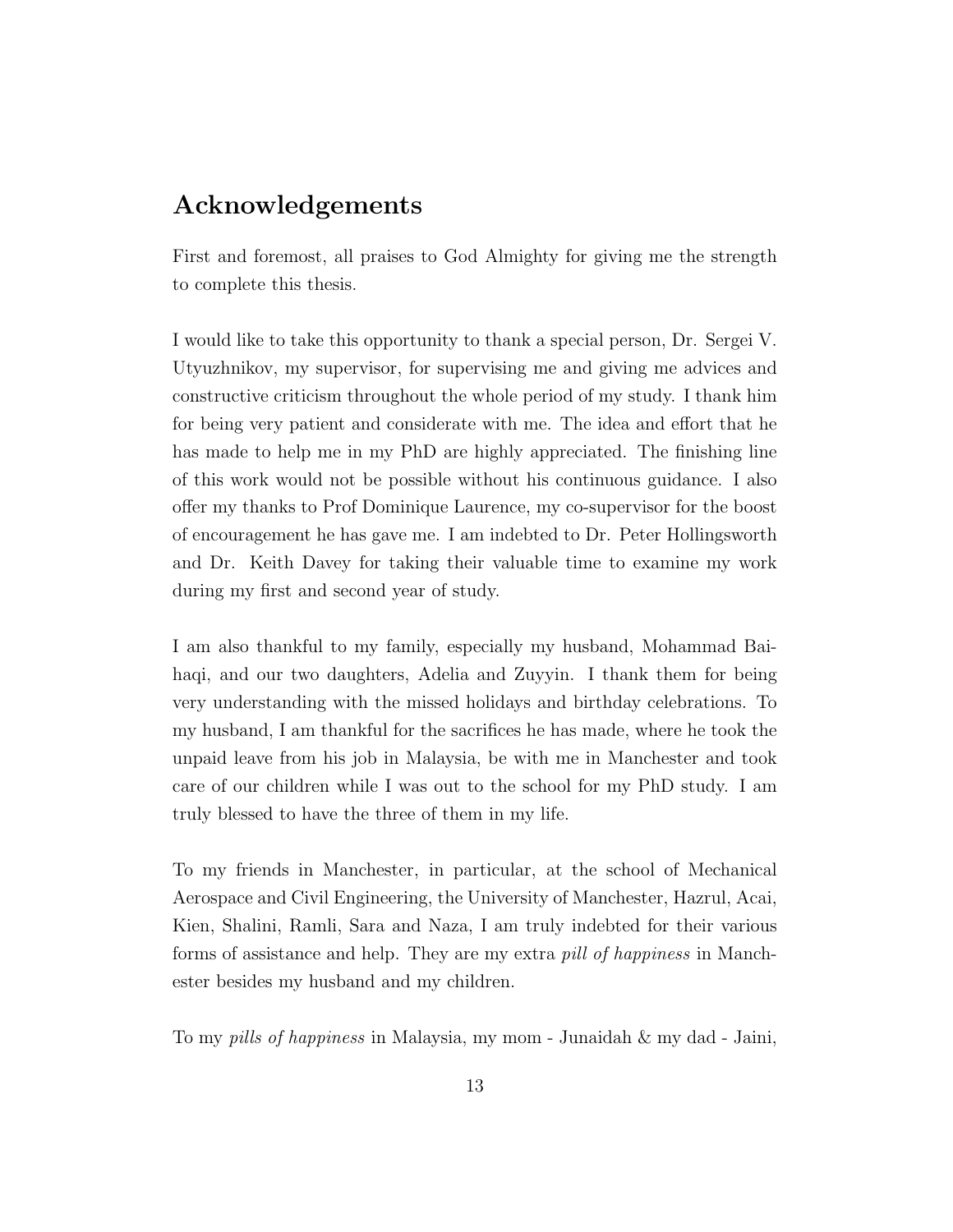my mother-in-law, Ramlah  $\&$  my father-in-law, Hasni, my two other siblings - sister Yusrina and brother Qayyum, and all my other families, thank you for the prayer and the continuous support. Thank you for taking care of my daughters while I was away in Manchester. I would not have made it without the constant support and love from each one of them.

I acknowledge the financial support from the University of Malaysia Pahang and the Ministry of Higher Education, Malaysia. Thanks are also extending to my colleagues at the University of Malaysia Pahang, Rahimah, Farahanim, Nazikussabah, Nurlin and Najib, for helping me through the hard times as well as for the continuous encouragement.

Finally, I would like to express my sincere appreciation to all who has helped me in any ways possible, but whose names are not mentioned.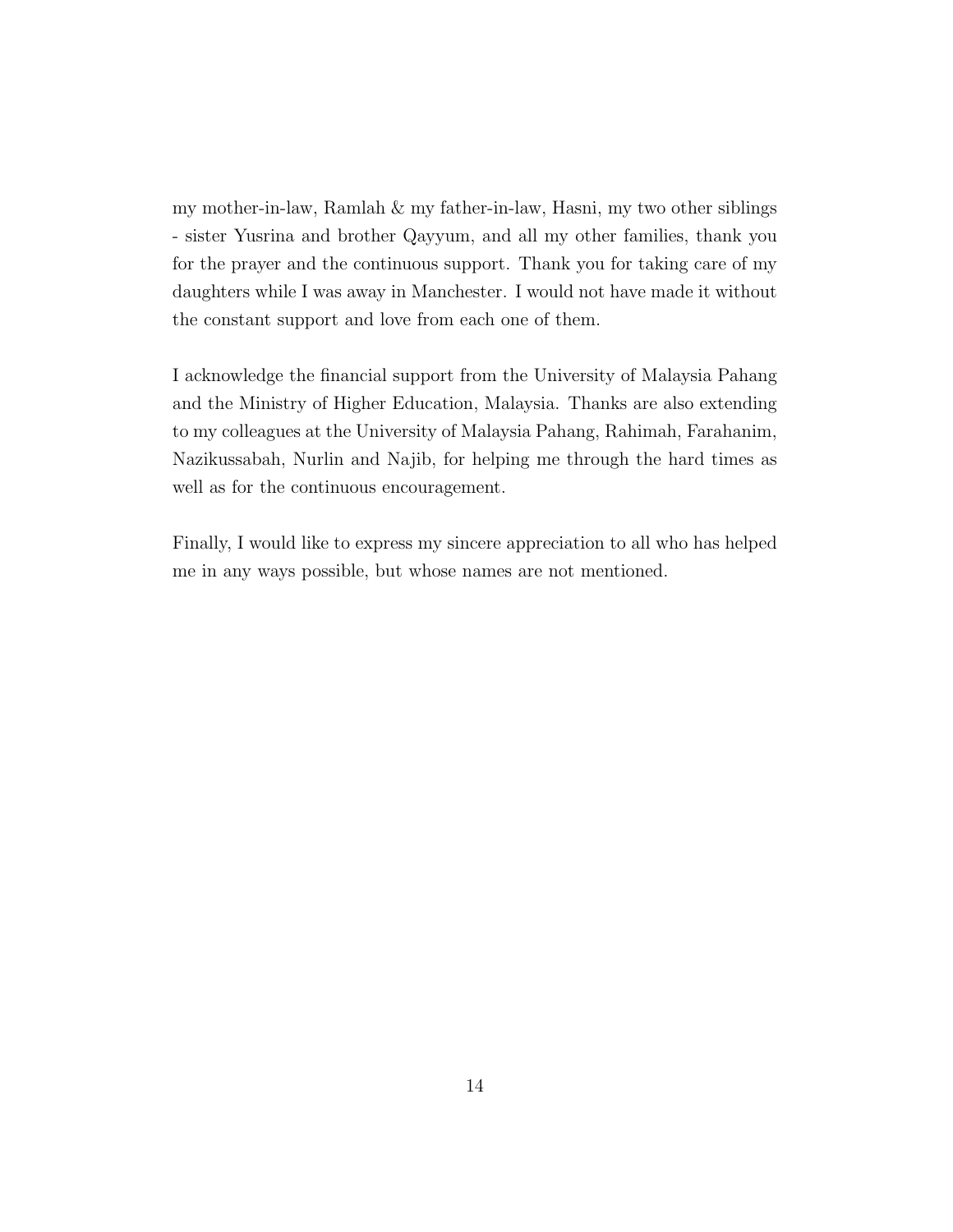## Author list of publications

#### • Journal papers

Jaini, N. and Utyuzhnikov, S., "Trade-off ranking method for multicriteria decision analysis," Journal of Multi-Criteria Decision Analysis, 2017; e1600. doi:10.1002/mcda.1600

Nor I. Jaini, Sergei V. Utyuzhnikov, "Critical Criterion Analysis for Multi-criteria Decision Making," International Journal of Applied Physics and Mathematics vol. 6, no. 3, pp. 129-137, 2016.

#### • Peer reviewed conferences

Nor I. Jaini, Sergei V. Utyuzhnikov, "Critical Criterion Analysis for Multi-criteria Decision Making," International Conference on Natural Science and Applied Mathematics (ICNSAM), 7-9 April 2016, Dubai, UAE.

Nor I. Jaini, Sergei V. Utyuzhnikov, "The effect of uncertainties in distance-based ranking methods for multi-criteria decision making," International Conference on Mathematics: Pure, Applied and Computation (ICOMPAC), 23 November 2016, Surabaya, Indonesia.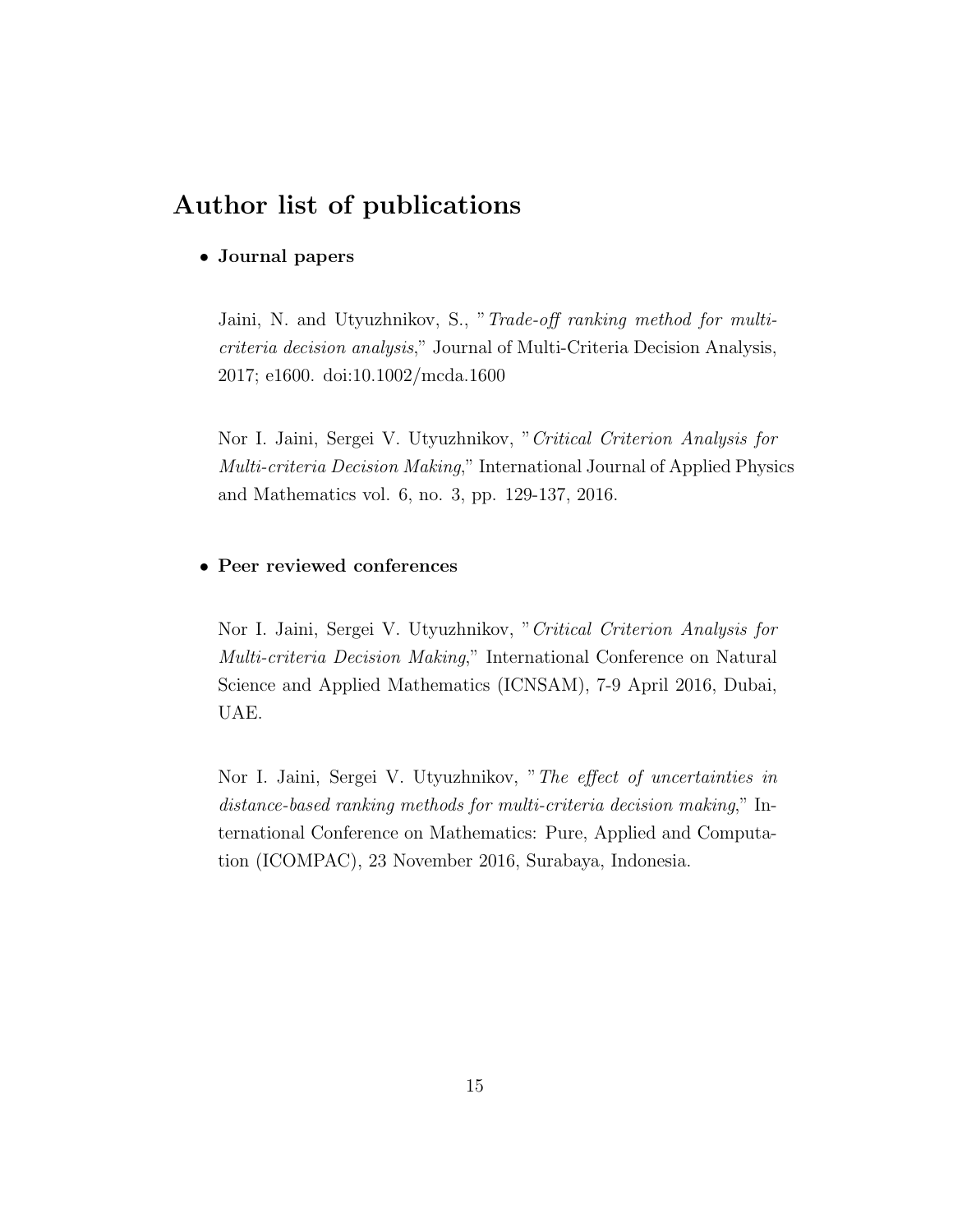Sometimes in life, you have to make DECISIONS that are best for you, not for everyone else

When someone makes a decision, he is really diving into a strong current that will carry him to places he had never dreamed of when he first made the decision. -Paul Coelho, The Alchemist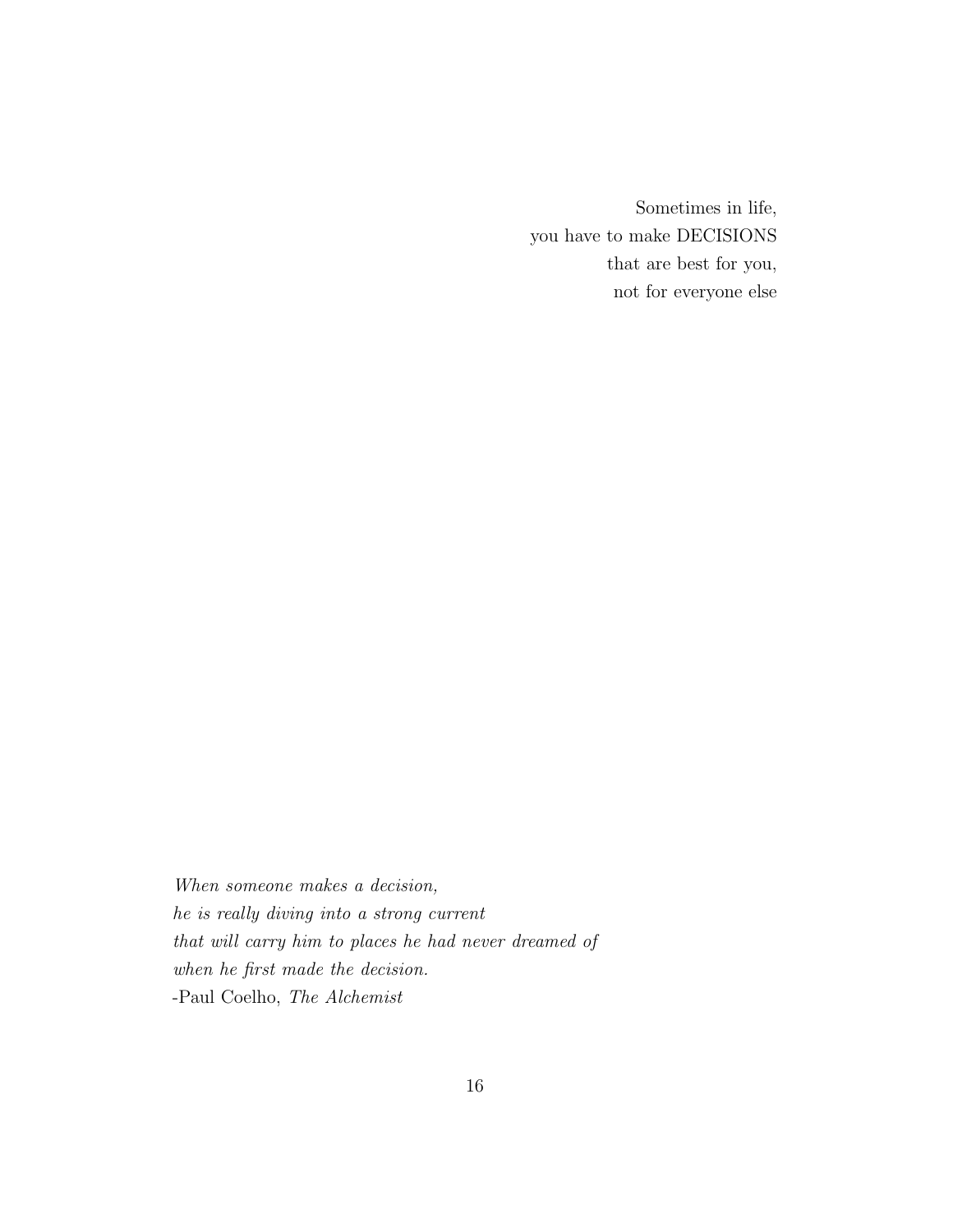for my  $\it Hausband$  and our two  $\it daughters$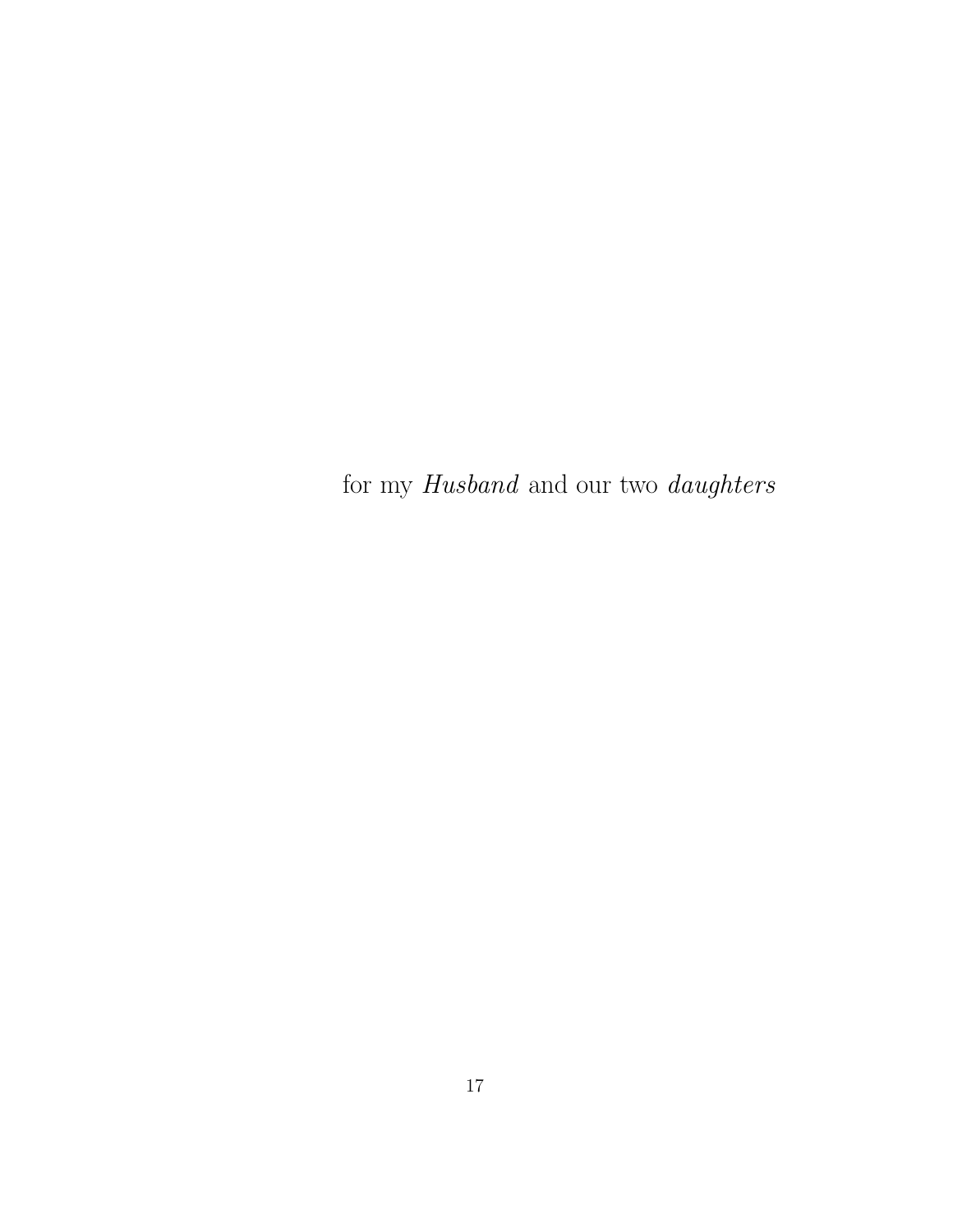## SECTION ONE

## 1 Introduction

## 1.1 Background, motivation and scope

Life is about making decisions. Most people attempt to make the best decision within a specified set of possible options. Thus, in a decision making process, the first task to do is to determine the criteria needed and the alternatives available. The alternative should satisfy the criteria constraints. In a multi-objective optimization problem, by presenting the criteria as the objective functions, a set of feasible solutions (alternatives) satisfying a set of constraints given can be generated. Once the Decision Maker (DM) is presented with the alternatives, he/she now have to choose the best option. Choosing the best solution might be difficult if there are many available options with almost the same quality. In particular, in the problem with conflicting multi-criteria, where there are no unique solutions and each solution is a trade-off of its criterion. For example, in order to decrease the purchase price of an item, the DM has to decrease its quality as well. However, in reality, DM always wants to opt for the best quality item in cheapest price available. Having the best quality of all things is the nature of human beings. In a situation where it is impossible to have all the best quality at once, the DM may opt for his/her preference. This is the part where the DM placed his/her preference value in each criterion. Referring the previous example of purchasing an item, a DM who prefers the purchase price over the quality may choose the item which is the cheapest, while a DM who opt for the quality may choose an item with the best quality regardless the price. There is no right or wrong in making choices. In the end, it would up to the DM. However, there are few methods available in helping the DM in this task. Each method stands by its own property and background. By this means, there is no single method that can cater for all types of decision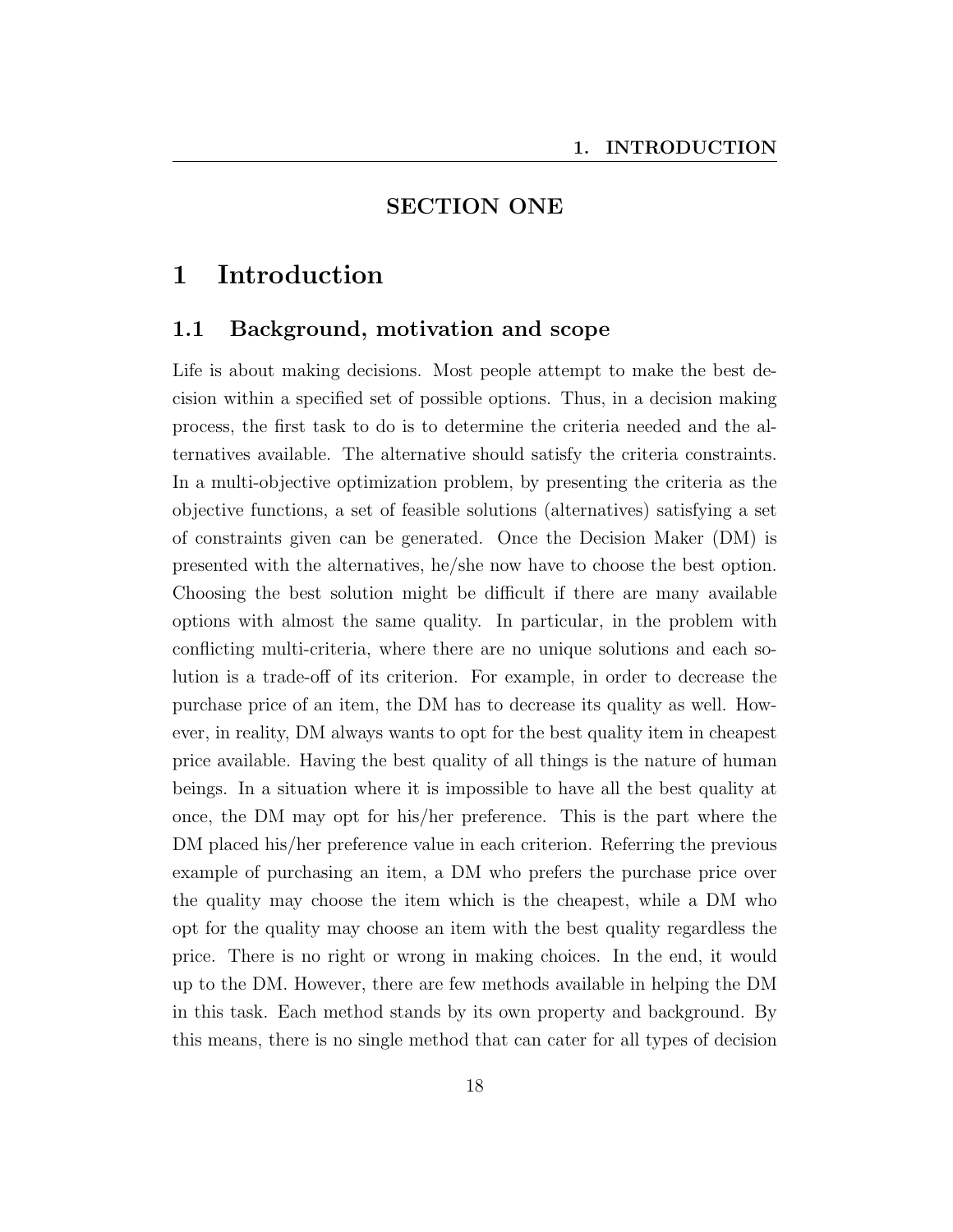making problems or all types of DMs.

The DM attribution in achieving the optimal solution is divided into four classes: no preference method, priori method, posteriori method and interactive method (Hwang and Masud, 2012). In no preference method, a neutral compromise solution is identified without the DM preference information. In priori method, the DM preference information is first asked and then the best solution satisfying the preference is found. While in posteriori, a representative set of Pareto optimal solutions is first found and then the DM must choose one of them. In interactive methods, the decision maker is allowed to iteratively search for the most preferred solution. In this study, no DM is involved physically, however we take into account the DM preferences by imposing the criteria weights. Hence, we can say that we imply the priori method in the study.

In helping the DM to choose the appropriate decision making methods, each method should be tested for its robustness and sensitivity towards a change in the problem. A multi-criteria decision making (MCDM) problem may have uncertainty towards its data. In this case, the change may occur in the input data, i.e. the criteria parameters or the DM preference. Once the sensitivity analysis and the robustness test are done, the DM is now able to distinguish each method in its strength and weakness towards the specific problem. Note that different problem may be better solved by the means of different methods. After the sensitivity analysis is done, the DM is now able to choose the most suitable method to seek for the best option according to him/her.

Once obtaining the best option, the DM may want to change his/her preference. Let say, instead of preferring the quality of an item, the DM now prefers the purchase price. The analysis of the preference change after getting the solution may give insight to the DM of how much of the change value that would affect the current solution. In a situation where there are few criteria considered, the DM can know whether the alternative stays as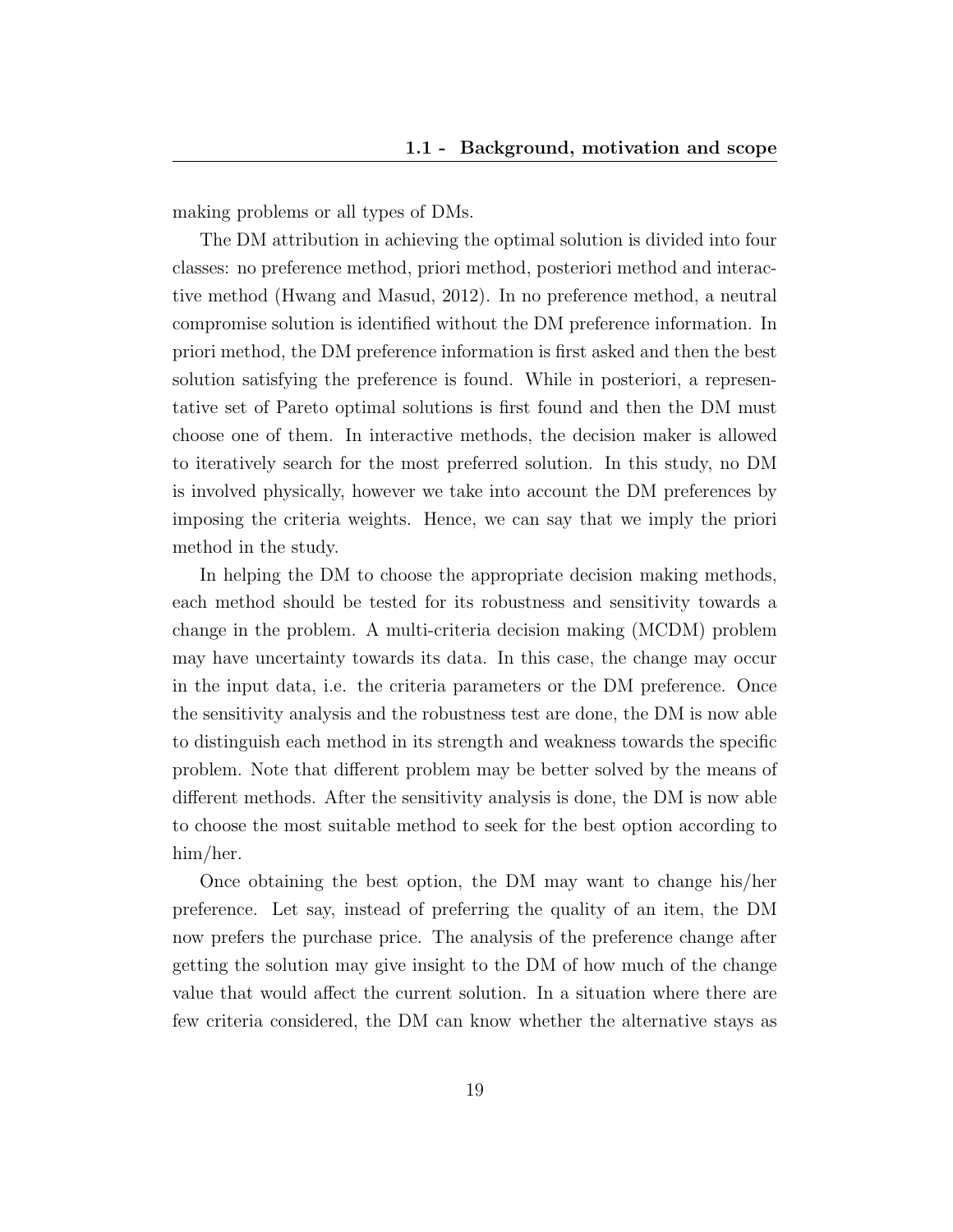the best solution if he/she change the preference of one criterion over the others. If there is no change occurs, the DM may be delighted to know that the solution is not only satisfies his/her previous preference, but also his/her change of preference. If there is a change occurs, the DM may know by how much of the change that would affect the previous solution. With the knowledge of sensitivity of the methods, the uncertainty test of the problem and the change of a criterion preference, the DM is now able to make an efficient decision making process.

Now, consider a problem with conflicting criteria in a fuzzy environment. The fuzzy decision making consists of the fuzziness in the performance value of an alternative in each criterion and the fuzziness in the preference towards each criterion. It is the same as the uncertainty part mentioned in previous text, however in this problem the data are now consists of fuzzy numbers. A decision making method that can solve the fuzzy problem would be the help to the DM. In this problem, the fuzzy decision making method should be considered rather than the conventional method.

The problem, that is considered is this study, is the conflicting multicriteria problem. This study is focused on the distance-based ranking techniques for the decision making tools. Either it is the deterministic decision making problem or the fuzzy decision making problem, the DM would be able to choose the best solution in an efficient way. That is the ultimate aim of this study. To achieve this aim, the objectives of this work are:

- 1. develop an efficient ranking algorithm based on a set of Pareto solutions,
- 2. test the robustness of the ranking algorithm for uncertainties and sensitivity analysis,
- 3. develop the ranking algorithm for a fuzzy multi-criteria problem,
- 4. apply the ranking algorithm to a design problem.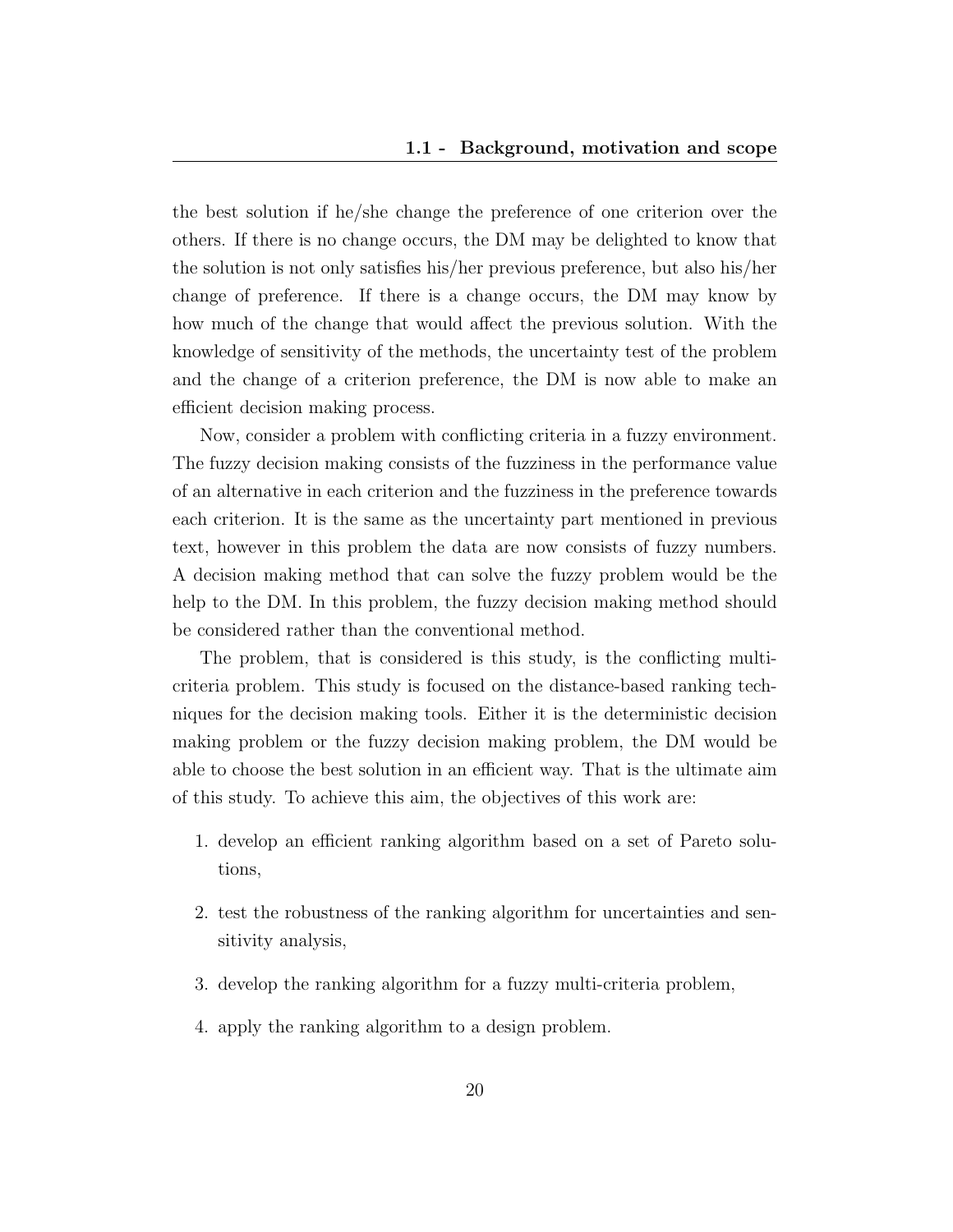### 1.2 Multi-Criteria decision making method

In the real-life design it is required to improve different objectives simultaneously. A trade-off between the objectives is usually unavoidable because of the conflicting objectives as well as the constraints. As a result, the optimal solution is not unique and corresponds to a so-called Pareto solution. Each Pareto solution is defined as a trade-off between the conflicting criteria, where it is not possible to achieve the best score of a criterion without downgrading the score of some other criteria. In the objective space all Pareto solutions create a Pareto frontier. For a practical decision making analysis the Pareto frontier is represented by a Pareto set that contains a finite number of optimal solutions. Eventually, the DM has to choose only one solution. This leads to the problem of ranking because the definition of the Pareto frontier does not presume any preferences. The Decision Making analysis can be based on a ranking procedure to select the best solution among formal candidates representing the Pareto set. An additional algorithm is required to introduce the ranking.

In 1881, Edgeworth is the first to define an optimum for multi-criteria economic decision making (Edgeworth, 1881). He does so for the multi-utility problem within the context of two consumers,  $P$  and  $\pi$ , where it is required to find a point  $(x, y)$  such that in whatever direction we take, an infinitely small step,  $P$  and  $\pi$  do not increase together but that, while one increases, the other decreases. In 1906, a civil engineer turns economist, Pareto, creates his infamous theory, the Pareto optimum (Pareto, 1906). The theory states that the optimum allocation of the resources of a society is not attained so long as it is possible to make at least one individual better off in his own estimation while keeping others as well off as before in their own estimation. After the translation of Pareto's Manual of Political Economy into English, the notion of Pareto optimality begins to be applied to the fields of engineering and science (Pareto, 1971).

In the multi-criteria decision analysis, the decision making methods have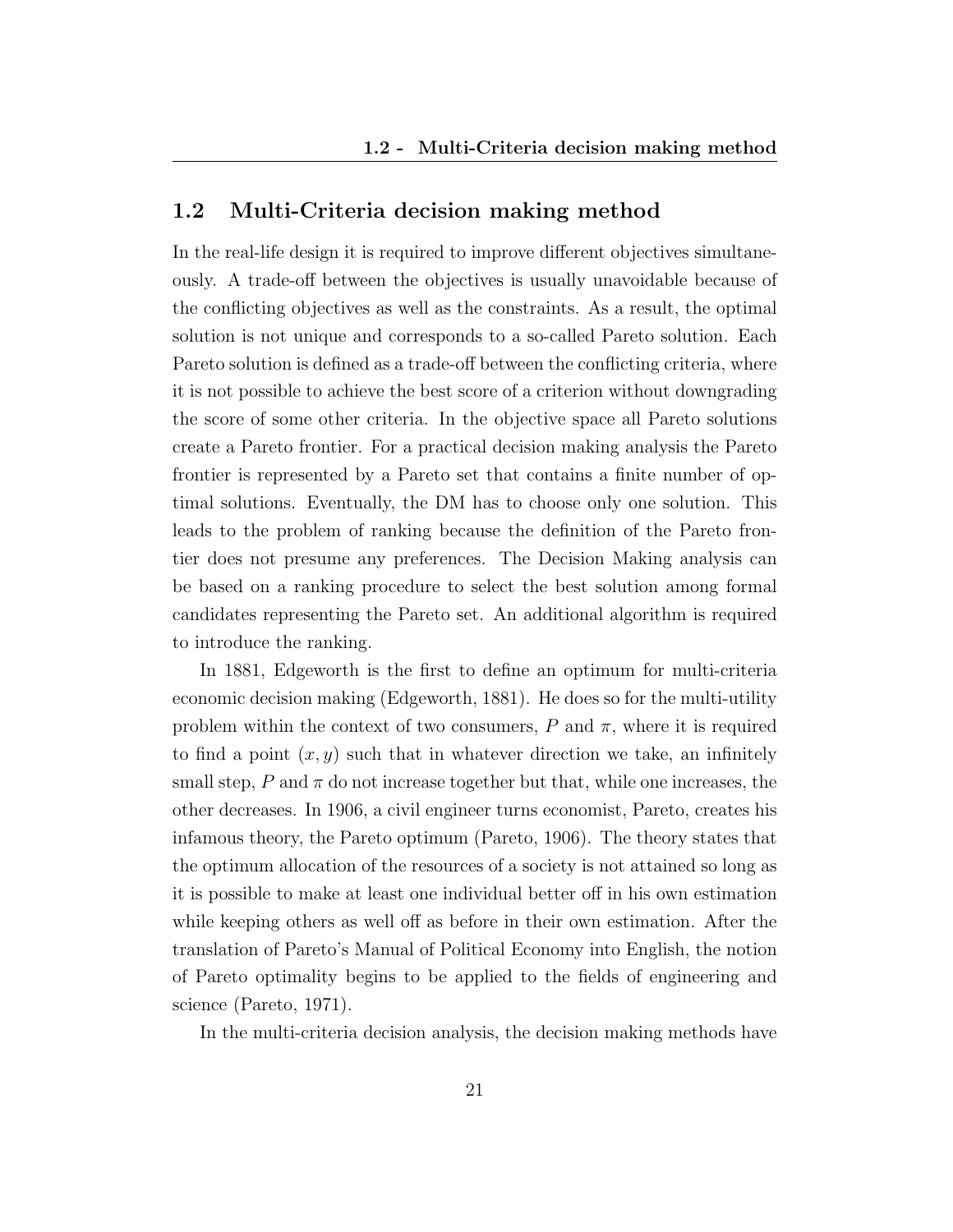been developed for more than 50 years (Triantaphyllou, 2013). However, there are no universal approaches. Each method stands on its own background and principles. The most natural approach is to introduce individual preferences. One of the basic and simplest multi-criteria decision analysis techniques is the sum of weight calculation model. In this technique, a weight is assigned to each criterion to denote its importance. Each aggregate function is then calculated as the sum of weight criteria. A classic work on the weight determination is by Eckenrode (1965). Eckenrode worked with twenty-four expert judges, who were required to put a weight on six criteria in a specified experiment related to an air-defence system.

Another well-known decision making method is the Analytic Hierarchy Process (AHP). AHP was proposed by Saaty (1980). The essence of this method is that a human judgement is used in performing evaluations. AHP structures a decision problem into an hierarchy with the goal, decision criteria, and alternatives. Then, it uses the pairwise comparison and the expert judgement, where these judgements are converted into a numerical evaluation. However, a human can lack of consistency in judging (influenced by emotional, experience, etc.) and different people have different preferences. AHP works best for decision making process in a group of people having consensus. Many authors used AHP in the decision making process (e.g. Kablan, 2004; Herath, 2004; Randall et al., 2004; Bascetin, 2007; Brent et al., 2007; Iwanejko, 2007; Wu et al., 2007; Srdjevic, 2007; Contreras et al., 2008; Dabaghian et al., 2008; Ercanoglu et al., 2008; Thapa and Murayama, 2008; Chatzimouraddis and Pilavachi, 2009; Chen, 2009). Current work on AHP is by Zaidan et al. (2015). They imposed the AHP method, integrated it with other MCDM techniques, to select the right software for open-source electronic medical record.

The Analytic Network Process (ANP) is an extension of AHP also proposed by Saaty (1996). Apart from structuring the multi-objective problem as an hierarchy, ANP treats it as a network. The decision criteria in AHP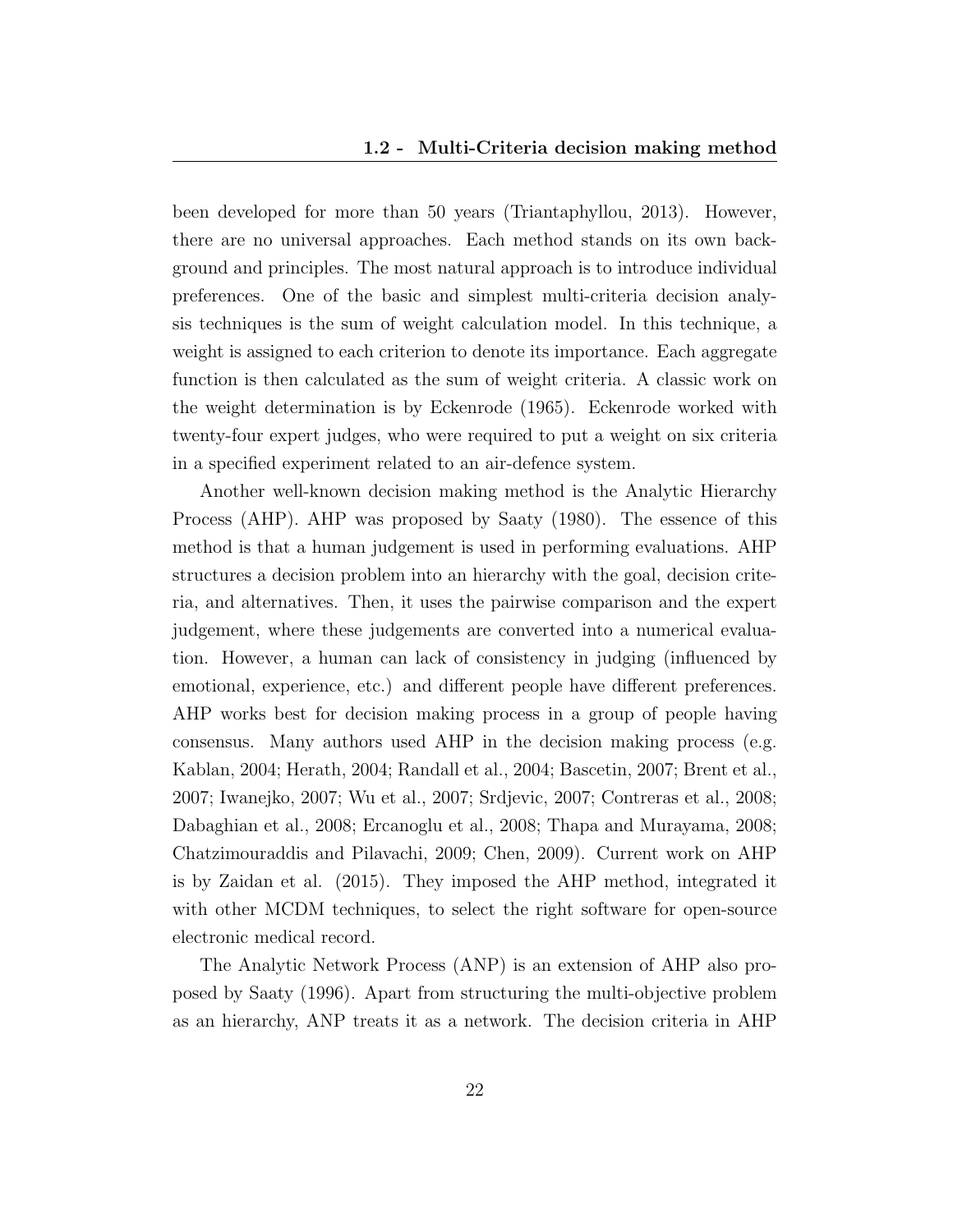assume to be independent from each another, while ANP allows interdependence of those criteria. Several authors used ANP in their research (e.g. Levy, 2005; Cheng and Li, 2007; Banar et al., 2007; Khan and Faisal, 2008; Tseng et al., 2008; Gomez-Navarro et al., 2009; Boj et al., 2014).

The Multi-Attribute Utility Theory (MAUT) by Keeney and Raiffa (1976) is among the classical methods of multi-criteria decision analysis. It follows the utility axioms of Von Neumann and Morgenstern (1944). MAUT is a structured methodology designed to handle the trade-off among multiple objectives. MAUT assigns a utility value to each action and its quantifying individual's preferences. The result of using this method is a set of choices that represents the decision maker's preferences. MAUT was employed in the decision making by Ananda and Herath (2005).

The Elimination and Choice Expressing Reality (ELECTRE) was proposed by Bernard Roy in 1960s. There are several extensions of the method (ELECTRE I, II, III, IV, IS and TRI). The original version of ELECTRE, ELECTRE I, is an outranking method that discards unacceptable alternatives using a binary relation. It was designed to lead to "choice-type" results (Bouyssou, 2008). A limited set of alternatives that are obtained saves much of selecting time. Another outranking method is PROMETHEE (Preference Ranking Organization Method for Enrichment Evaluations), which is a modified approach of ELECTRE proposed by Brans and Vincke (1985). PROMETHEE is a much simpler version of the outranking technique that uses pairwise comparison of alternatives via a preference index. PROMETHEE consists of three tools: the PROMETHEE I (partial ranking), the PROMETHEE II (complete ranking) and the PROMETHEE-GAIA (geometrical analysis for interactive aid). Several authors applied the outranking method to multicriteria decision problems (e.g. Goumas and Lygerou, 2000; De Leeneer and Pastijn, 2002; Soltanmohammadi et al., 2009; Oberschmidt et al., 2010; Petrović et al., 2014).

The genetic algorithm (GA) has also been used as a MCDM method.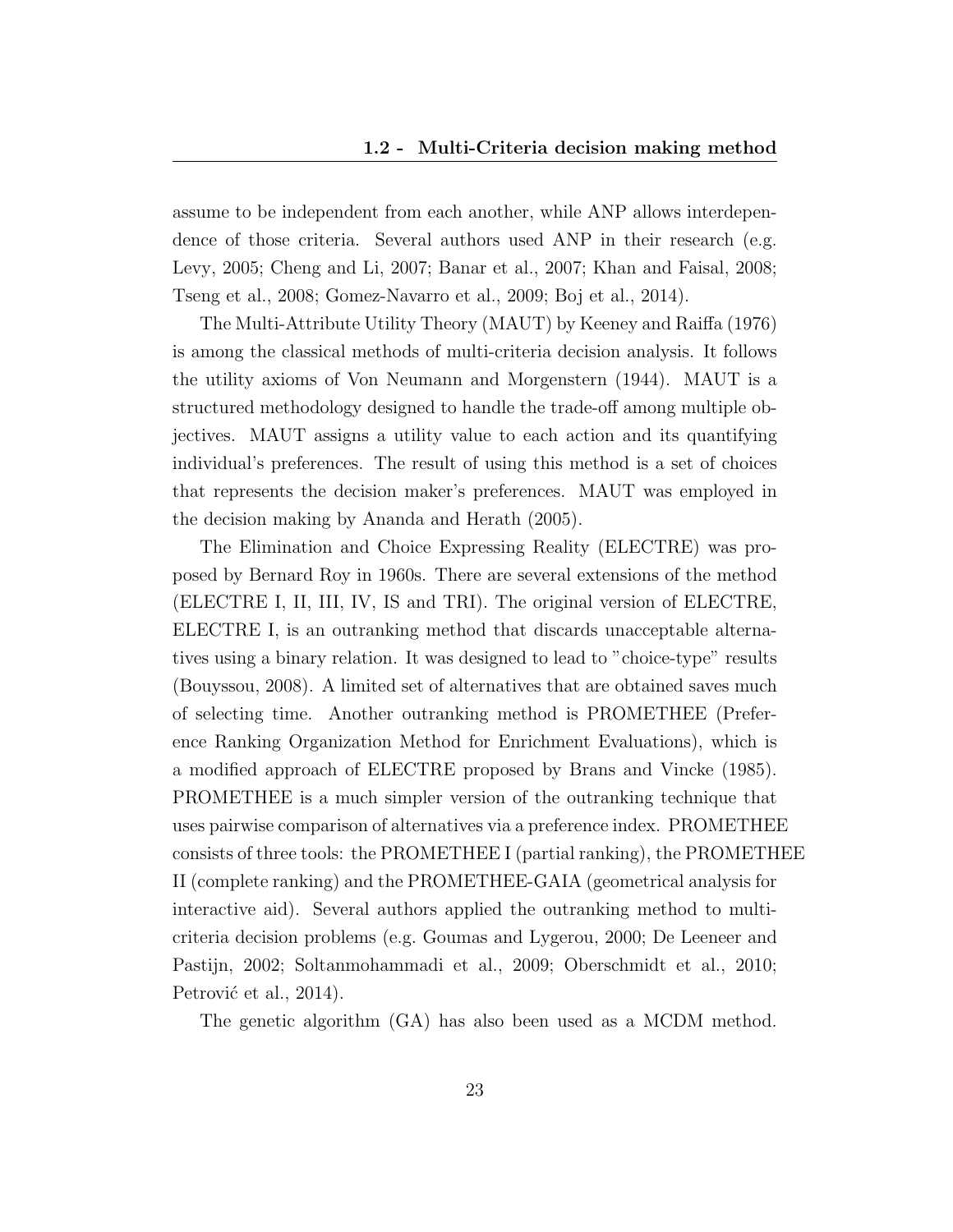Several authors employed GA for this purpose (e.g. Fonseca and Fleming, 1993; Tanaka et al., 1995; Feng et al., 1997; Hegazy, 1999; Zheng et al., 2005). They used GA prior to the decision making process to obtain the Pareto solutions. The foundation of GA lies in the survival of fitted individuals that mimics the process of the natural selection. Several natural selection techniques such as mutation, selection and crossover are implemented. This approach proved to be efficient. However, in the algorithm, the solutions can bias towards some regions and the method also produces non Pareto solutions. The algorithm generates a large number of solutions. Eventually, most of them appear to be redundant. Massive number of solutions, including the redundant ones, make the ranking procedure problematic.

Wang and Yang (2009) used another natural behaviour algorithm, the particle swarm optimization (PSO), combined with the preference order procedure to determine a ranking order for the MCDM problem. The PSO was inspired by the movement of bird flock or fish school. Particle swarm improves the search ability of GA for the best alternatives by having a better convergence to the Pareto frontier. However, as shown by Wang and Yang (2009), PSO requires up to 30,000 iterations to solve the problem. Therefore, it might be time consuming.

The Technique for Order Preference by Similarity to the Ideal Solution (TOPSIS) was first proposed by Hwang and Yoon (1981). The TOPSIS method embed the priori weights which are specified beforehand by the DM. The core of the ranking for this method lies in the distance of alternatives to the ideal and anti-ideal solutions. An alternative that is "closer to ideal" and "farther from anti-ideal" holds a higher ranking. However, the TOPSIS method produces an inconsistent ranking between the "closer to ideal" and "farther from anti-ideal". Many authors have used the TOPSIS method as a decision making method (e.g. Chen, 2000; Chu and Lin, 2003; Jahanshahloo et al., 2006; Liu et al., 2006; Yong, 2006; Shih et al., 2007; Wang and Chang, 2007; Gumus, 2009; Kilic et al., 2014).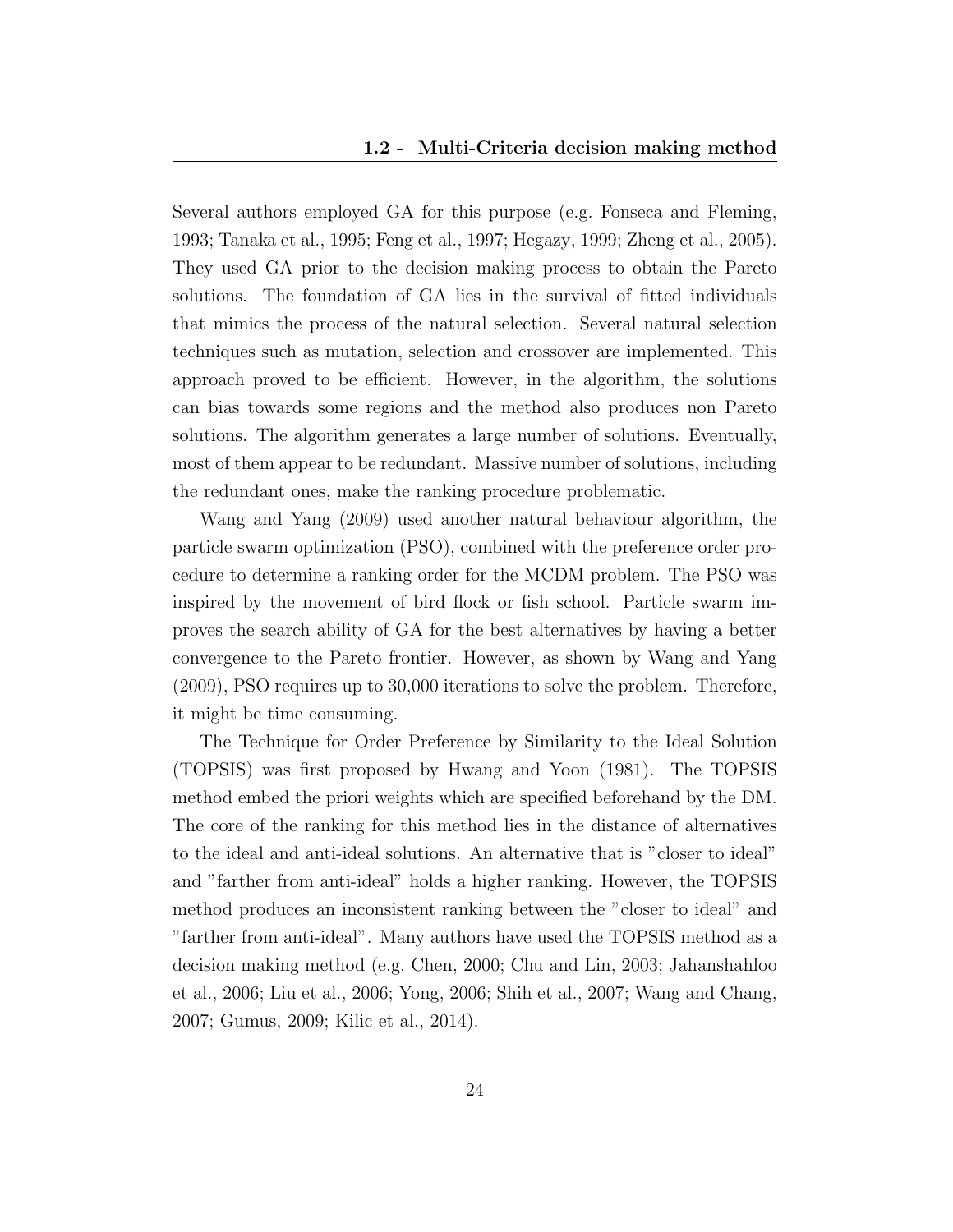Kao (2010) addresses the disadvantages of inconsistency ranking in the TOPSIS and proposes a consistent ranking between the "closer to ideal" and "farther from anti-ideal". In contrast to the TOPSIS, Kao suggests a relative distance ranking method and introduces the posteriori weights obtained from the data.

All the existing methods consider the value of each Pareto solution separately without its position with respect to the others in the objective space. The ranking is obtained as the result of such individual evaluations. Meanwhile, any Pareto solution is a trade-off solution. It seems natural to minimize the level of trade-off to identify "the best" design. In this study, a new ranking method, namely trade-off ranking, that reflects the level of compromise between different Pareto solutions is developed. It is clear that it is not practical and even unrealistic to consider the trade-off with all Pareto solutions. However, it is quite realistic to minimize the level of compromise for a selected Pareto set that represents the entire Pareto frontier well enough. It is worth noting that this kind of ranking is non-local because the value of each Pareto solution depends on its position with respect to the others in the objective space. In this way, the task is reduced to two problems. First, the Pareto set to be analyzed should represent the entire Pareto frontier. Second, a ranking algorithm should be identified to rearrange the Pareto set according to preferences that are beyond the original formulation of the problem. The former problem can be resolved via generating an evenly distributed Pareto set. It is well known that such a task is far from trivial. However, there are a few techniques that are able to tackle this problem such as the Normal Boundary Intersection (NBI) method (Das and Dennis, 1998), the Normal Constraint (NC) method (Messac et al., 2003; Messac and Mattson, 2004) and the Directed Search Domain (DSD) algorithm (Utyuzhnikov et al., 2005, 2009; Erfani and Utyuzhnikov, 2011; Erfani et al., 2013). The DSD algorithm is capable of generating a well distributed Pareto set on the entire Pareto frontier in a quite general formulation. Eventually, it provides a set of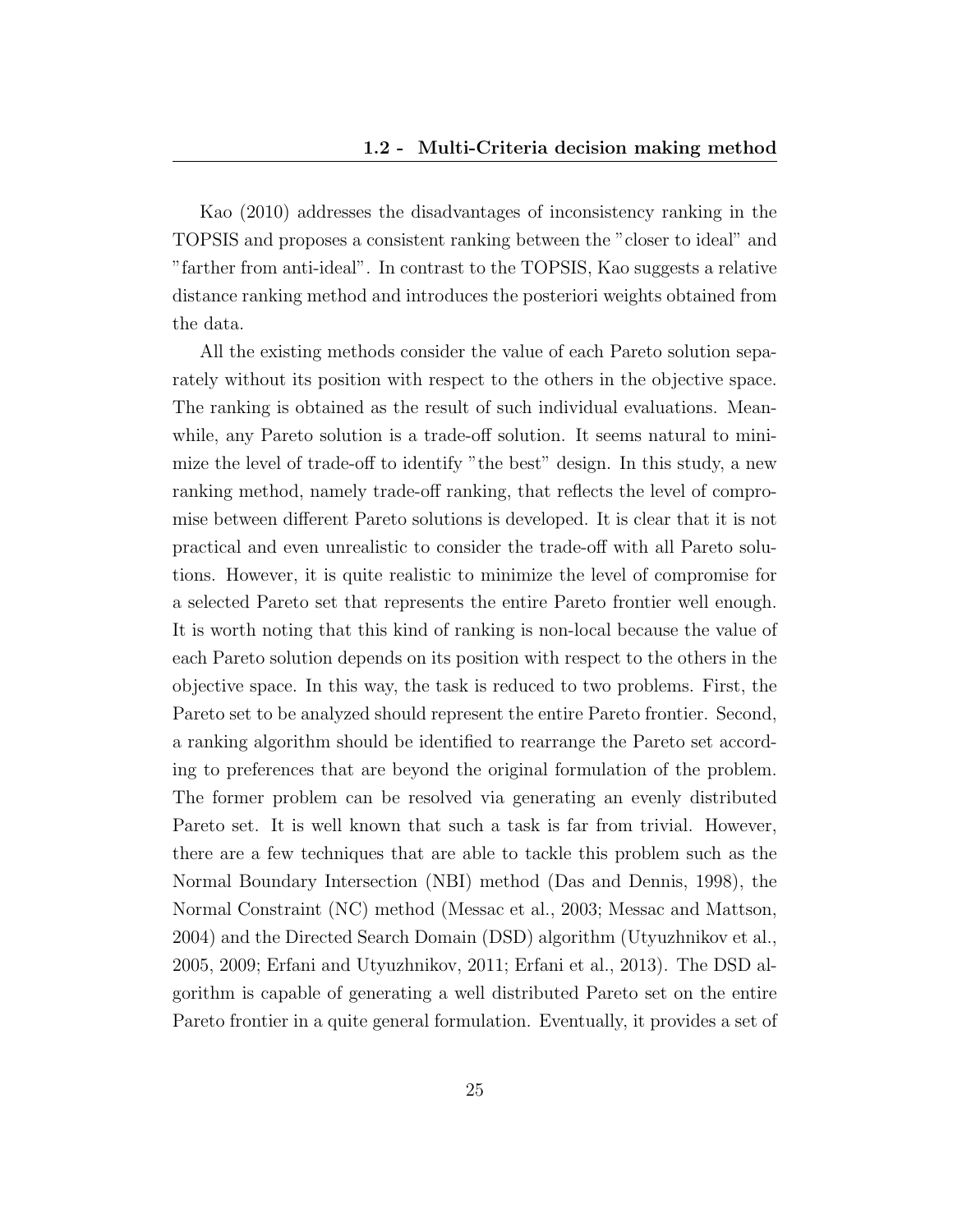limited optimal choices for the DM for handling trade-off between multiple criteria.

## 1.3 Uncertainty analysis in multi-criteria decision making process

There is a considerable existing research on sensitivity analysis in the deterministic multi-criteria decision making (MCDM) methods. Barron and Schmidt (1988) proposed two procedures - an entropy based procedure and a least square technique - to test the sensitivity of the attributes (criteria) weights in the multi-attribute value theory (MAVT) method. It is assumed that in the former approach the weights are nearly equal, whilst the latter requires a set of arbitrary weights of the criteria.

Von Winterfeldt and Edwards (1986) defined the Flat Maxima Principle to test sensitivity analysis on the multi-attribute utility theory (MAUT) method. Rios Insua (1990) described a sensitivity analysis in the traditional MCDM Bayesian model.

In addition, there also exist several sensitivity analyses on the Analytic Hierarchy Process (AHP). The AHP is developed by Saaty (Saaty, 1980). Masuda (1990) studied the effect of changes in the entire decision matrix vectors on the ranking of the alternatives in the AHP method. Further research was done by Armacost and Hosseini (1994), who presented a procedure for determining the most critical criterion for the AHP problem. There is also a software package for the AHP, named Expert Choice, developed in 1990, to carry out the sensitivity analysis of the method where the user can alter the weights of the decision criteria and see how the ranking changes.

Triantaphyllou and Sanchez (1997) carried out a sensitivity analysis on the weights of the decision criteria and the performance values of the alternatives to three MCDM methods: Weighted Sum Model, Weighted Product Model and AHP. They determined the smallest changes of the current weights that would affect the existing ranking.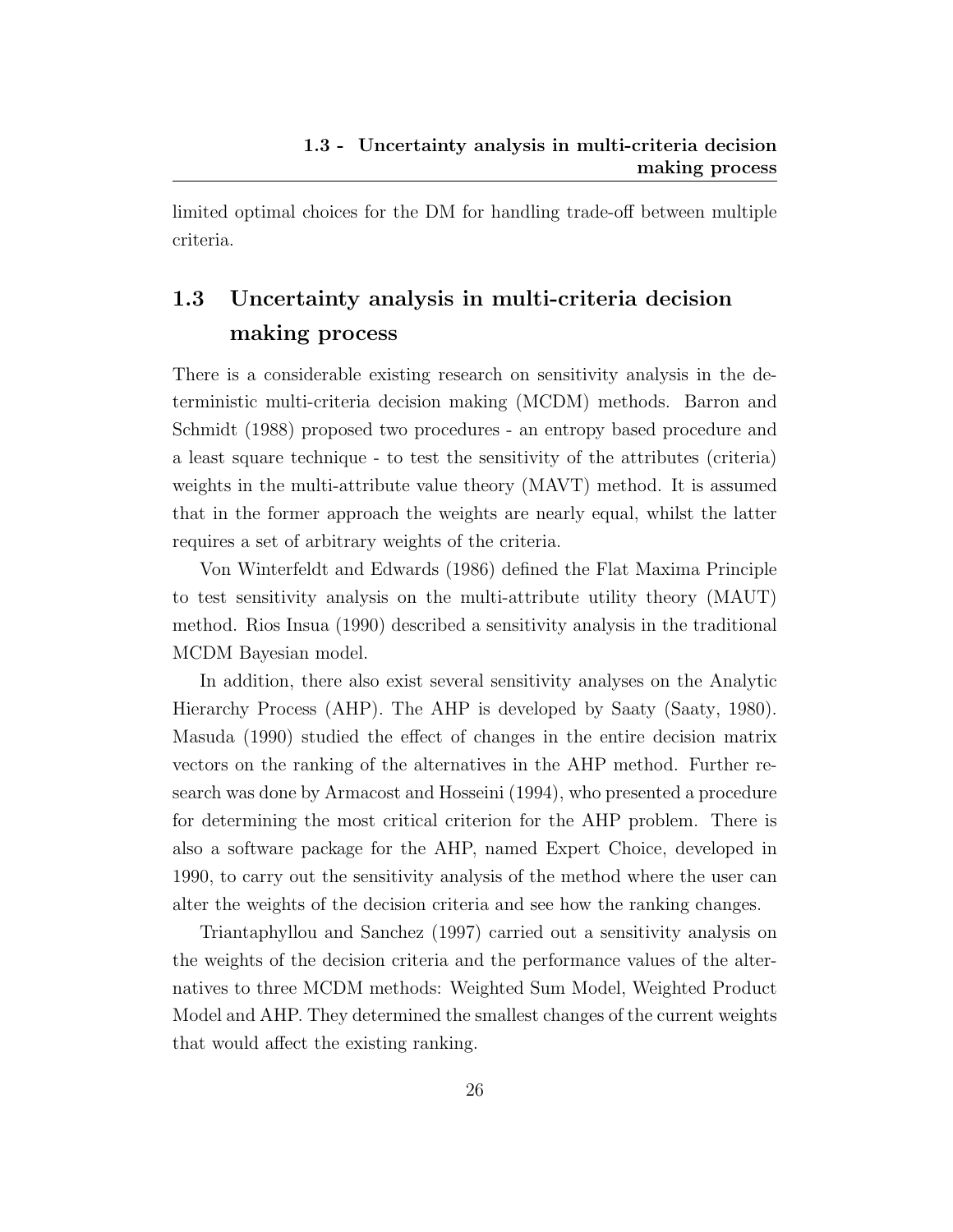#### 1.4 - Critical criterion in multi-criteria decision making

Alinezhad and Amini (2011) carried out a sensitivity analysis on the TOPSIS method. They changed the weight of a criterion and observed its effect on the final score of the alternatives. Simanaviciene and Ustinovichius (2010) also presented a sensitivity analysis on the TOPSIS method. They carried out a comparison with the simple additive weighting (SAW) method. They found out that the TOPSIS method is more sensitive to the differ in criteria value than the SAW method.

The existing papers, which are related to uncertainty in the MCDM process, address the sensitivity of MCDM models to the change of criteria weights. However, the first task in any decision making process is to identify the set of alternatives for the DM to make the choice. Thus, it is also essential to examine the uncertainty in this task of the decision making process, and to determine how it affects the ranking. This thesis examines both uncertainties in the MCDM process using the new ranking method, trade-off ranking, as well as other MCDM methods classified as the distance-based ranking techniques.

### 1.4 Critical criterion in multi-criteria decision making

In MCDM process, the DM may prefer one criterion more than the others. The preferences can be reflected via the weights of criteria. Once a decision ranking has been obtained, the DM may want to change their preferences. The change may or may not affect the current decision ranking. The smallest change in the preferences value that affects the current ranking may determine the critical criterion. To seek for the critical criterion, the sensitivity of ranking to various criteria weights is analysed.

The weights, which represent the importance of each criterion in terms of the DMs preferences, are used in the ranking calculation process. To date, there are many procedures proposed in the determination of the weights. For instance, Von Winterfeldt and Edwards (1986) have proposed the ratio method and the swing method to determine the average weights. Meanwhile,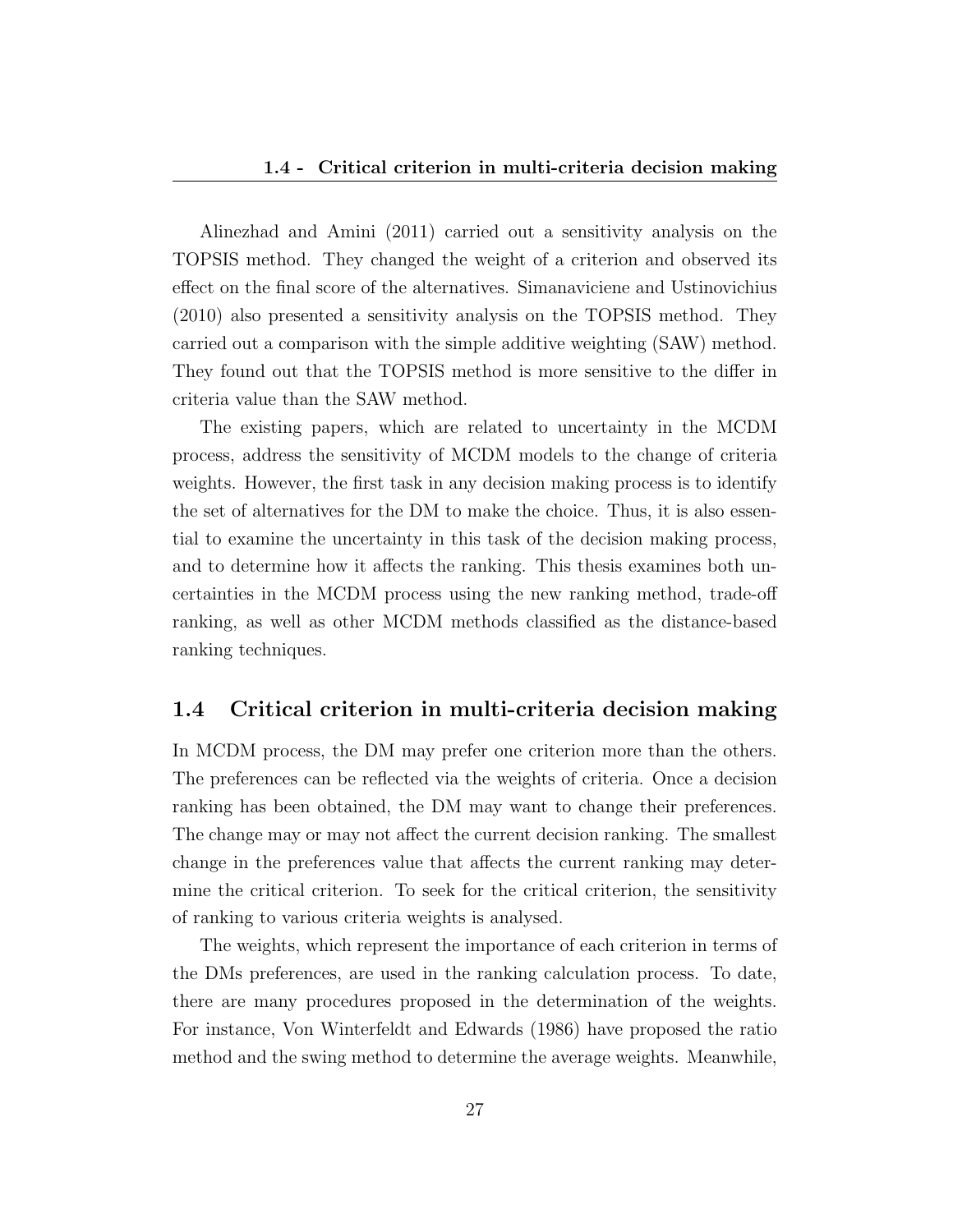Butler et al (1997) have suggested three types of weights; random weight, rank order weight and response distribution weight. On the other hand, Olson (2004) introduced the equal weights, the weights generated by ordinal rank and the weights generated by a regression technique. Moreover, Kao (2010) calculated the weights by minimising the sum of squared distances from the alternatives to the ideal solution. The terminology of the ideal solution is explained further in the thesis. However, the most popular approach used to obtain the weights is the one carried out by the DMs themselves (e.g. Eckenrode, 1965; Saaty, 1980; Hwang and Yoon, 1981; Saaty, 1996). Once a ranking is obtained, the DMs may be interested in the sensitivity of the ranking to the criteria weights. The analysis of the weight changing versus the current ranking is considered in this thesis. The idea of the analysis came from the work of Triantaphyllou & Sanchez (1997) in which they carried out a sensitivity analysis for three decision making methods; the weighted sum model, the weighted product model and the analytic hierarchy process.

### 1.5 Fuzzy multi-criteria decision making method

The real-world design is usually related to the inevitable uncertainties in the input data, parameters, etc. The uncertainty in the MCDM (MCDM) problem includes the imprecision of criteria values, vagueness in the importance of criteria (weights), and dealing with qualitative, linguistic or incomplete information.

The concept of fuzziness, first introduced by Zadeh (1965), has proved to be an efficient tool to include uncertainties in MCDM problems. Numerous fuzzy MCDM methods have been developed, including the fuzzy TOPSIS (Chen, 2000; Wang and Elhag, 2006; Wang and Lee, 2007; Krohling and Campanharo, 2011) and fuzzy VIKOR (Vise Kriterijumska Optimizacija I Kompromisno Resenje) (Opricovic and Tzeng, 2004; Opricovic, 2007, 2011) - they utilize the fuzzy numbers in the formulation of their fuzzy MCDM methods.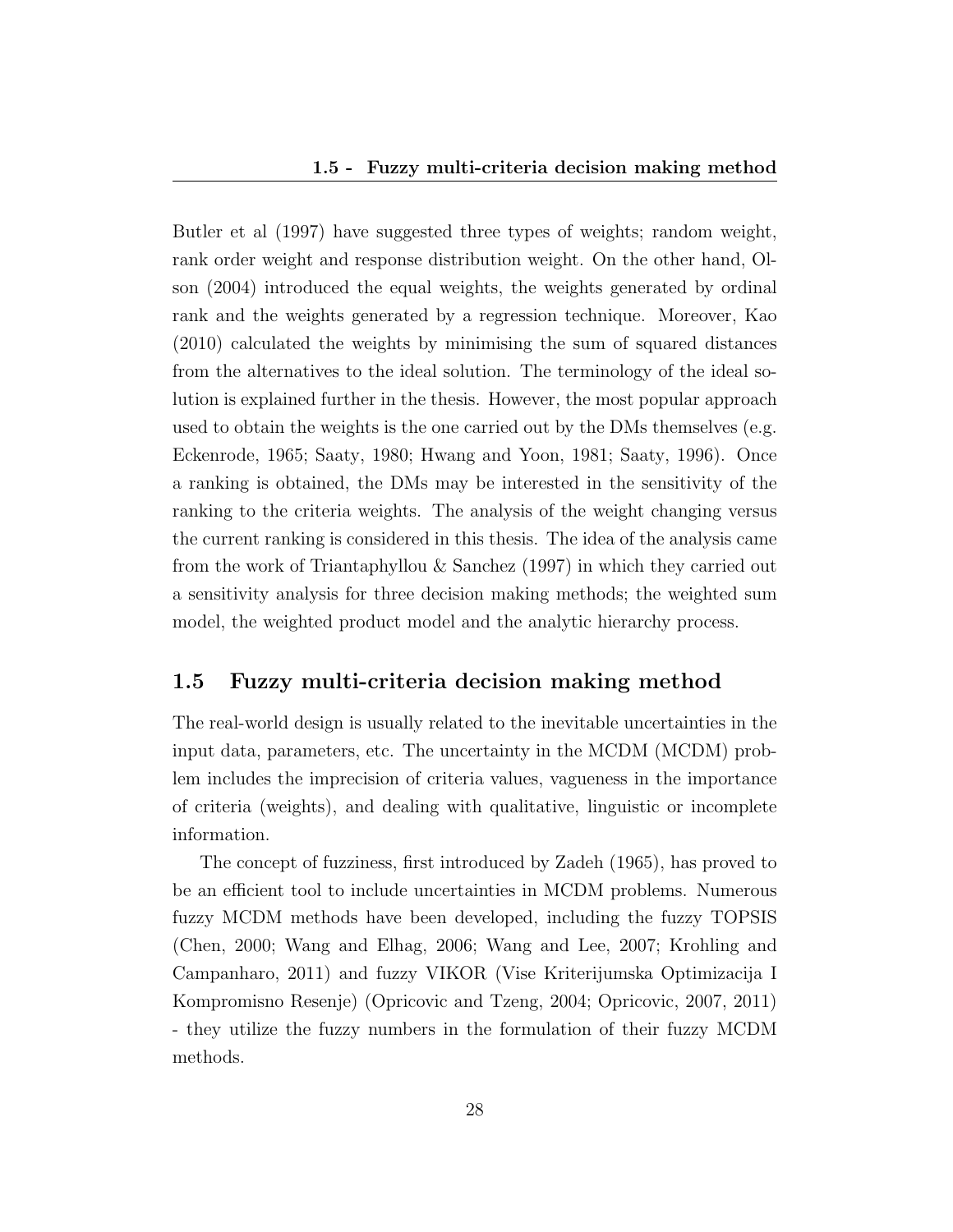Apart from the fuzzy TOPSIS and fuzzy VIKOR methods, several authors have implemented the fuzzy theory in other MCDM methods and application problems (e.g. Cakir and Canbolat, 2008; Gungor et al., 2009; Amiri, 2010; Buyukozkan et al., 2011; Kilincci and Onal, 2011; Torlak et al., 2011; Buyukozkan and Cifci, 2012; Rouhani et al., 2012).

There are two options to solve the fuzzy MCDM problem (Perny and Roubens, 1998): (i) utilizing the fuzzy MCDM method, and (ii) pre-defuzzifying the fuzzy MCDM problem and solving it by a conventional MCDM method. The defuzzification process converts the fuzzy numbers into crisp values; in both options, the defuzzification process is essential, since the MCDM solution must provide a crisp result. Many defuzzification methods can be used, including the center of sum and the center of gravity (Van Leekwijck and Kerre, 1999; Wang and Luoh, 2000). Both options to solve the fuzzy MCDM problem are used in this thesis for the proposed method, namely a fuzzy trade-off ranking method, for solving the fuzzy MCDM problem.

#### 1.6 Research contributions and thesis structure

This thesis is divided into three main parts concerning the conventional multi-criteria decision making methods, uncertainty and sensitivity analysis in the multi-criteria decision making process and multi-criteria decision making in a fuzzy environment. In the next section, Section 2, the focus is on distance-based ranking techniques. In particular, a new ranking method, called trade-off ranking is introduced. In the beginning of Section 2.1, a brief introduction to the Pareto optimality is presented. Next, the main principles of two distance-based ranking methods, the TOPSIS and the relative distance ranking are described in Section 2.2 and Section 2.3, respectively. After that, a proposed algorithm of the trade-off ranking method is discussed in Section 2.4. Lastly, in Section 2.5, different test cases are considered with analysis and comparison between the methods.

In Section 3 of the thesis, the uncertainty and sensitivity analysis in multi-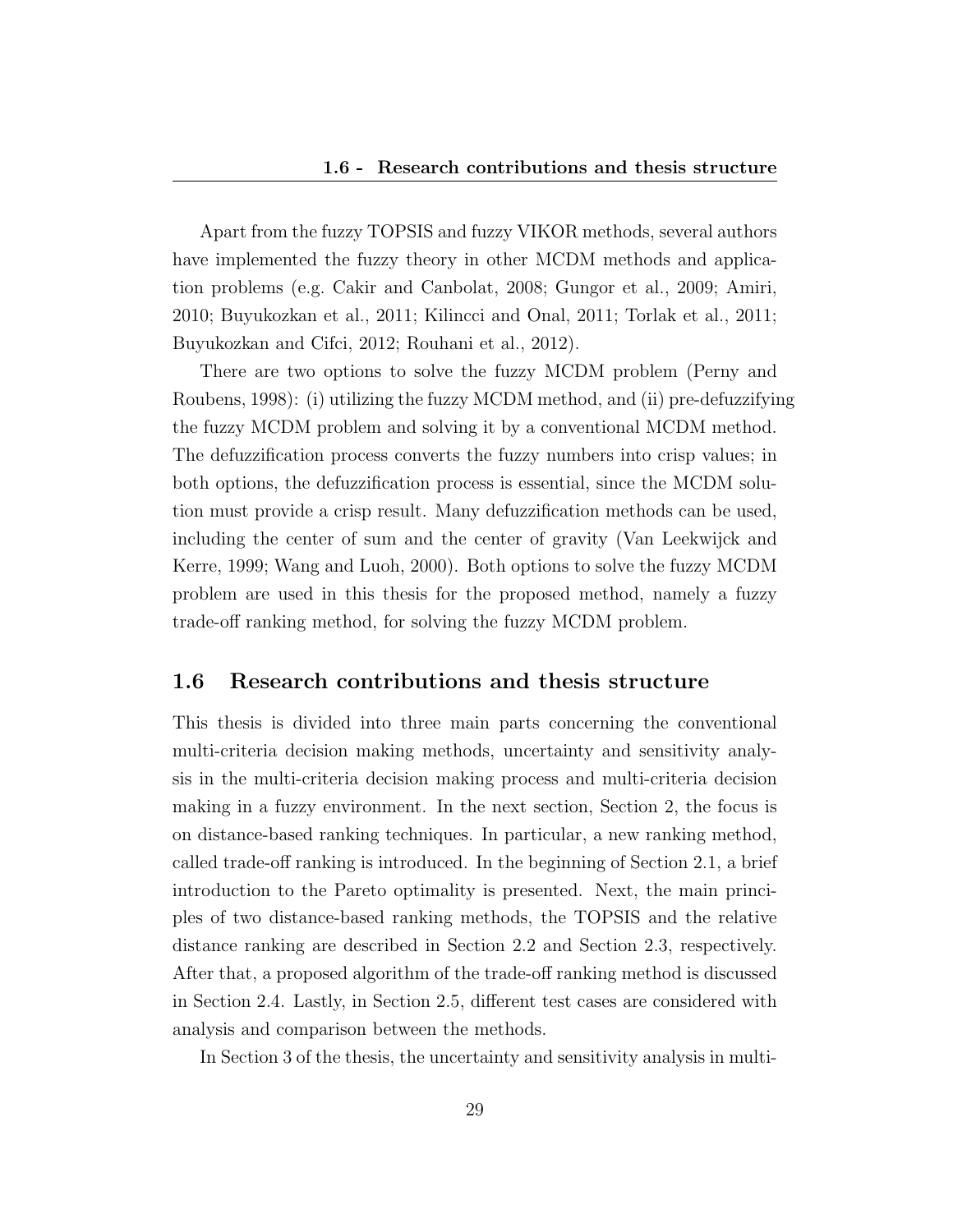criteria decision making process are discussed. In particular, two types of uncertainty are considered. The beginning of Section 3 starts with the tradeoff ranking modification in Section 3.1. Next, the first type of uncertainty, the uncertainty in the input data, is discussed in Section 3.2. In this first type, a robust set of alternatives is obtained by adding a new robustness function into the multi-objective optimization problem. The second type of uncertainty - in the decision makers preference is presented in Section 3.3. Section 3.4 identifies the critical critical in multi-criteria decision making. Both sections 3.3 and 3.4 involve the analysis in the criterion weight, i.e. the decision makers preference.

Apart from conventional decision making method, the fuzzy method is also considered in Section 4 of the thesis. The beginning of the section reviews the properties of fuzzy numbers that are used in the fuzzy decision making method. The fuzzy decision making methods begin with the proposed methods, the trade-off ranking with defuzzification and the fuzzy trade-off ranking in Section 4.2 and Section 4.3, respectively. Two fuzzy decision making methods, the fuzzy TOPSIS and the fuzzy VIKOR are reviewed in Section 4.4 and Section 4.5, respectively for a comparison purpose and the validation of the proposed methods. The analysis and comparison are discussed in Section 4.6.

The last section wraps up the thesis, where the summary of research findings are given in Section 5.1 and the future research implications are recommended in Section 5.2.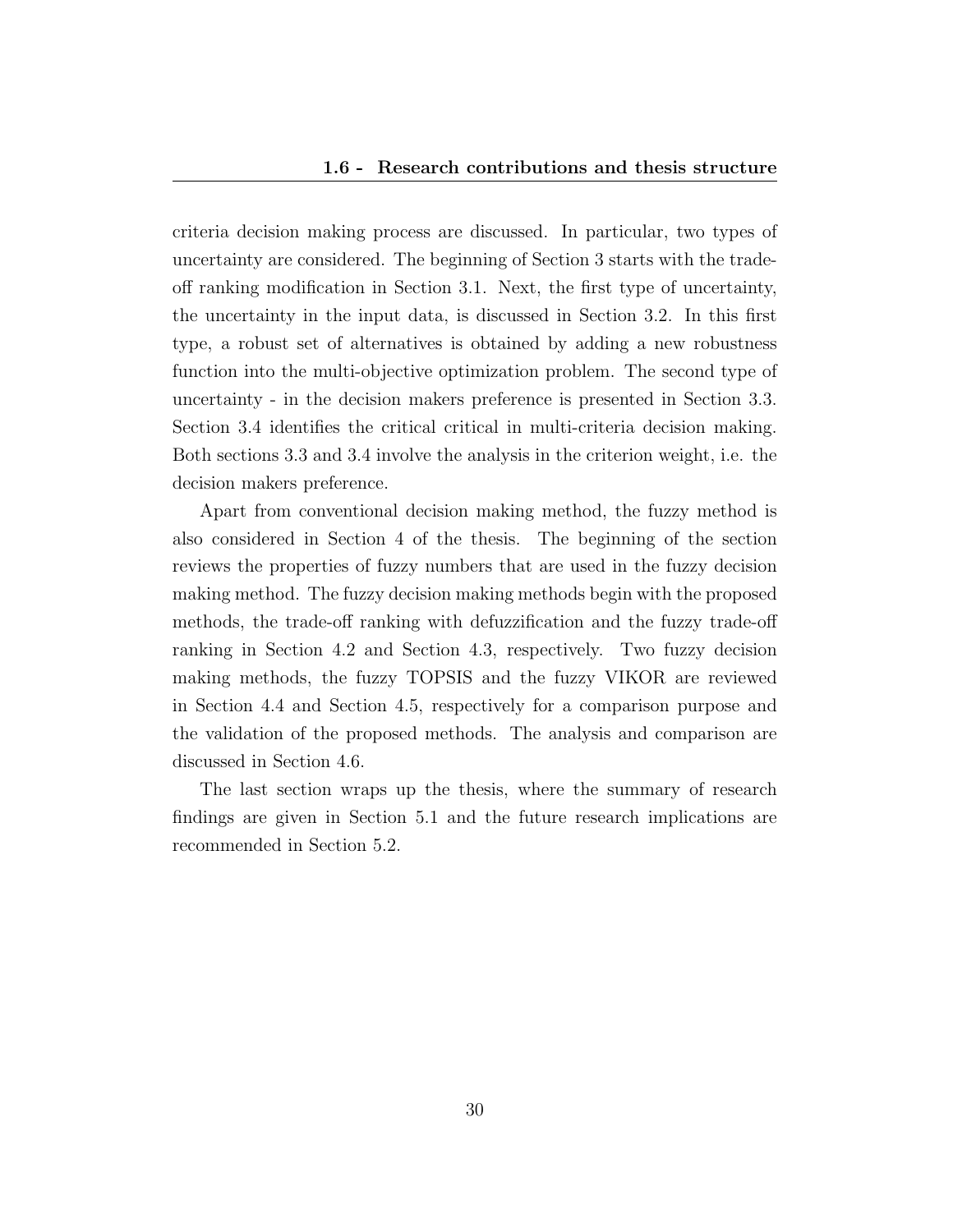May your choices reflect your hopes, not your fears -Nelson Mandela.

### SECTION TWO

Parts of this section have been published online on 29th December 2016 in the Journal of Multi-criteria Decision Analysis. Doi:10.1002/mcda.1600

## 2 Distance-based ranking methods in multi-criteria decision making

Multi-criteria decision analysis presumes trade-off between different criteria. As a result, the optimal solution is not usually unique. A trade-off between the objectives is usually unavoidable because of the constraints. If the Decision Making preferences are not priori formulated, then the optimal solution is not unique. It is usually represented by a so-called Pareto solution. A Pareto solution usually represents a trade-off between different objectives. Despite there are unlimited number of Pareto optimal options, the DM eventually has to choose only one solution. Such a choice has to be made with the use of additional preferences not included in the original formulation of the optimization problem.

This section of the thesis represents a new approach to an automatic ranking that can help the DM. In contrast to the other methodologies, the proposed method is based on the trade-off minimization between different Pareto solutions. To be realized, the approach presumes the existence of a well-distributed Pareto set representing the entire Pareto frontier. In the thesis, such a set is generated with the use of the Directed Search Domain algorithm (Erfani and Utyuzhnikov, 2011). The proposed method is applied to a number of test cases and compared against two existing alternative approaches, the relative distance ranking and the TOPSIS methods. Both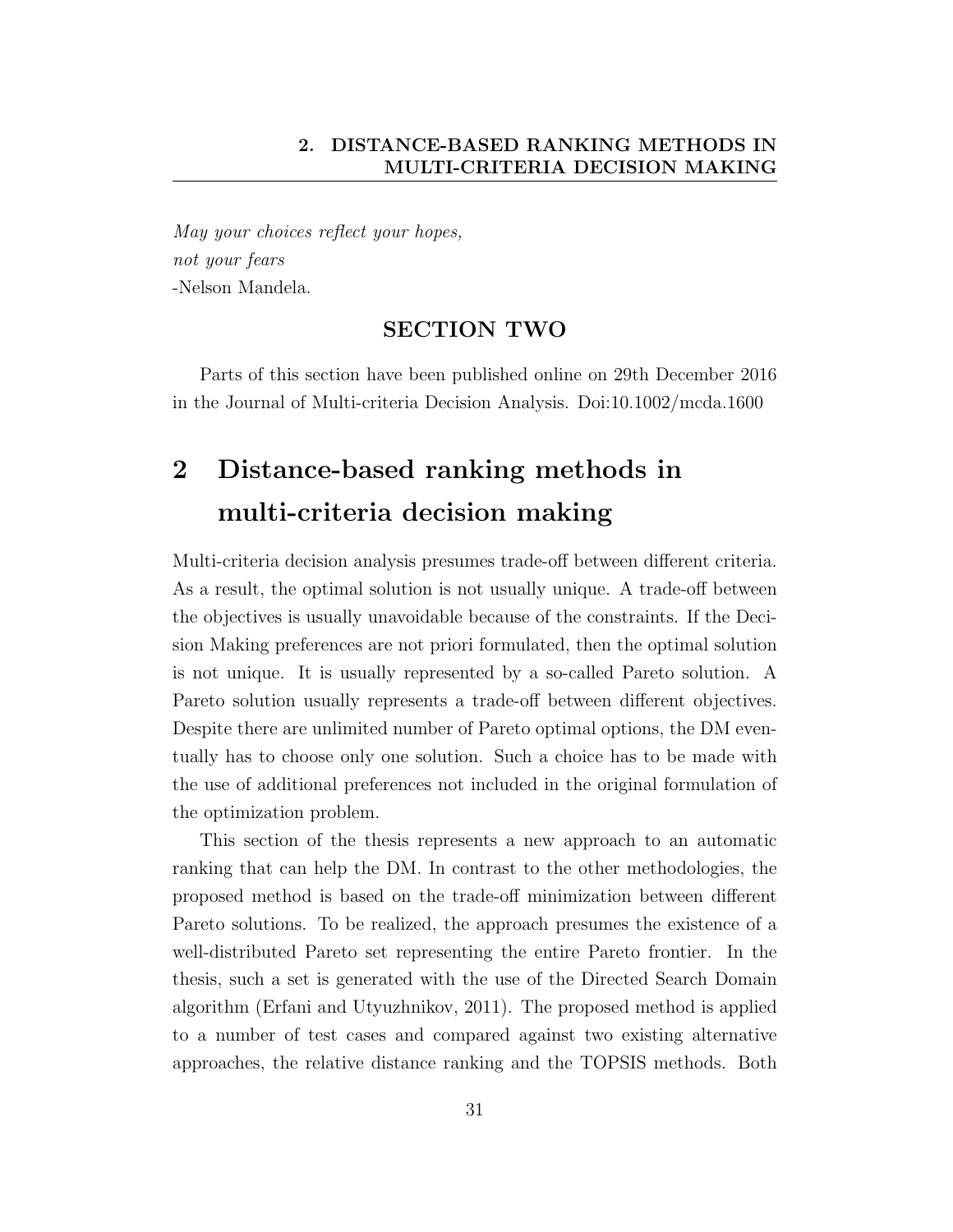methods are used for comparison with the new proposed method as they all imply the distance formula in their ranking algorithm which lead to an automatic ranking that does not presume an immediate selection based on subjective experts opinion.

Both methods, the TOPSIS and the relative distance, imply the same idea of having the alternative that is "closer to an ideal" and "farther from an anti-ideal". One difference is in the calculation of the distance. The TOPSIS uses the Euclidean distance  $L_2$ -metric from an alternative to the ideal and the anti-ideal solutions. In contrast, the relative distance ranking is based on the measure that represents a relative position of an alternative from the origin to the ideal, deduced into the  $L_1$ -metric. Another difference is in the calculation of the weights. The TOPSIS uses the priori weights obtained beforehand by the DM, whilst the relative distance ranking exploiting the posteriori weights obtained from the data.

For further consideration, assume that there are  $q$  alternatives. Then, a multi-criteria decision analysis problem can be expressed via a trade-off matrix form as

|             |                   |                                                             | Criterion |          |                 |
|-------------|-------------------|-------------------------------------------------------------|-----------|----------|-----------------|
| Alternative | $Y_1$             | $Y_2$                                                       | $Y_3$     |          | $Y_m$           |
|             |                   |                                                             |           |          |                 |
| $A_1$       |                   | $Y_{11}$ $Y_{12}$<br>$Y_{21}$ $Y_{22}$<br>$Y_{31}$ $Y_{32}$ | $Y_{13}$  |          | $\ldots Y_{1m}$ |
| $A_2$       |                   |                                                             | $Y_{23}$  |          | $Y_{2m}$        |
| $A_3$       |                   |                                                             | $Y_{33}$  |          | $\ldots Y_{3m}$ |
|             |                   |                                                             |           |          |                 |
|             | $Y_{q1}$ $Y_{q2}$ |                                                             | $Y_{q3}$  | $\cdots$ | $Y_{qm}$        |

where the value of  $Y_{ij}$  denotes the performance of alternative i in terms of criterion j.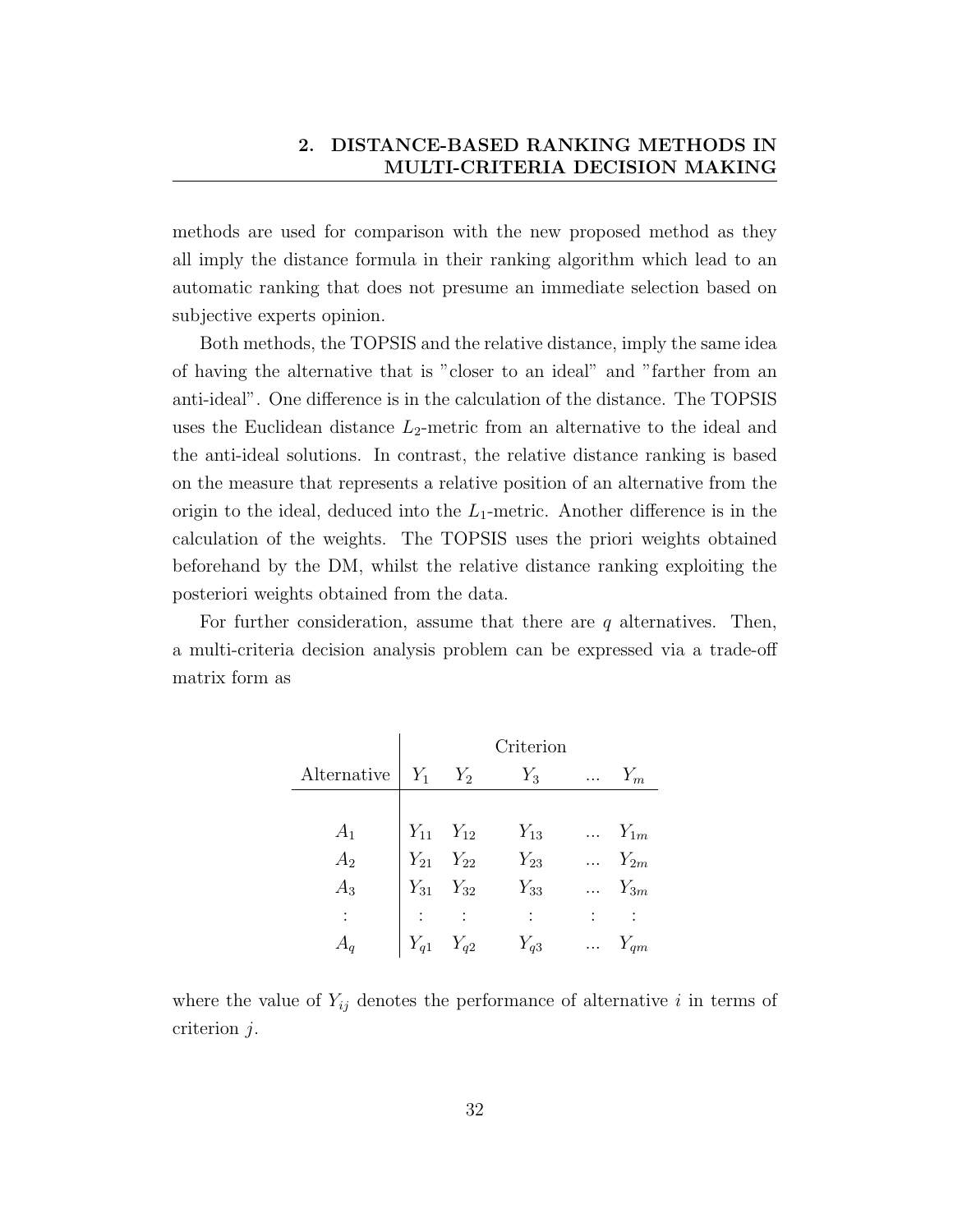## 2.1 Pareto optimality

Let the design space be presented by  $X \subset \mathbb{R}^n$ . Consider m objective functions, forming an objective space  $Y \subset R^m$ . For each  $x \in X$ , there exists a point in Y corresponding to mapping  $R^n \mapsto R^m$ .

Multi-objective optimization problem is formulated by

Minimize 
$$
Y = \{Y_1(x), Y_2(x), ..., Y_m(x)\},
$$
  
subject to  $x \in X^*$ . (2.1)

Here,  $X^* \subseteq X$  is the feasible design space defined as the set of elements  $x \in X^*$  satisfying all the constraints. The feasible objective space  $Y^*$  is defined as the set  $\{Y(x) \mid x \in X^*\}.$ 

A design vector  $x \in X^*$  is called Pareto optimal iff there does not exist any  $a \in X^*$  such that

$$
Y(a) \le Y(x)
$$
 and exists  $k \in 1, ..., m : Y_k(a) < Y_k(x)$ .

### 2.2 Relative distance ranking

In the relative distance approach, the first task is to identify the ideal solution  $I_R^+$  $I_R^+$ , and the anti-ideal solution  $I_R^ \bar{R}$ . In general, the ideal solution is the solution with the best score in all criteria. In turn, the anti-ideal solution is the solution with the worst score in every criteria. Consider a minimization problem. Thus, the ideal  $I_R^+$  $\frac{1}{R}$  and the anti-ideal  $I_R^ R_R$  solutions in the relative distance method are determined as follows: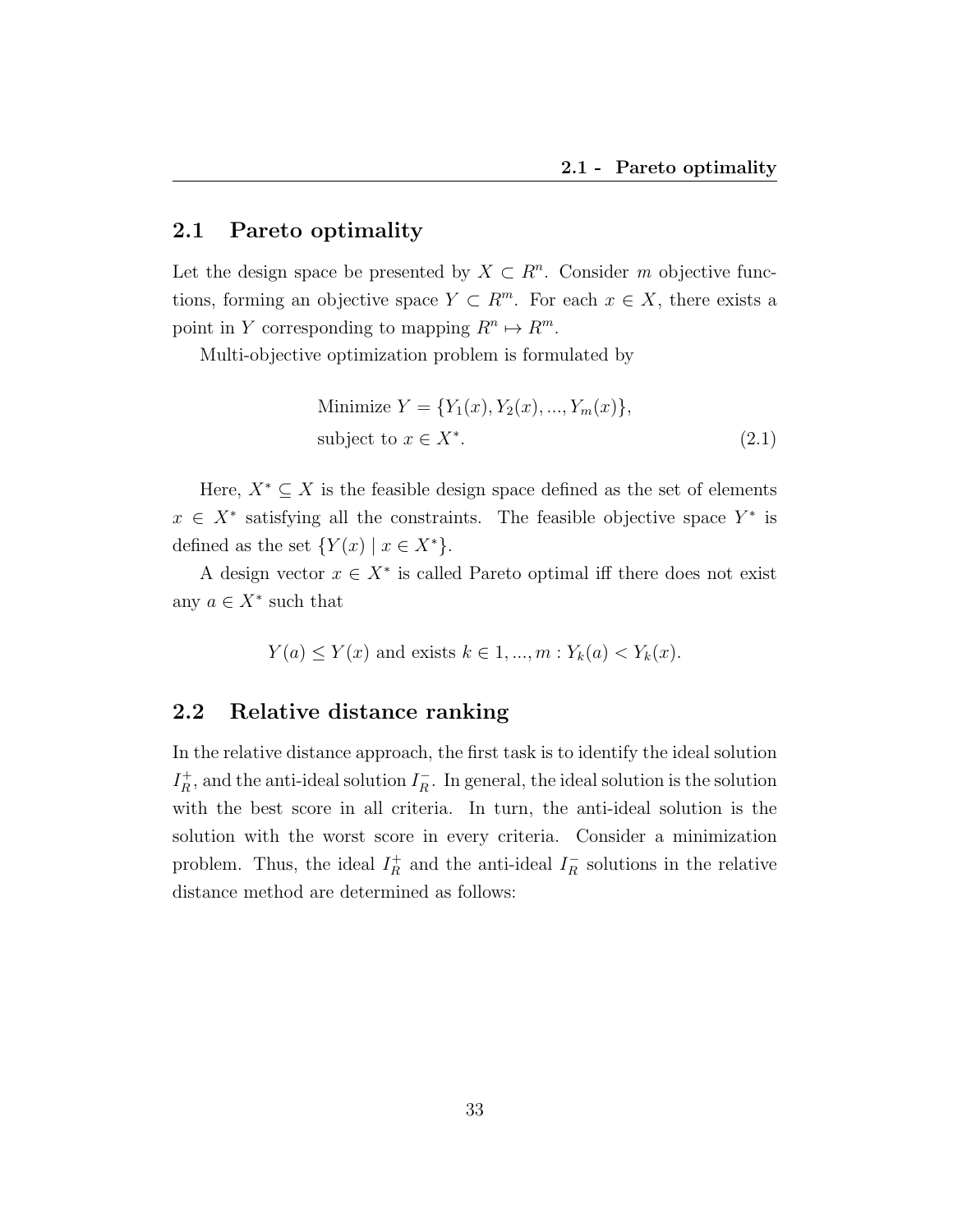$$
I_R^+ = (Y_1^+, Y_2^+, ..., Y_m^+),
$$
\n(2.2)

$$
I_R^- = (Y_1^-, Y_2^-, ..., Y_m^-),
$$
\n(2.3)

where

$$
Y_j^+ = \min \{ Y_{ij}, i = 1, ..., q \},
$$
  

$$
Y_j^- = \max \{ Y_{ij}, i = 1, ..., q \}, (j = 1, ..., m).
$$

In turn, for the maximization problem, the ideal  $I_R^+$  $I_R^+$  and the anti-ideal  $I_R^-$ R solutions are defined as:

$$
I_R^+ = (Y_1^+, Y_2^+, ..., Y_m^+),
$$
\n(2.4)

$$
I_R^- = (Y_1^-, Y_2^-, ..., Y_m^-),
$$
\n(2.5)

where

$$
Y_j^+ = \max \{ Y_{ij}, i = 1, ..., q \},
$$
  

$$
Y_j^- = \min \{ Y_{ij}, i = 1, ..., q \}, (j = 1, ..., m).
$$

The next task of the algorithm is to determine the weights for each criterion. According to Kao (2010), the weight is determined by minimizing the quadratic problem:

Minimize 
$$
\sum_{i=1}^{q} \left[ \sum_{j=1}^{m} w_j |Y_j^+ - Y_{ij}| \right]^2
$$
  
subject to 
$$
\sum_{j=1}^{m} w_j |Y_j^+ - Y_j^-| = 1
$$

$$
w_j |Y_j^+ - Y_j^-| \ge \varepsilon, j = 1, ..., m,
$$

$$
\varepsilon > 0.
$$
 (2.6)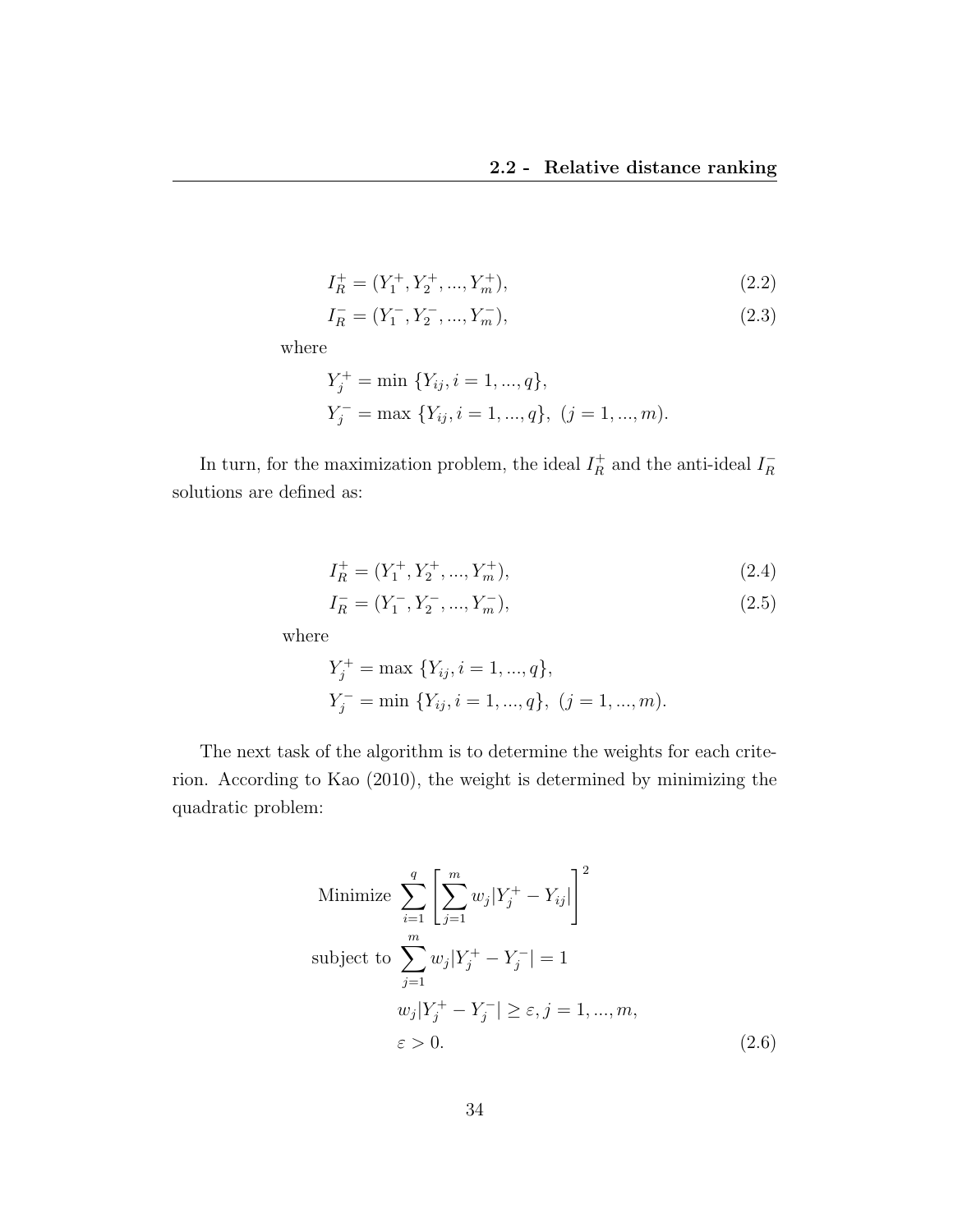where  $w_j$  is the weight or importance of the *j*-th criterion. The objective function is the total distances between the ideal solution and each alternative in the objective space. The aim is to obtain a set of optimal weights that minimizes the distances. The small quantity  $\varepsilon$  is suggested to avoid any criterion being neglected.

Using the weights obtained from formula (2.6), the distance of each alternative to the ideal solution and the anti-ideal solution is then calculated respectively by the formulas (Kao, 2010)

$$
dR_i^+ = \sum_{j=1}^m w_j |Y_j^+ - Y_{ij}|, \ i = 1, ..., q,
$$
\n(2.7)

$$
dR_i^- = \sum_{j=1}^m w_j |Y_j^- - Y_{ij}|, \ i = 1, ..., q.
$$
 (2.8)

The alternative with the shortest distance to the ideal and the longest distance to the anti-ideal is ranked the highest.

## 2.3 TOPSIS

In the TOPSIS (technique for order preference by similarity to ideal solution), the first step is to standardize the data set. The step can be skipped if the data are already in the standard form. The data standardization is done by the formula:

$$
r_{ij} = \frac{Y_{ij}}{\sqrt{\sum_{j=1}^{m} Y_{ij}^2}}, \quad i = 1, ..., q, j = 1, ..., m.
$$

Next task is the data weighting process using the formula: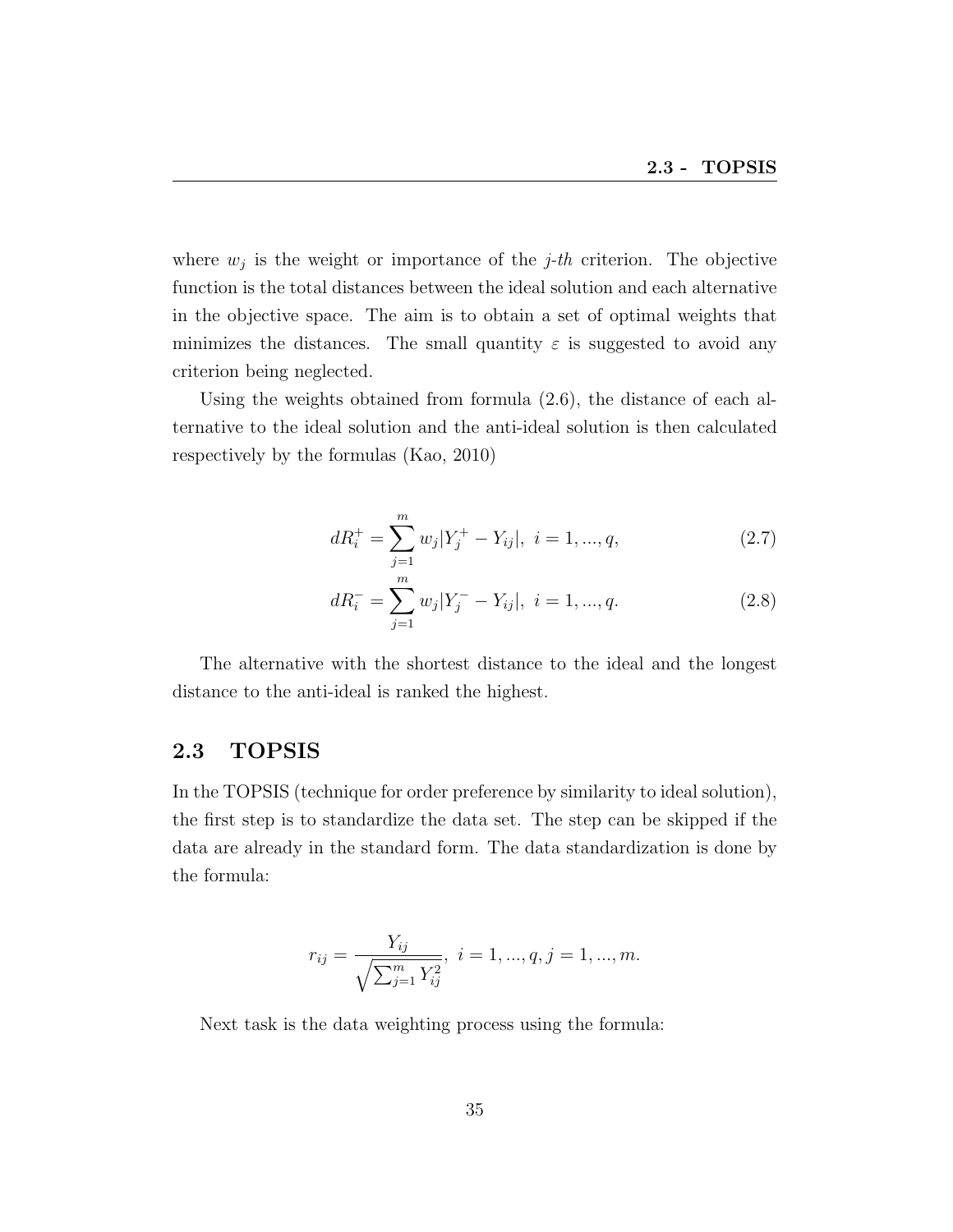$$
v_{ij} = w_j r_{ij}
$$
, where  $\sum_{j=1}^{m} w_j = 1$ .

As mentioned earlier, the weights for each criterion in the TOPSIS method might be determined by the DM. However, in this study the DM is not involved. Therefore, the same approach to calculate the weights as in the relative distance ranking method is imposed.

The ideal and the anti-ideal solutions in the TOPSIS are then determined by:

$$
I_T^+ = (v_1^+, v_2^+, ..., v_m^+),
$$
\n(2.9)

$$
I_T^- = (v_1^-, v_2^-, ..., v_m^-),
$$
\n(2.10)

where

$$
v_j^+ = \min \{v_{ij}, i = 1, ..., q\},
$$
  

$$
v_j^- = \max \{v_{ij}, i = 1, ..., q\}, (j = 1, ..., m).
$$

In a similar way with the relative distance approach, the ideal  $I_T^+$  $T^+$  and the anti-ideal  $I_T^ \overline{T}$  solutions are defined as reverse from the above definitions for maximization problem.

The distance from an alternative solution to the ideal solution is then calculated using the Euclidean distance as follows:

$$
dT_i^+ = \sqrt{\sum_{j=1}^m w_j^2 (v_j^+ - v_{ij})^2}, \ i = 1, ..., q.
$$
 (2.11)

In turn, the distance from an alternative solution to the anti-ideal solution is calculated by formula (2.12):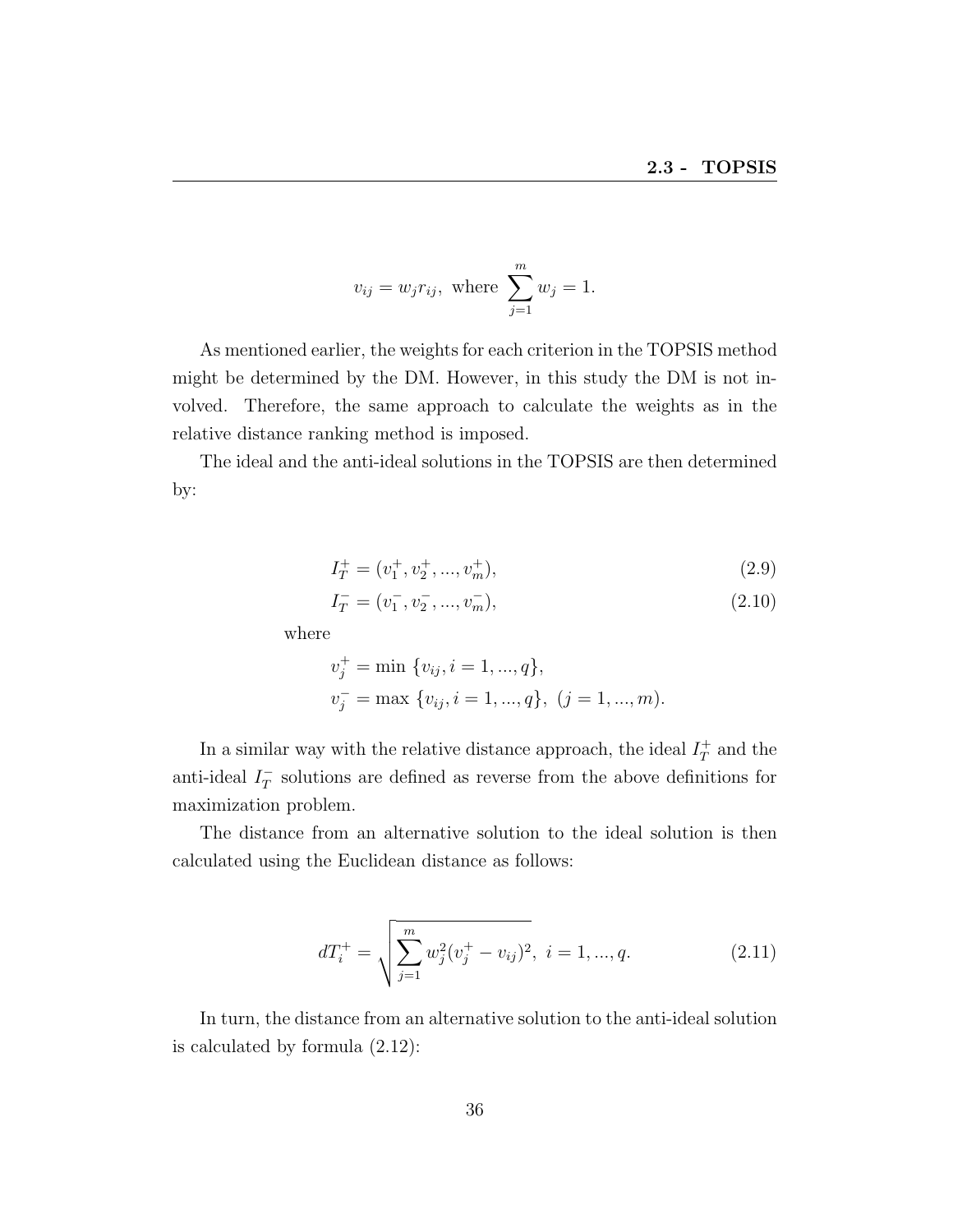$$
dT_i^- = \sqrt{\sum_{j=1}^m w_j^2 (v_j^- - v_{ij})^2}, \ i = 1, ..., q.
$$
 (2.12)

As proven by Kao (2010), the TOPSIS ranking with respect to the ideal solution is different from the ranking with respect to the anti-ideal solution.

The full ranking in the TOPSIS is expressed by formula (Hwang and Yoon, 1981):

$$
D_i^+ = \frac{dT_i^-}{dT_i^+ + dT_i^-}.\tag{2.13}
$$

The largest value of  $D_i^+$  $i$ <sup> $\dagger$ </sup> is accepted as the best solution, while the smallest value is regarded as the worst solution.

In the next section, the trade-off ranking approach is introduced. The method is then compared against the TOPSIS and the relative distance ranking.

## 2.4 Trade-off ranking method

In this section, the key steps of the proposed method are described. The trade-off ranking is based on the property that the set of Pareto points is a set of trade-off solutions.

In the default trade-off ranking, there is no weights calculation that saves much calculation time. The importance of each criterion is assumed to be equal.

To demonstrate some justifications to the approach, consider a simple example with two sets of Pareto solutions, as shown in Figure 2.1.

The first set consists of points F, G and H while the other set contains points F, I and J. The lines FH and FJ are two different Pareto frontiers,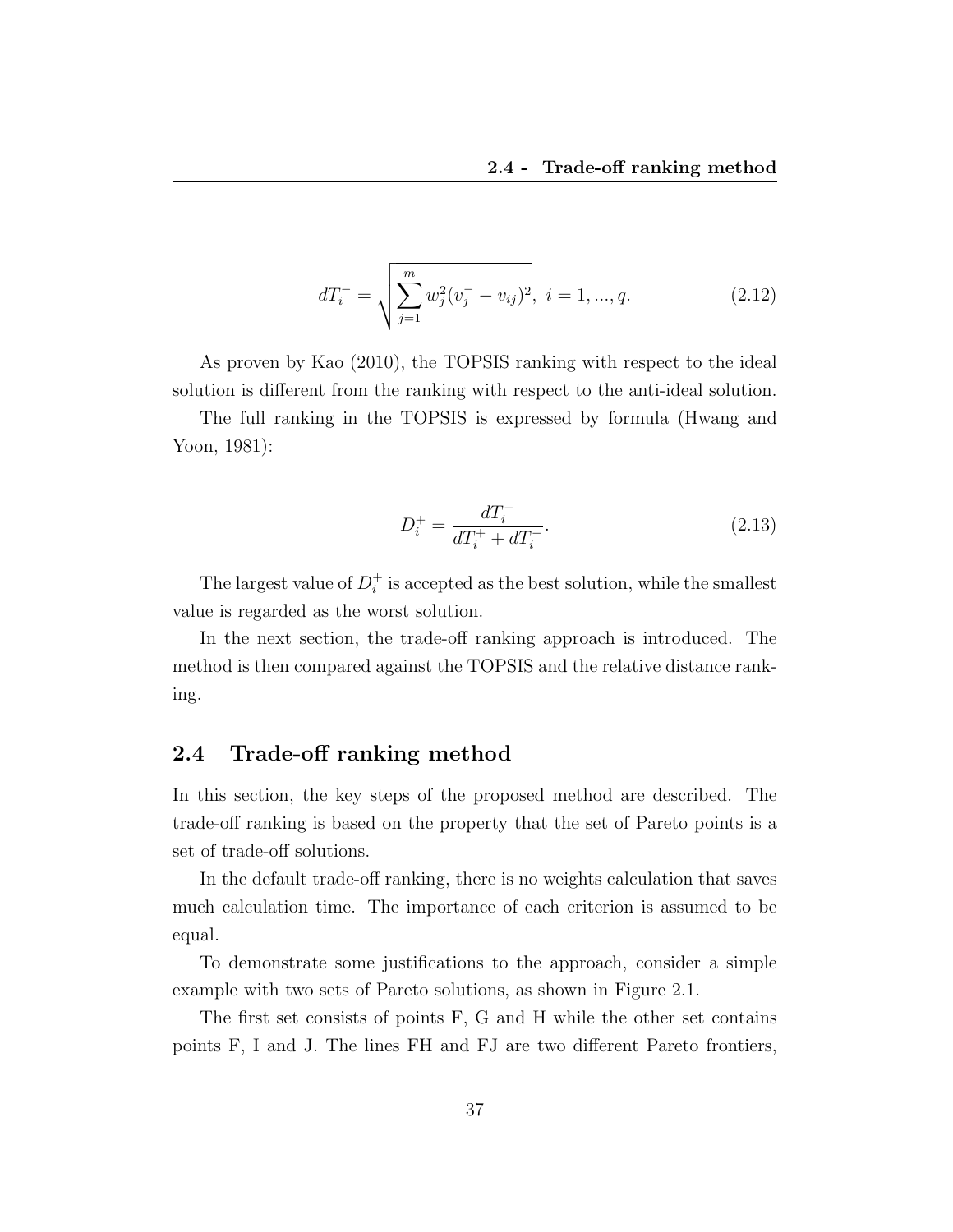

Figure 2.1: Two sets of Pareto solutions

but both contain the same point F as one of the three alternatives. Consider the minimization problem. Then, the ideal solution for the example is  $I^+ = (0,0)$ . The anti-ideal solution for the first set is  $I^- = (2,4)$  and for the second set is  $I^- = (2, 5)$ . In the first Pareto frontier, FH, point F is the closest to the ideal solution and farthest from the anti-ideal solution. Hence, in the two ranking approaches considered above, point F is the most preferable solution out of the alternatives G and H. Consider now another Pareto frontier, FJ. Point F holds the shortest distance to the ideal solution and the longest distance to the anti-ideal solution. Thus, point F still holds the highest ranking versus the other points I and J. As a consequence, the ranking captures the same solution regardless the entire Pareto frontier.

The key principle of the trade-off ranking is to prefer the solutions with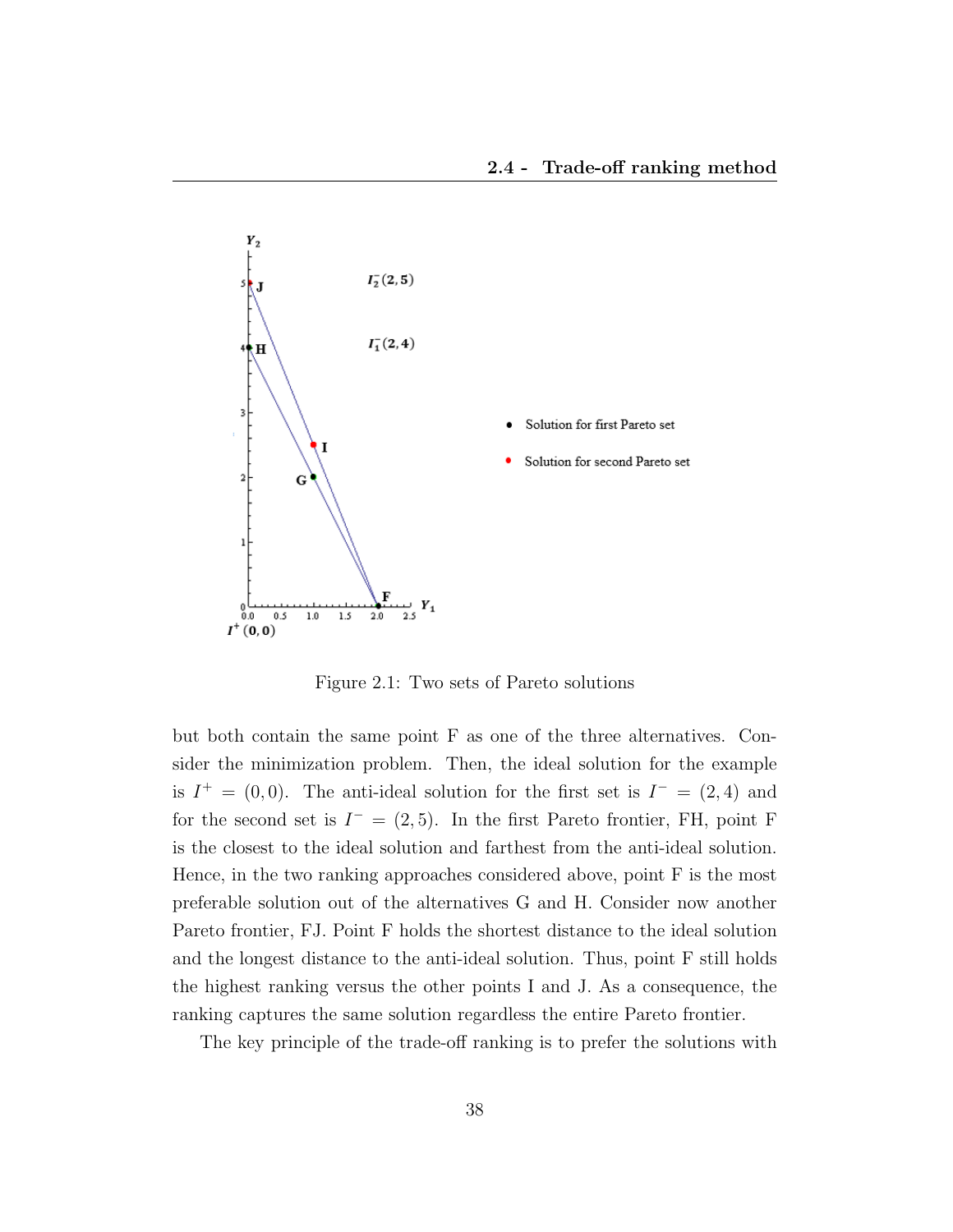less compromise with the others. The trade-off minimization can be achieved by calculating the distance from one point to all other points in the objective space. The distance reflects the degree of trade-off between the solutions.

The general formula for the distance between point (alternative)  $A_1 =$  $(A_1^{(1)}$  $A_1^{(1)}, A_2^{(1)}, \ldots, A_m^{(1)}$  and point  $A_2 = (A_1^{(2)})$  $A_1^{(2)}, A_2^{(2)}, \ldots, A_m^{(2)}$  is:

$$
d(A_1, A_2) = \left[\sum_{j=1}^{m} \left(A_j^{(1)} - A_j^{(2)}\right)^2\right]^{1/2}
$$
\n(2.14)

Then, the sum of distances from one point to the other points is considered as the degree of trade-off:

$$
DT_k = \sum_{i=1}^{q} [d(A_k, A_i)], k = 1, 2, ..., q
$$
 (2.15)

The trade-off ranking of each solution is determined by the value of DT with respect to the others. The least value of DT holds the highest ranking.

For the trade-off analysis, it is efficient to have an evenly distributed set representing the entire Pareto frontier. Thus, the first step in the trade-off ranking is generating an evenly distributed Pareto set. Evenly distributed solutions give the maximum information of the Pareto frontier to the DM.

As an example, consider Figure 2.1 again with two different sets of evenly distributed Pareto solutions  $F(2,0), G(1,2), H(0,4), I(1,2.5)$  and  $J(0,5)$ . The results of the trade-off ranking are given in Table 2.4 and Table 2.4. In this simple example, solutions G and I seem more preferable because they better represent the entire Pareto frontier. In addition, it is easy to see that they correspond to the minimized trade-off among the other Pareto solutions.

The trade-off ranking method can be applied to find the best compromise solution in any set of Pareto alternatives. However, it is better to have a set of whole and evenly distributed Pareto solutions as it is the best set of solutions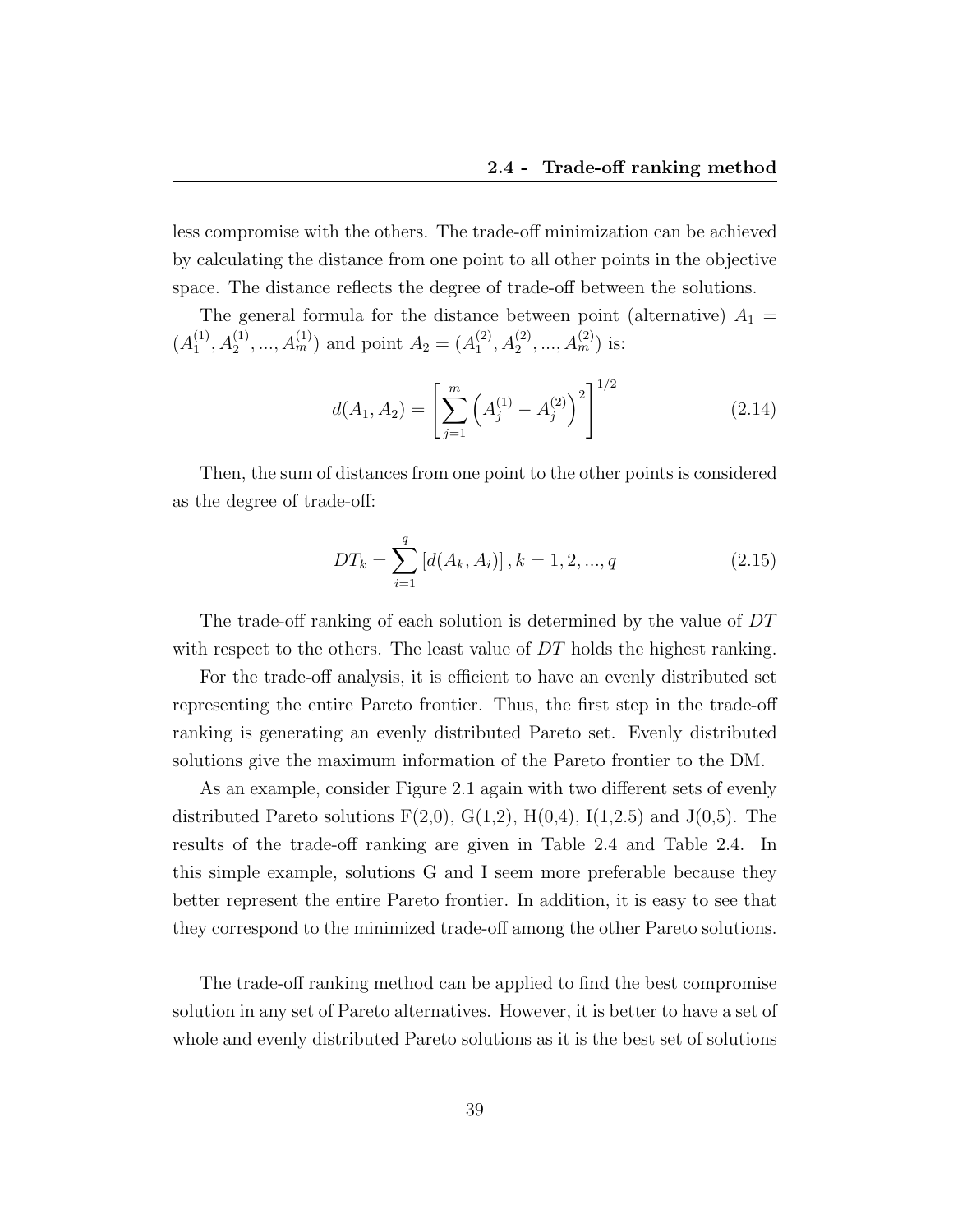| Table 2.1: Trade-off ranking for Pareto frontier FH |            |    |                                    |                         |                             |
|-----------------------------------------------------|------------|----|------------------------------------|-------------------------|-----------------------------|
| Distance                                            |            |    |                                    |                         |                             |
| between each F                                      |            |    |                                    |                         | G H <i>DT</i> Ranking       |
| Pareto points                                       |            |    |                                    |                         |                             |
|                                                     |            |    |                                    |                         |                             |
| F                                                   |            |    | $\sqrt{5}$ $\sqrt{20}$ $3\sqrt{5}$ |                         | $\mathcal{D}_{\mathcal{L}}$ |
| G                                                   | $\sqrt{5}$ |    |                                    | $\sqrt{5}$ 2 $\sqrt{5}$ |                             |
|                                                     |            | /5 | $\Omega$                           | $3\sqrt{5}$             |                             |

Table 2.2: Trade-off ranking for Pareto frontier FJ

|     |     | DТ       | Ranking |
|-----|-----|----------|---------|
|     |     |          |         |
|     |     |          |         |
| 729 | ′29 | /145/4   |         |
|     |     | 29<br>/2 |         |
|     |     | 145      |         |
|     |     | $\circ$  |         |

in helping the DM to make an efficient decision in time-saving environment. The integration of the trade-off ranking method with the property of an even distributed alternatives give the best solution with the most balance value in all criteria.

As a practical analogy, consider the examples shown in Figure 2.2.

Figure 2.2 represents two different real-life trade-off problems: (a) risk over return in a share investment, and (b) price over quality in a car purchase.

For a share investment, DM usually wants a low risk investment that generates a high return. However, such a situation seems almost unrealistic. As shown in Figure 2.2(a), investments offer possibility I and II as the extreme solutions, a low risk with a low return or a high risk with a high return. Apart from these extreme solutions, there is a yellow area which gives acceptable solutions with a return higher than in  $I$  and a risk lower than in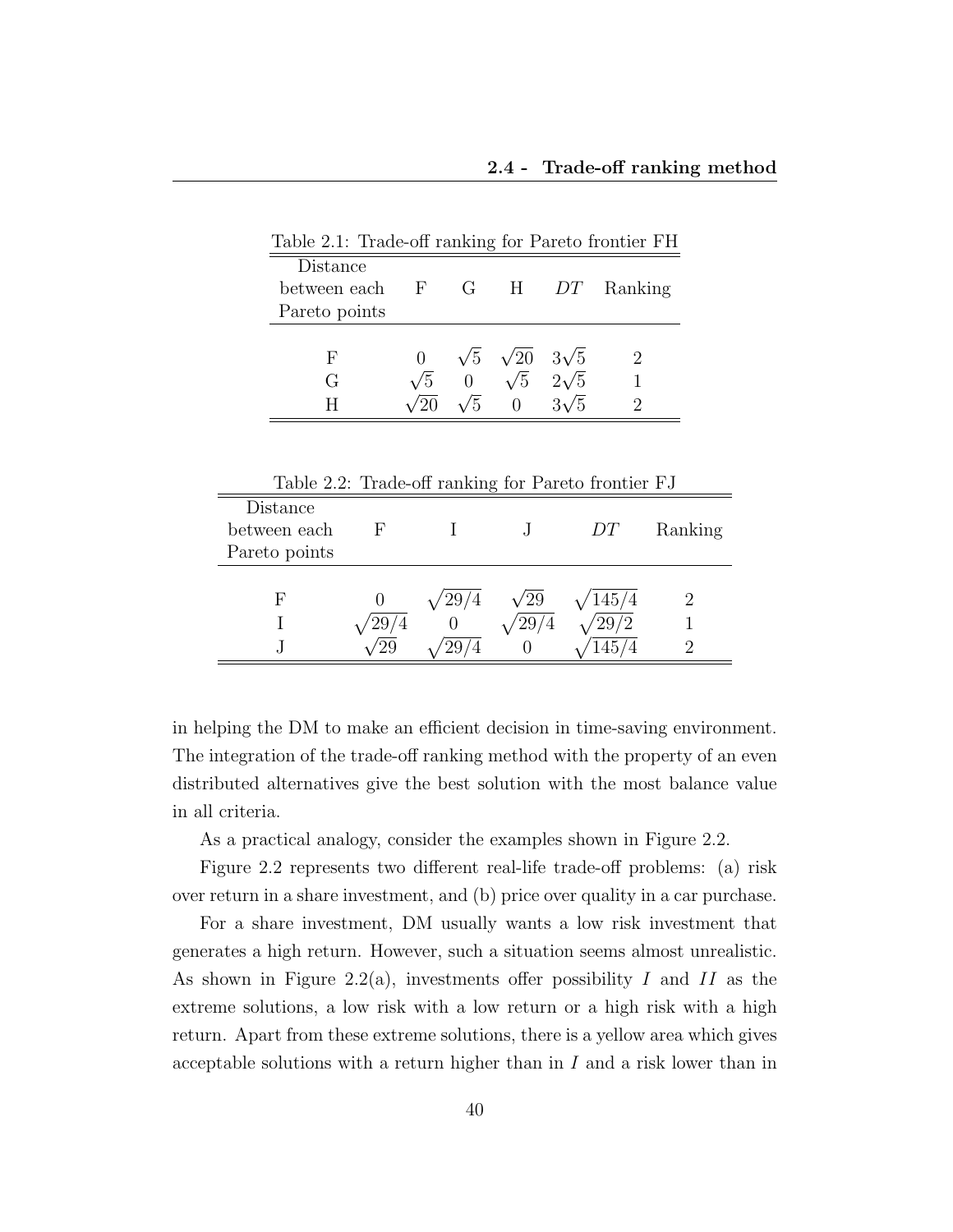

Figure 2.2: Practical examples for the trade-off ranking

II. The trade-off ranking method provides the best compromise solution III as the best choice.

The same situation occurs in problem (b). In case (b), it is almost impossible to buy a high quality car with a minimal price. On the market there is a choice in a wide range between cheap second-hand cars  $I$  and expensive luxury cars II. Many buyers prefer intermediate solutions that correspond to options in  $III$ , cheaper than II and higher quality than I. The trade-of ranking method can ensure that the optimal solution is in the yellow area III.

Now, for brief comparison between the methods, consider two arcs, A and B, represent two different Pareto frontiers as shown in Figure 2.3. In both Pareto frontiers, the top solutions for the trade-off ranking are situated in the middle of each frontier. For the TOPSIS and the relative distance method,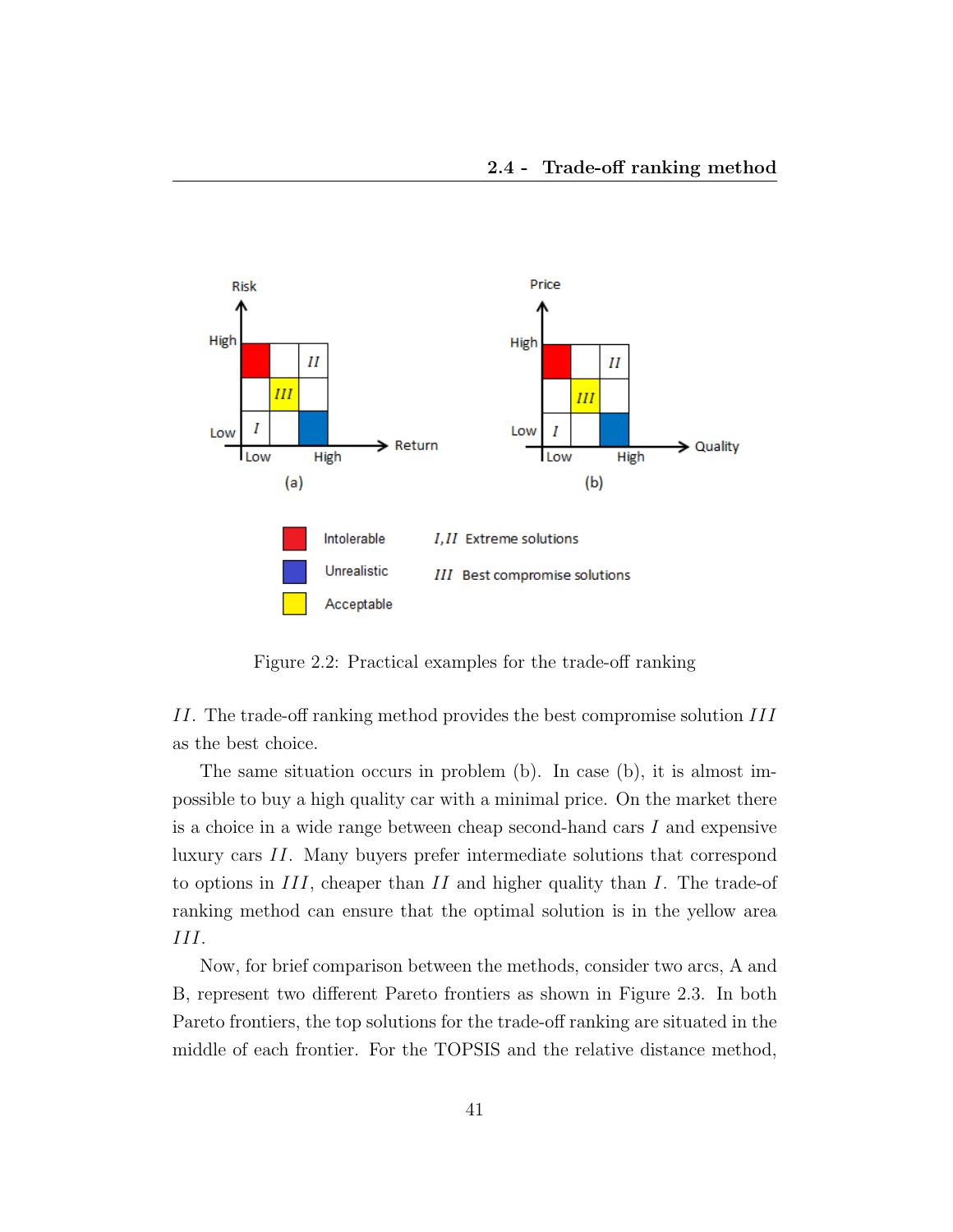the top solutions in B situated in the middle of the frontier as well, as they are closer to the ideal solution. However, their top solutions in A disperse between two extreme cases (areas I and II in Figure 2.2) as the middle area is no longer closer to the ideal solution.



Figure 2.3: Results for the top ranking with the TOPSIS, relative distance and trade-off methods

Next, consider another two different graphs (a) and (b) as shown in Figure 2.4. In both graphs, the line C is the original Pareto frontier. In Figure 2.4(a), as F1 changes from the original value  $F1 = 4$ , the top solutions for the TOPSIS and the relative distance approach retain. In this example, the best choice in the TOPSIS and relative distance methods might not reflect the other alternatives. For the trade-off ranking method, the top solutions change according to the new Pareto frontier, nevertheless maintain in the middle of the frontiers. In Figure 2.4(b), as the value of  $F2$  changes from  $F2 = 2$ , the top solutions for the TOPSIS and the relative distance method change as well. However, the solutions merely situated on the extreme cases (areas I and II in Figure 2.2). The example demonstrate that a small variations of the Pareto frontier can lead to a sharp replacement of the best choice in the TOPSIS/relative distance methods. For the trade-off ranking method, the top solutions retain in the middle of each frontier (area III in Figure 2.2).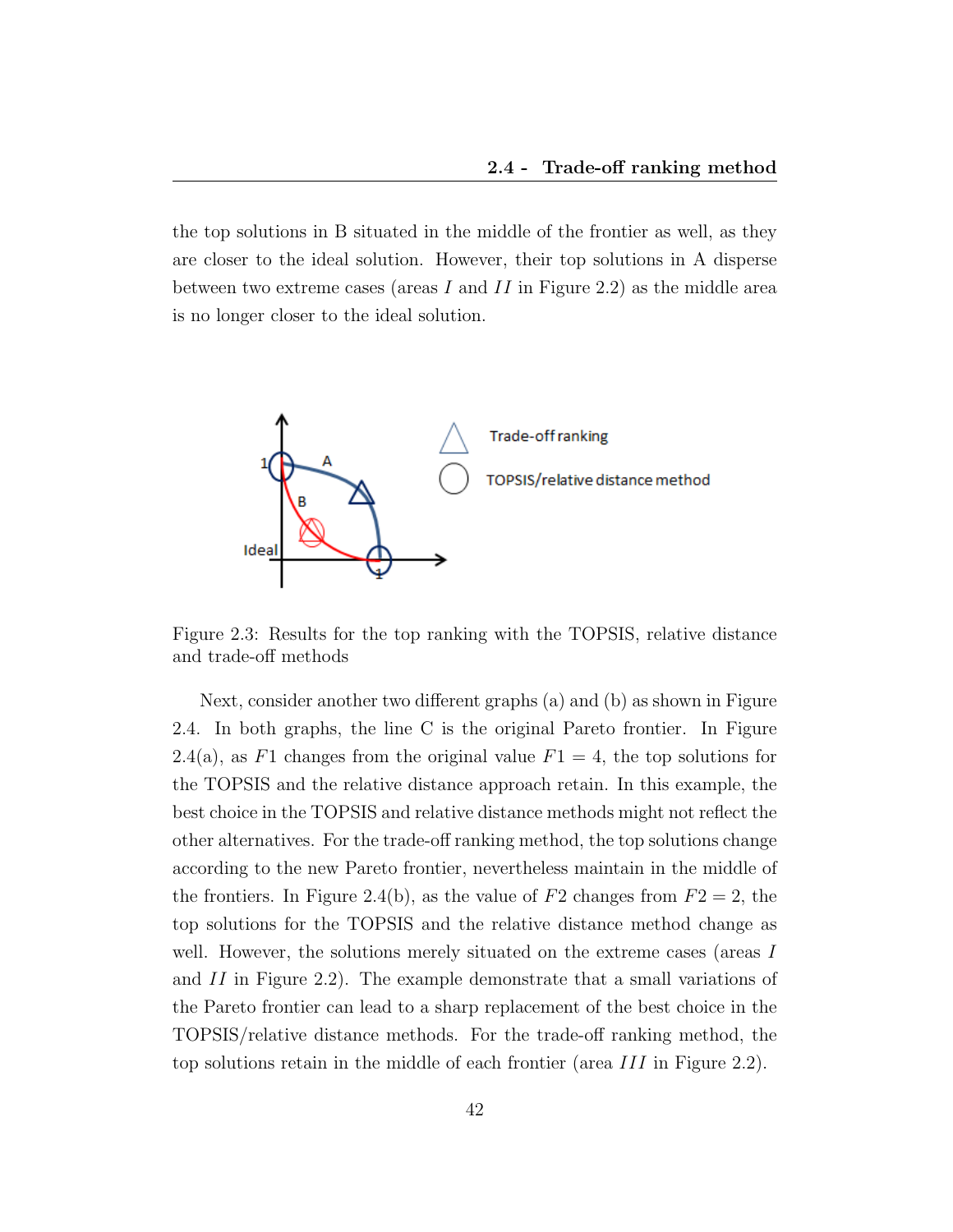

Figure 2.4: Results for the top ranking with the TOPSIS, relative distance and trade-off methods

In each example shown, the trade-off ranking method able to capture the best compromise solution of all alternatives provided.

In general, the steps for the trade-off ranking are as follows:

- 1. Generate an evenly distributed Pareto set.
- 2. Calculate the distance from one alternative to the others.
- 3. Calculate the degree of trade-off, DT.
- 4. Repeat steps 1 and 2 for all other alternatives from the Pareto set.
- 5. Alternative with less value of DT holds a higher ranking.

The concepts of distance measure in the trade-off ranking and TOPSIS methods are further illustrated in Figure 2.5.

Figure 2.5 shows the difference in the distance measure between the TOP-SIS and the trade-off ranking method in evaluating three Pareto alternatives A1, A2, and A3. The TOPSIS uses the distance between an alternative to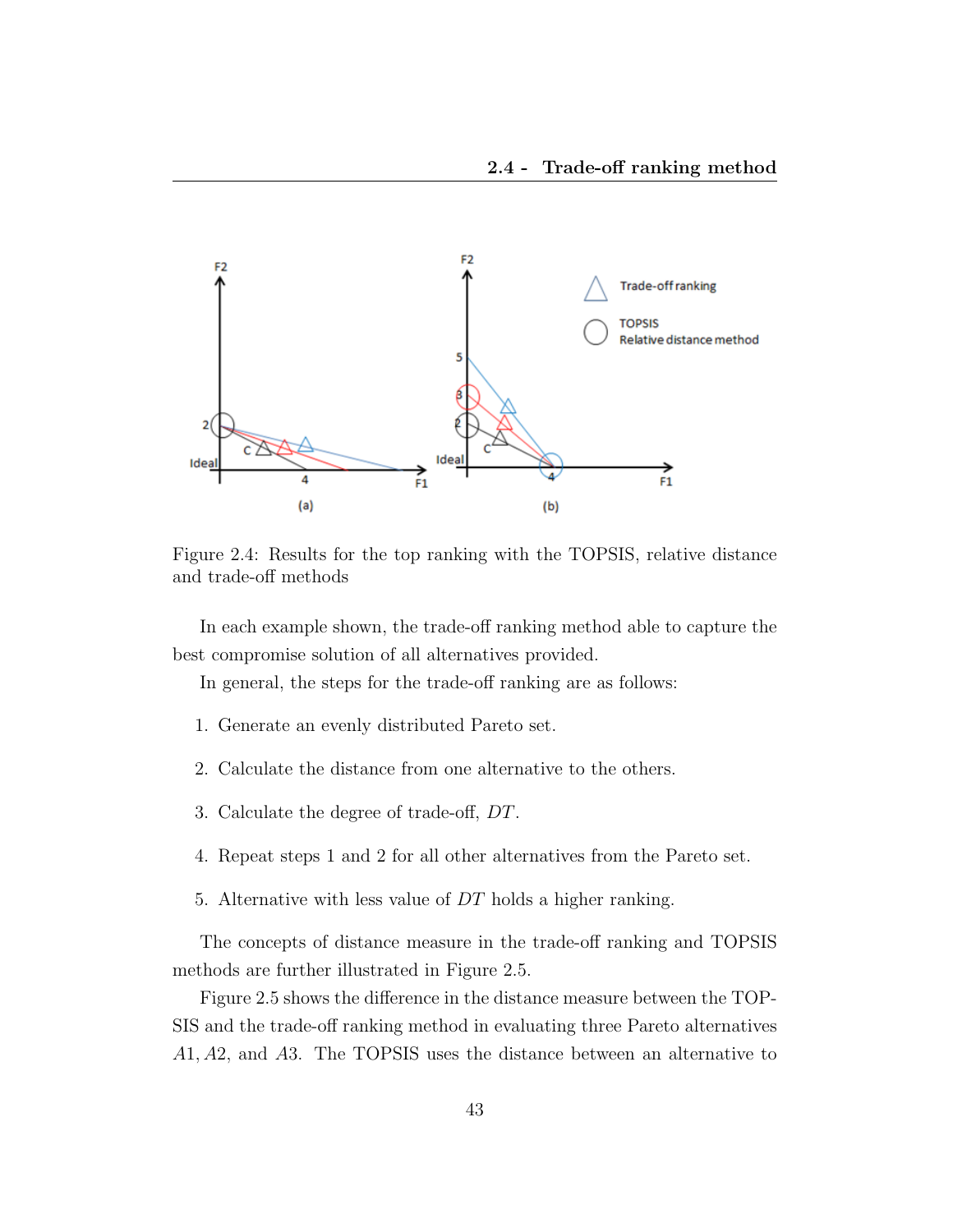

Figure 2.5: Distance measures in TOPSIS and trade-off ranking

the ideal/anti-ideal solutions as a ranking measure, which are denoted in Figure 2.5 as  $d(Ai, I^+)$  and  $d(Ai, I^-)$ , respectively, for  $i = 1, 2, 3$ . In turn, the trade-off ranking method uses the distance from an alternative to the other alternatives to determine the ranking. In Figure 2.5, such distances are marked as  $d(A1, A2), d(A2, A3)$  and  $d(A1, A3)$ . The ranking determination in the trade-off ranking method depends on the sum of the distances between those alternatives. The example in Figure 2.5 also shows that alternative A2, which is the closest to the ideal solution, is also the closest to the anti-ideal solution, compared to alternatives A1 and A3. In this case, a violation occurs in the aim of the TOPSIS method to have the best solution as the closest to the ideal solution and the farthest to the anti-ideal solution.

## 2.5 Test cases: analysis and comparison

In this section, the trade-off ranking is applied to six test cases. The TOPSIS and the relative distance ranking approaches are also used for a comparison. The trade-off ranking is applicable to n-dimensional problems. It is impor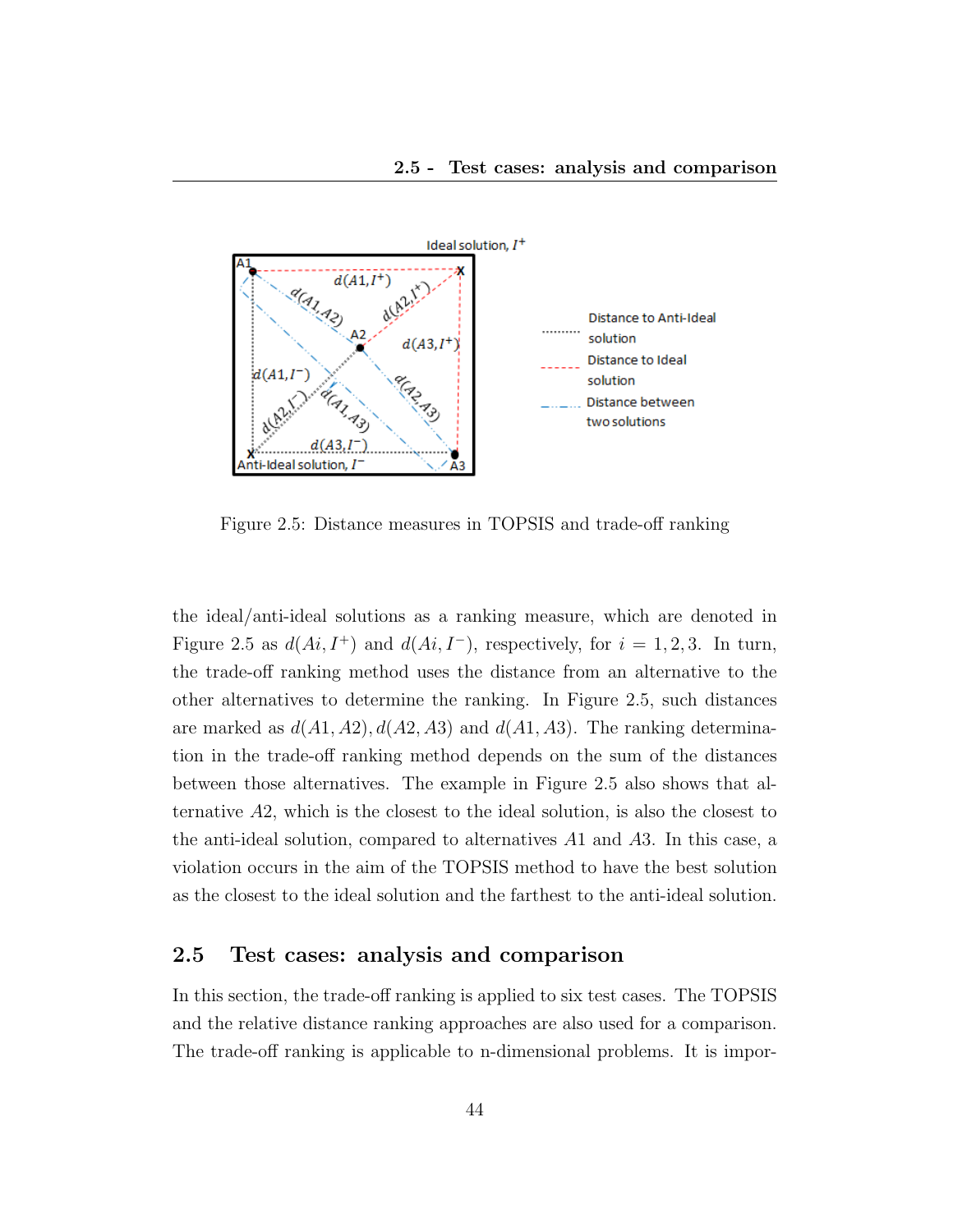tant to have a set that represents well enough the entire Pareto frontier. This problem can be talked by the DSD algorithm (Erfani and Utyuzhnikov, 2011). The number of candidate-solutions should depend on the problem. In this general test case, the DSD approach (Erfani and Utyuzhnikov, 2011) was used for generation of an evenly distributed Pareto set. The evenness property ensures that the limited optimal set obtained represents the whole Pareto frontier. The problem formulations for the test cases are given in the Appendix A.

#### 2.5.1 General Test Cases

TNK problem: this test case is introduced by Tanaka et al. (1995). The test case considers a discontinuous Pareto frontier with significant gaps. Despite the discontinuity, DSD algorithm gives an evenly distributed Pareto solutions (Erfani and Utyuzhnikov, 2011). The results for the most preferable Pareto solutions in TNK problem, identified by each method, are shown in Figure 2.6.

For this test case, the ideal solution for the TOPSIS and the relative distance method is  $I^+ = (0,0)$  and the anti-ideal solution is  $I^- = (1.1, 1.1)$ . As can be seen in Figure 2.6, the trade-off ranking approach gives preferable solutions in the middle range of both criteria  $x_1$  :  $[0.55, 0.60]$  and  $x_2$ : [0.75, 0.80]. The other two methods, the TOPSIS and the relative distance ranking, give the same level of ranking with much higher values for criterion  $x_2$ : [0.95, 1.00]. The weights obtained in this test case using formula (2.6) are  $w_1 = 0.71$  and  $w_2 = 0.29$ .

ZDT1 problem: this test case is introduced by Zitzler et al. (2000). The test case has a convex Pareto optimal frontier. The results of each ranking method for ZDT1 problem are shown in Figure 2.7.

The ideal solution for the TOPSIS and relative distance method in ZDT1 is  $I^+ = (0,0)$  and the anti-ideal solution is  $I^- = (1,1)$ . In Figure 2.7,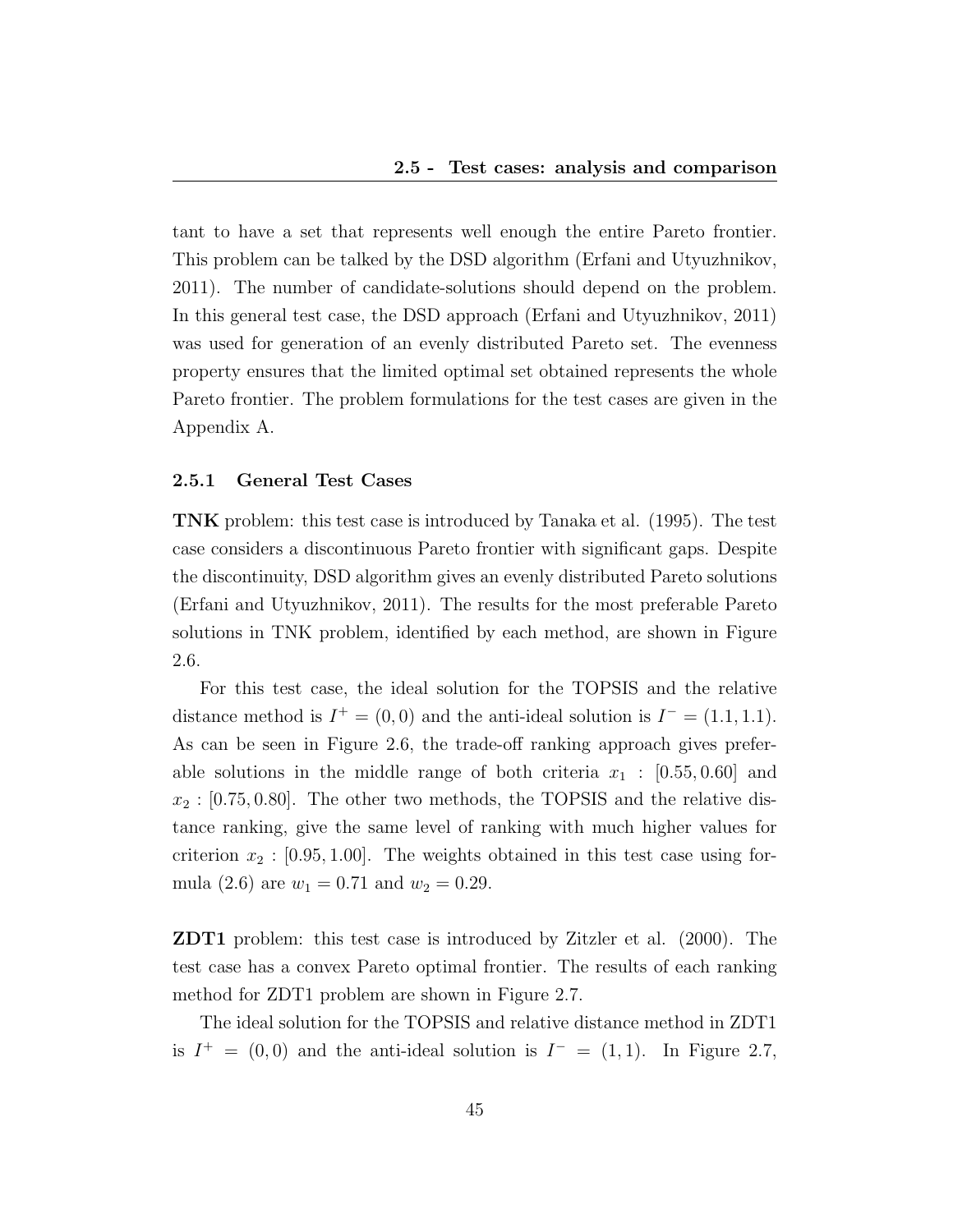

Figure 2.6: Results of the highest ranking for TNK

the preferable alternatives in the trade-off ranking are in the range of  $F_1$ :  $[0.3, 0.4]$  and  $F_2$ :  $[0.4, 0.45]$ . The TOPSIS provides the ranking closest to the trade-off ranking method such that highest ranking solutions are ranging from  $F_1$  : [0.2, 0.3] and  $F_2$  : [0.45, 0.5]. It is worth noting that the highest ranked solution in the trade-off approach is only ranked the thirteenth in the TOPSIS method. On the contrary, the first choice in the TOPSIS is ranked the tenth in the trade-off ranking. A similar situation occurs between the TOPSIS and the relative distance method. The most preferable alternative in the relative distance method is ranked the eleventh in the TOPSIS. The weights obtained for the ranking calculation in the relative distance method and the TOPSIS using formula (2.6) are  $w_1 = 0.54$  and  $w_2 = 0.46$ .

ZDT2 problem: this test case is introduced by Zitzler et al. (2000). The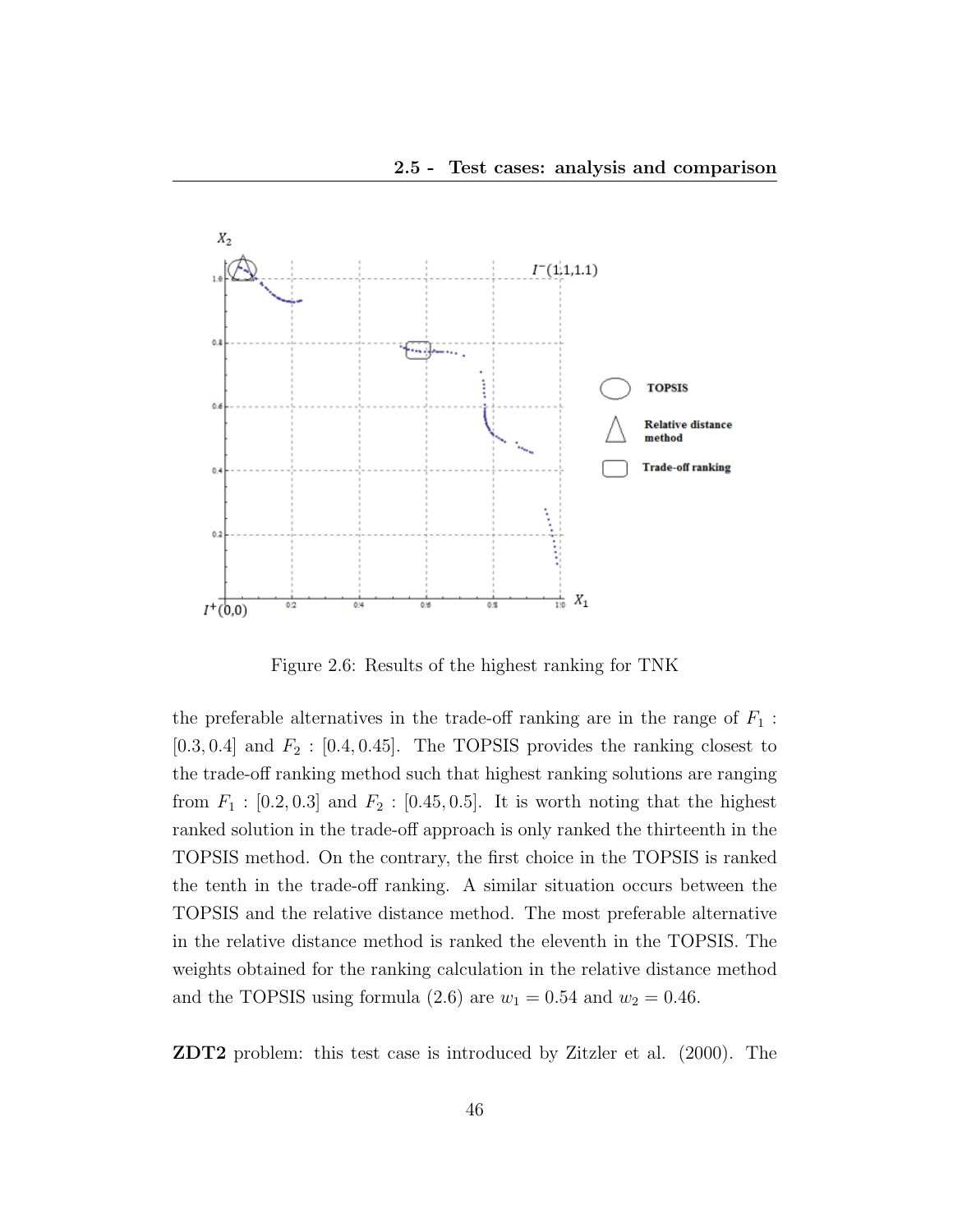

Figure 2.7: Results of the highest ranking for ZDT1

test case has a non-convex Pareto optimal frontier. The results for the best solutions in ZDT2 for each ranking approach are shown in Figure 2.8.

The ideal solution of the test case, for both the TOPSIS and relative distance method, is  $I^+ = (0,0)$  and the anti-ideal solution is  $I^- = (1,1)$ . As shown in Fig. 2.8, a higher ranking alternatives in the trade-off ranking algorithm are situated in the middle of the Pareto set within the range of  $F_1 : [0.5, 0.6]$  and  $F_2 : [0.7, 0.8]$ . The TOPSIS and the relative distance approach have the same ranking alternatives at the top rank. Both methods have the most preferable solutions in the range of  $F_1 : [0, 0.1]$  and  $F_2 : [0.9, 1]$ . The weights obtained for ZDT2 using formula  $(2.6)$  are  $w_1 = 0.69$  and  $w_2 = 0.31.$ 

ZDT6 problem: this test case is taken from Shukla and Deb (2007). The test case has non-uniform density solutions on a non-convex Pareto optimal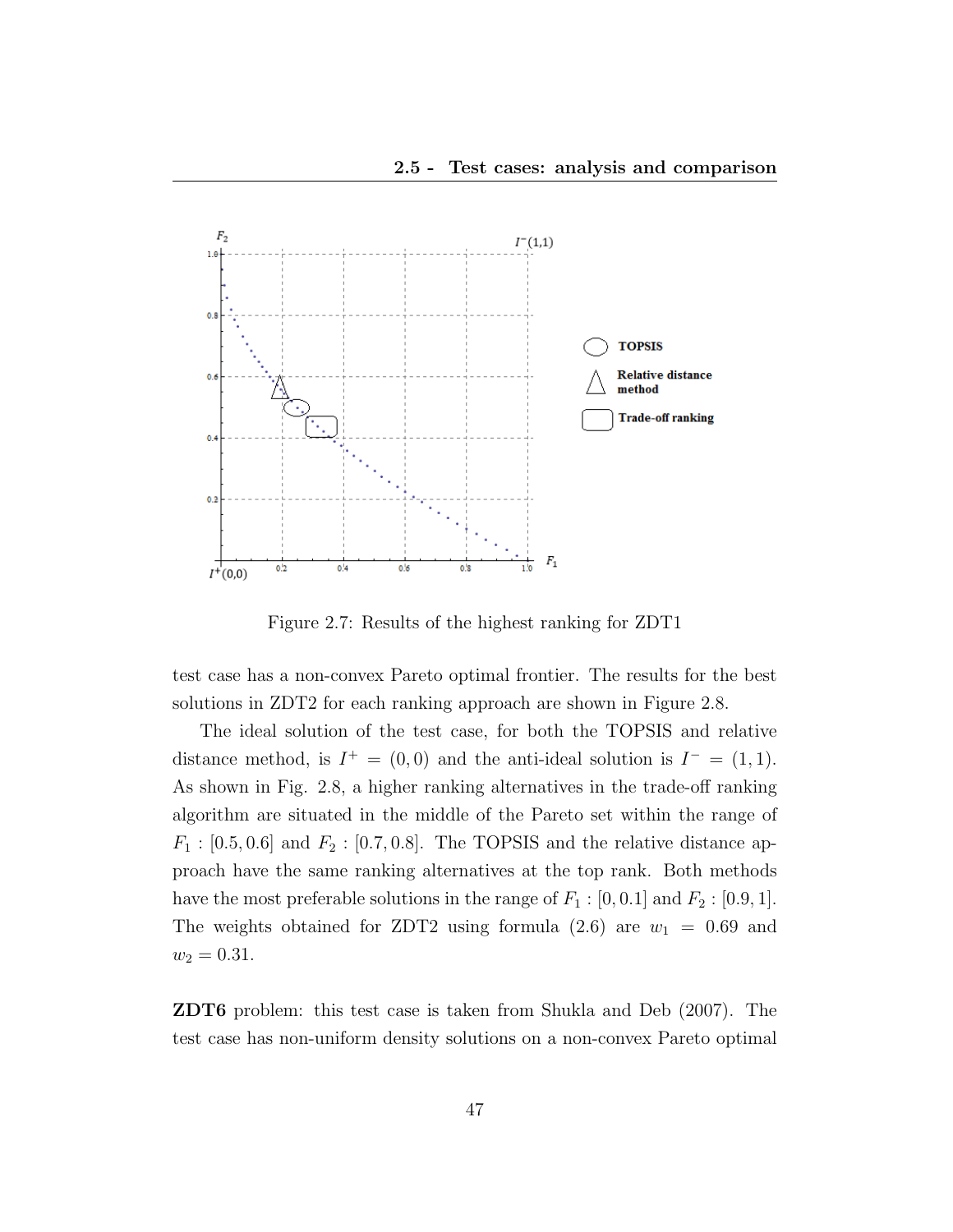

Figure 2.8: Results of the highest ranking for ZDT2

frontier. The results for the most preferable alternatives of ZDT6 problem for each ranking approach are shown in Figure 2.9.

The ideal solution for ZDT6 is  $I^+ = (0.38, 0)$  and the anti-ideal solution is  $I^- = (1, 0.88)$ . They are applied in both the TOPSIS and relative distance method. In Figure 2.9, it can be seen that the top ranked alternatives in the trade-off ranking are in the range between  $F_1 : [0.7, 0.75]$  and  $F_2 : [0.4, 0.5]$ . In this test case, similar to TNK and ZDT2, the preferable alternatives in the TOPSIS and the relative distance method coincide. Both methods give alternatives with greater values for criterion  $F_1$  : [0.95, 1] and smaller values for criterion  $F_2$ : [0, 0.1]. The weights for the test case, calculated from formula (2.6) are  $w_1 = 0.1$  and  $w_2 = 0.9$ .

DTLZ5 problem: this three-dimensional test case is introduced by Deb et al. (2005). The test case has only two anchor points despite there are three-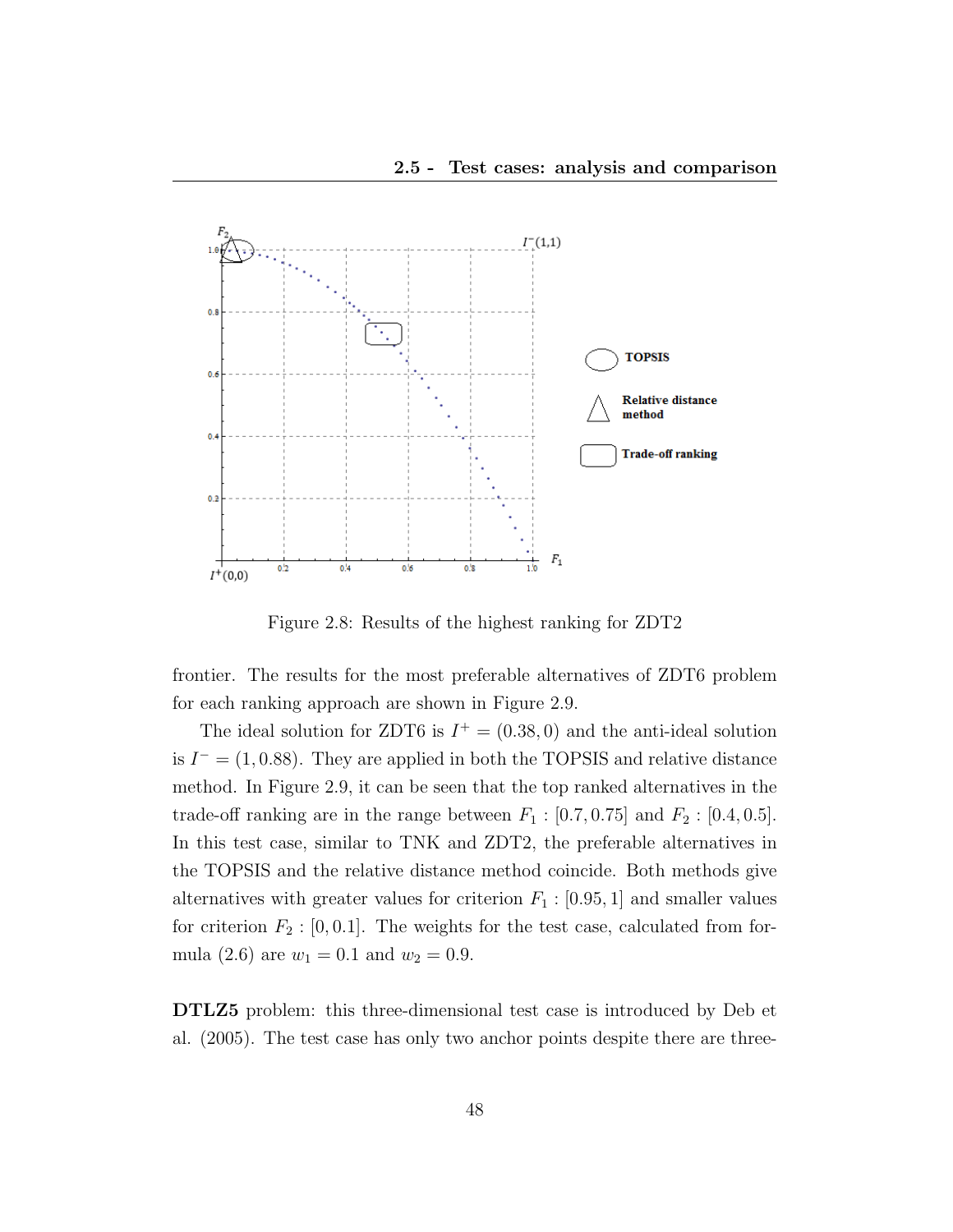

Figure 2.9: Results of the highest ranking for ZDT6

objective functions (Erfani and Utyuzhnikov, 2011). The best alternatives for each ranking method are shown in Figure 2.10.



Figure 2.10: Results of the highest ranking for DTLZ5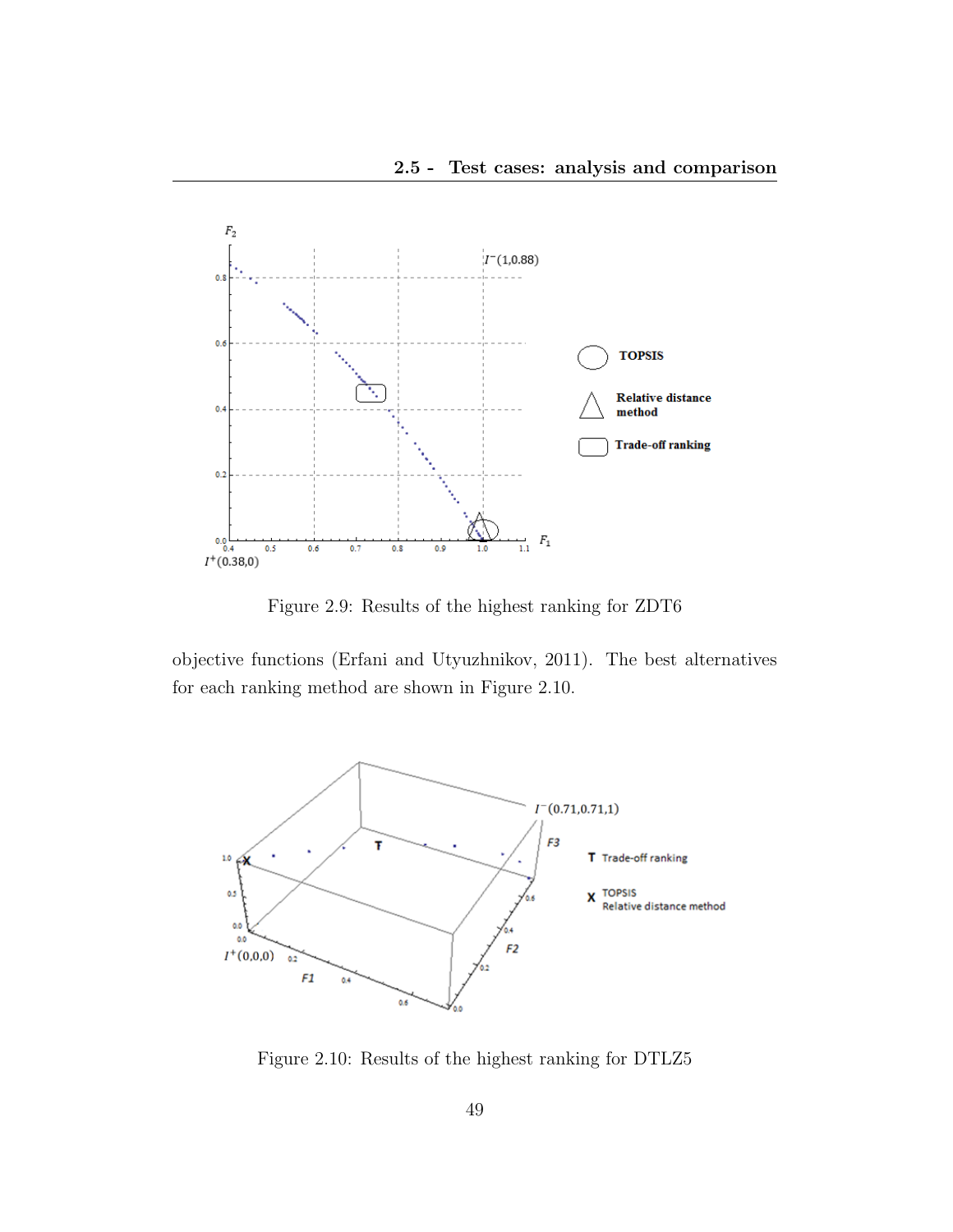For this problem, in both the TOPSIS and the relative distance method, the ideal solution is  $I^+ = (0, 0, 0)$  and the anti-ideal solution is  $I^- = (0.71, 0.71, 1)$ . As shown in Figure 2.10, the highest ranking alternative in the trade-off ranking is in the middle of the set of Pareto points. The TOPSIS and the relative distance method have close ranking results with greater values in criterion F3. The weights obtained for ranking of the relative distance method and the TOPSIS are  $w_1 = 0.59$ ,  $w_2 = 0.39$  and  $w_3 = 0.02$ .

#### 2.5.2 Application Test Case

Consider an example from Jacquet-Lagreze and Siskos (1982) as given in Table 2.3. The data correspond to ten cars evaluated via six criteria: maximum speed, horse power, space of the car, gas consumption in town, gas consumption at 120 km/h and the price.

| No. | Maximum | Horse | Space | Gas         | Gas         | Price   | Trade-         | Relative | <b>TOPSIS</b>  |
|-----|---------|-------|-------|-------------|-------------|---------|----------------|----------|----------------|
|     | speed   | power | (m2)  | consumption | consumption | (1000)  | off            | distance |                |
|     | (km/h)  | (CV)  |       | in town     | at 120 km/h | francs) | ranking        | ranking  |                |
|     |         |       |       | (lt/100 km) | (lt/100 km) |         |                |          |                |
| 1   | 173     | 10    | 7.88  | 11.4        | 10.01       | 49.5    | 1              | 2        | 4              |
| 2   | 176     | 11    | 7.96  | 12.3        | 10.48       | 46.7    | $\overline{2}$ | 1        | $\overline{2}$ |
| 3   | 161     | 7     | 5.11  | 8.6         | 8.42        | 35.2    | 3              | 3        | 1              |
| 4   | 148     | 7     | 6.15  | 10.5        | 9.61        | 39.15   | 4              | 7        | 5              |
| 5   | 178     | 13    | 8.06  | 14.5        | 11.05       | 64.7    | 5              | 5        | 7              |
| 6   | 145     | 11    | 8.38  | 14.3        | 12.95       | 55      | 6              | 9        | 10             |
| 7   | 182     | 11    | 7.81  | 12.7        | 12.26       | 68.593  | 7              | 4        | 8              |
| 8   | 142     | 5     | 5.65  | 8.2         | 7.3         | 32.1    | 8              | 8        | 3              |
| 9   | 180     | 13    | 8.47  | 13.6        | 10.4        | 75.7    | 9              | 6        | 9              |
| 10  | 117     | 3     | 5.81  | 7.2         | 6.75        | 24.8    | 10             | 10       | 6              |

Table 2.3: Input data for car selection example and the results of ranking

In this example, the first three criteria (maximum speed, horse power and space) are maximized while the last three criteria (gas consumption in town, gas consumption at 120 km/h and price) are minimized. Clearly the problem is having a conflicting criteria. The solutions given are the general Pareto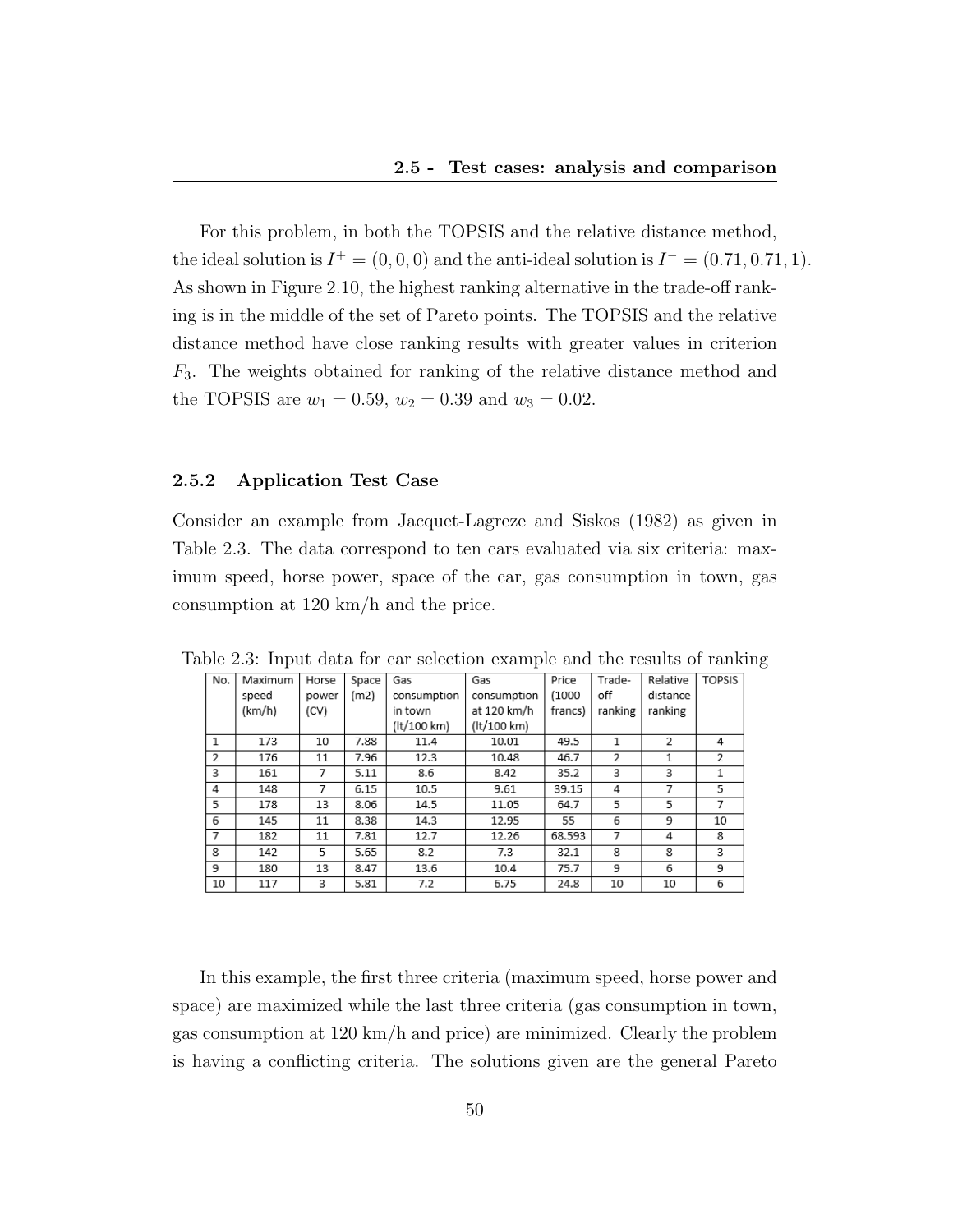solutions. In general, the ideal solution is  $I^+ = (182, 13, 8.47, 7.2, 7.3, 24.8)$ while in turn, the anti-ideal solution is  $I^- = (117, 3, 5.11, 14.5, 12.95, 75.7)$ . However, in this application test case, the criterion value is not in standard form. To standardized the criterion value, formulae  $(2.2)-(2.5)$  and formulae (2.9)-(2.10) are used. After the weight calculation using the standardize values and formula (2.6), the weights 0.6346, 0.01, 0.01, 0.01, 0.01 and 0.3254 for each criterion, respectively are obtained (Kao, 2010). The cars are ranked with the trade-off ranking, the TOPSIS and the relative distance ranking method. The results are shown in the last three columns in Table 2.3.

The rankings obtained by the TOPSIS and the relative distance method are different from those in the proposed method, i.e. the trade-off ranking. The trade-off method ranked car no. 1 as the best choice while the relative distance method ranked it as the second and the TOPSIS ranked it as the fourth. In turn, the best choice in the relative distance approach is the second one in both the trade-off ranking and the TOPSIS. Car no. 3 is ranked the highest with the TOPSIS method, while the third with both the trade-off ranking and the relative distance method. To justify the best solution of the trade-off ranking approach in this application problem, refer to the Table 2.4.

| Car no.         | 1  | 2 | 3  | 4 | 5  | 6              | 7 | 8              | 9              | 10 |
|-----------------|----|---|----|---|----|----------------|---|----------------|----------------|----|
| Maximum         | 5  | 4 | 6  | 7 | 3  | 8              | 1 | 9              | $\overline{2}$ | 10 |
| speed           |    |   |    |   |    |                |   |                |                |    |
| Horse           | 6  | 3 | 7  | 7 | 1  | 3              | 3 | 9              | 1              | 10 |
| power           |    |   |    |   |    |                |   |                |                |    |
| Space           | 5  | 4 | 10 | 7 | 3  | $\overline{2}$ | 6 | 9              | 1              | 8  |
|                 |    |   |    |   |    |                |   |                |                |    |
| Gas consumption | -5 | 6 | 3  | 4 | 10 | 9              | 7 | $\overline{2}$ | 8              | 1  |
| in town         |    |   |    |   |    |                |   |                |                |    |
| Gas consumption | 5  | 7 | 3  | 4 | 8  | 10             | 9 | $\overline{2}$ | 6              | 1  |
| at 120 km/h     |    |   |    |   |    |                |   |                |                |    |
| Price           | 6  | 5 | 3  | 4 | 8  | 7              | 9 | $\overline{2}$ | 10             | 1  |
|                 |    |   |    |   |    |                |   |                |                |    |

Table 2.4: Preference ranking for each criterion in the car example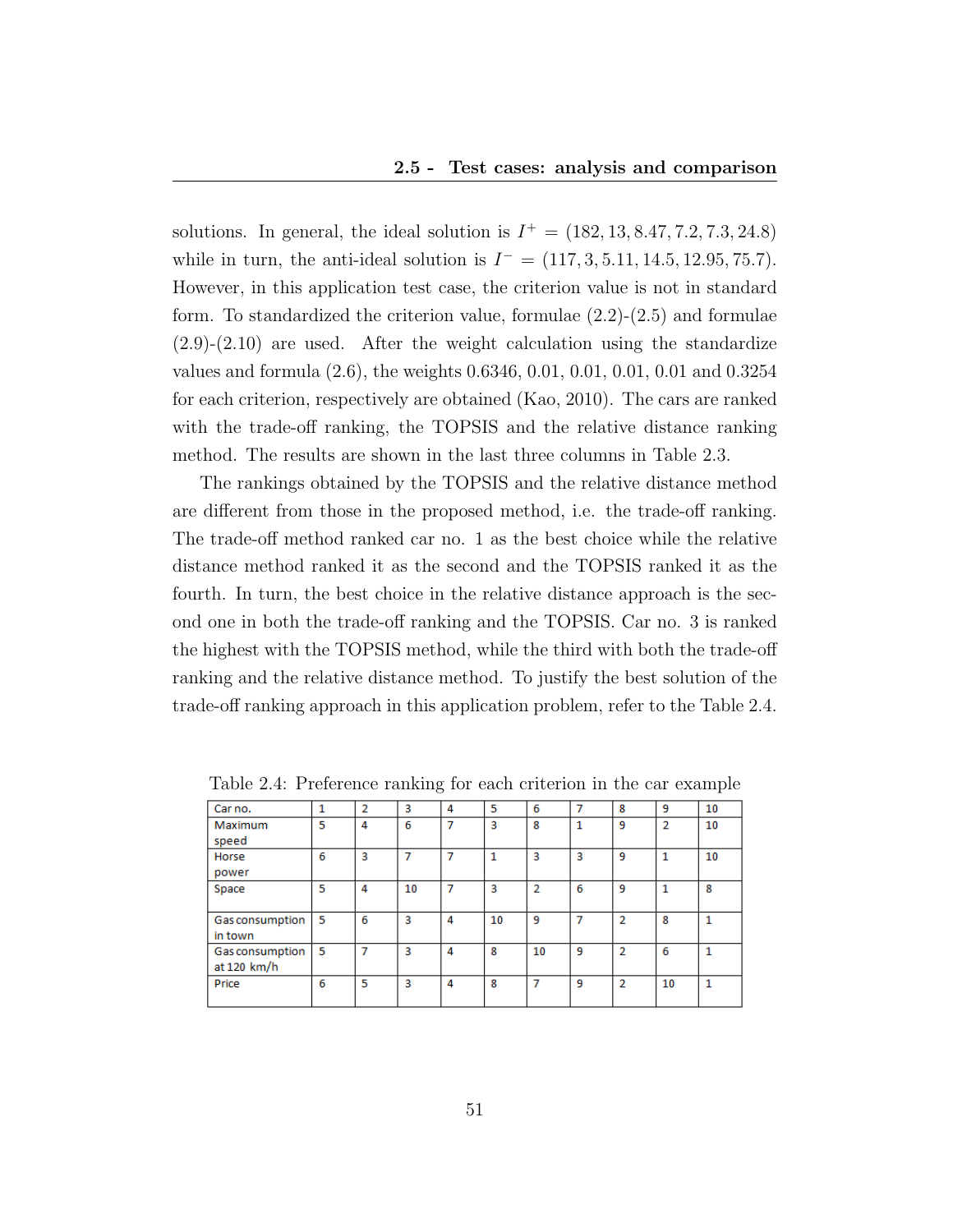Notice that each criterion is ranked according to its value from the input data (Table 2.3). For the first three criteria, they are ranked from the highest value to the lowest value since they are the benefits criteria. It is vice versa for the last three criteria, the cost criteria, where they are ranked from the smallest value to the largest one. As can be seen in Table 2.4, car no.1 holds the most balance ranking in all criteria out of the ten cars. It is an evident that the trade-off ranking approach gives the less compromise solution compare to the others in a general Pareto set of solutions.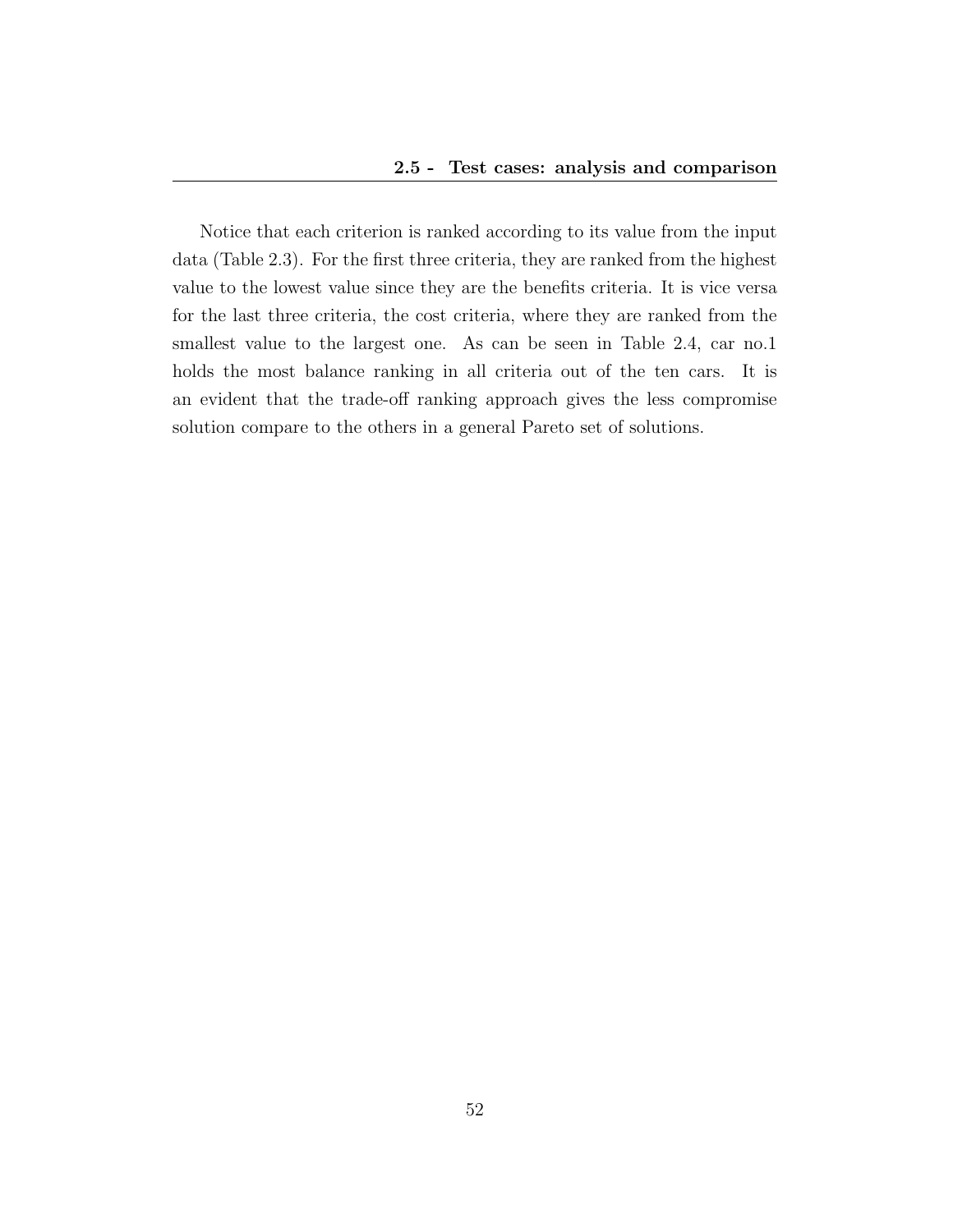Good decisions come from experience. Experience comes from making bad decisions. -Mark Twain, Literary icon.

## SECTION THREE

Parts of this section have been (i)presented in the 2016 International Conference on Natural Science and Applied Mathematics, 7-9th April 2016, Dubai, UAE, (ii)published in the International Journal of Applied Physics and Mathematics, vol. 6, no. 3, pp. 129-137, 2016, and (iii)presented in the 2nd International Conference of Mathematics: Pure, Applied and Computation, 23rd November 2016, Surabaya, Indonesia.

# 3 Uncertainty and sensitivity analysis in multi-criteria decision making process

Data in the multi-criteria decision making are often imprecise and changeable. Therefore, it is important to carry out sensitivity analysis test for the multi-criteria decision making problem. This part of the thesis aims to present a sensitivity analysis for some ranking techniques based on the distance measures in multi-criteria decision making. Two types of uncertainties are considered for the sensitivity analysis test. The first type is related to the input data, while the second type is towards the DM preferences (weights). Several test cases are considered to study the performance of each ranking technique in both types of uncertainties.

The ranking techniques considered in this study are TOPSIS, the relative distance and trade-off ranking methods. Recall from Section 2, the TOPSIS and the relative distance method measure a distance from an alternative to the ideal and anti-ideal solutions. In turn, the trade-off ranking calculates a distance of an alternative to the other alternatives. The trade-off ranking method in its original form as illustrated in Section 2.4 has been tested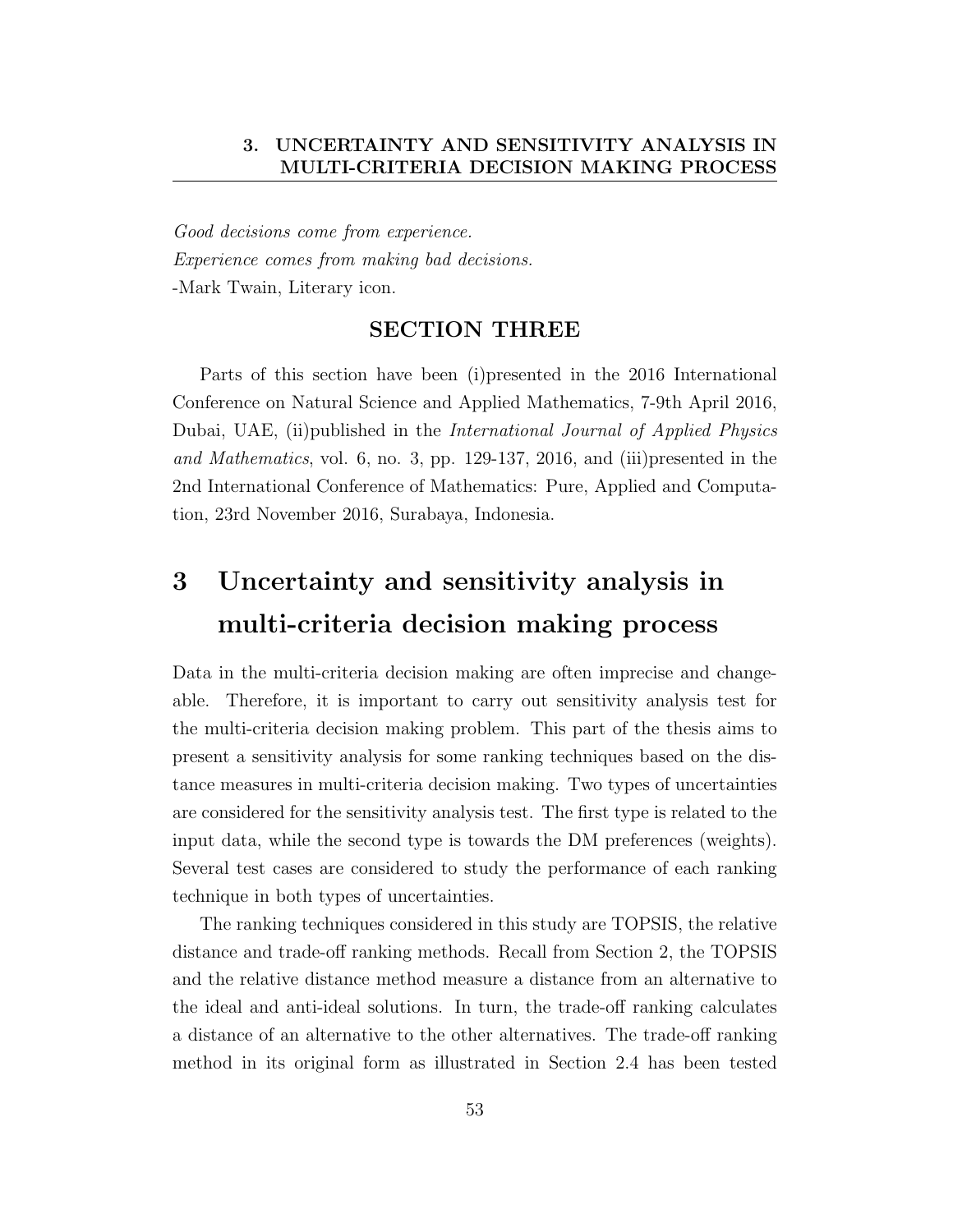on different test cases and the results were promising by giving the least compromised option as the best solution. However, not every DM opt for the least compromised option. Thus, the trade-off method can be improved considering the extreme options (Figure 2.2) as the solution in a case if the DM opt for that option. In this way, the trade-off ranking modification is suited for every DM preferences. The modification is described in the next subsection.

## 3.1 Trade-off ranking modification

Recall from Section 2.4, in a conflicting multi-criteria problem, it is not possible to determine an alternative that possess the best value for all the criteria, hence it is wise to seek a compromise solution between those criteria. The formulation of the trade-off ranking method in Section 2.4 ensures the best trade-off solution. Formally, each criterion is assumed to be equally important; however, the weighting may be enforced in the trade-off ranking method formulation.

An even and well distributed set of Pareto solutions is a pre-requisite for the method. Such a set efficiently represents the whole Pareto frontier. Thus, a DM is able to make an efficient decision based on the limited set within a time-constraint situation. Such a set can be obtained from optimization methods such as the Normal Boundary Intersection (NBI) method (Das and Dennis, 1998), the Normal Constraint (NC) method (Messac et al., 2003; Messac and Mattson, 2004) and the Directed Search Domain (DSD) algorithm (Erfani and Utyuzhnikov, 2011; Erfani et al., 2013).

Now, consider  $q$  alternatives and  $m$  criteria. In this study, we only consider a limited set of q alternatives. Suppose that  $q > m$ . In the trade-off ranking method, the criteria performance  $Y_{ij}$  and the criteria weights  $w_j$  are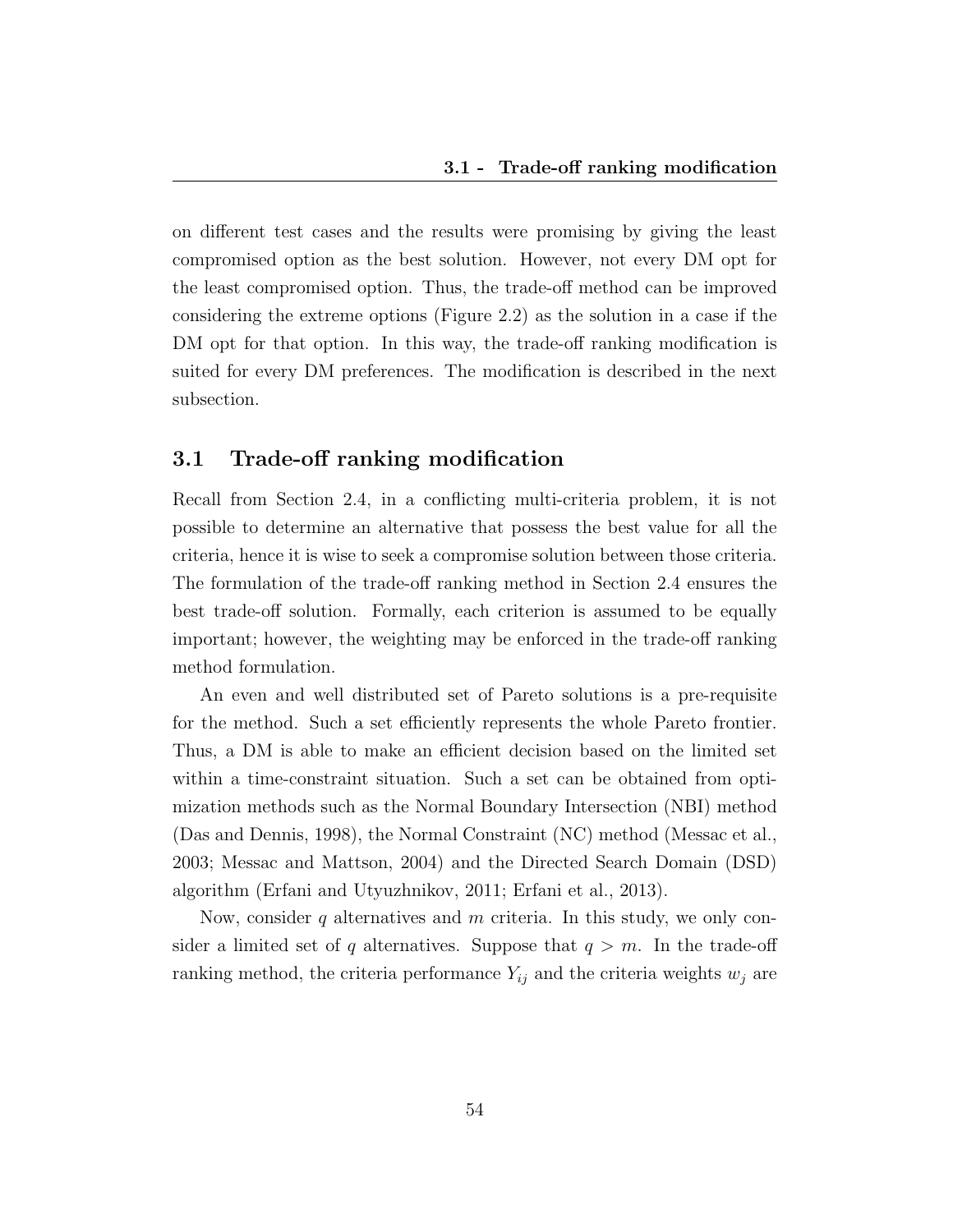normalised by the formulae:

$$
f_{ij} = \frac{Y_{ij} - \min_{j} Y_{ij}}{\max_{j} Y_{ij} - \min_{j} Y_{ij}}, \quad i = 1, ..., q; \quad j = 1, ..., m,
$$
 (3.1)

$$
w'_{j} = \frac{w_{j}}{\sum_{j=1}^{n} w_{j}}, \ j = 1, ..., m.
$$
\n(3.2)

The normalization guarantees that the range belongs to [0,1], and eliminates the units of criteria functions. The normalisation step can be ignored if the performance scores vary in the same range and  $\sum_{j=1}^{m} w_j = 1$  with  $w_j\geq 0,~j=1,...,m.$ 

Ideally, the set of alternatives includes the anchor points of the multiobjective problem (2.1). The anchor point is a solution for a single-objective problem. Such a solution is called an extreme solution in the trade-off ranking method, i.e. a solution with the best value in at least one criterion (Figure 2.2. We presume that the number of extreme solutions in MCDM problem is equal to m. Practically, a k-th extreme solution,  $A_k^*$ ,  $k = 1, ..., m$  is the alternative with the optimal j-th criterion:

$$
A_k^* = \{\min_{1 \le i \le q} f_{ij}\}, \ j = 1, ..., n \text{ for the cost criteria, or}
$$

$$
A_k^* = \{\max_{1 \le i \le q} f_{ij}\}, \ j = 1, ..., n \text{ for the benefit criteria.} \tag{3.3}
$$

The benefit criteria are those to be maximized, such as profit, while the cost criteria are those to be minimized, such as price.

The trade-off ranking modification has two levels of selection. The first level is the trade-off between each alternative and the extreme solutions. In this first level, the ranking measure for the trade-off method is the total distance from an alternative,  $A_{\alpha} = (f_{\alpha 1}, f_{\alpha 2}, ..., f_{\alpha m})^T$ ,  $\alpha = 1, ..., q$ , to all the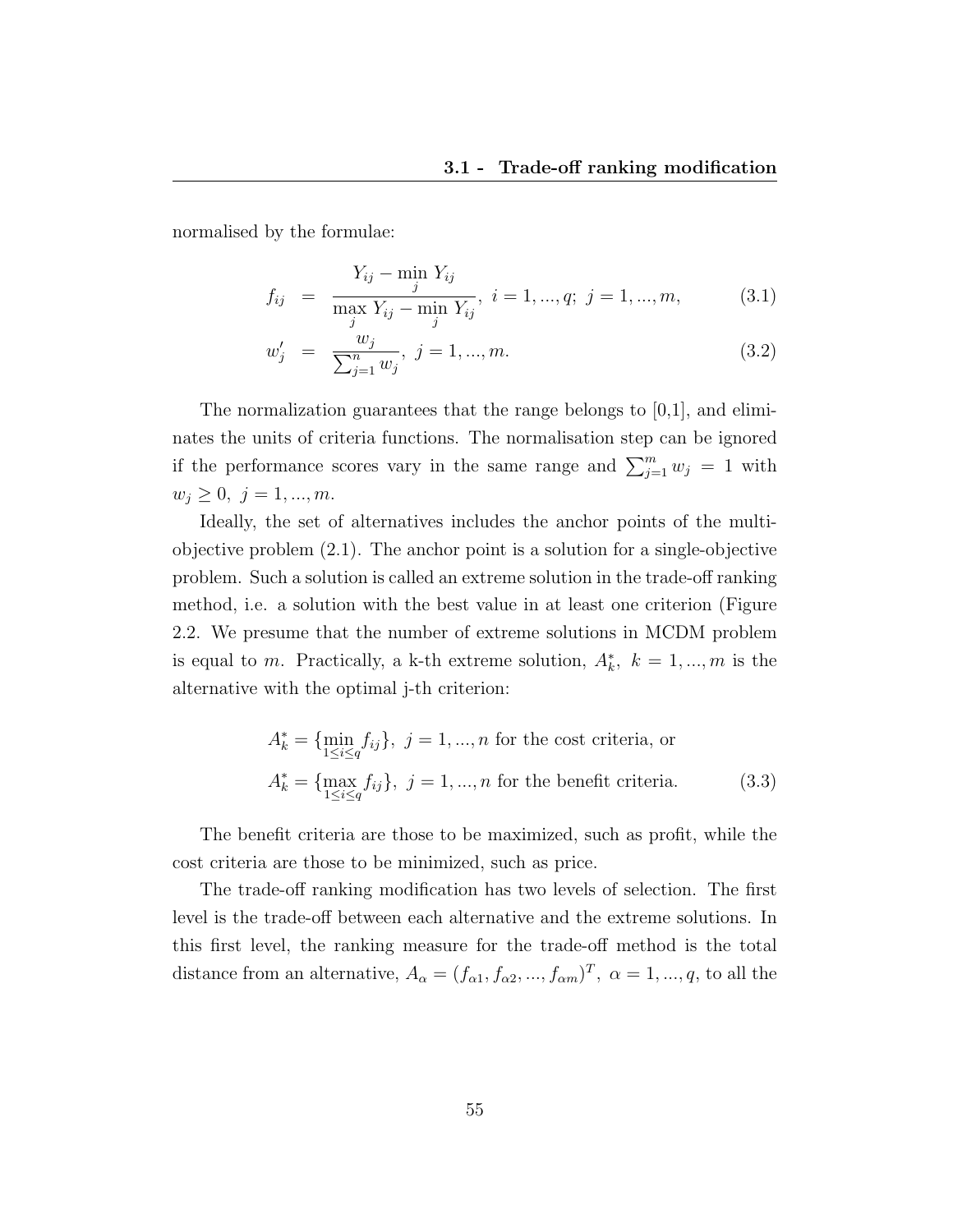extreme solutions,  $A_k^* = (f_{k1}, f_{k2}, ..., f_{km})^T$ ,  $k = 1, ..., m$ , given by formulae:

$$
DT1_{\alpha} = \sum_{j=1}^{m} w'_{j} [d_{TOR1}(A_{\alpha}, A_{k}^{*})], \quad \alpha = 1, ..., q,
$$
  

$$
\sum_{j=1}^{m} w'_{j} = 1,
$$
  

$$
w'_{j} \geq 0, \quad j = 1, ..., m,
$$
 (3.4)

where  $w'_j$ ,  $j = 1, ..., m$  is the normalized weight of criterion j. The  $d_{TOR1}(.,.)$ denotes the distance formula between two points in  $L_2$ -metric such as:

$$
d_{TOR1}(A_{\alpha}, A_{k}^{*}) = \left[\sum_{j=1}^{m} (f_{\alpha j} - f_{kj})^{2}\right]^{1/2}, \ \alpha = 1, ..., q; \ k = 1, ..., m.
$$
 (3.5)

An alternative with the minimum value of  $DT1$ , i.e. the degree of first trade-off, is the best alternative with the trade-off ranking method. Such an alternative is the closest option to all the extreme solutions. We choose the extreme solution as the point of reference since it represents the best solution in a single-criterion problem. In a conflicting multi-criteria problem, it is not possible to have a solution that simultaneously satisfies all the criteria. Hence, by obtaining the best solution in most of the criteria, if not all, is considered as a reasonable compromise solution in the conflicting criteria problem.

In the case of the same minimum value of  $DT1$ , the trade-off ranking formulation is further applied to the second level of selection. In this level, the ranking measures a distance between the alternatives as in Section 2.4 with weights imposed. The general formula for the weighted distance between an alternative  $A_{\alpha} = (f_{\alpha 1}, f_{\alpha 2}, ..., f_{\alpha m})^T$ ,  $\alpha = 1, ..., q$ , and an alternative  $A_{\beta} =$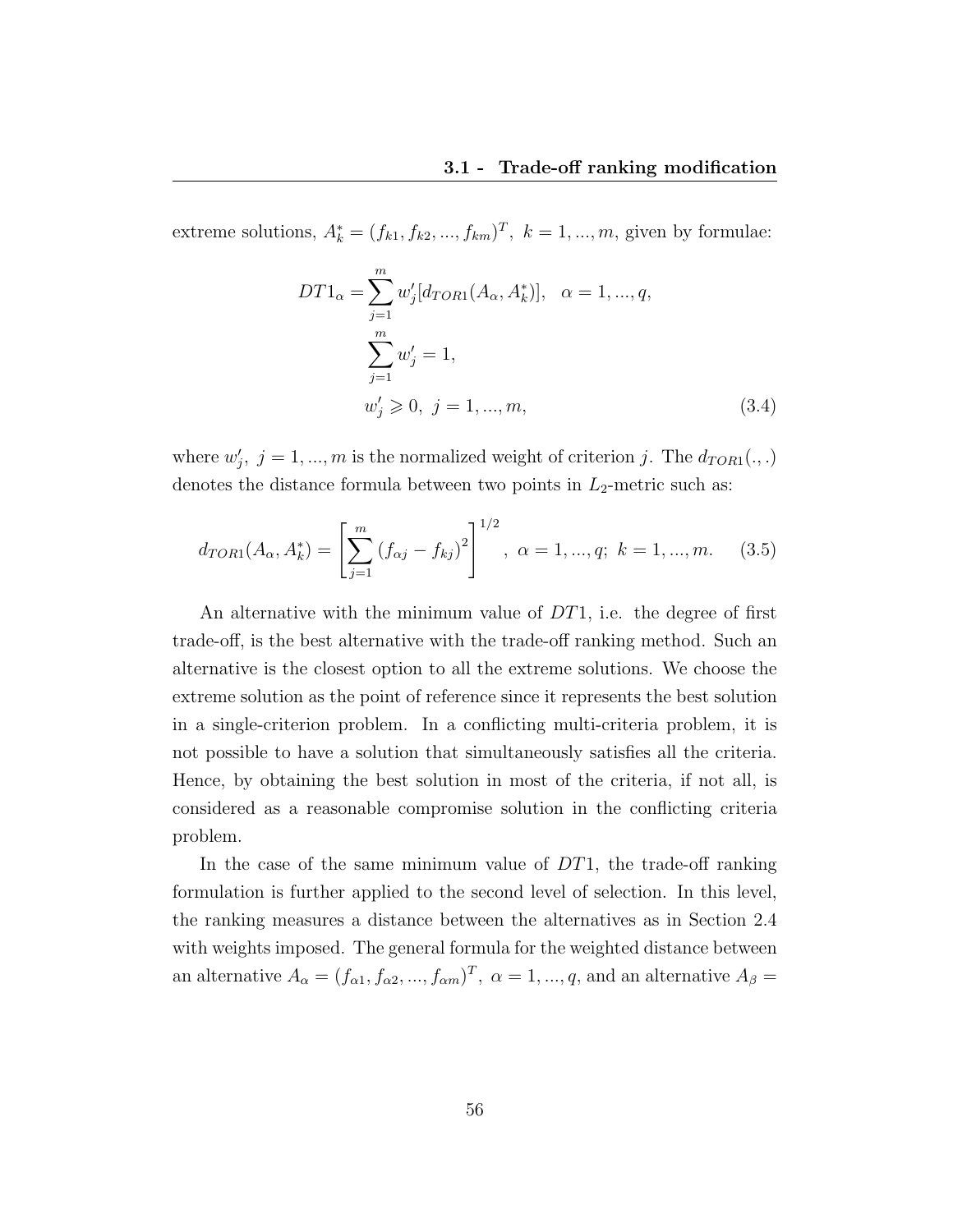$(f_{\beta 1}, f_{\beta 2}, ..., f_{\beta m})^T$ ,  $\beta = 1, ..., q$ , is:

$$
d_{TOR2}(A_{\alpha}, A_{\beta}) = \left[\sum_{j=1}^{m} w_{j}^{'2} (f_{\alpha j} - f_{\beta j})^{2}\right]^{1/2},
$$
  

$$
\sum_{j=1}^{m} w_{j}' = 1,
$$
  

$$
w_{j}' \ge 0, \ j = 1, ..., m.
$$
 (3.6)

Here,  $\alpha, \beta = 1, ..., q$ , where q is the number of alternatives. The distance formulae  $d_{TOR2}(.,.)$  in the trade-off ranking method implies the distance between two alternatives in terms of weighted criteria values.

The sum of distances from one alternative to all the others, i.e. the degree of second trade-off, is calculated as:

$$
DT2_{\alpha} = \sum_{i=1}^{q} \left[ d_{TOR2}(A_{\alpha}, A_{i}) \right], \alpha = 1, 2, ..., q.
$$
 (3.7)

The value of  $DT2_{\alpha}$  implies the total distances of an alternative  $\alpha$  to the other alternatives. A smaller values implies a shorter accumulative distances. Hence, an alternative with a smaller value of DT2 has a less compromise with the other alternatives, or a less degree of trade-off for an alternative. Here, the trade-off ranking is determined further by the value of DT2 where the least value holds the highest ranking.

Thus, the best solution in the trade-off ranking is the solution with the least compromise in regards to (i) the extreme solutions, and (ii) the other alternatives. As an analogy, consider the price and quality as two conflicting criteria. The best quality item is usually offered for a higher price. In turn, the cheapest item is a trade-off of its quality. Given all the feasible options, including those two extreme cases, the trade-off ranking method is able to give the least trade-off option according to the DM as the best solution. The distance measures in the trade-off ranking modification is illustrated in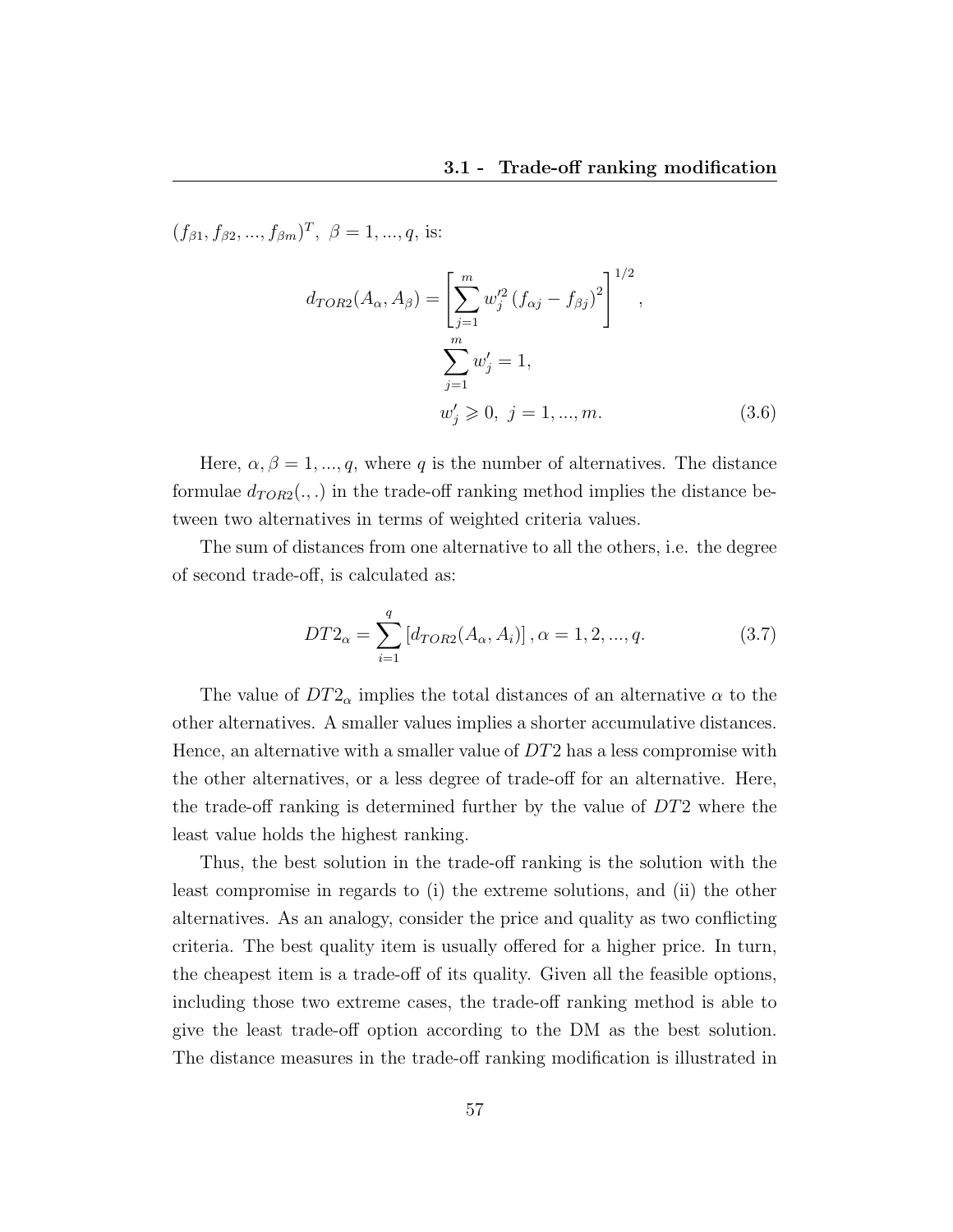Figure 3.1.

The difference in distance measures between the trade-off ranking modification, the TOPSIS and the relative distance method is also illustrated in Figure 3.1.



Figure 3.1: Difference in distance measures between the trade-off ranking, TOPSIS and the relative distance method

Figure 3.1 shows the distance measures of the TOPSIS, the relative distance and trade-off ranking methods. Consider four alternatives  $A, B, C, D$ , where A and D are the extreme solutions, the ideal and anti-ideal solutions as shown in Figure 3.1. The intervals between alternatives  $[B, A]$  and [B, D] contribute to the distance in the first level of trade-off ranking method where the sum of the distances is  $DT1_B$  as formula (3.4). The second level of trade-off measures the distance of an alternative to all other alternatives, i.e.  $[B, A], [B, C]$  and  $[B, D]$ , using the weighted distance formula in  $L_2$ -metric. The sum of them,  $DT2_B$ , is the basis for the second level trade-off ranking as in formula (3.7). The intervals  $[I^+, D]$  and  $[I^-, D]$ , represented by  $dT^+$ and  $dT^-$  respectively, show the distance in the TOPSIS and are also considered in  $L_2$ -metric. For the relative distance method, consider line  $PQ$  for calculating a relative measurement of each alternative to the ideal/anti-ideal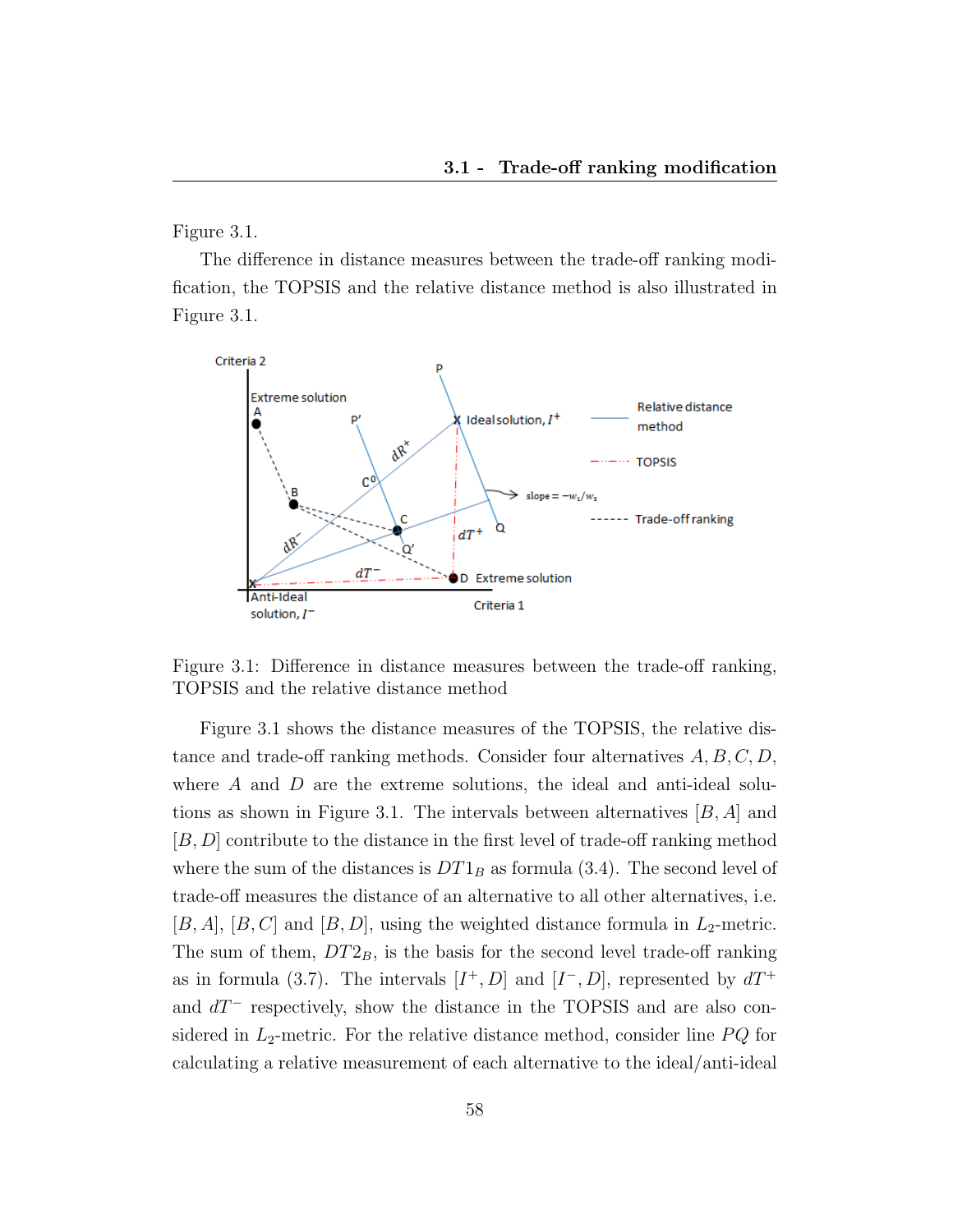solutions. The line  $PQ$  is determined by constructing a straight line with the slope=  $-w_1/w_2$  that passing through the ideal solution  $I^+$ . Consider line  $P'Q'$  with the same slope passing through the alternative  $C$  and suppose the interval  $[I^-, I^+]$  intersects the line  $P'Q'$  at point  $C^o$  as shown in Figure 3.1. Then,  $C^oI^-$  is the relative distance of alternative C to the anti-ideal solution, while  $C^oI^+$  is the relative distance of alternative C to the ideal solution. Due to the relative measures, the distance in the relative distance method is calculated using the  $L_1$  distance metric.

## 3.2 Uncertainty in the input data

In this section, the first uncertainty in the MCDM process, uncertainty in the input data, is considered. This first type of uncertainty can occur due to a variety of reasons, such as imprecise input parameters, lack of data or inaccurate data during the design process. In multi-objective optimization, the input data are used to generate a set of alternatives for MCDM process. Thus, the uncertainty in the input data may generate a different set of alternatives and give a different ranking solution. In this study, the sensitivity of the MCDM methods to the uncertainty in the input data is considered by using the fuzzy set theory (Zadeh, 1965), which allows the multi-objective problem to be formulated in a more flexible way for practical applications. The fuzzy theory was used by Erfani and Utyuzhnikov (2010) to handle the uncertainty in the variables and to develop a robust design of the multiobjective optimization problem by finding a less sensitive solution to the uncertainty of the model. There are several other authors who implemented the fuzzy theory in MCDM methods and application problems (Amiri, 2010; Torlak et al., 2011; Buyukozkan and Cifci, 2012).

By using fuzzy numbers, problem (2.1) can be transformed into a multi-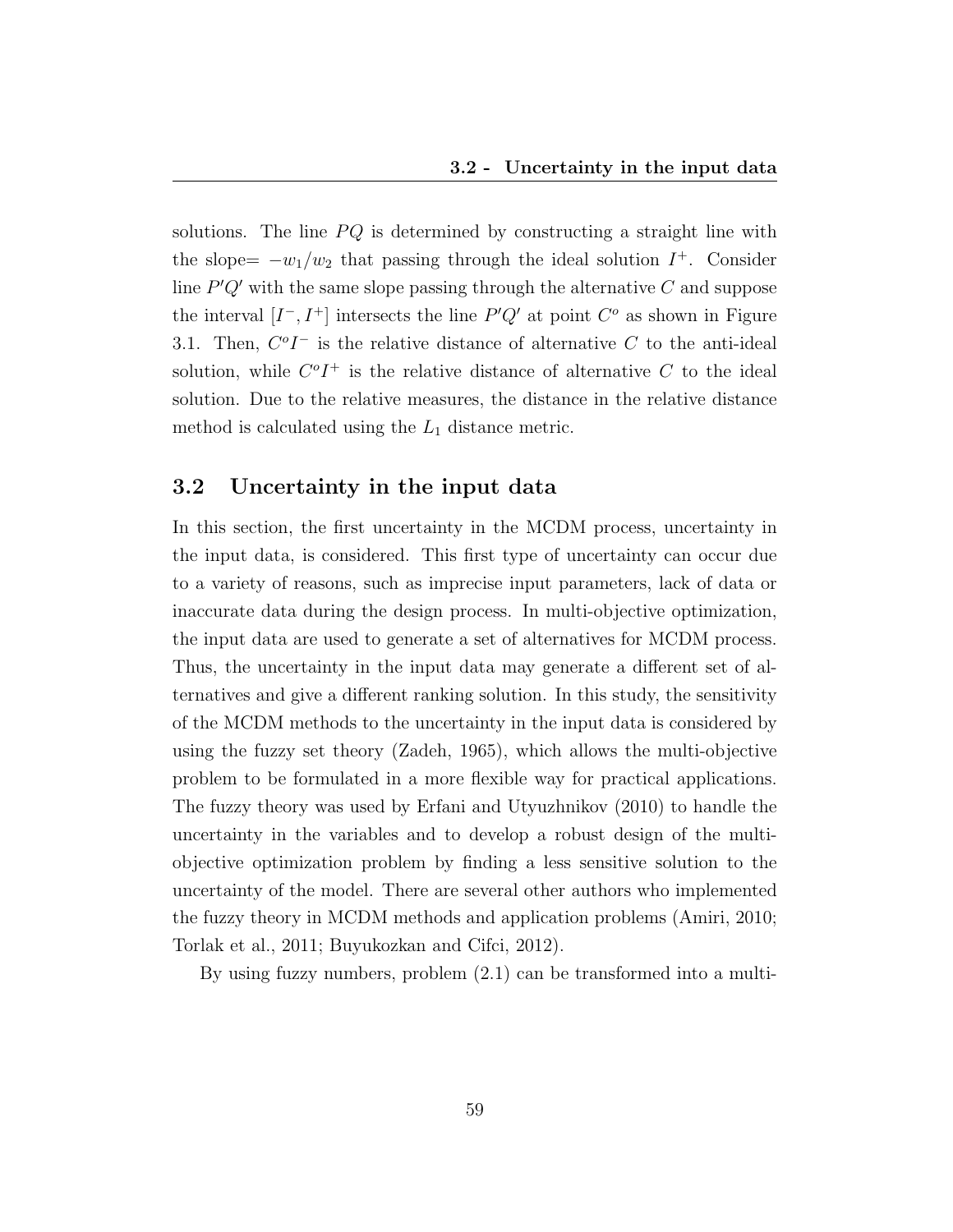objective fuzzy constrained problem as:

Minimize 
$$
\widetilde{Y} = {\widetilde{Y}_1(x), \widetilde{Y}_2(x), ..., \widetilde{Y}_m(x)},
$$
  
subject to  $\widetilde{g}_k(x) \le \widetilde{b}_k, \, k = 1, ..., p,$   
 $x \in D,$  (3.8)

where the tilde denotes that the problem is modelled using fuzzy variables.

The fuzzy problem (3.8) is solved by transforming the fuzzy numbers into a crisp value. To do so, the crisp possibilistic mean value is used (Carlsson and Fuller, 2001). The crisp possibilistic mean value of fuzzy numbers is given by the formula:

$$
Mean(A) = a + \frac{c - b}{6}.\tag{3.9}
$$

Using formula  $(3.9)$  (see Appendix B), the fuzzy problem  $(3.8)$  is then converted into a deterministic formulation by substituting the fuzzy variables with their crisp values. Thus, problem  $(3.8)$  is reduced to

Minimize 
$$
Y^{mp} = Y_1^{mp}(x), Y_2^{mp}(x), ..., Y_m^{mp}(x)
$$
  
subject to  $g_k^{mp}(x) \le b_k^{mp}$ ,  $k = 1, ..., p$ ,  
 $x \in D$ , (3.10)

where the *mp* notation denotes the possibilistic mean values.

Solution to the deterministic problem (3.10) gives a set of solutions called the Possibilistic Mean Pareto optimal solution according to the following definition:

Definition: (Possibilistic Mean Pareto Optimality) Vector  $x^* \in D$  is called the Possibilistic Mean Pareto optimal of problem (3.10) iff there does not exist any  $h \in D$  such that  $Y_j^{mp}$  $\zeta_j^{mp}(h) \leq Y_j^{mp}$  $j^{rmp}(x^*)$  for any  $j = 1, ..., m$  and exists  $l \leq m : Y_l^{mp}$  $\sum_{l}^{rmp}(h) < Y_{l}^{mp}(x^{*}).$ 

The set of optimal solutions for problem (3.10) is then treated as Pareto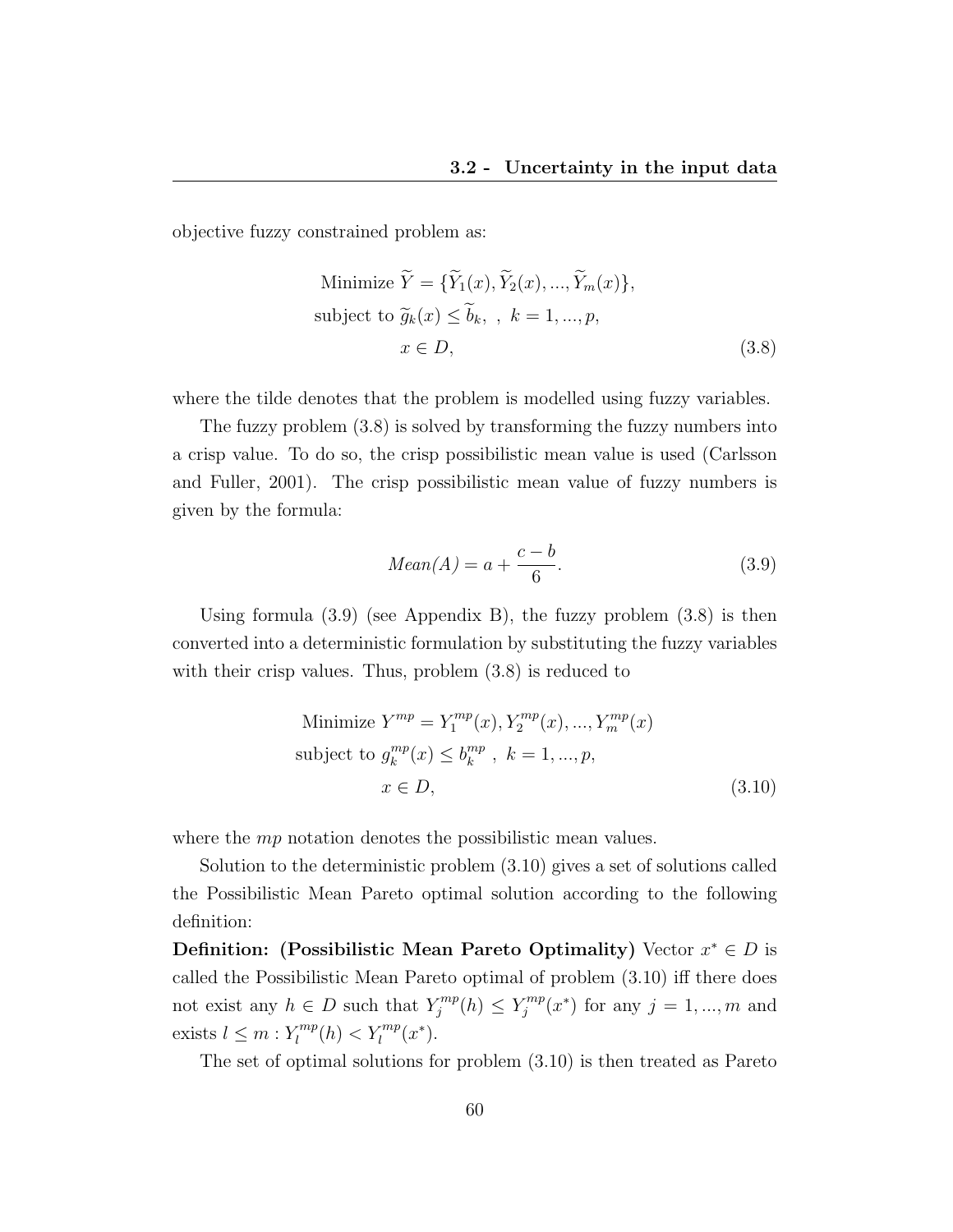alternatives in MCDM process, where a ranking algorithm is imposed to find the best option.

#### 3.2.1 Robust Set of Alternatives

The DM may prefer a robust (stable) set of solutions, which minimizes the variation of input parameters, rather than an optimal one. In finding for a robust set of solutions, a new function, the measure of robustness, is introduced (Erfani and Utyuzhnikov, 2010), and is defined as follows:

$$
R = \frac{1}{nm} \sum_{j=1}^{m} \sum_{k=1}^{n} \frac{\sigma Y_j}{\sigma x_k},
$$
\n(3.11)

where n is the number of design variables/parameters which vary, and  $m$  is the number of objective functions. The denominator  $\sigma x_k$ , which denotes the standard deviation of the parameter, is calculated by the variance of fuzzy number (Carlsson and Fuller, 2001) given by (see Appendix B):

$$
Var(A) = \frac{(b+c)^2}{24}.
$$
\n(3.12)

In turn, the numerator  $\sigma Y_j$ , which is the standard deviation of the objective function, is calculated using the first order Taylor series (Parkinson et al., 1993) as follows:

$$
\sigma_{Y_j}^2 = \sum_{j=1}^m \left(\frac{\partial Y_j}{\partial p}\right)^2 \sigma_p^2,\tag{3.13}
$$

where  $p$  is the uncertain parameters of the model. Here, formula  $(3.12)$  is also used to calculate the variance of the parameters,  $\sigma_p^2$ .

Formula (3.11) is minimized to find a robust set of solutions, since minimization of R leads to a smaller value of  $\sigma Y_j$ , despite having greater value of  $\sigma x_k$ . Hence, R is added as a new objective function for multi-objective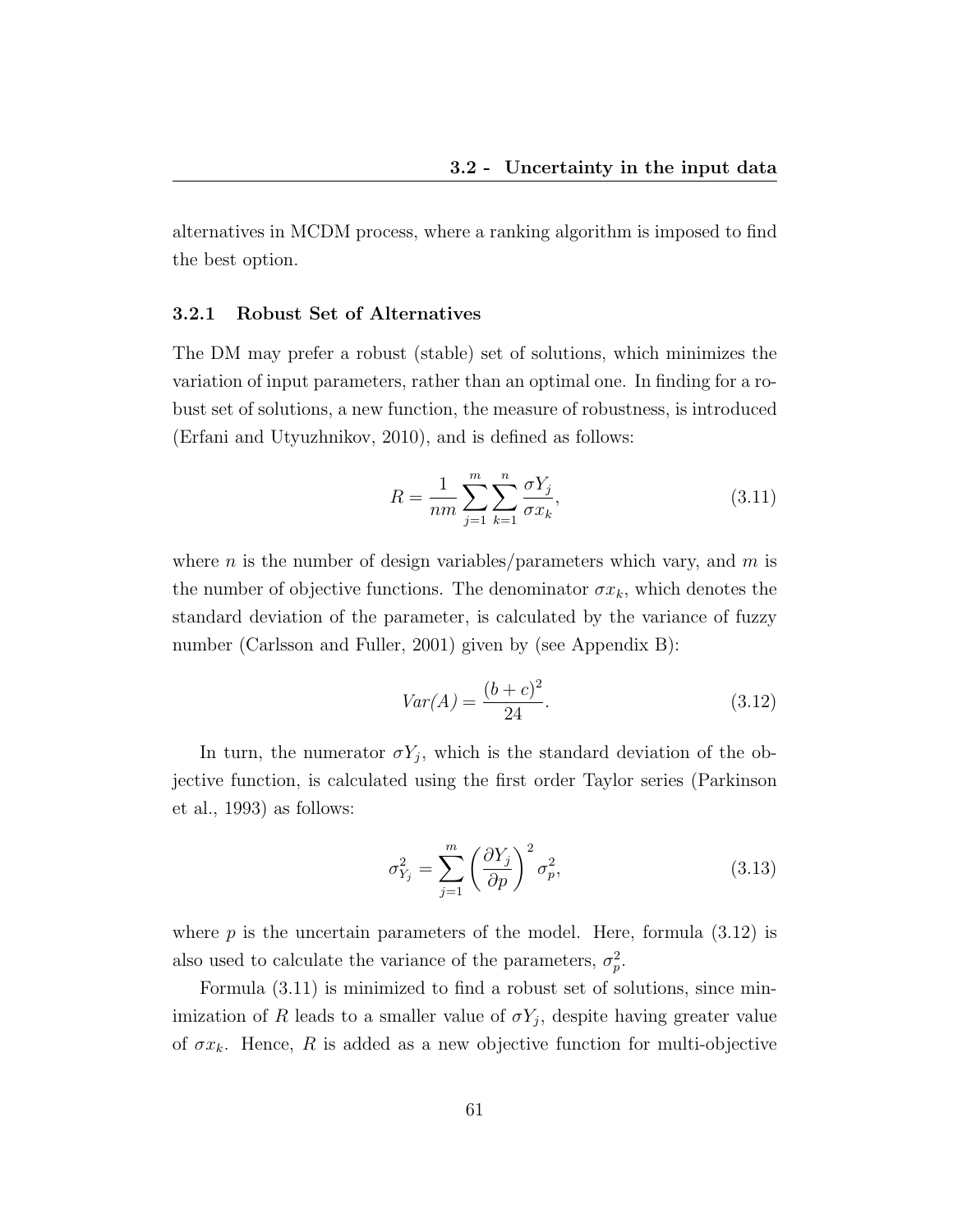problem (3.10). Therefore, in searching for a robust set of solutions in multiobjective optimization, problem (3.10) is then converted to

Minimize 
$$
Y^{mp} = \{Y_1^{mp}(x), Y_2^{mp}(x), ..., Y_m^{mp}(x)\},\
$$
  
\nMinimize  $R$ ,  
\nsubject to  $g_k^{mp}(x) \leq b_k^{mp}$ ,  $k = 1, ..., p$ ,  
\n $x \in D$ . (3.14)

The set of robust solutions is then ranked with the MCDM methods. The rankings for both, Possibilistic Mean Pareto and robust solutions, are demonstrated with a test case in the next subsection.

#### 3.2.2 Test Case: Two-bar Truss Structure

In this subsection, a test case is considered to see the difference in the ranking solutions with the alternatives obtained from the Possibilistic Mean Pareto design (3.10) and the robust design (3.14). The difference reflects the ranking effect of each MCDM method with respect to the uncertainty in the input data.

The test case is introduced by Messac and Ismail-Yahaya (Messac and Ismail-Yahaya, 2002) and is shown in Figure 3.2. The design variables are the diameter of members  $x_1$ , and the height of structure  $x_2$ . There are two conflicting objective functions to be considered, which are to minimize the total mass of truss members, and to minimize the deflection due to the load  $F = (150, 20, 30)$  kN. The parameters of the problem are: member thickness,  $t = (2.5, 0.5, 1.5)$  mm, structure width,  $w = (750, 100, 50)$  mm, mass density,  $\rho = 7.8 \times 10^{-3}$  gr/mm<sup>3</sup> and elastic modulus,  $E = 210000$  Nmm<sup>2</sup>. The constraints are as follows: the normal stress has to be less than the buckling stress,  $1 \leq x_1 \leq 100$  and  $10 \leq x_2 \leq 1000$ . As can be seen, there are three uncertain variables/parameters in this problem,  $F$ ,  $t$  and  $w$ , have been set as the triangular fuzzy numbers.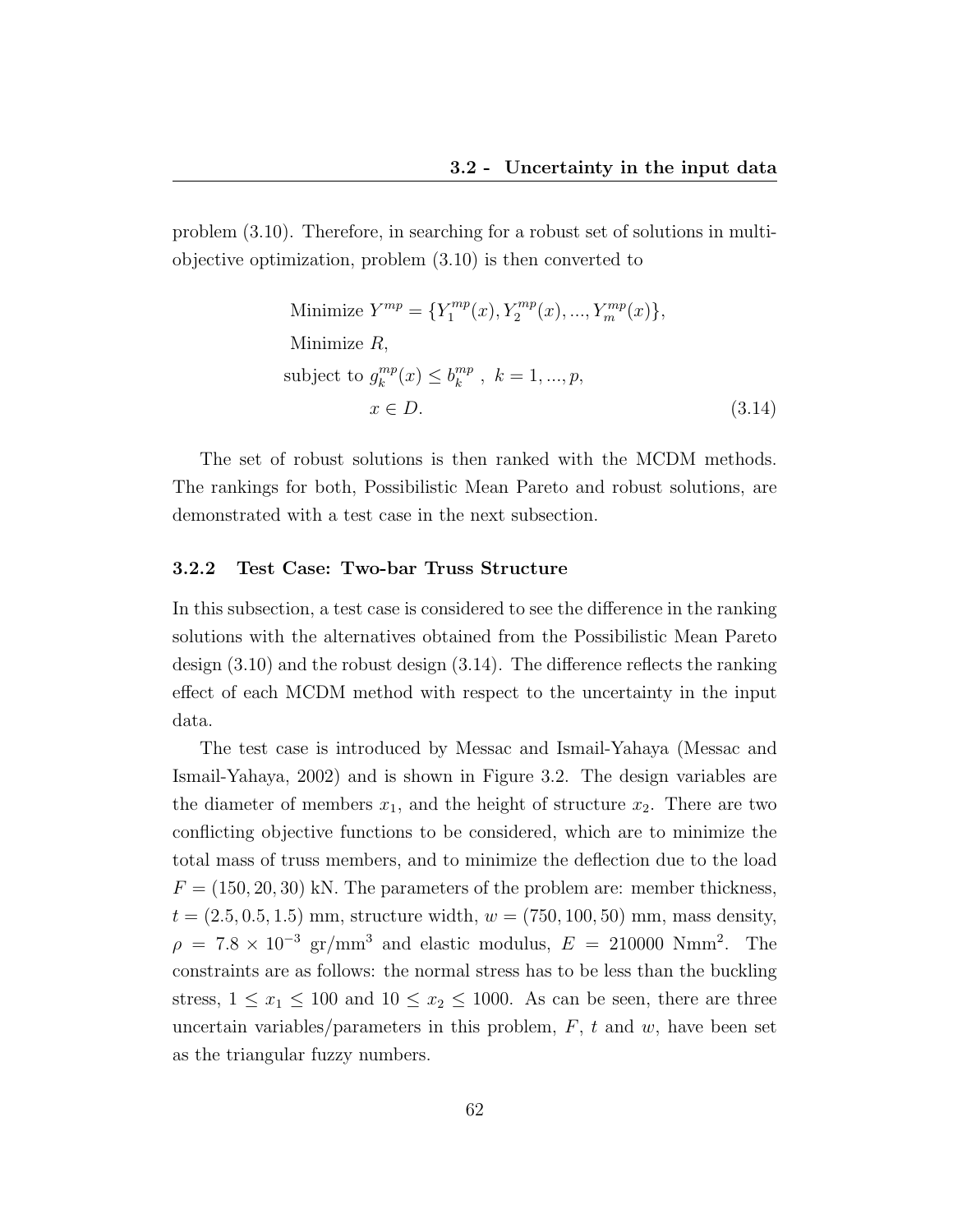

Figure 3.2: Two-bar truss structure

The full formulation of the problem is as follows:

Minimize Mass, 
$$
F_1 = 2\pi p t x_1 \sqrt{w^2 + x_2^2}
$$
,  
\nMinimize Deflection,  $F_2 = \frac{F(w^2 + x_2^2)^{3/2}}{(2\pi t E x_1 x_2)^2}$ ,  
\nsubject to  $s \le \frac{1}{8} \pi^2 E \frac{t^2 + x_1^2}{w^2 + x_2^2}$ ,  
\n $1 \le x_1 \le 100$ ,  
\n $10 \le x_2 \le 1000$ ,  
\nwhere

where

$$
s = \frac{F}{2\pi tx_1x_2}\sqrt{w^2 + x_2^2}.
$$

The triangular fuzzy parameters are substituted by their crisp possibilistic mean values of  $F = 151.6 \text{ kN}, t = 2.66 \text{ mm}$  and  $w = 741.6 \text{ mm}$  (3.9). Using these deterministic values of  $F$ ,  $t$  and  $w$ , problem (3.10) is then solved to obtain the Possibilistic Mean Pareto solutions.

The robust measure is constructed with the variance of 1020.6, 0.4 and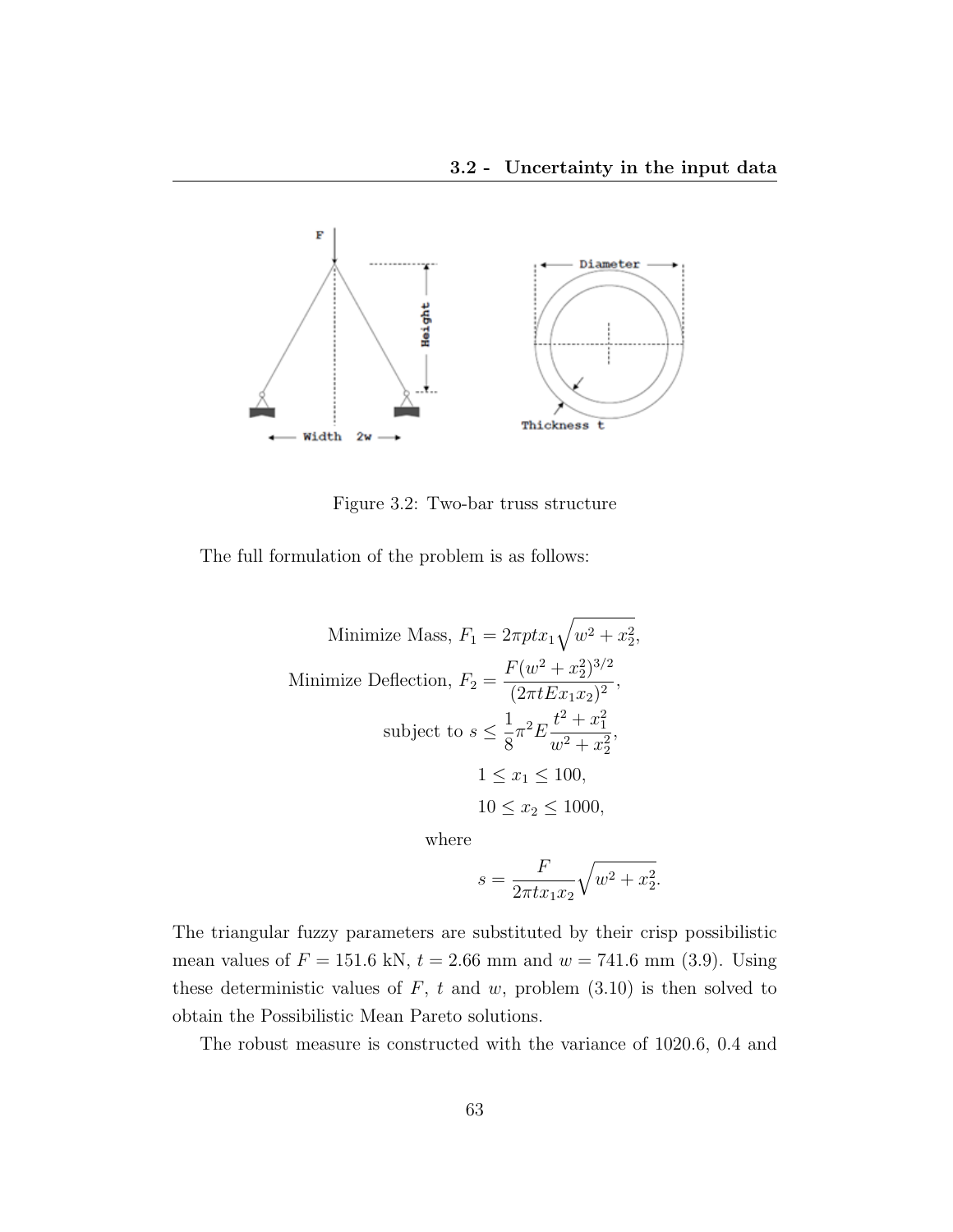30.61 for  $F$ ,  $t$  and  $w$ , respectively, as follows:

.

$$
R = \frac{1}{6} \left( \left( \frac{\sigma F_1}{\sigma F} + \frac{\sigma F_1}{\sigma t} + \frac{\sigma F_1}{\sigma w} \right) + \left( \frac{\sigma F_2}{\sigma F} + \frac{\sigma F_2}{\sigma t} + \frac{\sigma F_2}{\sigma w} \right) \right)
$$

Both the numerators  $\sigma F_1$  and  $\sigma F_2$  are calculated using formula (3.13) with respect to the uncertain parameters  $F$ ,  $t$  and  $w$ .

Both problems (3.10) and (3.14) are solved with the Directed Search Domain (DSD) algorithm (Erfani and Utyuzhnikov, 2011). Erfani and Utyuzhnikov (2010) have tackled the robustness problem in their paper. Their work here is now extended to the ranking problem. For each set of alternatives obtained, the MCDM methods are then used to solve the ranking problem with the assumption of equal weights.



Figure 3.3: Results of the top ranking for Possibilistic Mean and robust Pareto frontier

Figure 3.3 shows the results of the top ranking for Possibilistic Mean and robust Pareto frontiers with three different MCDM methods: trade-off ranking, relative distance method and TOPSIS. For these methods, the top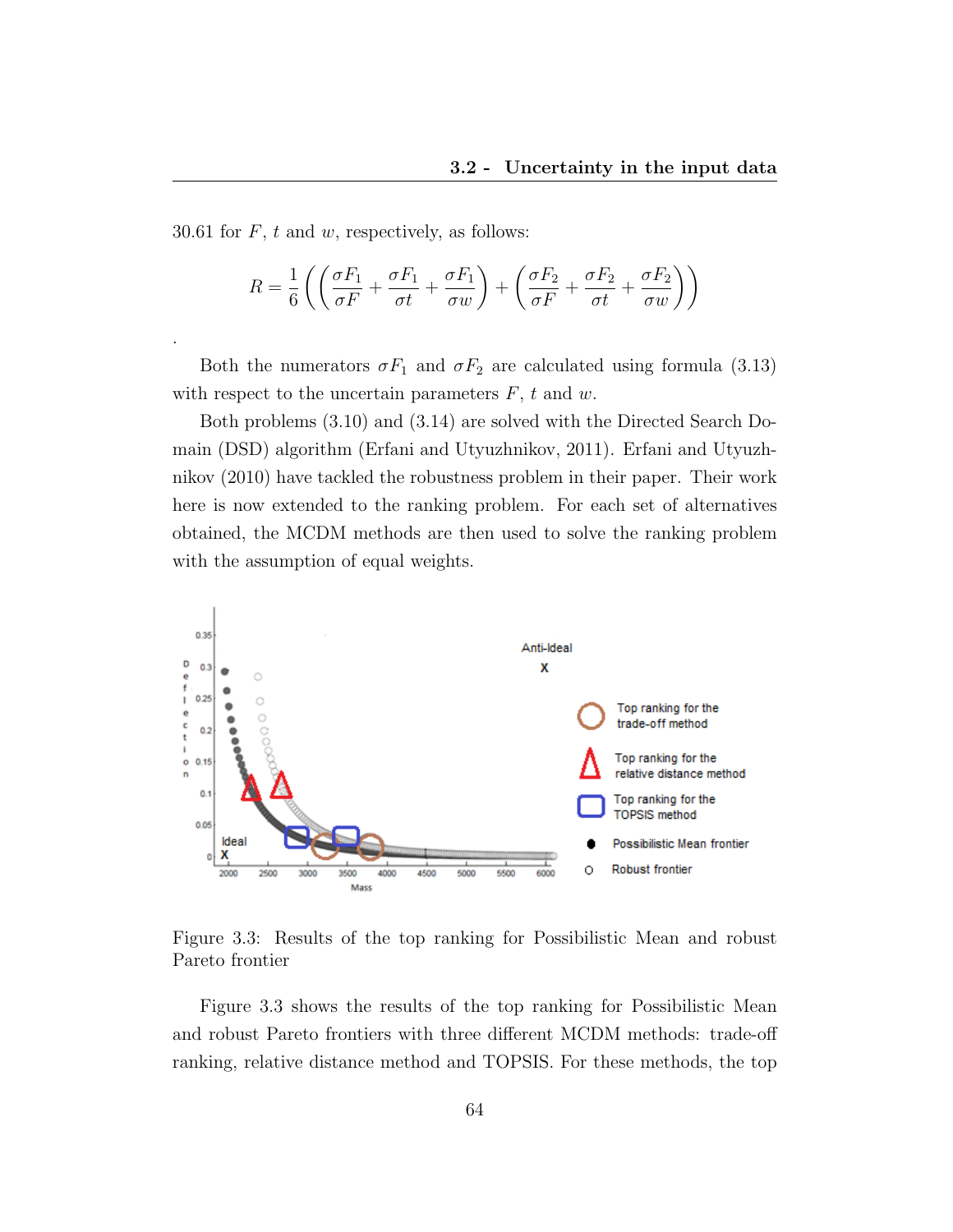ranking areas are marked by the circle, triangular and rectangular, respectively. As can be seen from Figure 3.3, the top ranking solutions for both the Possibilistic Mean Pareto frontier and the robust one are different for each method. The DM has the option to choose between the Mean Pareto optimal solution and the robust solution. The highest trade-off ranking for the robust frontier is situated in the region, which differs significantly less from the appropriate solutions on the Possibilistic Mean Pareto frontier, than that for any other method. Therefore, it is advisable for the DM to opt for this robust solution, as it is not only robust but also near to the mean Pareto optimal value, with a lower deflection and greater mass. The trade-off ranking method selects the region on the Pareto frontier with the lowest reasonable deflection. Any further decrease of deflection leads to a significant increase of mass.

In the case of the TOPSIS and the relative distance, the top rankings prove to be significantly different for the Possibilistic Mean and robust frontiers. Intuitively, it is preferable to design a truss with a larger mass for obtaining less deflection. This is consistent with the solution provided by the trade-off ranking method in the indicated region of Figure 3.3. By testing this first level of sensitivity analysis, the DM is able to determine a set of robust alternatives in MCDM process. Moreover, the DM is able to gain insight into different solutions provided by the MCDM methods and make the best decision out of all solutions.

## 3.3 Uncertainty in the Decision Maker's preference

In this section, another type of uncertainty in the MCDM process is considered. In the decision making process, the DM may be uncertain about their preferences. The DM may have ambiguity, for instance, in which criterion they prefer the most or how much the preference is, or they do not know exactly how much they prefer a certain alternative. In the decision making process, the weights assigned to the decision criteria represent the importance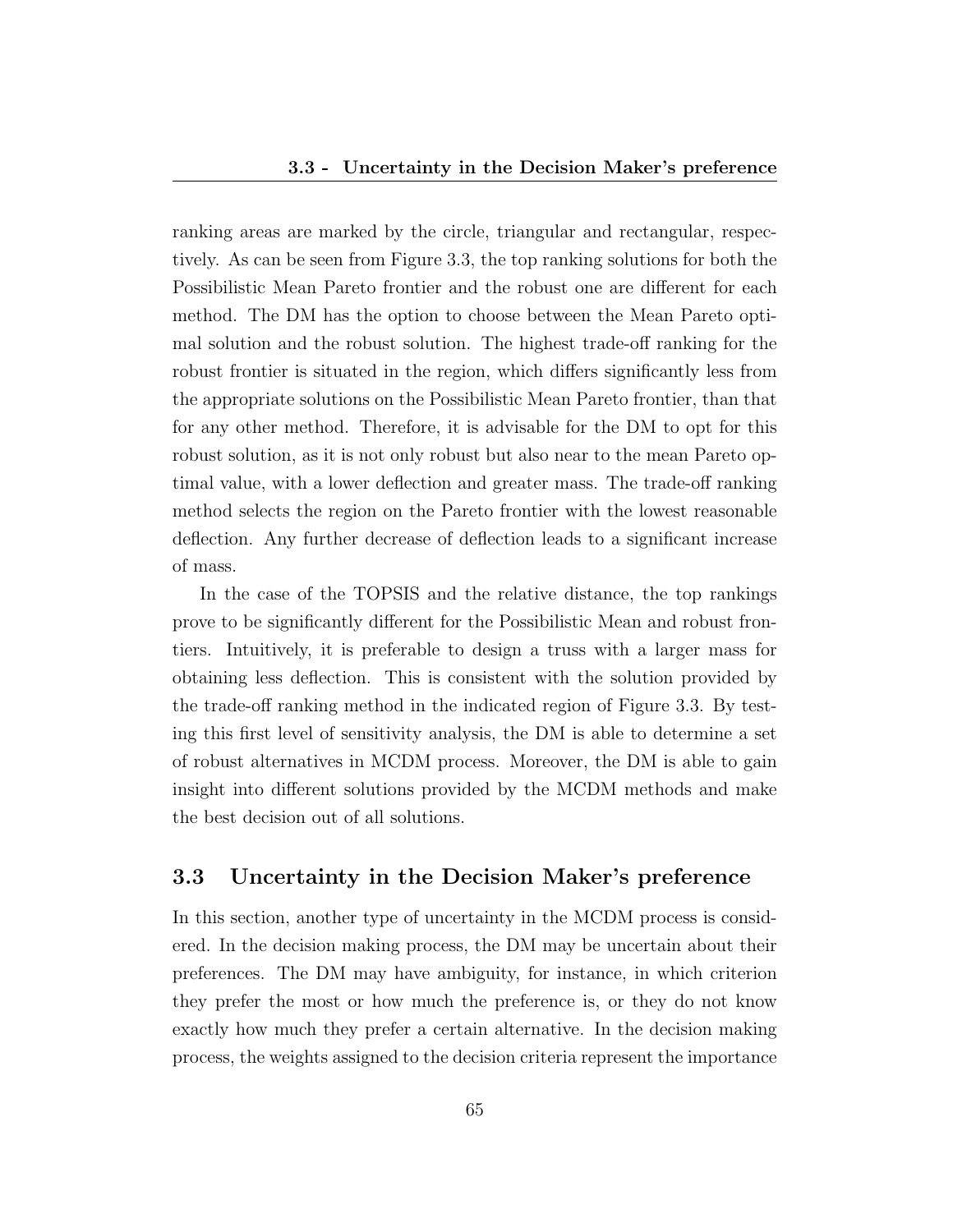of the criteria or the preferences of the DM. The criterion with the highest weight is the most important. The DM can make better decision if he/she is able to determine how sensitive the current ranking of the alternatives to the changes of the weights of the decision criteria. The problem can be tackled via the sensitivity analysis of the criteria weights.

#### 3.3.1 Computational Experiment

A computational experiment is undertaken to study how sensitive each MCDM method to the changes of the weight of each criterion. A traditional approach is used, where random weights under constraints are generated for the sensitivity analysis. The random weights reflect the various techniques of weight evaluations as applied to different MCDM processes (Einhorn and Hogarth, 1975; Hobbs, 1980; Stillwell et al., 1981; Schoemaker and Waid, 1982; Solymosi and Dombi, 1986; Barron and Barrett, 1996; Olson, 2004; Kao, 2010; Toloie-Eshlaghy et al., 2011). Regardless of the techniques used, the obtained weights always have deterministic values. The results of the experiment are shown in some extreme cases of weights using two of the test cases taken from Section 2.5. For a ranking analysis, the trade-off ranking method is compared against the TOPSIS and the relative distance method.

In all the test cases, shapes are used to show the top choices for each method. The rectangular shape is used for the trade-off ranking method; the triangular, for the relative distance approach; and the circle, for the TOPSIS.

In ZDT2 problem (Zitzler et al., 2000), the optimization problem generates a non-convex Pareto frontier as shown in Figure 3.4. The results for the best solutions for each ranking approach for the selected weights are also shown in the same figure.

The extreme solutions to this problem is  $(0,1)$  and  $(1,0)$ . As seen in Figure 3.4, the preferable choices in the trade-off ranking method vary as the weight changes. As  $F_1$  is more preferable than  $F_2$ , i.e.  $w_1 > w_2$ , the top choices in the trade-off ranking are skewed to the  $F_2$  area in the graph as the best value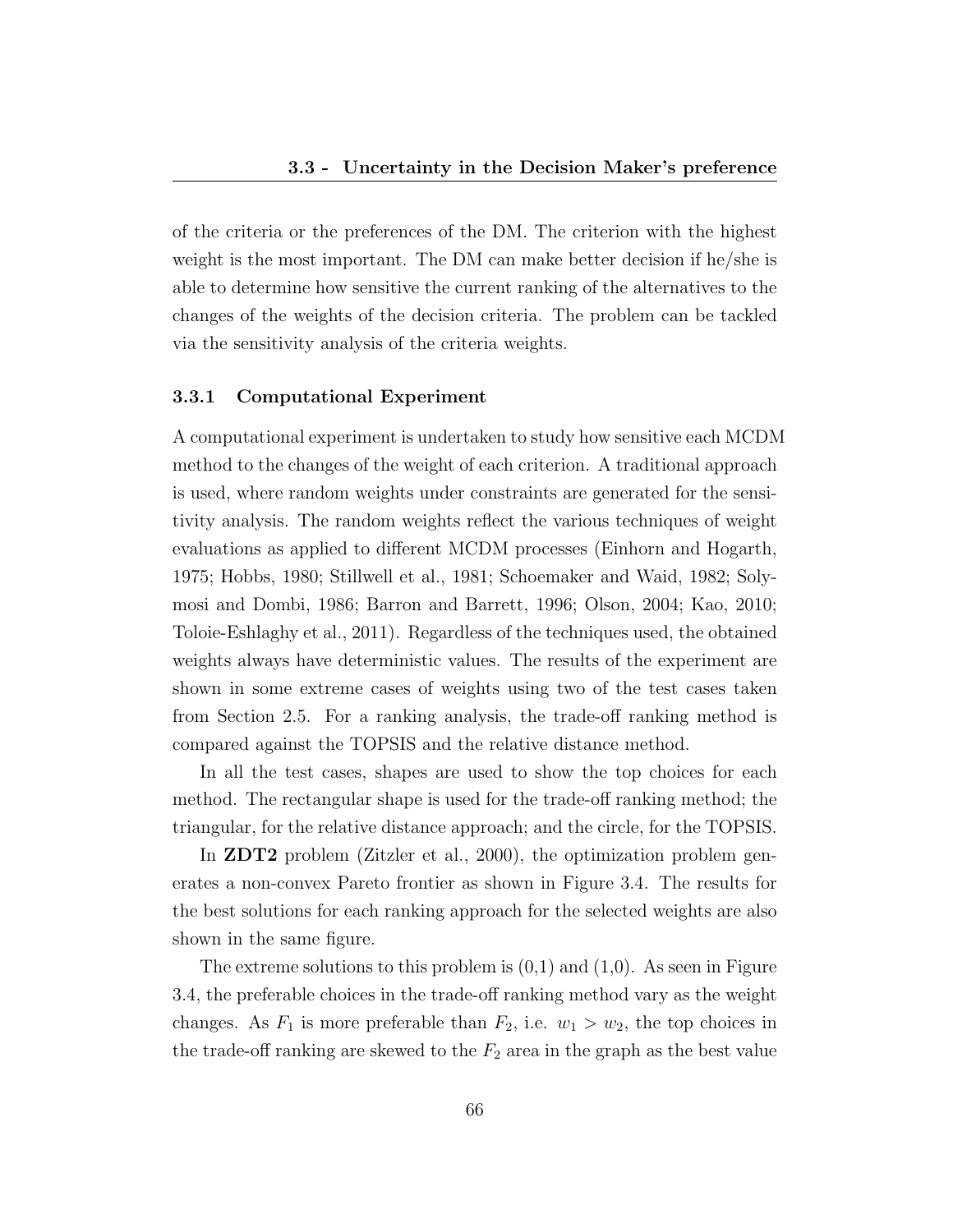

Figure 3.4: Top ranking for each method with each weight case for ZDT2

of criterion  $F_1$  (minimum) is situated in the area. In turn, if the DM opt for criterion  $F_2$  than  $F_1$ , the preferable choices are on the  $F_1$  area. As the weights are equal  $(w_1 = 0.5, w_2 = 0.5)$ , the top solutions are at the center of the graph, implying a solution with the least compromise among others in the two conflicting criteria problem. In the equal weights case, the second level of trade-off is imposed as the first level calculation revealed the same minimum value of  $DT1$ . The same ranking situation occurs in the relative distance and the TOPSIS methods. They are only differ for the case of equal weights between criteria.

Similar to the trade-off ranking method, as criterion  $F_1$  is more preferable to criterion  $F_2$ , the top choices for the relative distance and the TOPSIS methods are situated on the left-hand side of the graph. Otherwise, the top ranking alternatives are situated on the right-hand side region.

For the equal weights between criterion  $F_1$  and criterion  $F_2$  ( $w_1 = 0.5, w_2 =$ 0.5), the top choices for the relative distance method reveal two extreme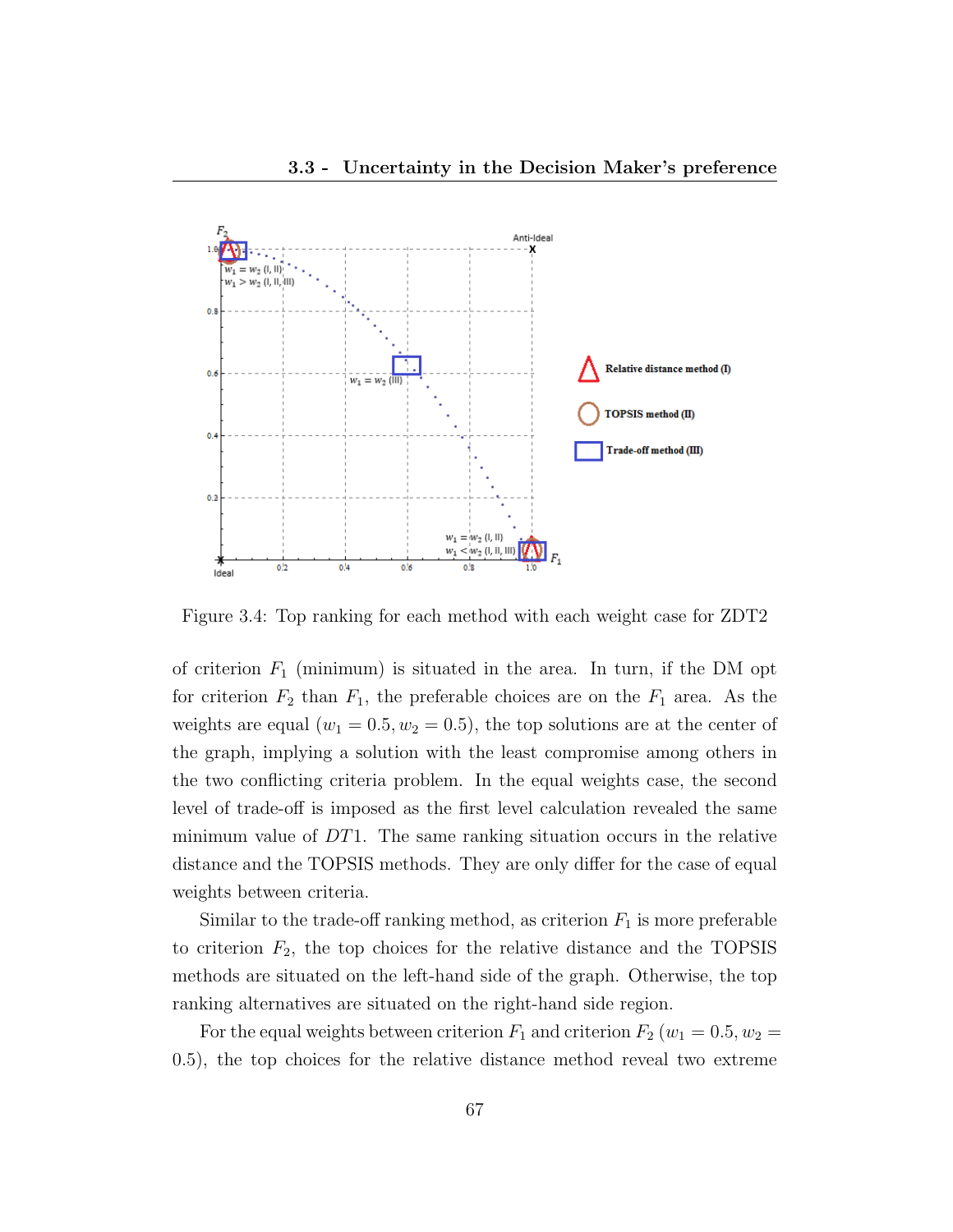cases, in which both solutions  $(0,1)$  and  $(1,0)$  give the same minimum value for the ranking. There is a huge difference in choosing  $(0,1)$  as the opposite to  $(1,0)$ , which implies that it is necessary to choose one criteria while completely ignoring the other. Such ranking solutions occur because the problem has the same extreme values for both criteria, which are  $F_1 = 1$  and  $F_2 = 1$ . Thus, the rankings depend on the weights, i.e. the DM preferences. Therefore, when the weights are equal, the two best solutions occur. In the case of having two or more of the best solutions, the TOPSIS and the relative distance methods do not have an extra algorithm to tackle this kind of problem.

The three dimensional test case, DTLZ5, is introduced by Deb et.al.  $(2005)$ . In this case, the same alternative,  $(0,0,1)$ , is chosen twice as the extreme solutions since it has the minimum value in two criteria,  $F_1$  and  $F_2$ . The third extreme solution, implies an alternative with the minimum value in criteria  $F_3$ , is  $(0.71, 0.71, 0)$ . The best alternatives for each ranking method with several chosen weight cases are shown in Figure 3.5. The chosen weights are given in Table 3.1.

| Weight case | $\boldsymbol{a}$ |  |                                                                    |  |
|-------------|------------------|--|--------------------------------------------------------------------|--|
|             |                  |  | $w_1 = 1$ $w_1 = 0$ $w_1 = 0$ $w_1 = 1/3$ $w_1 = 0.25$ $w_1 = 0.3$ |  |
| Weights     |                  |  | $w_2 = 0$ $w_2 = 1$ $w_2 = 0$ $w_2 = 1/3$ $w_2 = 0.25$ $w_2 = 0.3$ |  |
|             |                  |  | $w_3 = 0$ $w_3 = 0$ $w_3 = 1$ $w_3 = 1/3$ $w_3 = 0.5$ $w_3 = 0.4$  |  |

Table 3.1: Weight cases for DTLZ5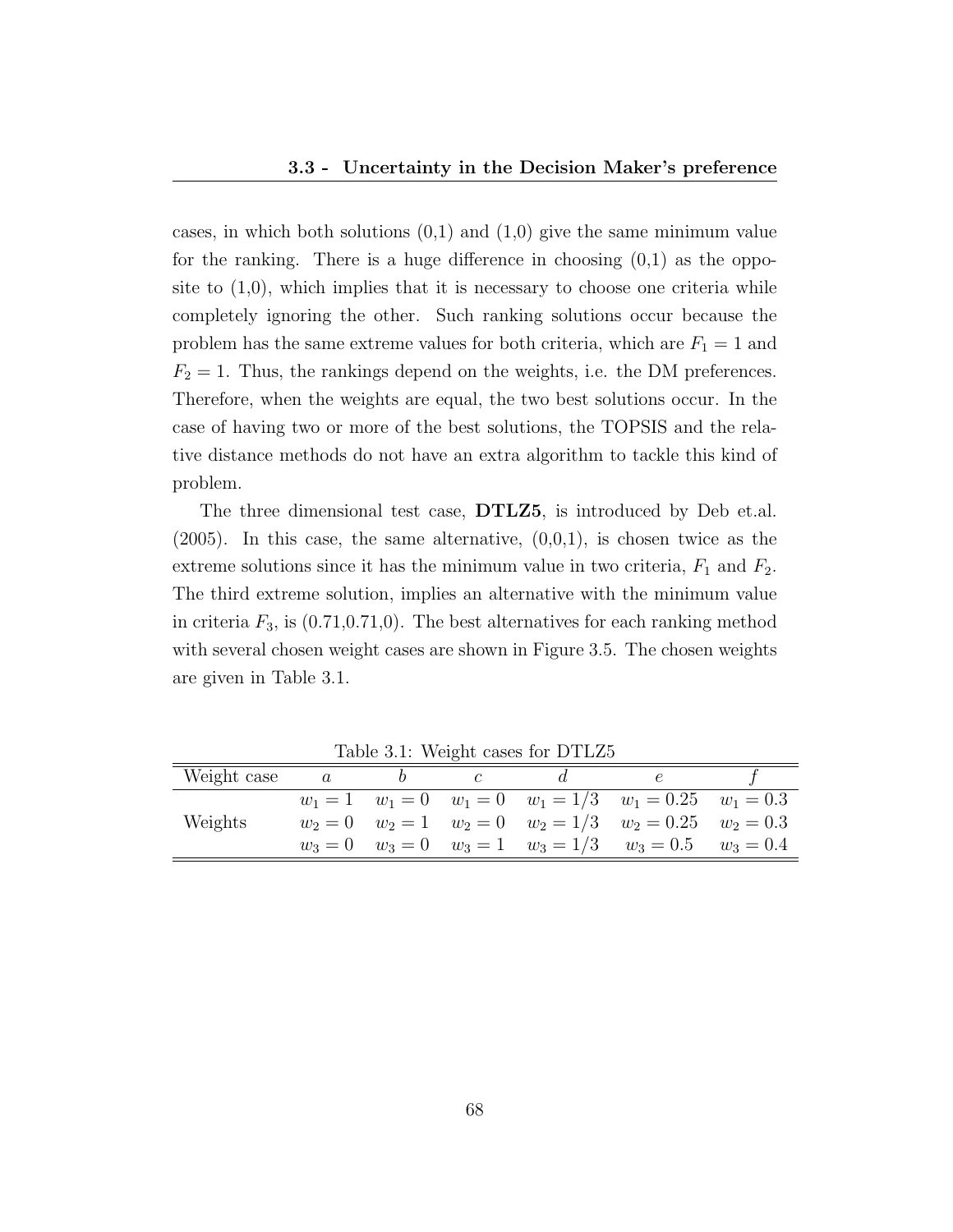

Figure 3.5: Top ranking for each method with each weight case for DTLZ5

In Table 3.1, the weight cases  $a, b$  and  $c$  represent the importance in only one criterion, either  $F_1, F_2$  or  $F_3$ , at a time. In turn, the case d represents an equally importance criteria.

In Figure 3.5, the rectangular shapes represent the top choices for the specified weight cases in the trade-off ranking method. The triangular shapes imply the top rankings for the relative distance approach, and the circles denote the top ranking for the TOPSIS. From the results shown, it follows that the top ranking in the trade-off ranking method, the TOPSIS and the relative distance approach are the extreme solutions  $(0,0,1)$  and  $(0.71,0.71,0)$ as the weight changes. In this problem, the trade-off ranking method gives the same top solution as the TOPSIS and the relative distance method. In the cases of  $a, b$  and  $c$ , the top solution in the trade-off ranking method is an alternative with the best value in each important criterion, respectively. For example,  $(0,0,1)$  is the best solution for the cases a  $(w_1 = 1)$  and b  $(w_2 = 1)$ as it has the minimum values at  $F_1 = 0$  and  $F_2 = 0$ .

Apart from other similar ranking results with the TOPSIS and the relative distance approach, the trade-off ranking gives the middle point as the best solution in a specific weights case e, which are  $w_1 = 0.25, w_2 = 0.25$  and  $w_3 =$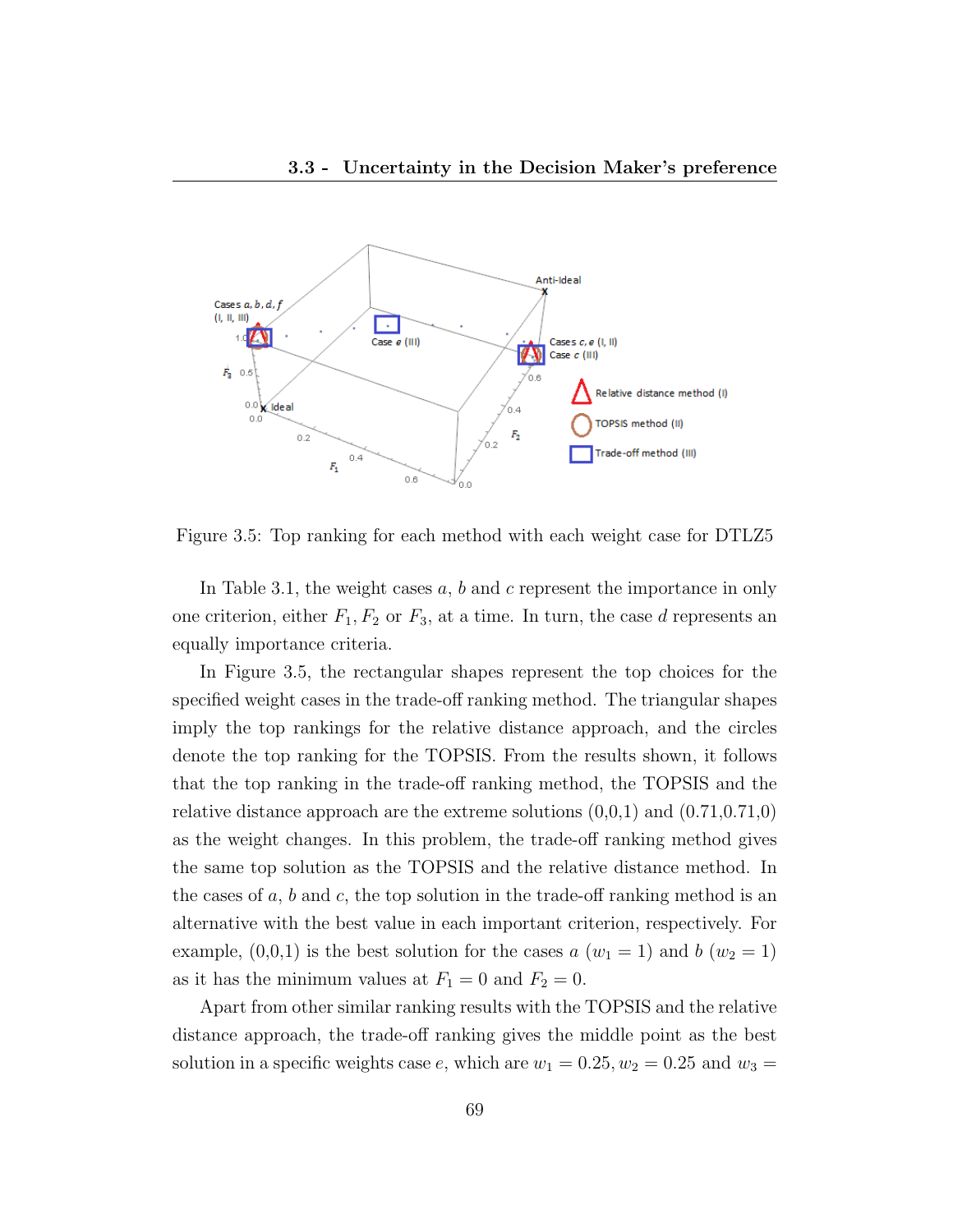0.5. In the case  $e$ , the extreme solutions are said to be equally preferred by the DM as the weights  $w_1$  and  $w_2$  represent the importance of the same extreme solution  $(0,0,1)$ . In this weight case, the trade-off ranking algorithm is imposed further to the second level, i.e. DT2, and hence the middle solution. The result of this weight case is different for the other two methods, in which they give  $(0.71,0.71,0)$  as the best solution. Supposedly, in the relative distance method and the TOPSIS, it is an alternative that closest to the ideal  $(0,0,0)$  and farthest from the anti-ideal  $(0.71,0.71,1)$  solutions.

For the equal weights case d, the three MCDM methods give the same top solution (0,0,1). The equal weights represent equally important criteria among the three  $F_1, F_2$  and  $F_3$ . Again, in the trade-off ranking method, the weights  $w_1 = 1/3$  and  $w_2 = 1/3$  represent the importance of the same extreme solution  $(0,0,1)$  since it is the alternative with the best value in criteria  $F_1$  as well as  $F_2$ . Therefore, whenever the preferences towards both criteria  $F_1$  and  $F_2$  exceed the preference towards the third criteria  $F_3$ , the extreme solution  $(0,0,1)$  is the top solution with the trade-off ranking method. As an example, in the weight case d, the extreme solution  $(0,0,1)$  is preferred  $2/3$  times more than the extreme solution  $(0.71,0.71,0)$ . The same ranking occurs in the weight case f where the importance of extreme solution  $(0,0,1)$ is 0.6  $(w_1 + w_2)$  compared to the extreme solution  $(0.71, 0.71, 0)$  which is only  $0.4 \ (w_3).$ 

#### 3.3.2 Objective Weights via the Trade-off Ranking Method

There are two types of weights in a MCDM problem, the subjective and objective weights. The subjective weight is the weight determined by the DM since the human judgements may be affected by their past experience, intuition, biased and etc. On the other hand, the objective weight is calculated from the data. By obtaining the weight via a data calculation, we minimize the uncertainty in the DM preference, giving a set of weights that would optimize the ranking calculation. In this section, we show how to determine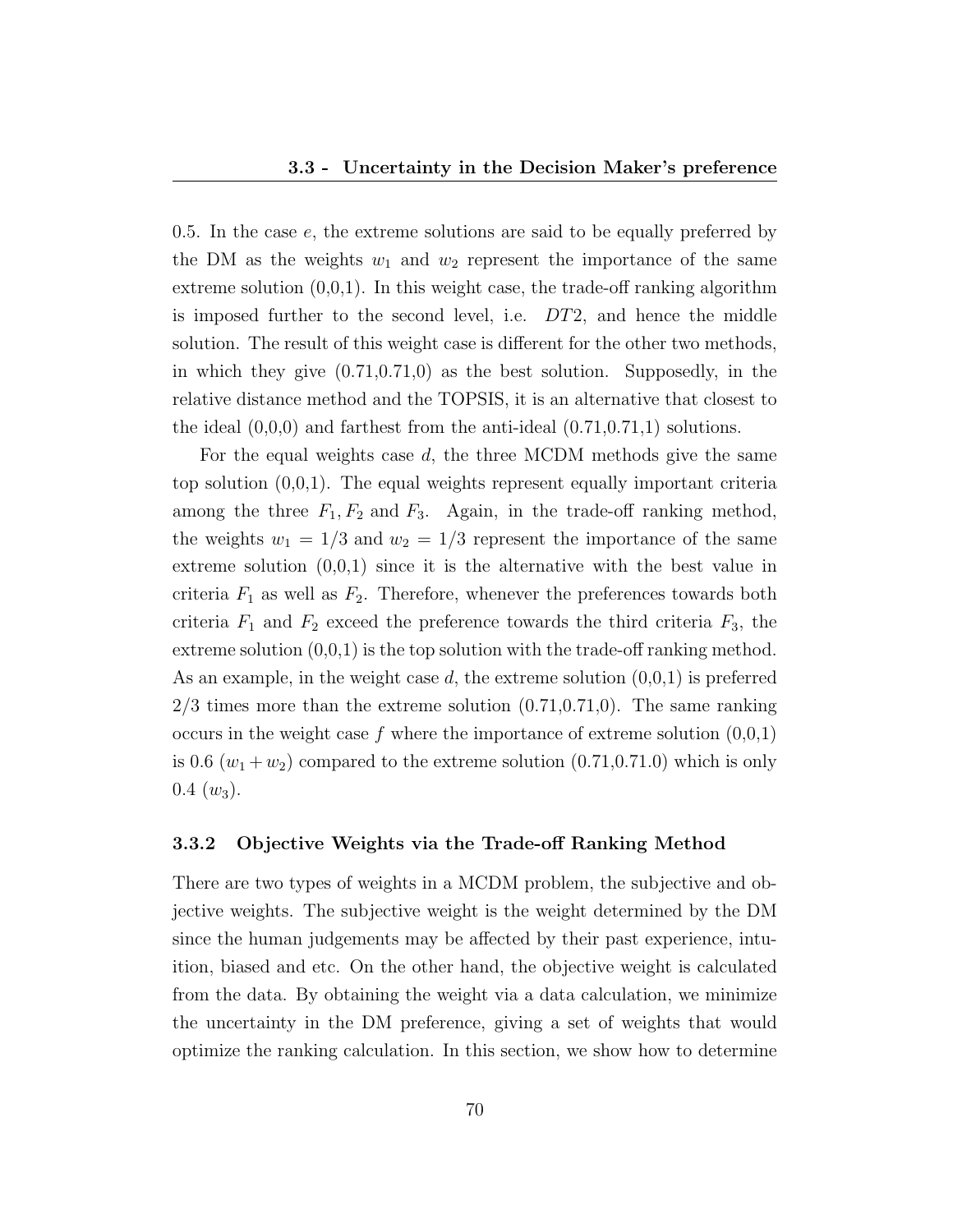the objective weights using the trade-off ranking method.

The weights are determined by minimizing formula (3.4) such as:

Minimize 
$$
\sum_{i=1}^{q} \left[ \sum_{j=1}^{m} w_j [d_{TOR1}(A_i, A_k)] \right], i = 1, ..., q; k = 1, ..., m,
$$
  
subject to 
$$
\sum_{j=1}^{m} w_j = 1,
$$

$$
w_j \geqslant 0, j = 1, ..., m,
$$
  
where  

$$
d_{TOR1}(A_i, A_k) = \left[ \sum_{j=1}^{m} (f_{ij} - f_{kj})^2 \right]^{1/2},
$$

$$
f_{ij} = \frac{Y_{ij} - \min_j Y_{ij}}{\max_j Y_{ij} - \min_j Y_{ij}}.
$$
(3.15)

The result of optimization problem (3.15) is a set of weights that would minimize the total distances of the alternatives and the extreme solutions. Therefore, if the data are skewed to one of the extreme solutions, the result is a set of optimal weights that would give such an extreme solution as the best option. As examples of the optimization results, consider the two trivial data sets as shown in Figure 3.6.

Figure 3.6 shows two graphs,  $3.6(a)$  and  $3.6(b)$ , as examples of the objective weights calculation using the trade-off ranking method for problem  $(3.15)$ . In Figure  $3.6(a)$ , the Pareto solutions are skewed to the extreme solution  $F_2$ , while the data in Figure 3.6(b) show otherwise. By solving optimization problem  $(3.15)$  using the set of alternatives in Figure 3.6(a), we obtain the optimal weights of  $w_1 = 1$  and  $w_2 = 0$ . The optimal weights give the extreme solution  $(0,1)$  as the best option out of three Pareto alternatives in Figure 3.6(a) with the trade-off ranking method. As can be seen, the extreme solution  $(0,1)$  is situated in the  $F_2$  area, which is the area where the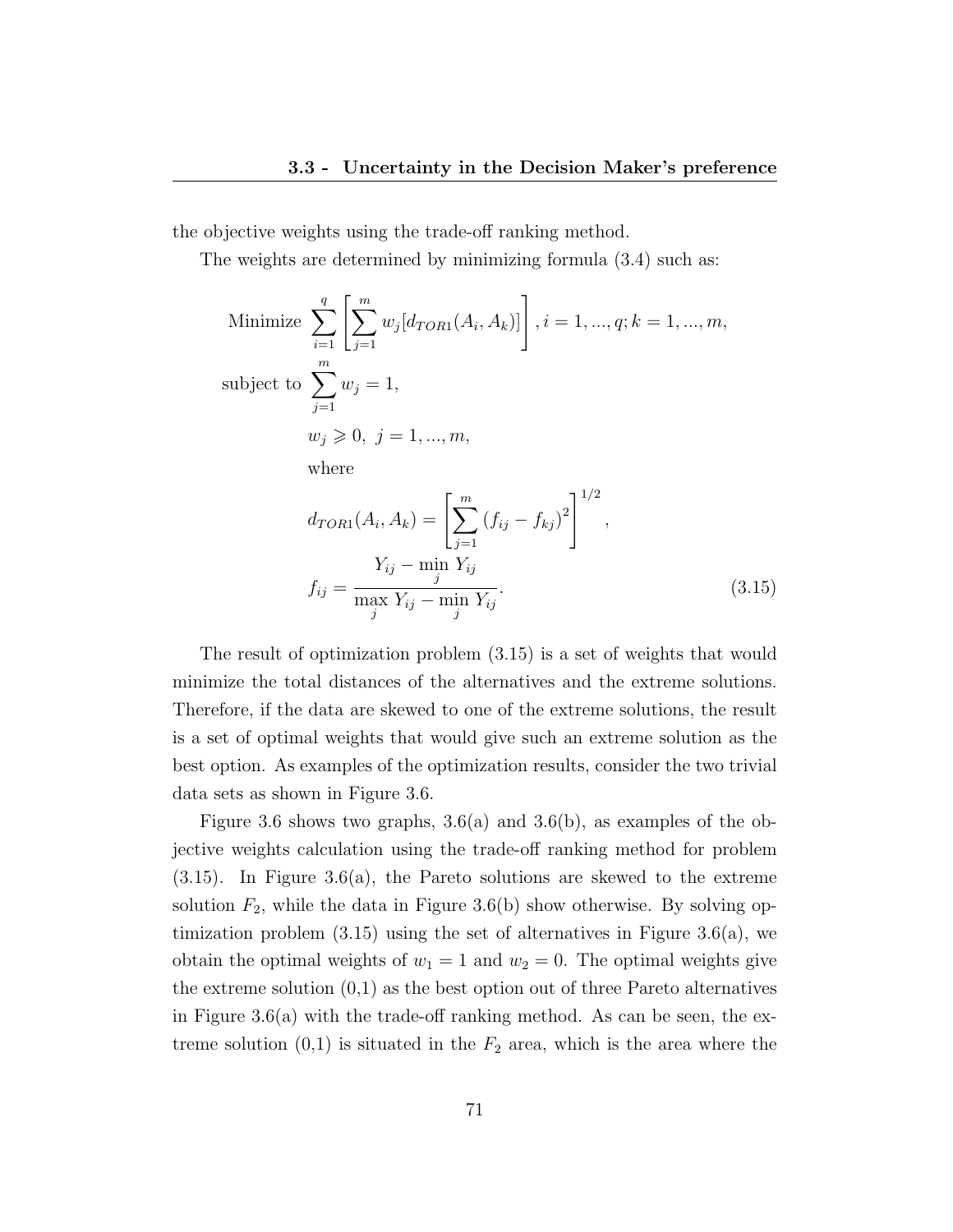

Figure 3.6: Examples for the objective weights calculation

data in Figure 3.6(a) are skewed.

On the other hand, data in Figure 3.6(b) give  $w_1 = 0$  and  $w_2 = 1$  as the optimal weights. Such weights give the extreme solution (1,0) as the best option in Figure  $3.6(b)$ . The results are consistent with the data in Figure 3.6(b) which are scattered towards the  $F_1$  area. Thus, the optimization result for problem (3.15) depends on the distribution of the data set on the Pareto frontier. Therefore, if the data (i.e. the alternatives) are evenly distributed, the optimization problem (3.15) may gives finitely many sets of optimal weights as the result. In such a case, formulae (3.6) and (3.7) should be employed for the ranking calculation using the equal weights.

As mentioned before, imposing the objective weights may minimize the uncertainty in the DM preferences. However, when the DM preferences are available, the subjective weights should be considered instead of the objective weights.

## 3.4 Critical criterion analysis in multi-criteria decision making

In this section, we seek for a critical criterion in a multi-criteria decision making problem via analysing the sensitivity of ranking method to various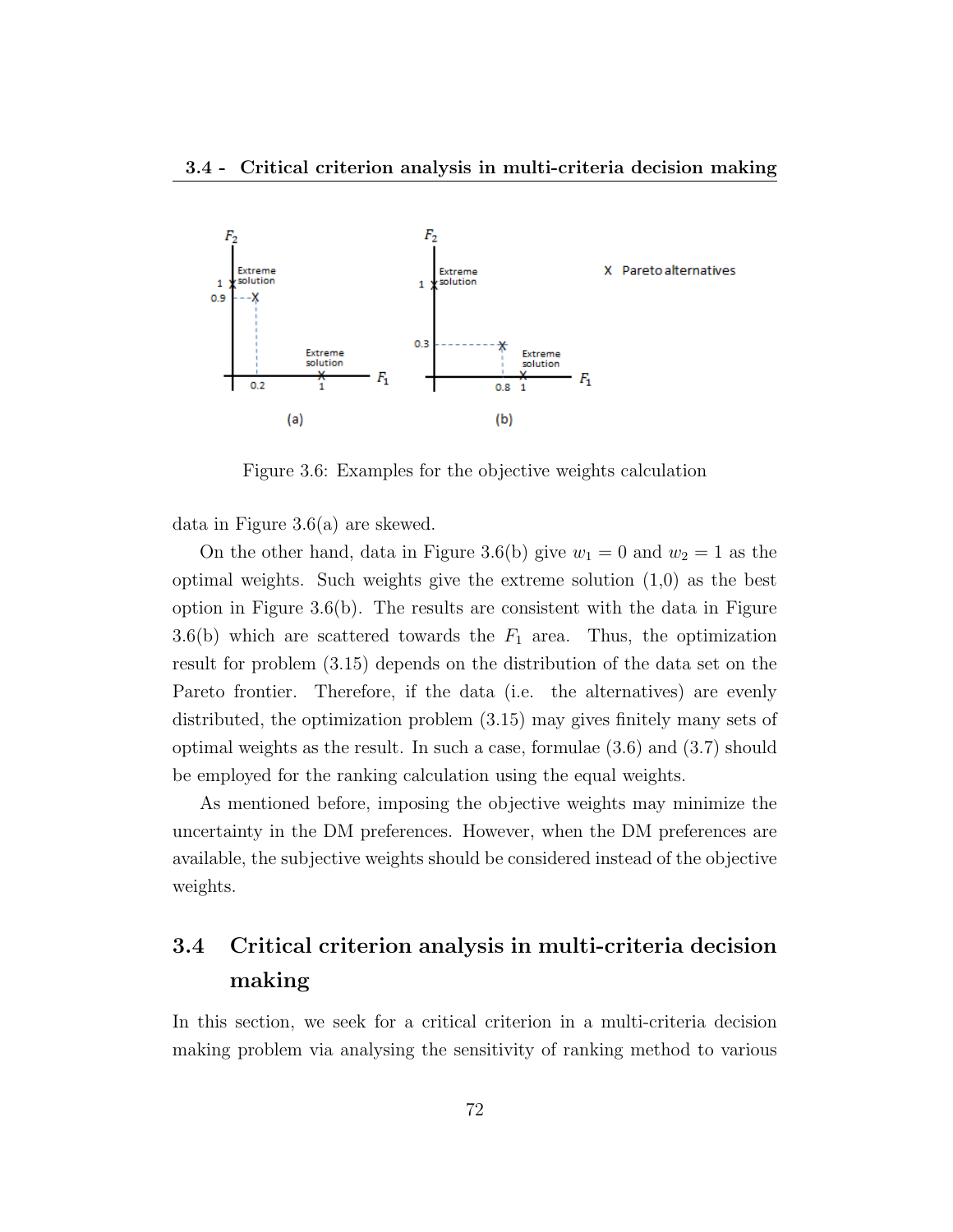criteria weights. Prior to this section, the DM may already defined the best solution according to their preferences (criteria weights) with the trade-off ranking, the TOPSIS and the relative distance method. Now, let say the DM want to change those preferences. The change may or may not affect the current best solution. The critical criterion is determined by analysing the smallest change in the preferences value that affects the current solution. Again, the trade-off ranking, the relative distance method and the TOPSIS, are used for comparison in the analysis.

#### 3.4.1 Methodology

The methodology used for the analysis is given in this section. Let  $\mathfrak{d}_1$  denotes the change in the current weight  $w_1$  associated with criterion  $C_1$ . Thus, a new weight for criterion  $C_1$  is  $w_1^* = w_1 + \delta_1$  where  $\delta_1 \ge -w_1$  since  $w_j^* \ge 0$  (j = 1, m). Note that the weights  $w_j$  are normalised such that  $\sum_{j=1}^m w_j = 1$ . Hence, the new normalised weights,  $w'_{\ell}$  $j \quad (j = 1,..,m)$  for the case of the weight change in criterion  $C_1$  are then given by the formulae:

$$
w'_{1} = \frac{w_{1}^{*}}{w_{1}^{*} + w_{2} + + w_{m}}
$$
  
\n
$$
w'_{j} = \frac{w_{j}}{w_{1}^{*} + w_{2} + + w_{m}} \quad \text{for } j \neq 1.
$$
 (3.16)

The new ranking is calculated by substituting the new normalised weights, which are formulae  $(3.16)$  into formulae  $(2.7)$  and  $(2.8)$  for the relative distance method, formulae (2.11) and (2.12) for the TOPSIS and formulae (3.4) or (3.7) for the trade-off ranking. The weight change analysis is done for each criterion  $C_j$   $(j = 1, m)$  with any possible value  $\mathfrak{d}_j$   $(j = 1, m)$ . Formula  $(3.16)$  are replaced by a different value of j according to the new weight in each analysis case.

The critical criterion is determined after the whole analysis has been completed. The critical criterion is defined by referring to Triantaphyllou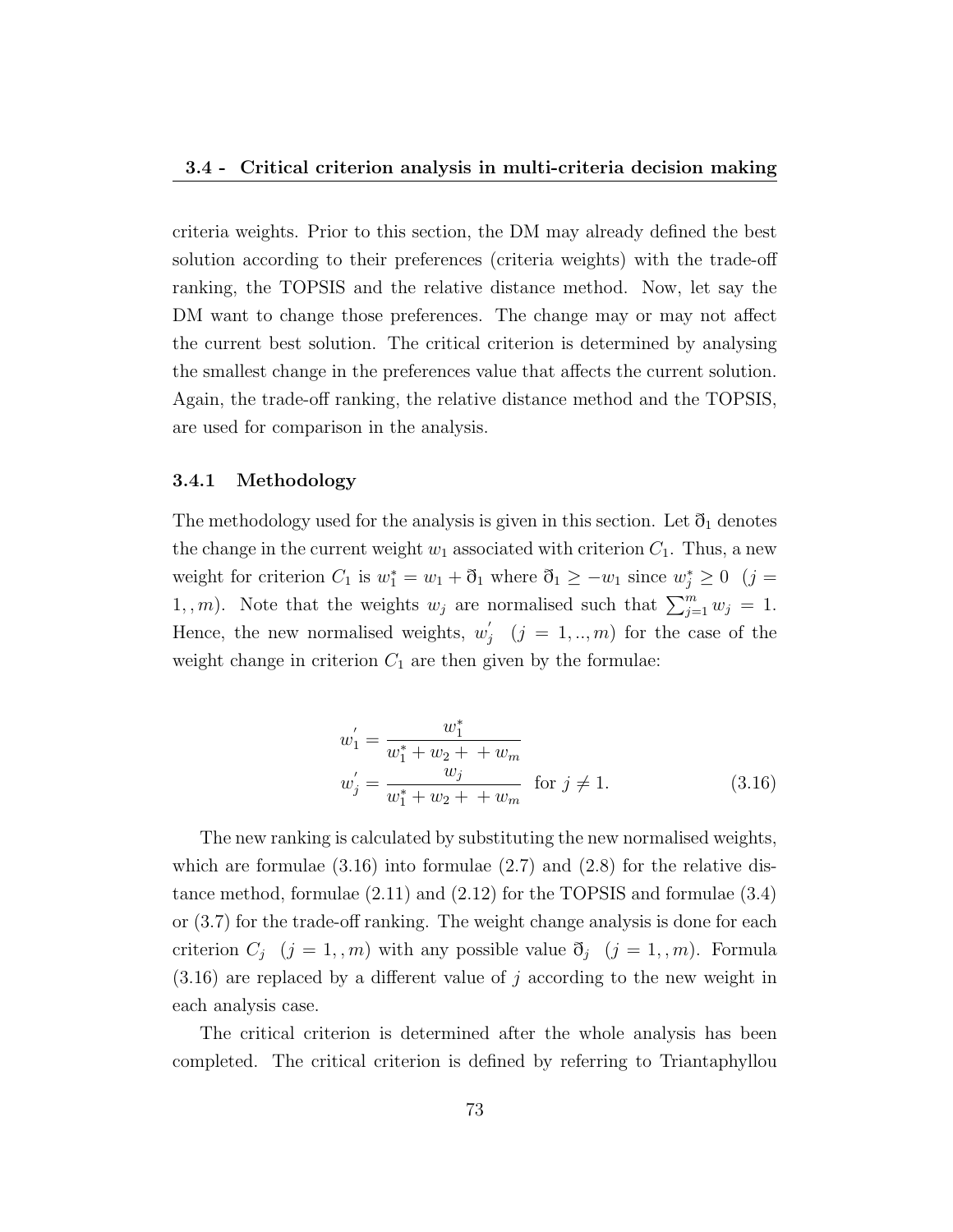& Sánchez (1997). Triantaphyllou & Sánchez introduced four definitions of critical criterion based on absolute term, relative term, top ranking and any ranking. In this study, the critical criterion is defined as a criterion with the smallest changes in the current weight, which affects the current ranking. The smallest change is determined by the utilization of absolute value.

#### 3.4.2 Critical criterion analysis

Consider the data shown in Table 3.2 taken from Triantaphyllou  $\&$  Sánchez (1997). The data consist of four alternatives and four criteria with associated weights. It can be seen that the criterion  $C_1$  has the largest weight, while  $C_4$ has the smallest.

|       | Table 3.2: Data of the problem |                |                |                |  |  |  |  |  |  |  |  |  |
|-------|--------------------------------|----------------|----------------|----------------|--|--|--|--|--|--|--|--|--|
|       | $C_1$                          | $C_2$          | $C_3$          |                |  |  |  |  |  |  |  |  |  |
|       | $w_1 = 0.3277$                 | $w_2 = 0.3058$ | $w_3 = 0.2876$ | $w_4 = 0.0790$ |  |  |  |  |  |  |  |  |  |
|       | 0.3088                         | 0.2897         | 0.3867         | 0.1922         |  |  |  |  |  |  |  |  |  |
| $A_2$ | 0.2163                         | 0.3458         | 0.1755         | 0.6288         |  |  |  |  |  |  |  |  |  |
| $A_3$ | 0.4509                         | 0.2473         | 0.1194         | 0.0575         |  |  |  |  |  |  |  |  |  |
| AΔ    | 0.0240                         | 0.1172         | 0.3184         | 0.1215         |  |  |  |  |  |  |  |  |  |

|     |  | Alternative Trade-off ranking TOPSIS Relative distance method |
|-----|--|---------------------------------------------------------------|
|     |  |                                                               |
| A9. |  |                                                               |
| А٩  |  |                                                               |
|     |  |                                                               |

Table 3.3: Current ranking for each method

Table 3.3 presents the current ranking for each decision making method calculated using the respective ranking formulae. The current ranking for the trade-off method is different compared to the other two methods; the TOPSIS and the relative distance ranking. The best alternative in the tradeoff method (without modification) is ranked the lowest in the other two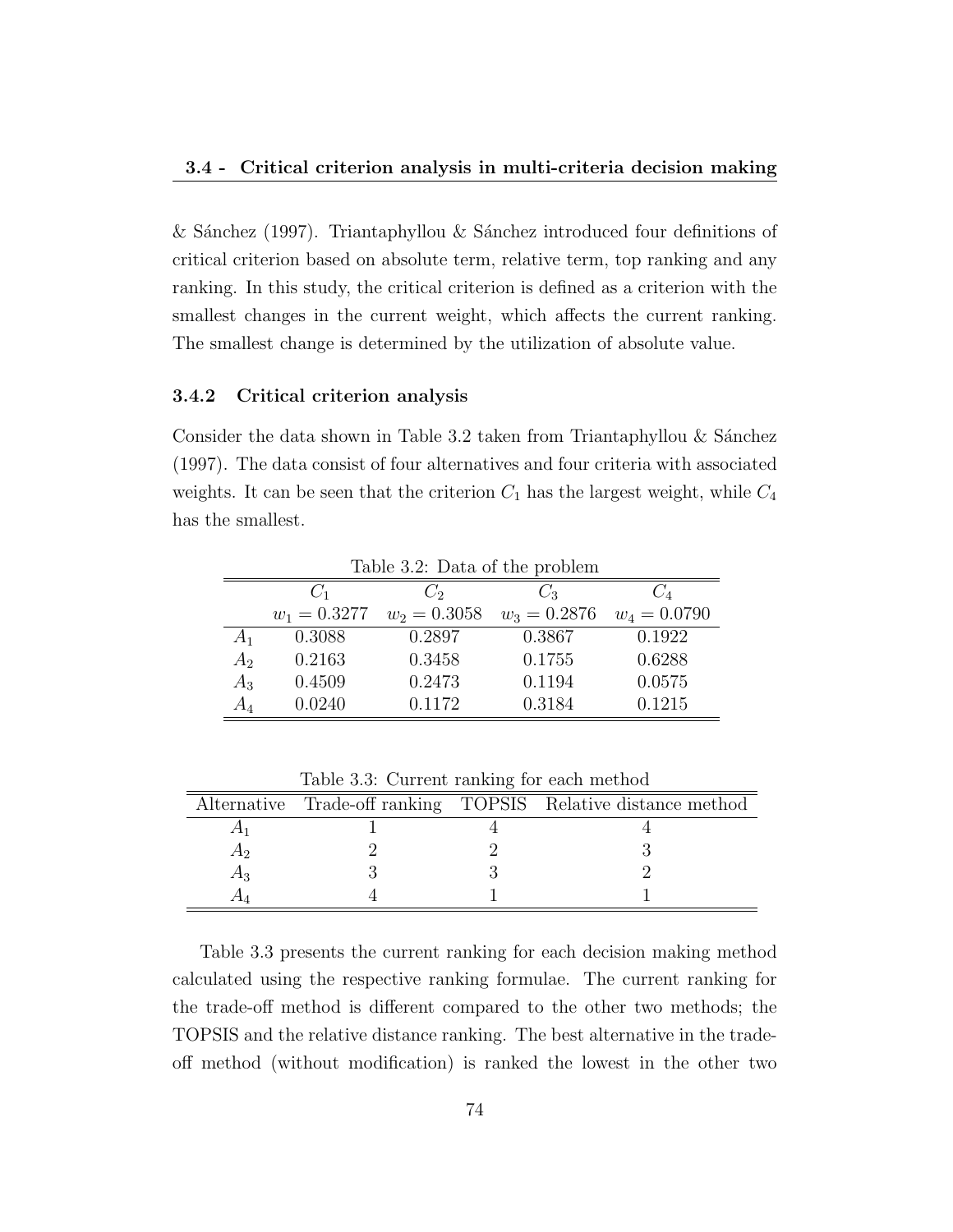methods. In turn, their best solution is ranked the worst in the trade-off approach.

The analysis on changes in each of the weights  $(w_1, w_2, w_3, w_4)$  separately may give insight in determining the critical criterion. The results of the analysis are given in Tables 3.4-3.7.

| $^{o_1}$                        |                                                                 | $-0.3$ |                               |   | $-0.2$ |                               |   | $-0.1$ |                                          |   | 0.2 |                               |   | 0.4 |   |   | 0.6 |   |
|---------------------------------|-----------------------------------------------------------------|--------|-------------------------------|---|--------|-------------------------------|---|--------|------------------------------------------|---|-----|-------------------------------|---|-----|---|---|-----|---|
| w<br>$W_2'$<br>$W'_{3}$<br>\W's | 0.04<br>0.16<br>0.38<br>0.44<br>0.36<br>0.41<br>0.10/<br>(0.11) |        | 0.25<br>0.34<br>0.32<br>0.09/ |   |        | 0.44<br>0.25<br>0.24<br>0.07/ |   |        | $^{\prime}0.52$<br>0.22<br>0.21<br>0.06/ |   |     | 0.58<br>0.19<br>0.18<br>0.05/ |   |     |   |   |     |   |
| Method                          |                                                                 | Π      | Ш                             |   | Η      | Ш                             |   | Η      | Ш                                        |   | Η   | Ш                             |   | Π   | Ш |   | Π   | Ш |
| $A_1$                           |                                                                 |        |                               |   |        |                               |   |        | 4                                        |   |     |                               |   | 3   | 3 |   |     | 3 |
| $A_2$                           |                                                                 | 3      | 3                             | 2 | 3      | 3                             |   | 3      | 3                                        |   | 2   |                               | 2 | 2   | , |   |     | 2 |
| $A_3$                           |                                                                 |        |                               | 3 | 2      | 2                             | 3 | 2      | າ<br>∠                                   | 3 |     | 3                             | 3 | 4   | 4 | વ |     |   |
| $A_4$                           | 2                                                               | 2      | 2                             |   |        |                               | Δ |        |                                          | 4 |     |                               | 4 |     |   |   |     |   |

Table 3.4: New ranking for each method with weight change in  $w_1$  $I = Trade-off$  ranking;  $II = TOPSIS$ ;  $III = Relative distance$ 

Table 3.4 shows the result of rankings for the weight changes in  $w_1$  for criterion  $C_1$  analysis. As can be seen, the current ranking for the trade-off ranking method starts to change with  $\delta_1 = -0.3$ . The DM may analyse the change in the range of  $\mathfrak{d}_1 = [-0.3, -0.2]$  to determine the smallest change in  $w_1$  that affects the current trade-off ranking.

The current ranking by the TOPSIS does not retain with any of the changes in  $w_1$ . However, the best solution for the TOPSIS (alternative  $A_4$ ) is to remain the first ranking until  $\mathfrak{d}_1 = -0.3$  where it starts downgrading into the second choice in contrast to alternative  $A_3$ . A drastic change in the TOPSIS ranking for alternative  $A_3$  starts to occur in the range of  $\mathfrak{d}_1 =$  $[-0.1, 0.2]$  as it changes from the worst option to the second one. Further analysis in the specific range is required if the DM wants to determine the exact value of  $\mathfrak{d}_1$  at which the change occurs.

The current ranking for the relative distance approach retains with  $\mathfrak{d}_1 =$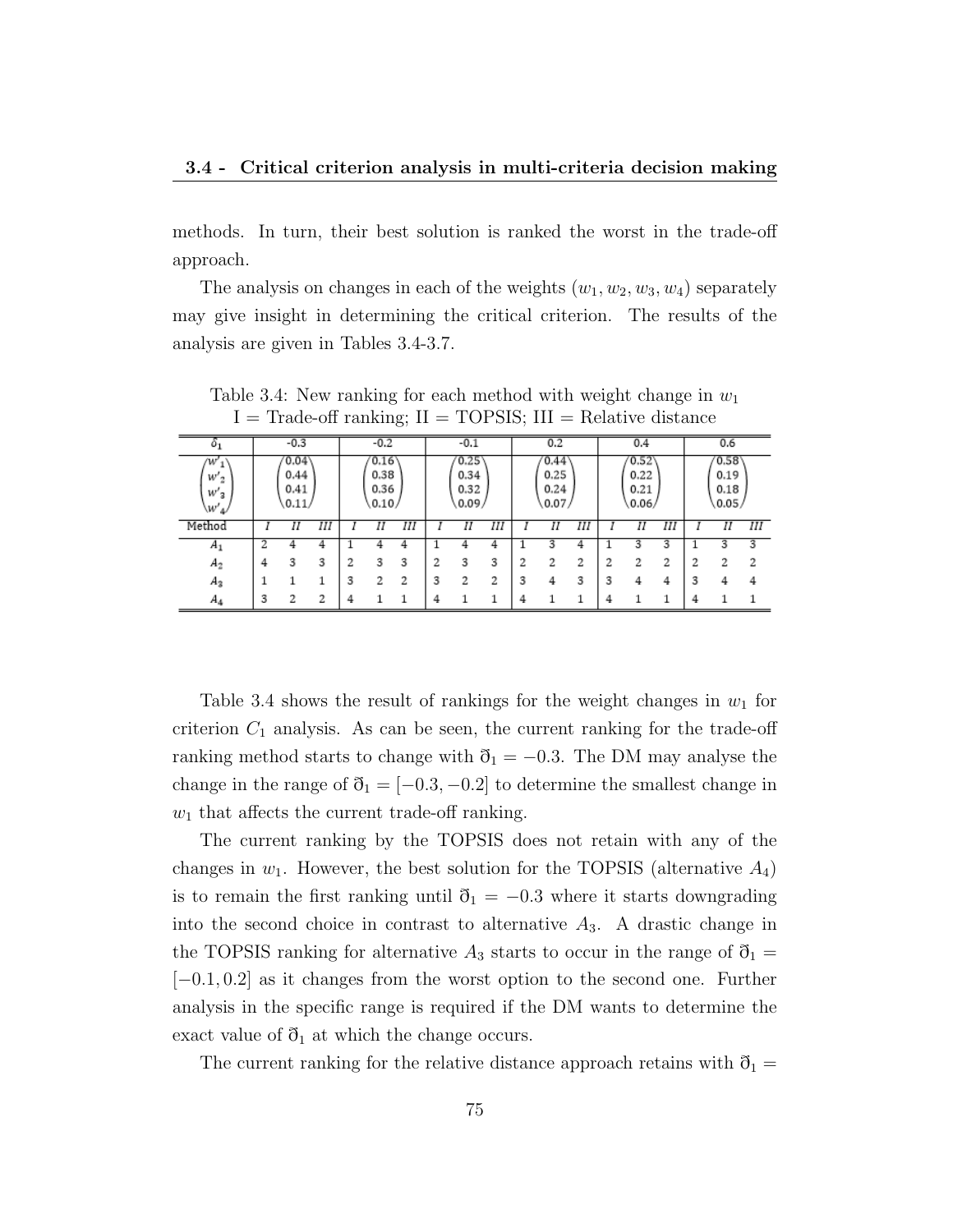$[-0.2, -0.1]$ . However, at  $\mathfrak{d}_1 = -0.3$ , the current ranking changes with the switch on the first and second rankings. The first current option (alternative  $A_4$ ) swaps with the second current option (alternative  $A_3$ ). With  $\mathfrak{d}_1 = 0.2$ , the same shift occurs with the second and third rankings, while the best and worst alternatives are retained. For  $\eth_1 = 0.4$  and  $\eth_1 = 0.6$ , all the second, third and fourth current rankings are changed while the first one remains. The DM may want to analyse the changes in the whole ranking or may be interested in looking into the changes of the best ranking only.

| O <sub>2</sub>              |   | $-0.3$                         |   |   | $-0.2$                         |   |                               | $-0.1$ |                               |   | 0.2                           |   |   | 0.4                                               |   |   | 0.6 |   |
|-----------------------------|---|--------------------------------|---|---|--------------------------------|---|-------------------------------|--------|-------------------------------|---|-------------------------------|---|---|---------------------------------------------------|---|---|-----|---|
| w<br>$W'_2$<br>w'3<br>\W'4/ |   | 0.47<br>0.01<br>0.41<br>(0.11) |   |   | 0.41<br>0.13<br>0.36<br>(0.10) |   | 0.36<br>0.23<br>0.32<br>0.09/ |        | 0.27<br>0.42<br>0.24<br>0.07/ |   | 0.23<br>0.50<br>0.21<br>0.06/ |   |   | $^{\prime}0.20^{\prime}$<br>0.57<br>0.18<br>0.05/ |   |   |     |   |
| Methods                     |   | Π                              | Ш |   | Η                              | Ш |                               | Η      | Ш                             |   | Η                             | Ш |   | Η                                                 | Ш |   | Η   | Ш |
| $A_1$                       |   | 4                              | 4 |   |                                |   |                               |        | 4                             |   |                               |   |   |                                                   | 4 |   |     |   |
| $A_2$                       |   | 2                              |   |   |                                |   |                               | 2      | 3                             |   |                               | э |   | 3                                                 | 3 | 3 |     | 3 |
| $A_3$                       | 4 | 3                              | 3 | 3 | 3                              | 3 | 3                             | 3      | o<br>∼                        | 3 |                               |   | 3 | 2                                                 | າ | 2 |     | 2 |
| $A_4$                       | З |                                |   |   |                                |   |                               |        |                               |   |                               |   |   |                                                   |   | 4 |     |   |

Table 3.5: New ranking for each method with weight change in  $w_2$  $I = Trade-off$  ranking;  $II = TOPSIS$ ;  $III = Relative distance$ 

Table 3.5 displays the new rankings of the weight changes in  $w_2$  for criterion  $C_2$  analysis. Current ranking for the trade-off ranking method is preserved in the range of  $\mathfrak{d}_2 = [0.2, 0.4]$ . If  $\mathfrak{d}_2 = 0.6$ , the second and third choices of the current trade-off rankings swap their places. However, the alternative  $A_1$  is remained as the first choice. Similarly, the current ranking is started to change with  $\mathfrak{d}_2 = -0.1$ , where alternative  $A_1$  is no more the best option, and is replaced by alternative  $A_2$ . In the analysis conducted, the change of  $\delta_2 = -0.1$  is regarded as the smallest change in  $w_2$  that affects the ranking for the trade-off ranking method.

For the analysis with the TOPSIS method, the current ranking is observed to change from  $\mathfrak{d}_2 = 0.4$ , where the changes only occur in the second and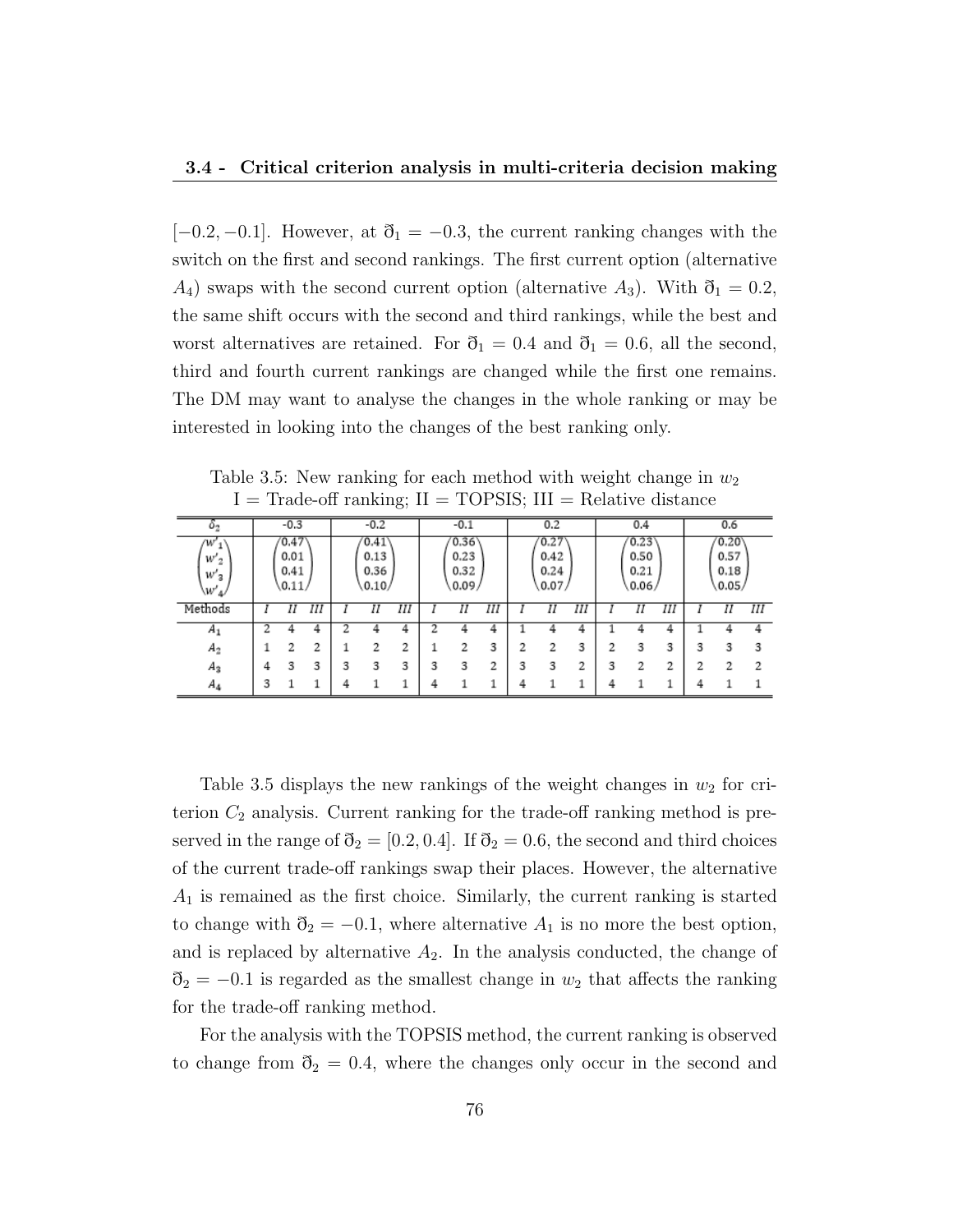third options. Meanwhile, the best and worst rankings retain as the same alternatives. The same ranking changes also occur in the analysis with the relative distance approach. The first and last choices are retained throughout the changes. However, the ranking places of second and third options are started to change at  $\mathfrak{d}_2 = -0.2$ .

|                                  | - ---------o :<br>$-1$ |                                |   |   |                                 |   |                              |     |    |                               |     |   |                                |     |    |                                                    |   |   |
|----------------------------------|------------------------|--------------------------------|---|---|---------------------------------|---|------------------------------|-----|----|-------------------------------|-----|---|--------------------------------|-----|----|----------------------------------------------------|---|---|
| 0 <sub>2</sub>                   |                        | $-0.2$                         |   |   | $-0.1$                          |   |                              | 0.2 |    |                               | 0.4 |   |                                | 0.6 |    | 0.8                                                |   |   |
| w<br>$W'_2$<br>$W{'}_3$<br>\W'si |                        | 0.41<br>0.38<br>0.11<br>(0.10) |   |   | (0.36)<br>0.34<br>0.21<br>0.09/ |   | 0.27<br>0.25<br>0.41<br>0.07 |     |    | 0.23<br>0.22<br>0.49<br>0.06/ |     |   | '0.21<br>0.19<br>0.55<br>0.05/ |     |    | $^{\prime} 0.18^{\prime}$<br>0.17<br>0.61<br>0.04/ |   |   |
| Methods                          |                        | Π                              | Ш |   | Π                               | Ш |                              | Π   | ĪΠ |                               | Π   | Ш |                                | Π   | Ш  |                                                    | Η | Ш |
| $A_1$                            |                        | 3                              | 3 |   |                                 |   |                              |     |    |                               |     |   | 3                              |     |    |                                                    |   |   |
| $A_2$                            |                        | 2                              | 4 |   | 2                               | 3 |                              | 2   | 3  |                               |     | 3 |                                |     | 3  |                                                    |   | 3 |
| $A_3$                            | 3                      | 4                              | ∍ | 3 | Δ                               | 2 | 4                            | 3   | 2  |                               |     | 2 | 4                              | 2   |    |                                                    |   |   |
| $A_4$                            |                        |                                |   |   |                                 |   | 3                            |     |    |                               | а   |   | っ                              | З   | ŋ, |                                                    | а | 2 |

Table 3.6: New ranking for each method with weight change in  $w_3$  $I = Trade-off$  ranking;  $II = TOPSIS$ ;  $III = Relative distance$ 

Table 3.6 demonstrates the result of the rankings for the weight changes in  $w_3$  for criterion  $C_3$ . Current ranking for the trade-off method are changing at  $\mathfrak{d}_3 = 0.2$  onwards where alternative  $A_2$  becomes the first choice instead of alternative  $A_1$ . Further analysis in the range of  $\mathfrak{d}_3 = [-0.1, 0.2]$  can be done to find the exact value where the changes start to occur. In this analysis, the value of  $\mathfrak{d}_3 = 0.2$  is the smallest change in  $w_3$  that affects the current ranking.

The current ranking for the TOPSIS retains with  $\eth_3 = 0.2$ . As  $\eth_3 = -0.1$ , the third and the fourth rankings have shifted toward each other, while the highest ranking retains. In the relative distance method, the current ranking is changed at  $\mathfrak{d}_3 = -0.2$ . Again, only the third and fourth options are swapped. The highest ranking in the relative distance approach (alternative  $A_3$ ) is downgraded into the second choice with  $\mathfrak{d}_3 = 0.6$ .

Table 3.7 presents the new rankings of weight  $w_4$  changes for criterion  $C_4$ .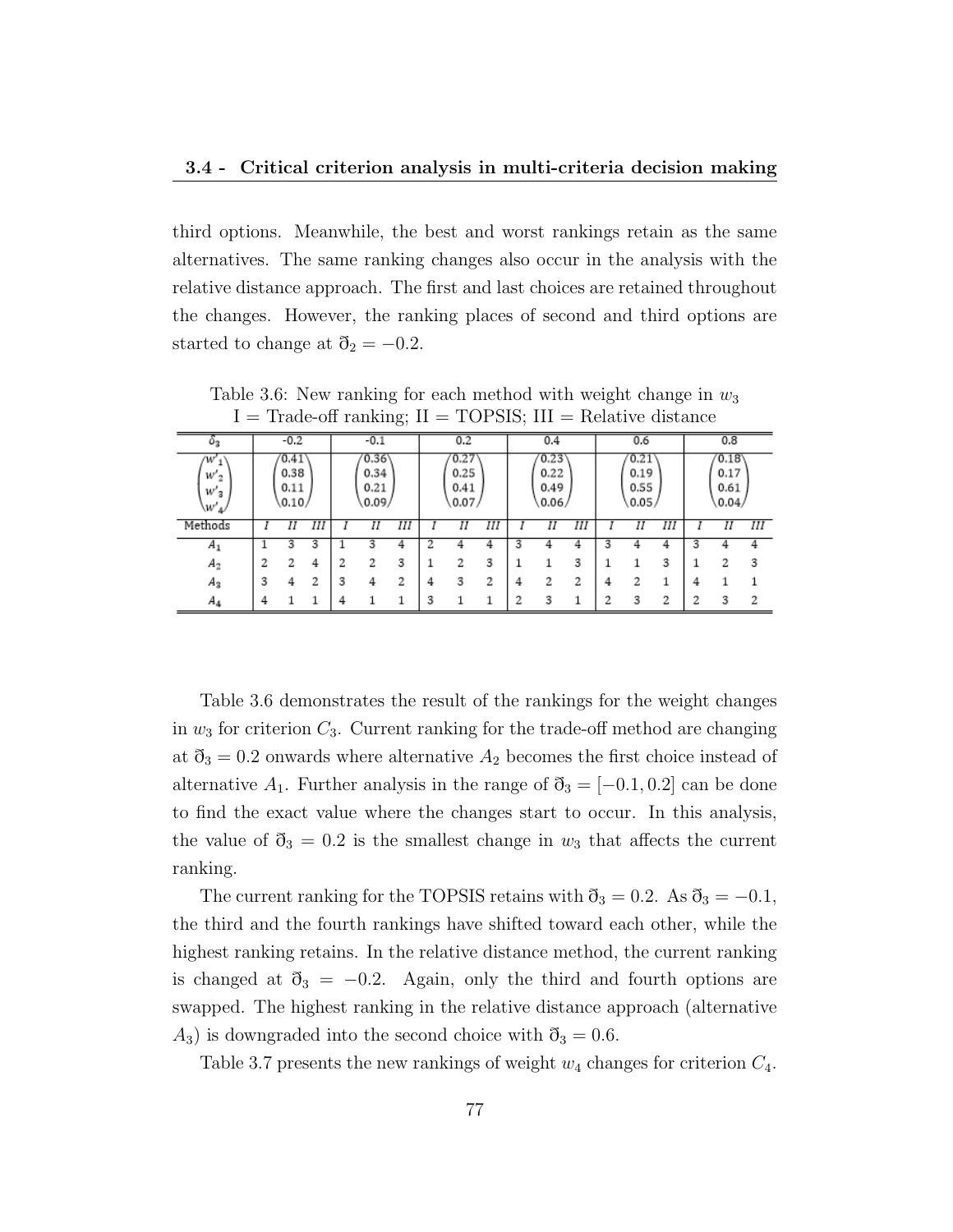| $\sigma_4$                    |                                       | 0.1 |   |   | 0.2                           |   |   | 0.4                           |   |                               | 0.6 |                               |   | 0.8                           |   |   | 1.0 |   |
|-------------------------------|---------------------------------------|-----|---|---|-------------------------------|---|---|-------------------------------|---|-------------------------------|-----|-------------------------------|---|-------------------------------|---|---|-----|---|
| w<br>$W'_{2}$<br>W'3<br>\W'4/ | (0.30)<br>0.28<br>0.26<br>(0.16)<br>Η |     |   |   | 0.27<br>0.25<br>0.24<br>0.23/ |   |   | 0.23<br>0.22<br>0.21<br>0.34/ |   | 0.20<br>0.19<br>0.18<br>0.42/ |     | 0.18<br>0.17<br>0.16<br>0.49/ |   | 0.16<br>0.15<br>0.14<br>0.54/ |   |   |     |   |
| Methods                       |                                       |     | Ш |   | Π                             | Ш |   | Π                             | Ш |                               | Η   | Ш                             |   | Η                             | Ш |   | Η   | Ш |
| $A_1$                         |                                       | 4   | 3 |   | 3                             | 3 |   |                               | 3 |                               | 3   | 3                             |   | 3                             | 3 |   |     | 3 |
| $A_2$                         | 2                                     | 3   | 4 | × | 4                             | 4 |   | 4                             | 4 | 4                             |     | 4                             | 4 | 4                             | 4 | 4 | Δ   | 4 |
| Aз                            | 3                                     | 2   | 2 |   | 2                             | 2 | 3 | 2                             | 2 | 3                             | 2   | ŋ                             | 3 | 2                             | 2 | 3 |     | 2 |
| $A_4$                         | 4                                     |     |   | ۰ |                               |   | ↷ |                               |   | э                             |     |                               | ◠ |                               |   | າ |     |   |

Table 3.7: New ranking for each method with weight change in  $w_4$  $I = Trade-off$  ranking;  $II = TOPSIS$ ;  $III = Relative distance$ 

The current ranking for the trade-off method is noticed to change at  $\mathfrak{d}_4 = 0.2$ . However, the best alternative (alternative  $A_1$ ) is retained throughout the changes. The affected rankings are the second, third and fourth ranks only. The top ranking for the TOPSIS (alternative  $A_4$ ) is also retained throughout the changes. However, the full current ranking is not preserved in any of these changes. Even with the smallest change of  $\mathfrak{d}_4 = 0.1$ , the second and third ranks are reversed. The same ranking situation occurs in the relative distance approach. There are no changes in the weight that preserve the current ranking. Nevertheless, from the change of  $\eth_4 = 0.1$  onwards, the full ranking of the relative distance method remains the same with alternative  $A_4$  as the best option and alternative  $A_2$  as the worst one.

From the results of the analysis in Tables 3.4-3.7, the critical criterion in the trade-off ranking method is the criterion  $C_2$  where the smallest change of  $\mathfrak{d}_2 = 0.1$  affects the current full ranking. For the TOPSIS, the changes of the weights in criteria  $C_1, C_3$  and  $C_4$  obtain the same critical value at  $\eth_1 = \eth_3 = \eth_4 = 0.1$ . After further analysis, the critical criterion in the TOPSIS is criterion  $C_4$  with the smallest change of  $\eth_4 = 0.07$ . Criterion  $C_2$  is considered as the most non-critical criterion in the TOPSIS method. In the relative distance approach, criterion  $C_4$  is the critical criterion with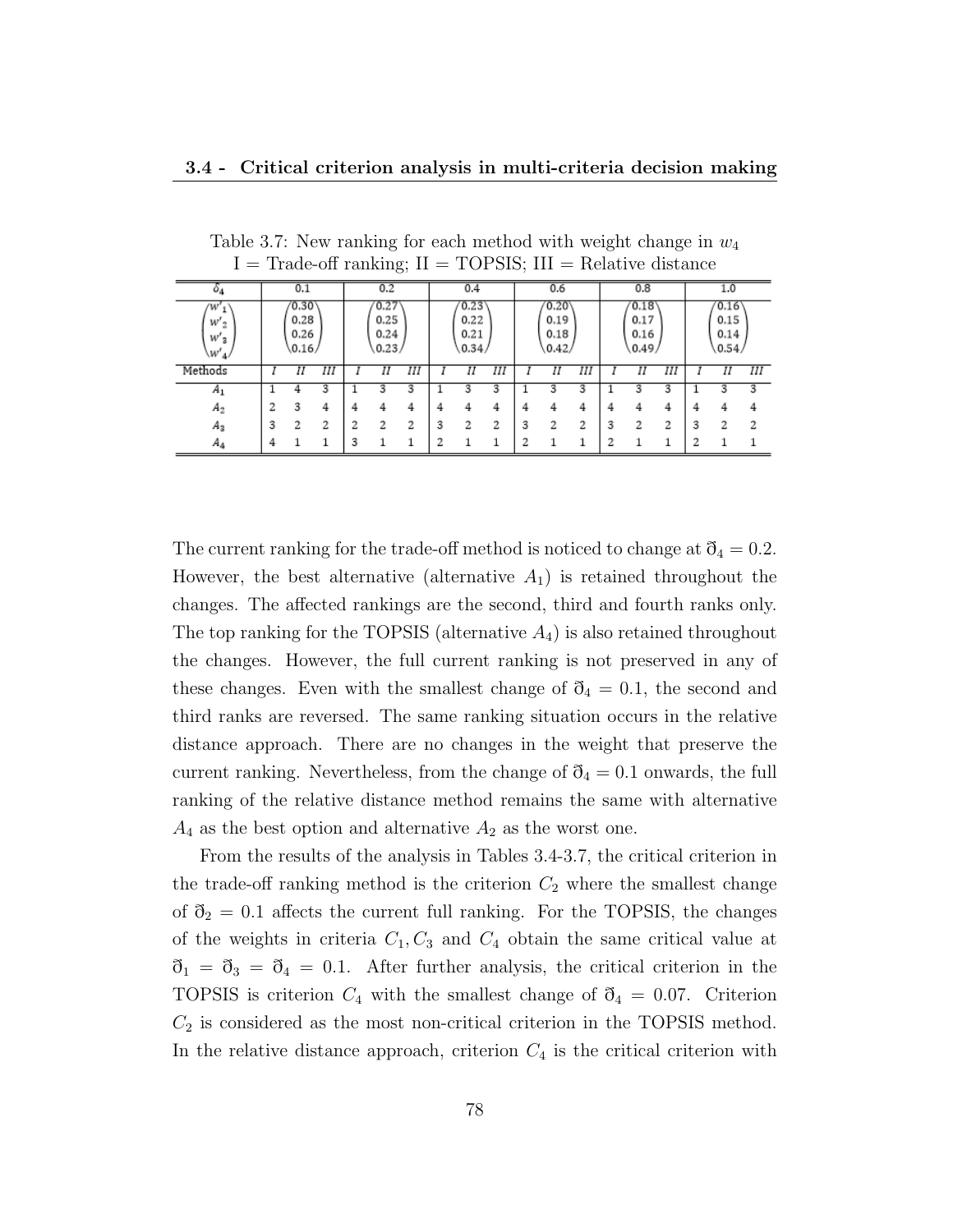the smallest change of  $\eth_4 = 0.1$  affecting the current full ranking. It is interesting to note that criterion  $C_1$  has the largest weight in the current data. However, it is not the critical criterion in the trade-off ranking, the TOPSIS or the relative distance method.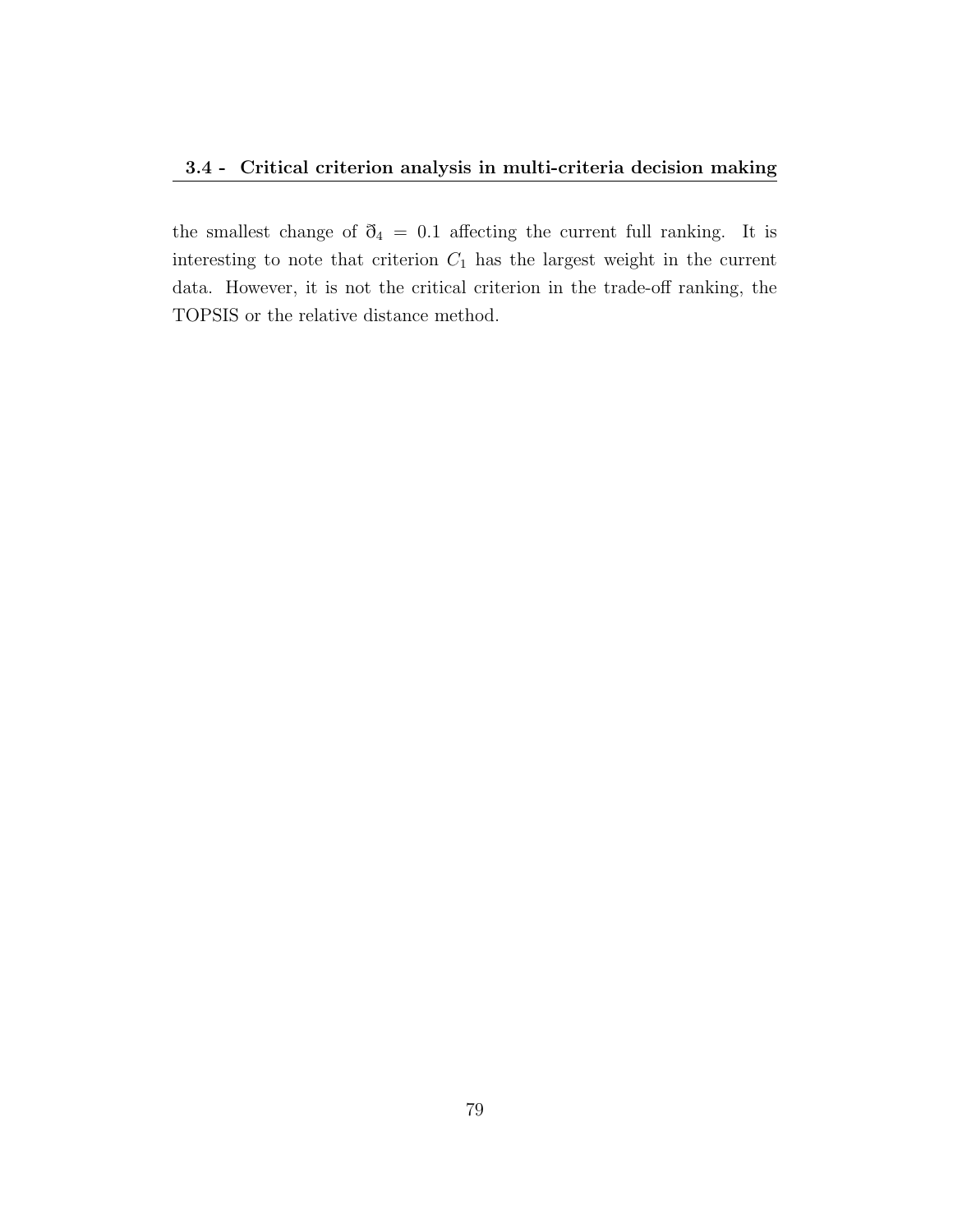Making good decisions is a crucial skill at every level. -Peter Drucker, The founder of modern management.

## SECTION FOUR

Parts of this section have been submitted for publication to the Journal of Soft Computing.

## 4 Fuzzy multi-criteria decision making method

The aim of this section is to present a trade-off ranking method in a fuzzy multi-criteria decision making environment. The triangular fuzzy numbers are used to represent the imprecise numerical quantities in the criteria values of each alternative, and in the weight of each criterion. The fuzzy trade-off ranking method is developed to solve the fuzzy multi-criteria decision making problem with conflicting criteria. Recall from Section 2.4 and Section 3.1, the trade-off ranking method tackles this type of multi-criteria problem by giving the least-compromised solution as the best option. The proposed method for the fuzzy decision making problems is compared against two other existing fuzzy decision making approaches, fuzzy VIKOR and fuzzy TOPSIS.

The fuzzy trade-off ranking method is proposed to tackle the MCDM problem in a conflicting fuzzy environment. This type of a problem has led to the development of the trade-off ranking method, in order to give the least-compromised solution as the best option. In comparison with the other MCDM methods, the trade-off ranking method is based on the overall evaluation score of an alternative with respect to the other alternatives, by taking into account the position of each alternative. This strategy is essentially different from VIKOR and TOPSIS; for example, the TOPSIS approach is based on an individual evaluation score, in which an alternative is calculated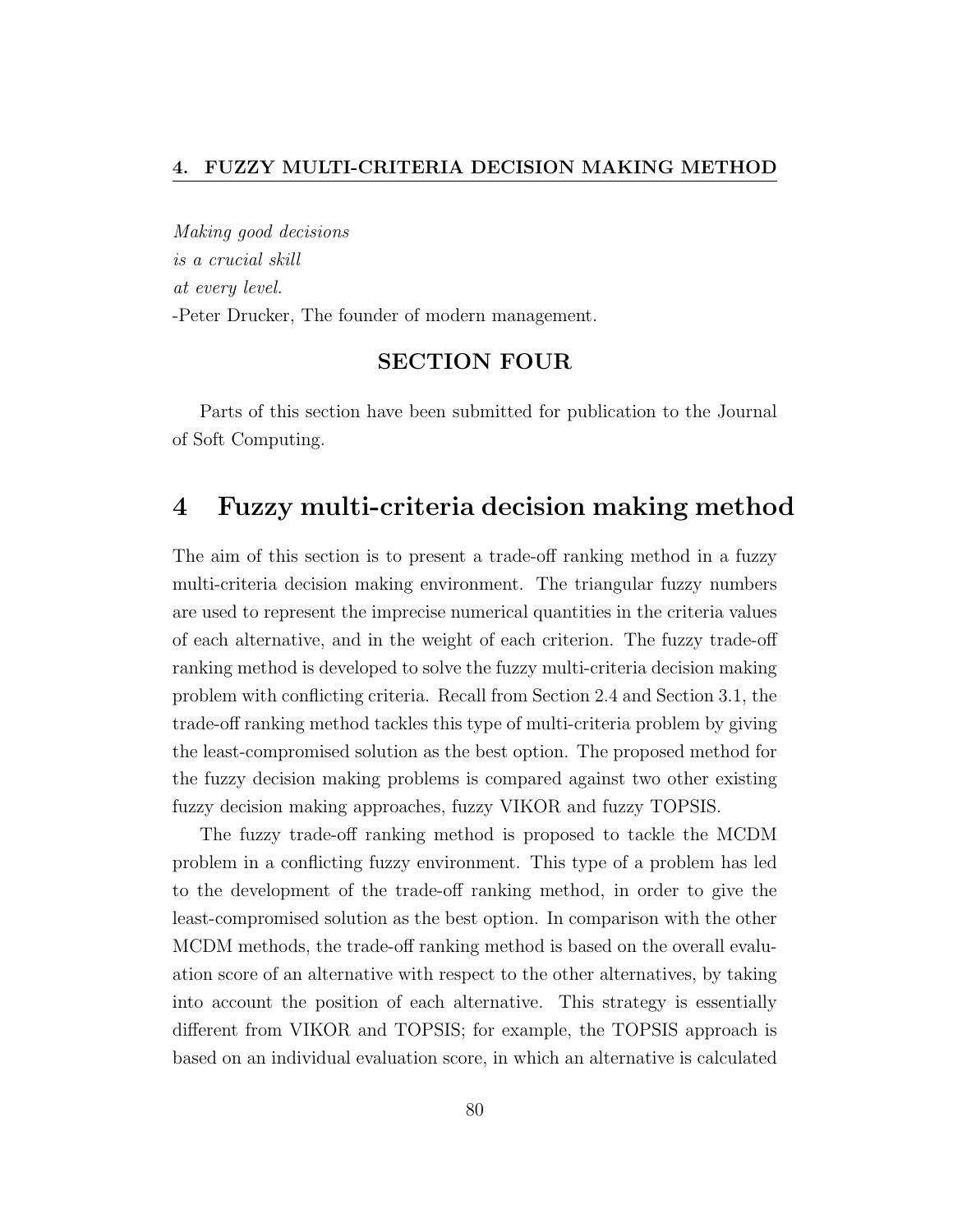based on its distance to the ideal and anti-ideal solutions. This type of evaluation is obviously the best suited to non-conflicting multi-criteria problems, where the closest alternative is also the farthest from the anti-ideal solution. However, in a conflicting multi-criteria problem, such an assumption cannot always be realized. This drawback in TOPSIS is addressed in a few articles; (Opricovic and Tzeng, 2004; Wang et al., 2009; Kao, 2010). Kao (2010) has suggested the use of  $L_1$ -norm distance formula as opposed to the  $L_2$ -norm in the conventional TOPSIS method to overcome the inconsistency problem, while, Wang et al. (2009) proposed a merge of the fuzzy TOPSIS with the fuzzy Analytical Hierarchy Process and the metric distance method to surpass the problem. Nevertheless, TOPSIS is widely accepted and used due to its simplicity.

## 4.1 Multi-criteria decision making and fuzzy numbers

|                           |          |          | Criterion        |          |            |
|---------------------------|----------|----------|------------------|----------|------------|
|                           | $Y_1$    | $Y_2$    | $Y_3$            | .        | $Y_m$      |
| Weight                    | $w_1$    | $w_2$    | $\mathfrak{w}_3$ |          | $w_m$      |
| Alternative               |          |          |                  |          |            |
| $A_1$                     | $Y_{11}$ | $Y_{12}$ | $Y_{13}$         | $\cdots$ | $Y_{1m}$ , |
| $A_2$                     | $Y_{21}$ | $Y_{22}$ | $Y_{23}$         |          | $Y_{2m}$   |
| $A_3$                     | $Y_{31}$ | $Y_{32}$ | $Y_{33}$         |          | $Y_{3m}$   |
| ۰<br>$\ddot{\phantom{0}}$ |          |          | $\ddot{\cdot}$   |          |            |
|                           | $Y_{q1}$ | $Y_{q2}$ | $Y_{q3}$         | .        | $Y_{qm}$   |

A conventional MCDM problem can be expressed in a matrix form as

where the performance of criterion j in alternative i is represented by  $Y_{ij}$ and the weight of each criterion is denoted by  $w_j$ , for  $i = 1, ..., q, j = 1, ..., m$ . Here,  $m$  is the number of criteria, and  $q$  is the number of alternatives.

Traditionally, MCDM solutions assume all  $Y_{ij}$  and  $w_j$  values are crisp numbers, but in reality, the values can be crisp, fuzzy or linguistic. Consider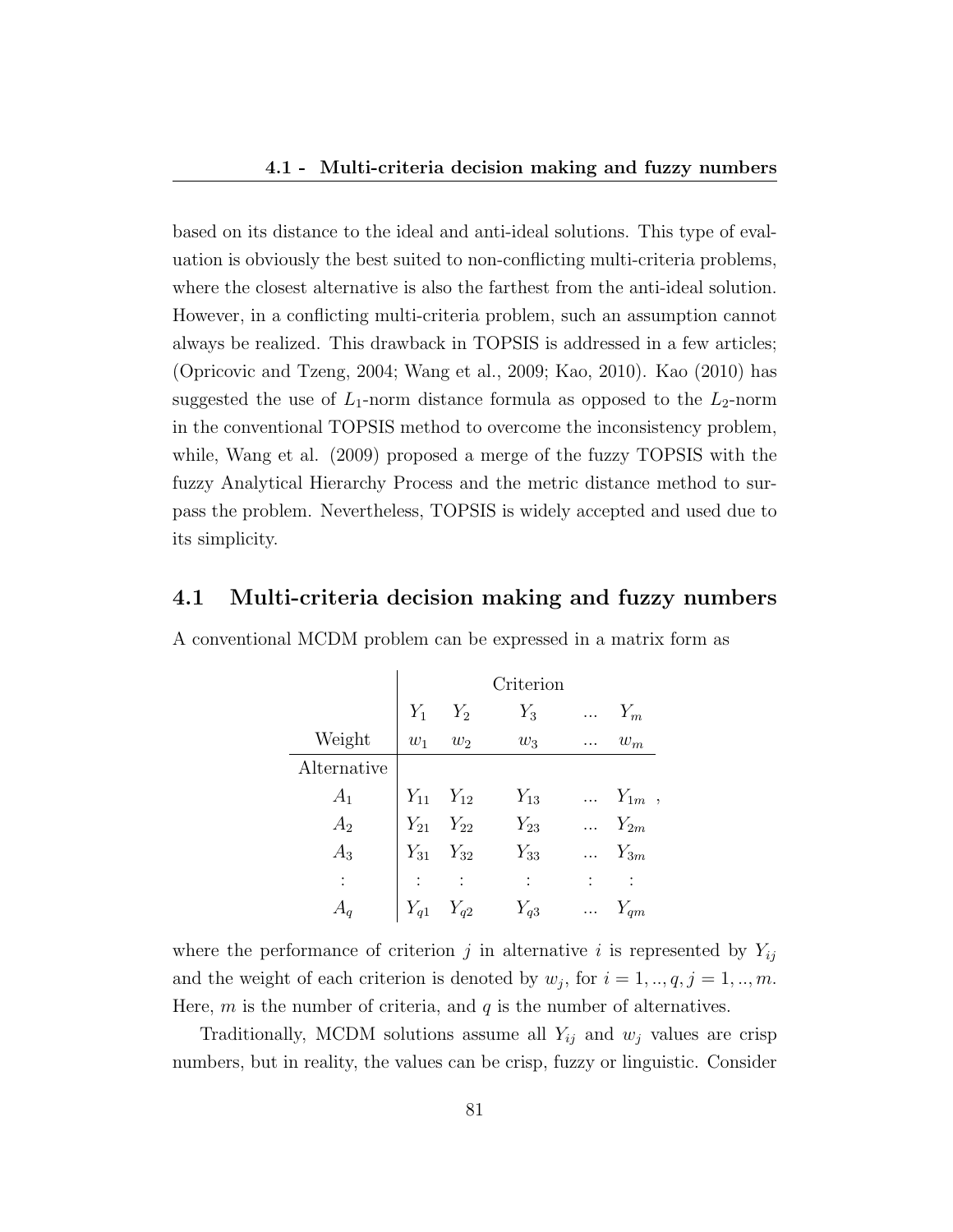an example where two candidates are considered for an engineer position. The criteria considered are creativity  $(Y_1)$ , communication skill  $(Y_2)$  and years of experience  $(Y_3)$ . The rating for the first two criteria,  $Y_1$  and  $Y_2$ , are represented by linguistic terms such as "very good", "average", "poor", and so on. The rating for criteria  $Y_3$  can be some integer numbers. Furthermore, for group decision making that has  $K$  number of decision makers (DMs), the preferences towards each criterion may be different for every DM. In turn, each DM has his/her own uncertainty on the importance of each criterion. Thus, this MCDM problem contains a mixture of fuzzy, linguistic and crisp data sets.

To tackle such a problem, the weights of the criteria,  $\tilde{w}_j$ ,  $j = 1, ..., m$ , and the performance of the alternative,  $\widetilde{Y}_{ij}$ ,  $i = 1, ..., q, j = 1, ..., m$ , for the fuzzy MCDM problems are considered as linguistic variables, expressed in positive triangular fuzzy numbers, shown in Tables 4.1 and 4.2 respectively (Chen, 2000). In turn, the membership function of linguistic variables in the alternative performance is presented in Figure 4.1.

Table 4.1: Fuzzy numbers for the importance weight of each criterion

| Very low $(VL)$   | (0, 0, 0.1)     |
|-------------------|-----------------|
| Low (L)           | (0, 0.1, 0.3)   |
| Medium low $(ML)$ | (0.1, 0.3, 0.5) |
| Medium $(M)$      | (0.3, 0.5, 0.7) |
| Medium high (MH)  | (0.5, 0.7, 0.9) |
| High(H)           | (0.7, 0.9, 1.0) |
| Very high (VH)    | (0.9, 1.0, 1.0) |

Figure 4.1 shows the membership functions for the data stated in Table 4.2. As can be seen from Figure 4.1, the intervals to represent the linguistic variables are chosen in order to have a uniform representation from 0 to 10 in the triangular fuzzy numbers. The intervals are not unique and can have other representations (Zadeh, 1975a,b; Chen, 2000; Wang et al., 2009; Sodhi and T V, 2012).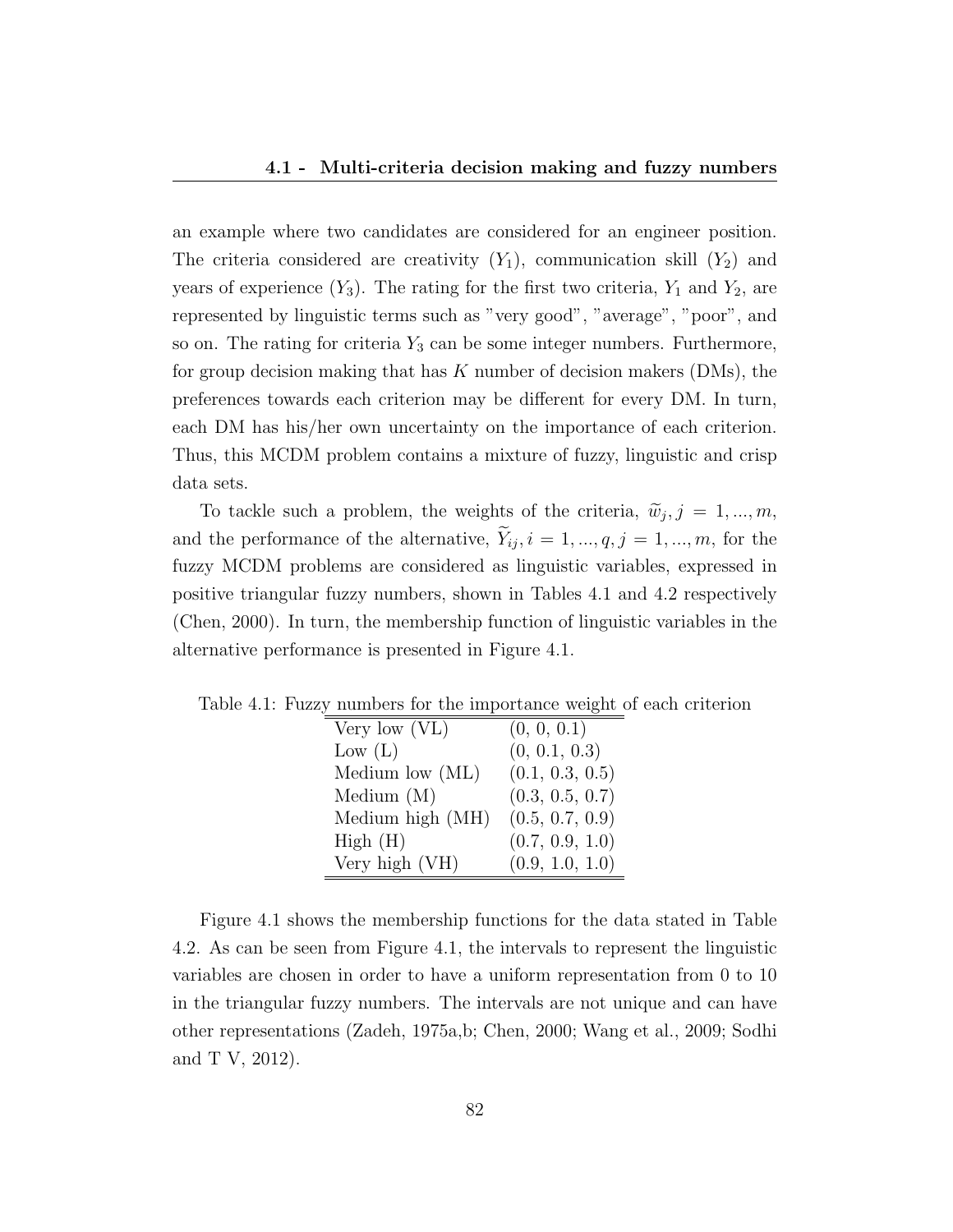Table 4.2: Linguistic variables for the alternative performance



Figure 4.1: Membership functions of the linguistic variables

Thus, a fuzzy MCDM problem can be expressed in a matrix form as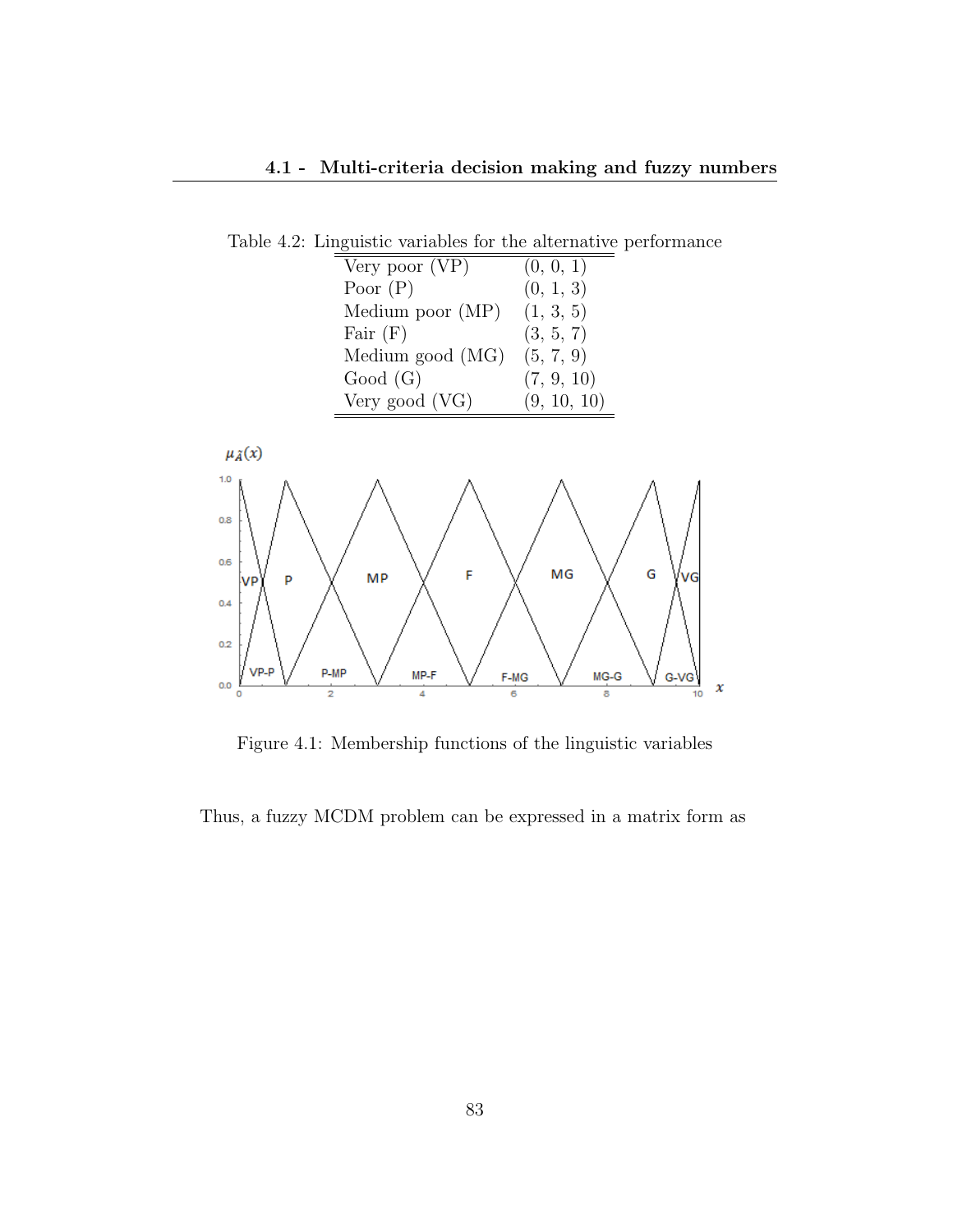|                   |                      |                      | Criterion           |                                      |
|-------------------|----------------------|----------------------|---------------------|--------------------------------------|
|                   | $\widetilde{Y}_1$    | $\widetilde Y_2$     | $\tilde{Y}_3$       | $\widetilde{Y}_m$                    |
| Weight            | $\widetilde{w}_1$    | $\widetilde{w}_2$    | $\widetilde{w}_3$   | $\widetilde{w}_m$                    |
| Alternative       |                      |                      |                     |                                      |
| $A_1$             | $\widetilde Y_{11}$  | $\widetilde{Y}_{12}$ | $\widetilde Y_{13}$ | $Y_{1m}$<br>$\overline{\phantom{a}}$ |
| $\widetilde{A}_2$ | $\widetilde Y_{21}$  | $\widetilde{Y}_{22}$ | $\widetilde Y_{23}$ | $\widetilde Y_{2m}$                  |
| $A_3$             | $\widetilde{Y}_{31}$ | $\widetilde{Y}_{32}$ | $\widetilde Y_{33}$ | $\tilde{Y}_{3m}$                     |
|                   |                      |                      |                     |                                      |
|                   |                      | $\hat{Y}_{q2}$       | $Y_{q3}$            | $V_{qm}$                             |

where the performance of criterion j in alternative i for  $i = 1, ..., q, j = 1, ..., m$ is now evaluated by the triangular fuzzy number  $\widetilde{Y}_{ij} = (a_{ij}, b_{ij}, c_{ij})$  and the weight of each criterion is represented by the triangular fuzzy number  $\widetilde{w}_j =$  $(w_{i1}, w_{i2}, w_{i3})$ . Again, m is the number of criteria, and q is the number of alternatives.

For group decision making, consider a decision group that has K DMs. Each DM is required to rate the performance of the alternatives, and the weights of the criteria using the linguistic variables as in Tables 4.1 and 4.2. The final values for the alternative performance with respect to each criterion and the weight of each criterion are considered as the average values from the rating scores, given by the formulae:

$$
\widetilde{Y}_{ij} = \frac{1}{K} \left[ \widetilde{Y}_{ij}^1 \oplus \widetilde{Y}_{ij}^2 \oplus \dots \oplus \widetilde{Y}_{ij}^K \right],
$$
\n(4.1)

$$
\widetilde{w}_j = \frac{1}{K} \left[ \widetilde{w}_j^1 \oplus \widetilde{w}_j^2 \oplus \dots \oplus \widetilde{w}_j^K \right]. \tag{4.2}
$$

Here,  $\tilde{Y}_{ij}^K$  and  $\tilde{w}_j^K$  are the fuzzy performances of the alternatives and the fuzzy weight of each criterion, evaluated by the  $K$ -th decision maker (Chen, 2000). The operator  $\oplus$ , an addition of fuzzy numbers, is described further in the next section.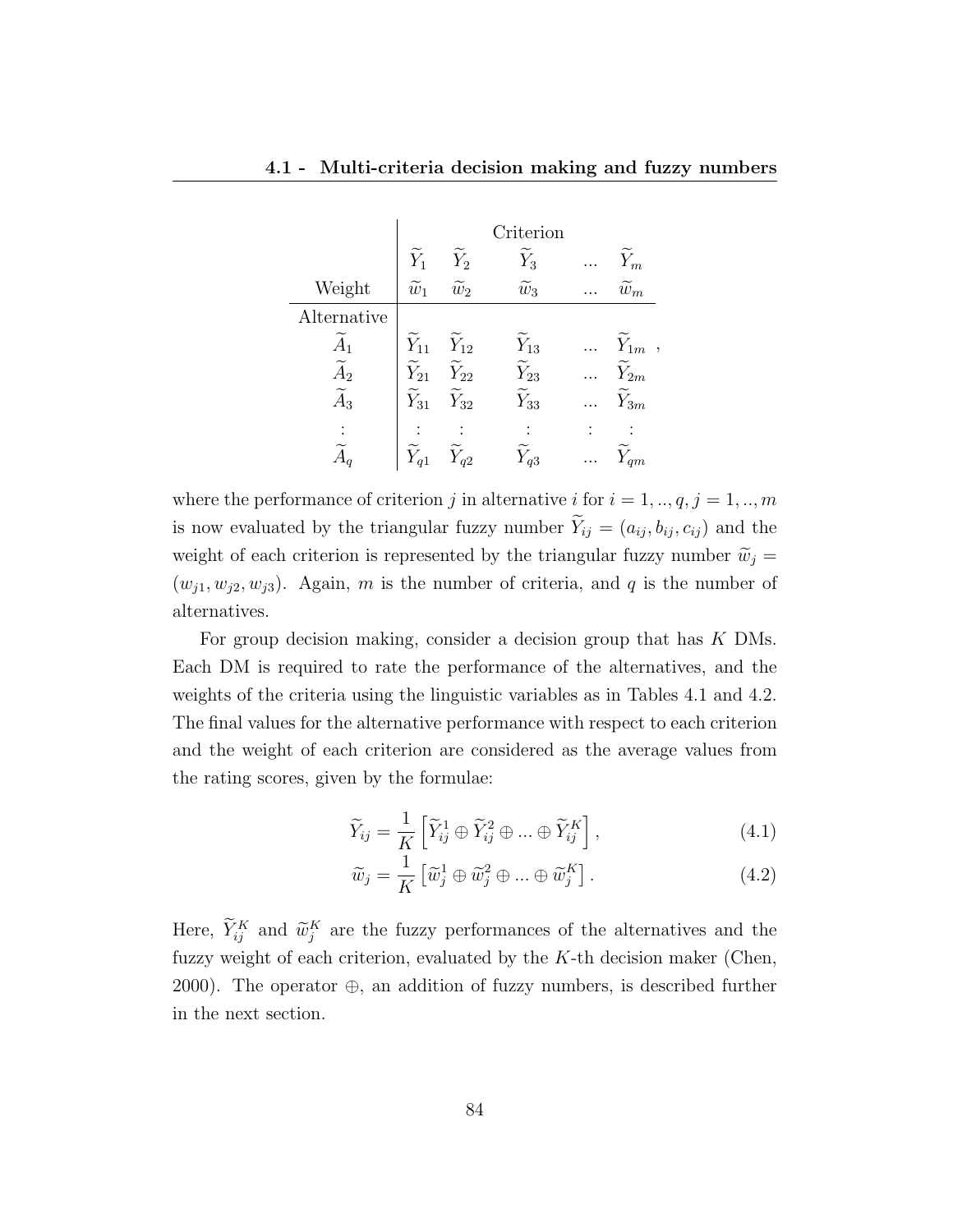#### 4.1.1 Arithmetic operations on triangular fuzzy numbers

In this section, several basic definitions and notations of fuzzy sets are briefly introduced. These definitions and notations are used in this section for each fuzzy MCDM method.



Figure 4.2: Triangular fuzzy number  $\widetilde{f}=(a, b, c)$ 

Figure 4.2 shows a triangular fuzzy number  $\tilde{f} = (a, b, c)$ , where  $a, b, c$  are real numbers. The interval  $[a, c]$  reflects the fuzziness of the evaluation data b, where a closer interval means a lower degree of fuzziness. The membership function  $\mu_{\tilde{f}}(x)$  is defined as:

$$
\mu_{\widetilde{f}}(x) = \begin{cases} \frac{x-a}{b-a}, & a \le x \le b \\ \frac{c-x}{c-b}, & b \le x \le c \\ 0, & Otherwise \end{cases}
$$

With given a real number  $r$ , some arithmetic operations on the fuzzy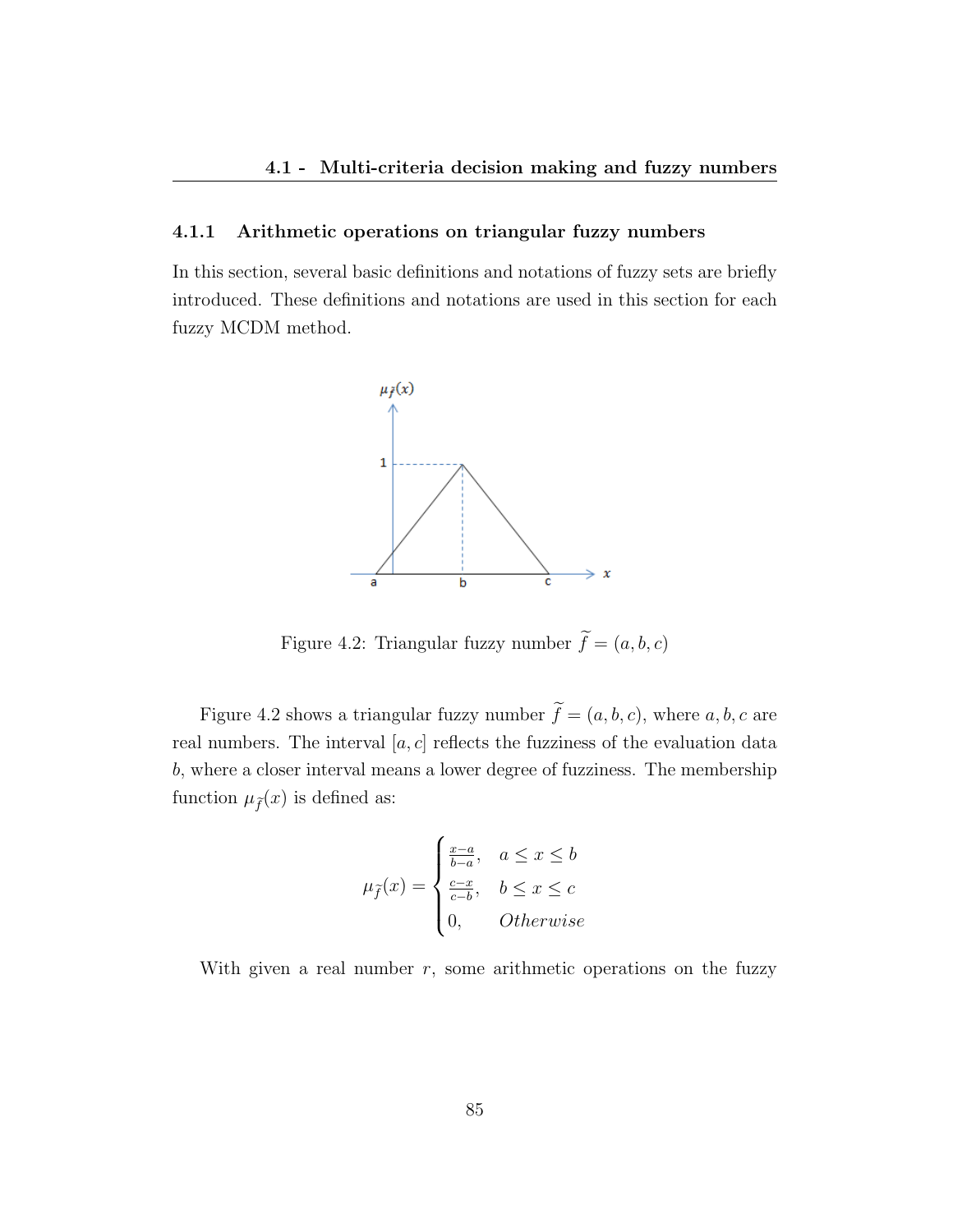numbers are defined as follows:

Addition:

$$
\sum_{l=1}^{k} \hat{f}_{l} = \left( \sum_{l=1}^{k} a_{l}, \sum_{l=1}^{k} b_{l}, \sum_{l=1}^{k} c_{l} \right)
$$
\n(4.3)

Scalar addition:

$$
\widetilde{f} \oplus r = (a+r, b+r, c+r) \tag{4.4}
$$

Subtraction:

$$
\widetilde{f}_1 \ominus \widetilde{f}_2 = (a_1 - c_2, b_1 - b_2, c_1 - a_2) \tag{4.5}
$$

Multiplication:

$$
\widetilde{f}_1 \otimes \widetilde{f}_2 = (a_1 \times a_2, b_1 \times b_2, c_1 \times c_2) \tag{4.6}
$$

Scalar multiplication:

$$
r \times f = (r \times a, r \times b, r \times c) \tag{4.7}
$$

Scalar division:

$$
\widetilde{f}/r = (a/r, b/r, c/r), r > 0
$$
\n(4.8)

Operator MAX:

$$
\text{MAX}_{l} \ \widetilde{f}_l = (\max_{l} a_l, \max_{l} b_l, \max_{l} c_l) \tag{4.9}
$$

Operator MIN:

$$
\text{MIN}_{l} \ \widetilde{f}_l = (\text{min}_{l} \ a_l, \text{min}_{l} \ b_l, \text{min}_{l} \ c_l)
$$
\n
$$
\tag{4.10}
$$

Defuzzification:

$$
Crisp(\tilde{f}) = \frac{a+2b+c}{4}
$$
\n(4.11)

Distance of two fuzzy numbers:

$$
d(\tilde{f}_1, \tilde{f}_2) = \sqrt{\frac{1}{3} \left[ (a_1 - a_2)^2 + (b_1 - b_2)^2 + (c_1 - c_2)^2 \right]}
$$
(4.12)

The distance between two triangular fuzzy numbers, formula (4.12), is also known as a vertex method (Chen, 2000). In turn, the defuzzification,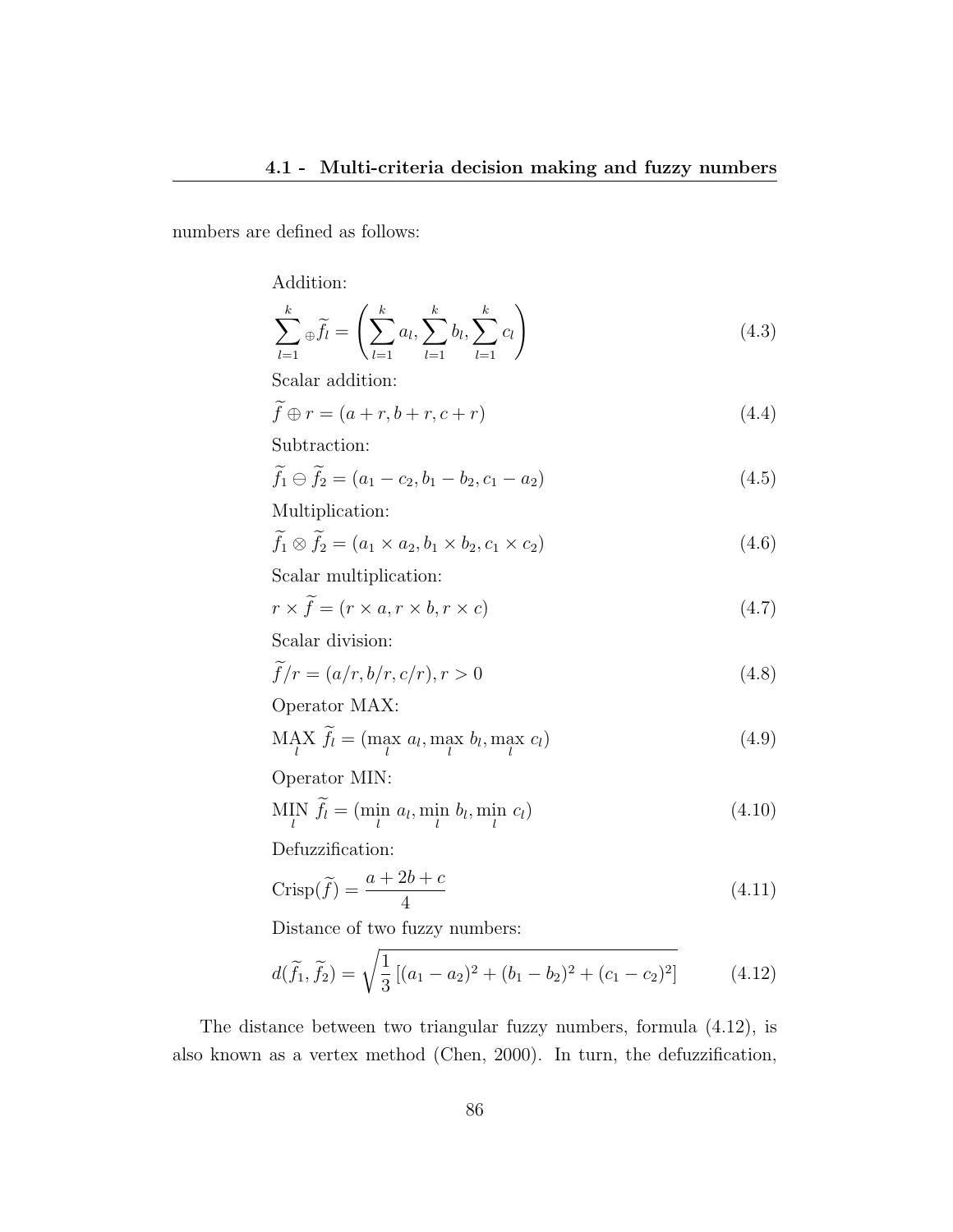formula (4.11), is known as the second weighted average formula (Opricovic, 2011). As mentioned in Section 1.5, the defuzzification process turns the triangular fuzzy numbers into a crisp value. Such a process is the simplest way of tackling the fuzzy MCDM problem.

The definitions and properties of the above operations, (4.3)-(4.11), are discussed further in several articles (see Klir and Yuan, 1995; Giachetti and Young, 1997; Chen, 2000; Chiu and Wang, 2002; Opricovic, 2011).

## 4.2 Trade-off ranking method with defuzzification

As mentioned in Section 2, the trade-off ranking method is developed to solve the MCDM problem with conflicting criteria - such a problem gives a set of Pareto solutions. Eventually, the DM has to choose only one solution out of many. Therefore, an evenly-distributed Pareto set is important in the tradeoff ranking method. The evenness property gives a sufficient set of solutions that represent the whole Pareto solutions for the DM to make a decision in a limited time.

In a fuzzy MCDM problem, the simplest way of solving the problem is by defuzzification, in which the fuzziness is dissolved at an early stage of the decision making process. The defuzzification process turns the fuzzy numbers into a crisp value.

Thus, the first task in solving the fuzzy MCDM problem is to defuzzify the alternative performance  $\widetilde{Y}_{ij} = (a_{ij}, b_{ij}, c_{ij}), i = 1, ..., q, j = 1, ..., m$  and the weight of each criterion  $\widetilde{w}_j = (w_{j1}, w_{j2}, w_{j3}), j = 1, ..., m$  using formula (4.11). Each defuzzification is then denoted as  $Y_{ij}$  and  $w_j$ , respectively.

After the defuzzification process, the ranking of the alternatives is then calculated using a conventional trade-off ranking method as in Section 3.1. To conclude, the steps for the trade-off ranking algorithm are given as follows: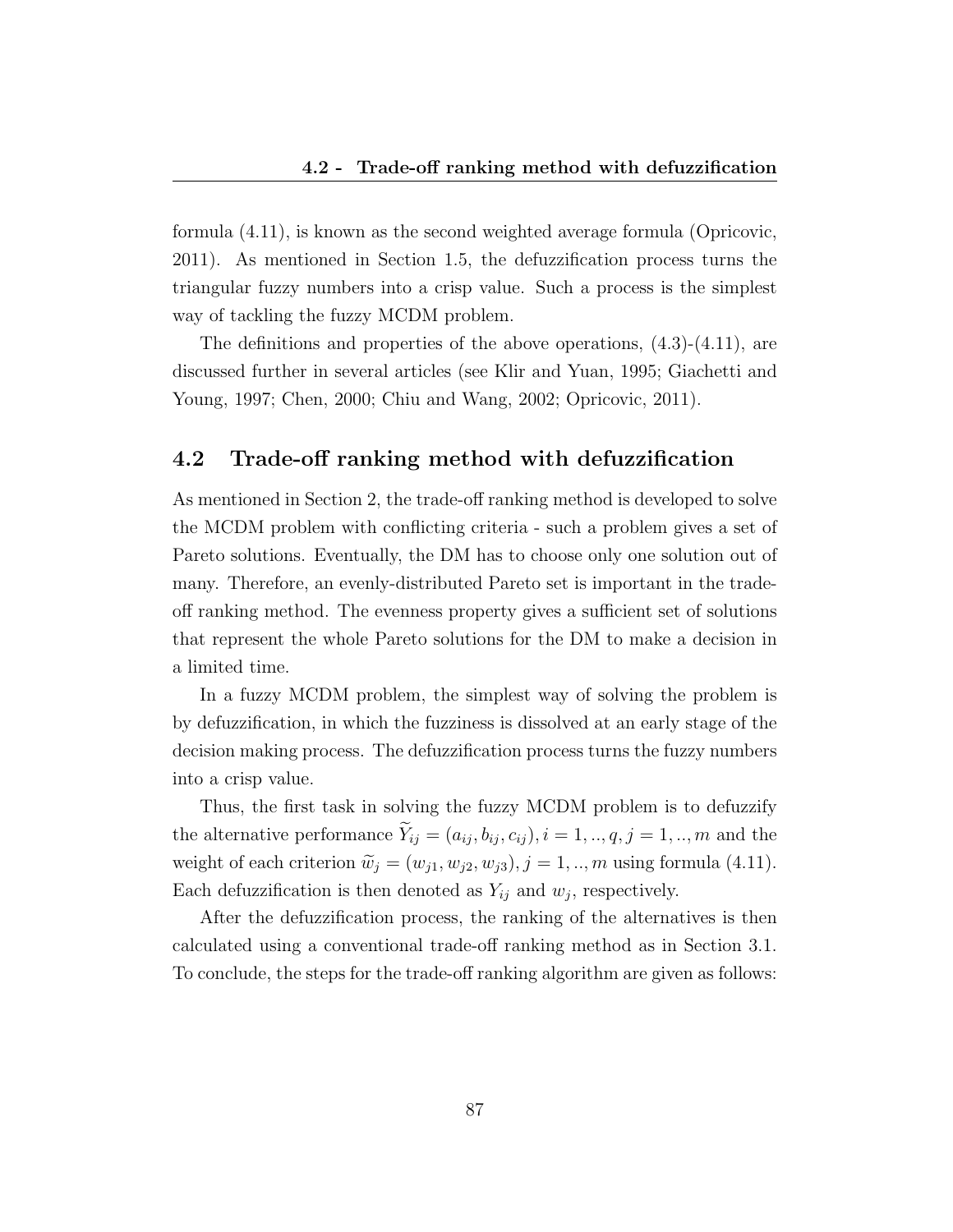1. Normalization of  $Y_{ij}$  and  $w_j$  where

$$
f_{ij} = \frac{Y_{ij} - \min_{j} Y_{ij}}{\max_{j} Y_{ij} - \min_{j} Y_{ij}}, \quad i = 1, ..., q, \quad j = 1, ..., m,
$$

$$
w'_{j} = \frac{w_{j}}{\sum_{j=1}^{n} w_{j}}, \quad j = 1, ..., m.
$$

2. Determination of the extreme solutions,  $A_k^*$ ,  $k = 1, ..., m$  i.e. solutions with the best value in at least one criterion. Thus, a k-th extreme solution is the alternative with the optimal j-th criterion, such as:

$$
A_k^* = \{\min_{1 \le i \le q} f_{ij}\}, \ j = 1, ..., m \text{ for the cost criteria, or}
$$

$$
A_k^* = \{\max_{1 \le i \le q} f_{ij}\}, \ j = 1, ..., m \text{ for the benefit criteria.}
$$

3. Calculation of the first level of ranking measures, distance of each alternative to the extreme solutions. Alternative with the least value in distance holds the highest ranking.

$$
d_{TOR1}(A_k^*, A_\alpha) = \left[\sum_{j=1}^m (f_{kj}, f_{\alpha j})^2\right]^{1/2}, \ \alpha = 1, ..., q, \ k = 1, ..., m.
$$

$$
DT1_{A_\alpha} = \sum_{j=1}^m [w'_j \times d_{TOR1}(A_k^*, A_\alpha)], \ \alpha = 1, ..., q, \ k = 1, ...m.
$$

4. Calculation of the second level of ranking measures, distance between the alternatives, if needed. Alternative with the minimum value in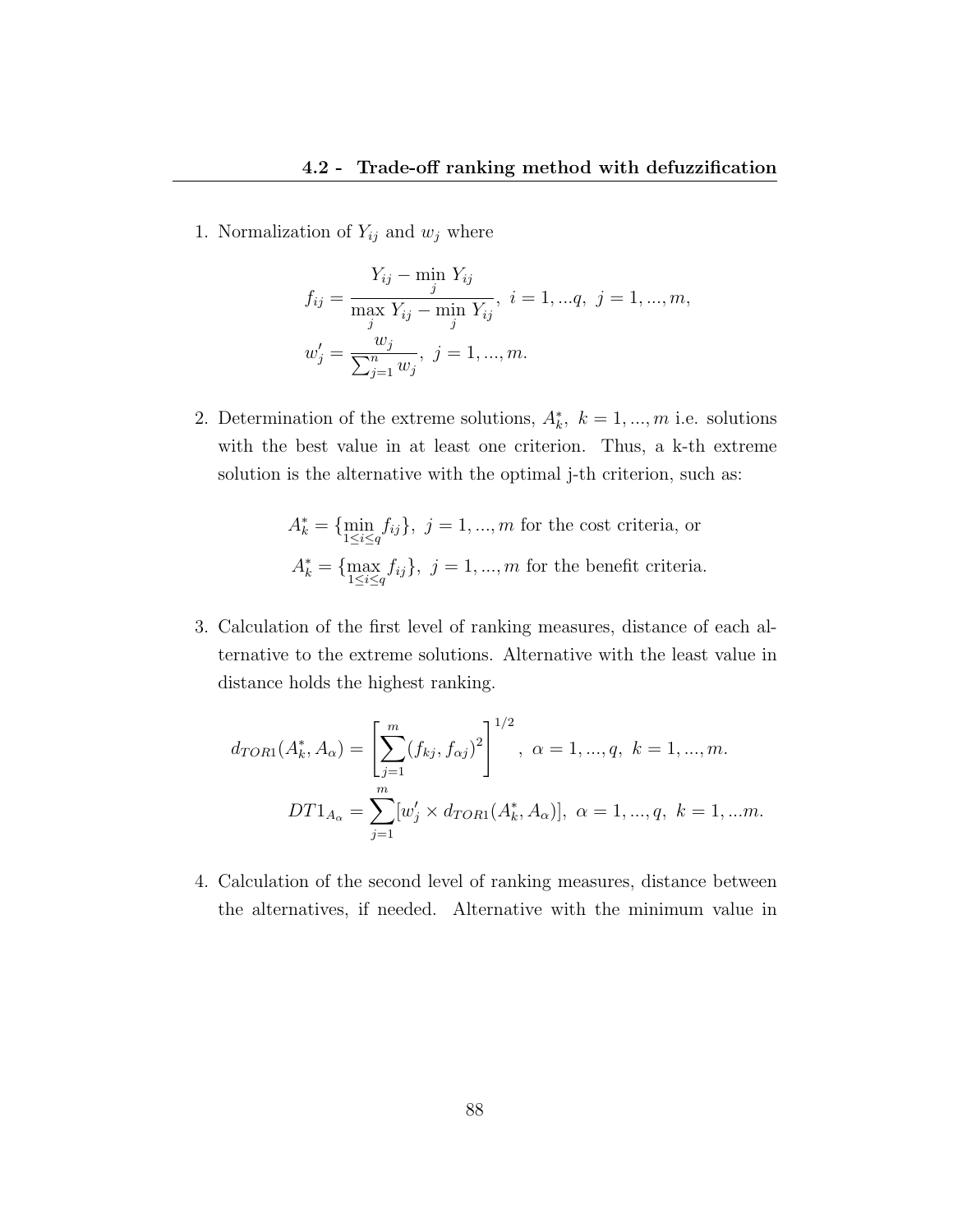distance holds the highest ranking.

$$
d_{TOR2}(A_{\alpha}, A_{\beta}) = \left[\sum_{j=1}^{m} w_j'^2 (f_{\alpha j} - f_{\beta j})^2\right]^{1/2}, \ \alpha, \beta = 1, ..., q,
$$
  

$$
DT2_{A_{\alpha}} = \sum_{i=1}^{q} \left[d_{TOR2}(A_{\alpha}, A_i)\right], \ \alpha = 1, ..., q.
$$

#### 4.3 Fuzzy trade-off ranking

Another way to solve the fuzzy MCDM problem is using the fuzzy MCDM method, where the fuzzy numbers are processed until the end of the algorithms. In this way, the fuzzy information is preserved and the final solution is more accurate. In a fuzzy MCDM method, the distance formula between fuzzy numbers (4.12) is used for the ranking determination. An algorithm for the fuzzy trade-off ranking (FTOR) method is presented in the following steps:

1. Normalization of the performance of criterion j in alternative i,  $\widetilde{Y}_{ij} =$  $(a_{ij}, b_{ij}, c_{ij})$ , by formulae:

$$
\widetilde{f}_{ij} = \frac{\widetilde{Y}_{ij} \ominus \widetilde{a}}{\max_{j} c_{ij} - \min_{j} a_{ij}}, i = 1, ..., q, \ j = 1, ..., m,
$$

where  $\tilde{a} = (\min_{j} a_{ij}, \min_{j} a_{ij}, \min_{j} a_{ij}), i = 1, ..., q, j = 1, ..., m$ . The operator  $\ominus$  is the subtraction of the fuzzy numbers such as formulae (4.5). The result of the normalized performance  $\tilde{f}_{ij}$  is denoted as a triangular fuzzy number  $\tilde{f}_{ij} = (f_{ij1}, f_{ij2}, f_{ij3}).$ 

2. Determination of the extreme solutions,  $\tilde{A}_k^*$ ,  $k = 1, ..., m$ , by formula:

$$
\widetilde{A}_k^* = \{ \max_{1 \le i \le q} f_{ij3} \}, \text{ for the benefit criteria,}
$$
\n
$$
\widetilde{A}_k^* = \{ \min_{1 \le i \le q} f_{ij1} \}, \text{ for the cost criteria, } j = 1, ..., m.
$$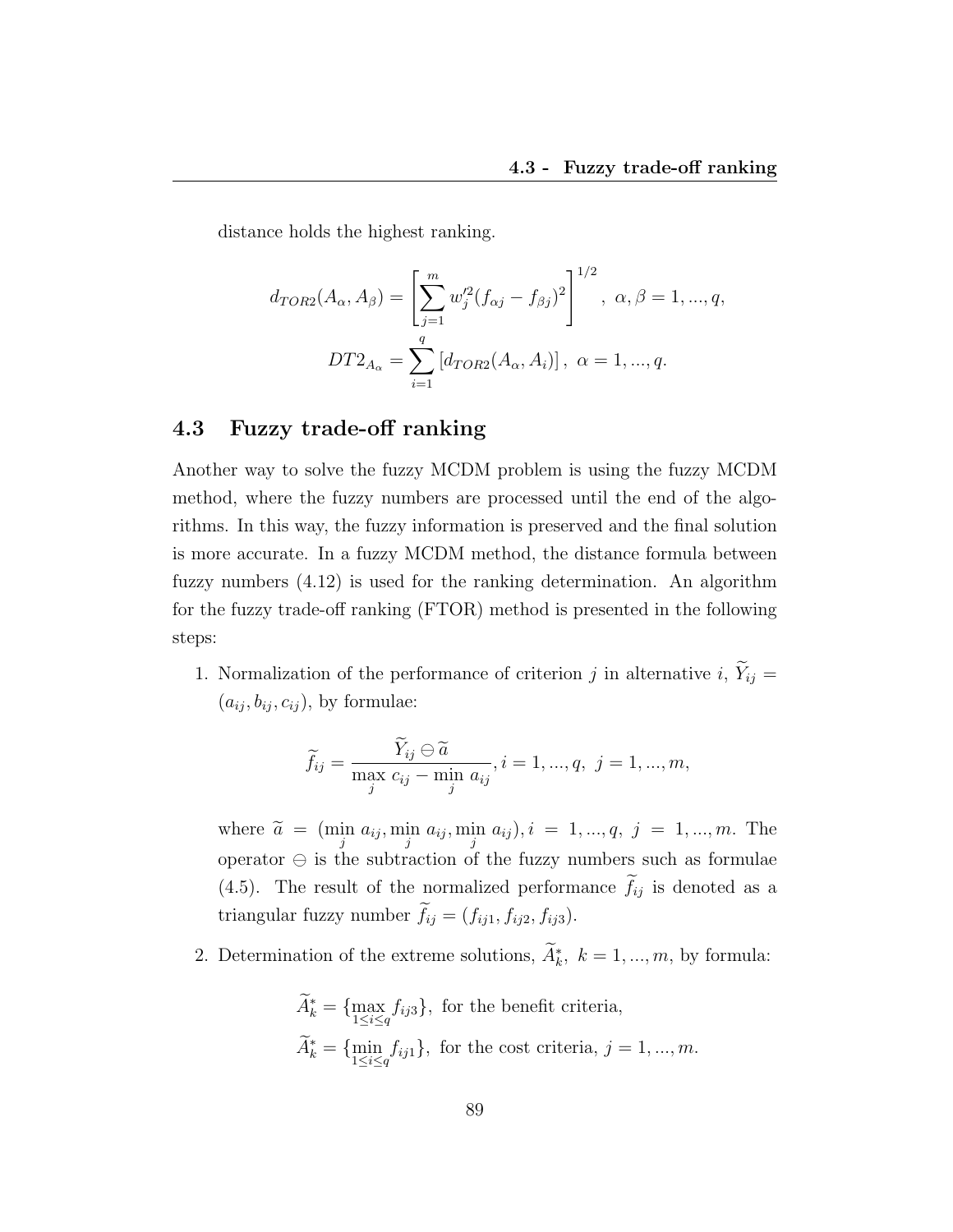3. Calculation of the distance of an alternative  $\alpha$  to an extreme solution  $A_k^*$ , denoted as  $d_{FTOR1}(\tilde{A}_k^*, \tilde{A}_\alpha)$ , as follows:

$$
d_{FTOR1}(\widetilde{A}_k^*, \widetilde{A}_\alpha) = \sum_{j=1}^m [d(\widetilde{f}_{kj}, \widetilde{f}_{\alpha j})],
$$
  

$$
\alpha = 1, ..., q, \ k = 1, ..., m.
$$
 (4.13)

The distance between two fuzzy numbers,  $d(\cdot, \cdot)$ , is calculated using formula  $(4.12)$ .

4. Calculation of the first level of fuzzy trade-off, which is the trade-off between an alternative with all the extreme solutions, is given by formulae:

$$
DFT1_{\widetilde{A}_{\alpha}} = \sum_{j=1}^{m} [w'_j \times d_{FTOR1}(\widetilde{A}_k^*, \widetilde{A}_{\alpha})],
$$
  

$$
\alpha = 1, ..., q, \ k = 1, ...m,
$$
 (4.14)

where

$$
w'_{j} = \frac{w_{j}}{\sum_{j=1}^{n} w_{j}}, \ j = 1, ..., m,
$$
  

$$
w_{j} = \text{Crisp}(\widetilde{w}_{j}), j = 1, ..., m.
$$

Here,  $w_j$  is defuzzified using formulae (4.11). In turn,  $\widetilde{w}_j$  is the weight of each criterion in the fuzzy MCDM problem, presented by a triangular fuzzy number  $\widetilde{w}_j = (w_{j1}, w_{j2}, w_{j3}), j = 1, ..., m$ . Similarly to DT1, the alternative with the least  $DFT1$  is regarded as the best option. Again, in the case of the same  $DFT1$  value, the fuzzy trade-off ranking formulation is imposed further, as shown in Step 5 onwards.

5. Calculation of the distance of an alternative to the other alternatives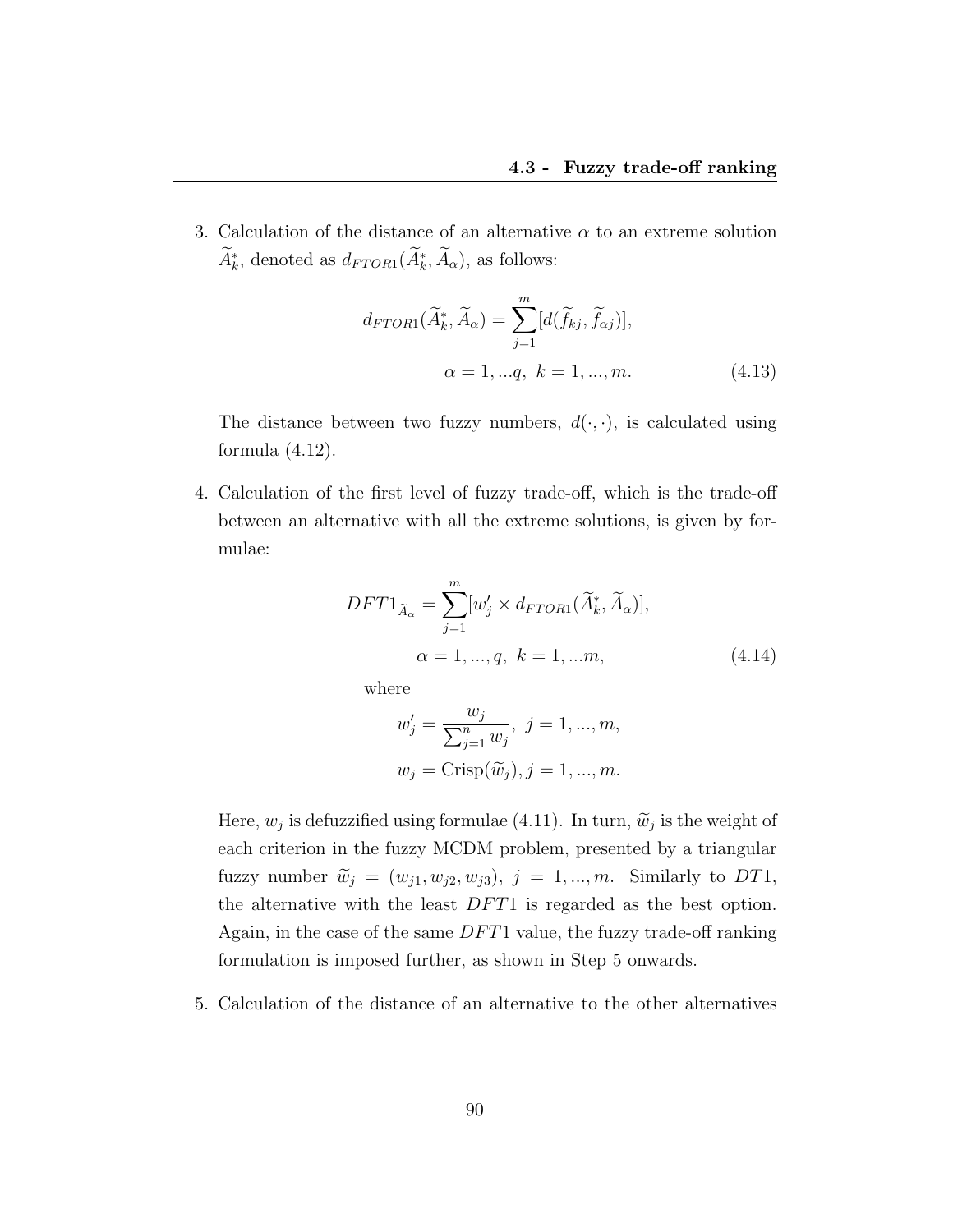is determined by

$$
d_{FTOR2}(\widetilde{A}_{\alpha}, \widetilde{A}_{\beta}) = \sum_{j=1}^{m} \left[ d(\widetilde{P}_{\alpha j}, \widetilde{P}_{\beta j}) \right],
$$
  

$$
\alpha, \beta = 1, ..., q, \ \alpha \neq \beta \tag{4.15}
$$

where  $\widetilde{P}_{ij} = \widetilde{w}_j \otimes \widetilde{f}_{ij}, i = 1, ..., q, j = 1, ..., m$ . The multiplication of two fuzzy numbers is calculated using formula (4.6), while  $d(\cdot, \cdot)$  is the distance between two fuzzy numbers determined by formula (4.12). The distance calculation represents the total trade-off in the quantity of each criterion. Hence, the smallest distance value denotes the least trade-off between the two alternatives.

6. Calculation of the second level of fuzzy trade-off, which is the trade-off among the alternatives, is given by

$$
DFT2_{\widetilde{A}_{\alpha}} = \sum_{i=1}^{q} \left[ d_{FTOR2}(\widetilde{A}_{\alpha}, \widetilde{A}_{i}) \right], \ \alpha = 1, ..., q. \tag{4.16}
$$

The degree of fuzzy trade-off  $DFT2$  represents the sum of distances between one alternative, and all the other alternatives in a fuzzy problem. The lowest value of DFT2 denotes the least value of compromise between the alternatives. Thus, the best alternative in the fuzzy trade-off ranking contains the lowest value of DFT2 if DFT1 is the same.

In the next two subsections, the existing fuzzy MCDM methods, fuzzy TOPSIS and fuzzy VIKOR, are briefly described. These two fuzzy methods are used for comparison with the proposed fuzzy trade-off ranking for method's validation.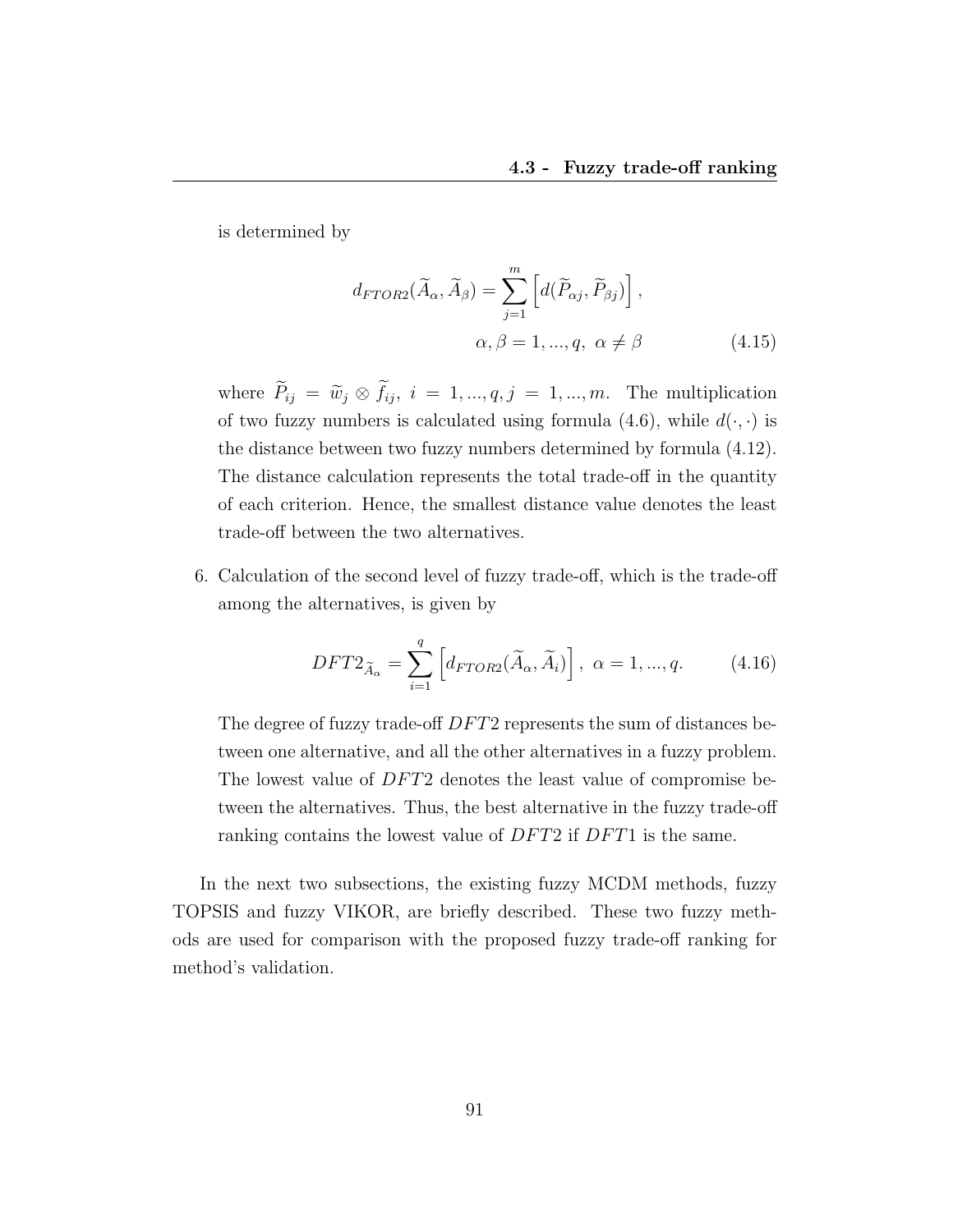## 4.4 Fuzzy TOPSIS

The TOPSIS was first developed by Hwang and Yoon (1981). The TOPSIS is based on the concept of having an alternative closest to the ideal solution, and the farthest from the anti-ideal solution, as the best option. The ideal and the anti-ideal solutions are considered as the artificial solutions. In 2000, Chen proposed an extension of the TOPSIS method for fuzzy decision making process (Chen, 2000). Since then, a few researchers have been using the fuzzy TOPSIS method for several applications, including the selection problem (Yurdakul and Iç, 2009; Amiri, 2010; Zouggari and Benyoucef, 2012; Rouyendegh and Saputro, 2014) and the performance evaluation (Sun and Lin, 2009; Sun, 2010; Torlak et al., 2011; Yu et al., 2011).

The first step in the TOPSIS method is to normalize the decision matrix. To avoid the complicated normalization formula used in classical TOPSIS, here linear normalization is used in the fuzzy TOPSIS (Chen, 2000). Therefore, the normalized fuzzy decision matrix  $R$  is given by formulae:

$$
\widetilde{R} = [\widetilde{r}_{ij}]_{q \times m}, i = 1, ..., q, j = 1, ..., m
$$

where

$$
\widetilde{r}_{ij} = \left(\frac{a_{ij}}{c_j^+}, \frac{b_{ij}}{c_j^+}, \frac{c_{ij}}{c_j^+}\right) \text{ and } c_j^+ = \max_i c_{ij}
$$

for benefit criteria,

and

$$
\widetilde{r}_{ij} = \left(\frac{a_j^-}{c_{ij}}, \frac{a_j^-}{b_{ij}}, \frac{a_j^-}{a_{ij}}\right) \text{ and } a_j^- = \min_i a_{ij}
$$

for cost criteria.

Next, the weighted normalized fuzzy decision matrix  $\widetilde{V}$  is obtained by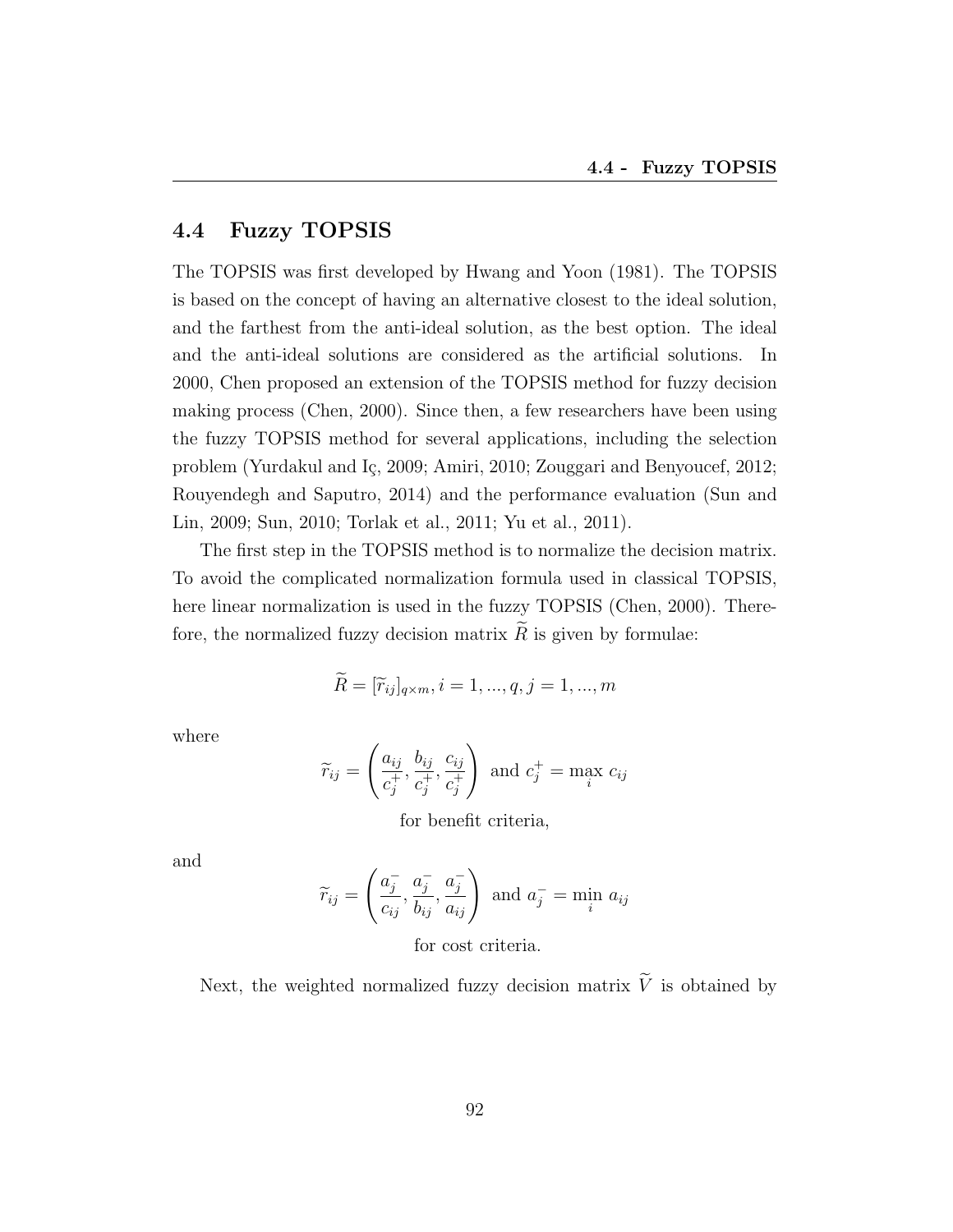multiplying the weights  $\widetilde{w}_j$  with  $\widetilde{r}_{ij}$  as:

$$
\widetilde{V} = [\widetilde{v}_{ij}]_{q \times m}
$$
  
=  $[\widetilde{r}_{ij} \otimes \widetilde{w}_j]_{q \times m}, i = 1, ..., q, j = 1, ..., m.$ 

Formulae (4.6) is used for the multiplication of two fuzzy numbers. The Fuzzy Positive Ideal Solution (FPIS),  $I^+$  and the Fuzzy Negative Ideal Solution  $(FNIS)$ ,  $I^-$  are then defined as follows:

$$
I^+ = (\widetilde{v}_1^+, \widetilde{v}_2^+, ..., \widetilde{v}_m^+),
$$
  

$$
I^- = (\widetilde{v}_1^-, \widetilde{v}_2^-, ..., \widetilde{v}_m^-),
$$

where  $\tilde{v}_j^+ = (1, 1, 1)$  and  $\tilde{v}_j^- = (0, 0, 0)$  (Chen, 2000).

The distance for each weighted alternative to the FPIS and FNIS is computed by:

$$
d_i^+ = \sum_{j=1}^m d(\widetilde{v}_{ij}, \widetilde{v}_j^+),
$$
  

$$
d_i^- = \sum_{j=1}^m d(\widetilde{v}_{ij}, \widetilde{v}_j^-), \quad i = 1, ..., q
$$

where  $d(\cdot, \cdot)$  is the distance between two fuzzy numbers (4.12).

Finally, the closeness coefficient is calculated, to determine the ranking order of all alternatives, as follows:

$$
CC_i = \frac{d_i^-}{d_i^+ + d_i^-}, \quad i = 1, ..., q.
$$

The alternative with the highest closeness coefficient represents the best solution.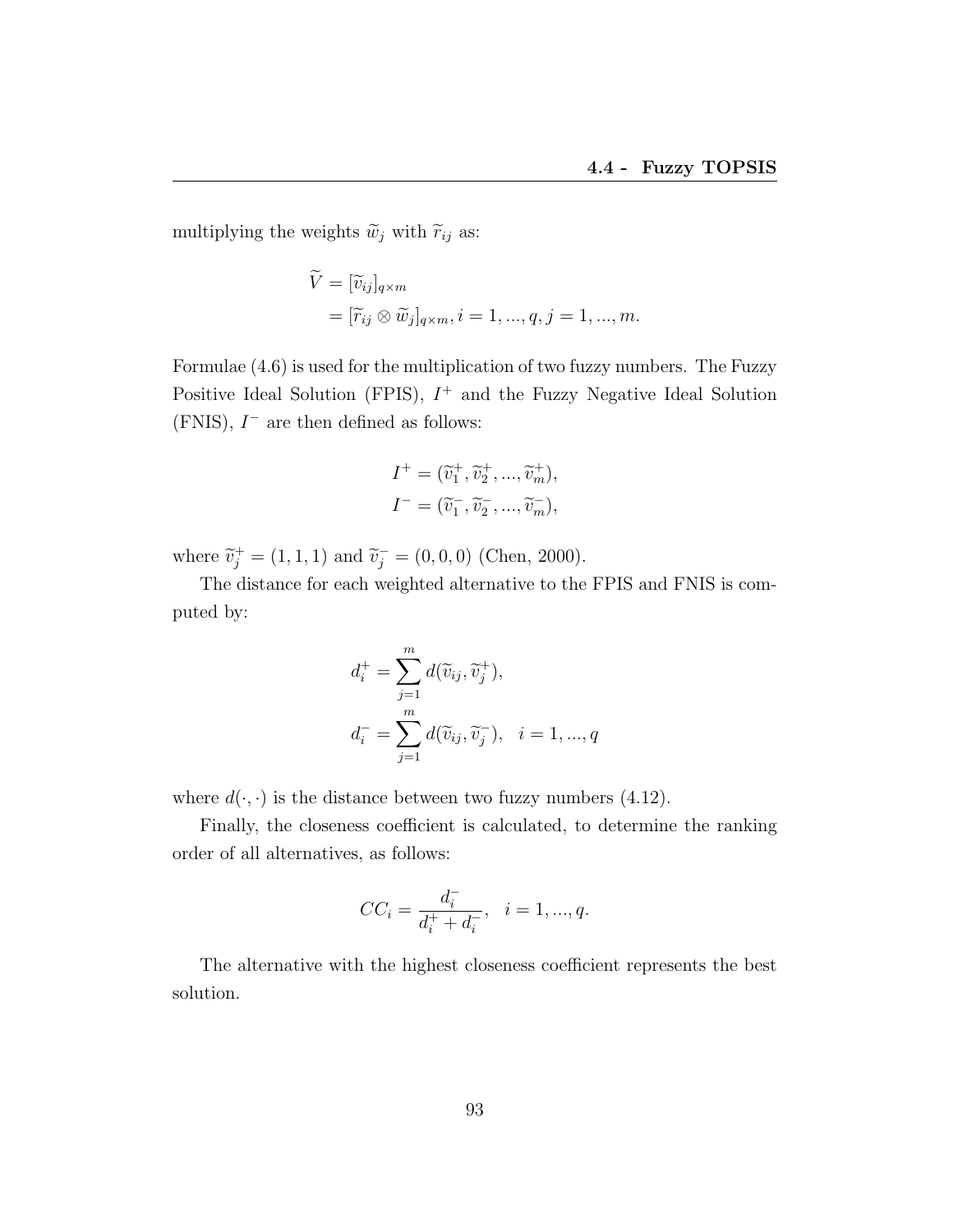## 4.5 Fuzzy VIKOR

The fuzzy VIKOR method was developed to solve fuzzy multi-criteria problem with conflicting and different units criteria (Opricovic, 2011). Several authors have used VIKOR to solve the fuzzy MCDM problem (Wu et al., 2009, 2010). Assume that the alternatives and the weights are evaluated by the triangular fuzzy numbers  $\widetilde{Y}_{ij} = (a_{ij}, b_{ij}, c_{ij})$  and  $\widetilde{w}_j = (w_{j1}, w_{j2}, w_{j3})$ respectively for  $i = 1, ..., q, j = 1, ..., m$ . The ranking algorithm for fuzzy VIKOR involves the following steps (Opricovic, 2011):

- 1. Determination of the ideal  $\widetilde{Y}_j^+ = (a_j^+)$  $j^+, b_j^+, c_j^+$  and the anti-ideal  $\widetilde{Y}_j^-$  =  $(a_i^ _j^-, b_j^-, c_j^-$  for  $j = 1, ..., m$ , where
	- (a)  $\widetilde{Y}_j^+ = \text{MAX} \ \widetilde{Y}_{ij}$  and  $\widetilde{Y}_j^- = \text{MIN} \ \widetilde{Y}_{ij}$ , if the *j*-th criteria represents the benefit;
	- (b)  $\widetilde{Y}_j^+ = \text{MIN} \ \widetilde{Y}_{ij}$  and  $\widetilde{Y}_j^- = \text{MAX} \ \widetilde{Y}_{ij}$ , if the *j*-th criteria represents the cost;

The MAX and MIN are fuzzy operators as in formula (4.9) and (4.10), respectively.

2. Compute  $\tilde{S}_i = (S_i^a, S_i^b, S_i^c)$  and  $\tilde{R}_i = (R_i^a, R_i^b, R_i^c), i = 1, ..., q$  by the equations  $\overline{m}$ 

$$
\widetilde{S}_i = \sum_{j=1}^m \oplus (\widetilde{w}_j \otimes \widetilde{d}_{ij}),
$$
  

$$
\widetilde{R}_i = \text{MAX } (\widetilde{w}_j \otimes \widetilde{d}_{ij}), \ j = 1, ..., m,
$$

with

- (a)  $\tilde{d}_{ij} = (\tilde{Y}_j^+ \ominus \tilde{Y}_{ij})/(c_j^+ a_j^-)$  $j$ ), if the j-th criteria represents the benefit;
- (b)  $\tilde{d}_{ij} = (\tilde{Y}_j^+ \ominus \tilde{Y}_{ij})/(c_j^- a_j^+)$  $j^{\dagger}$ ), if the *j*-th criteria represents the cost;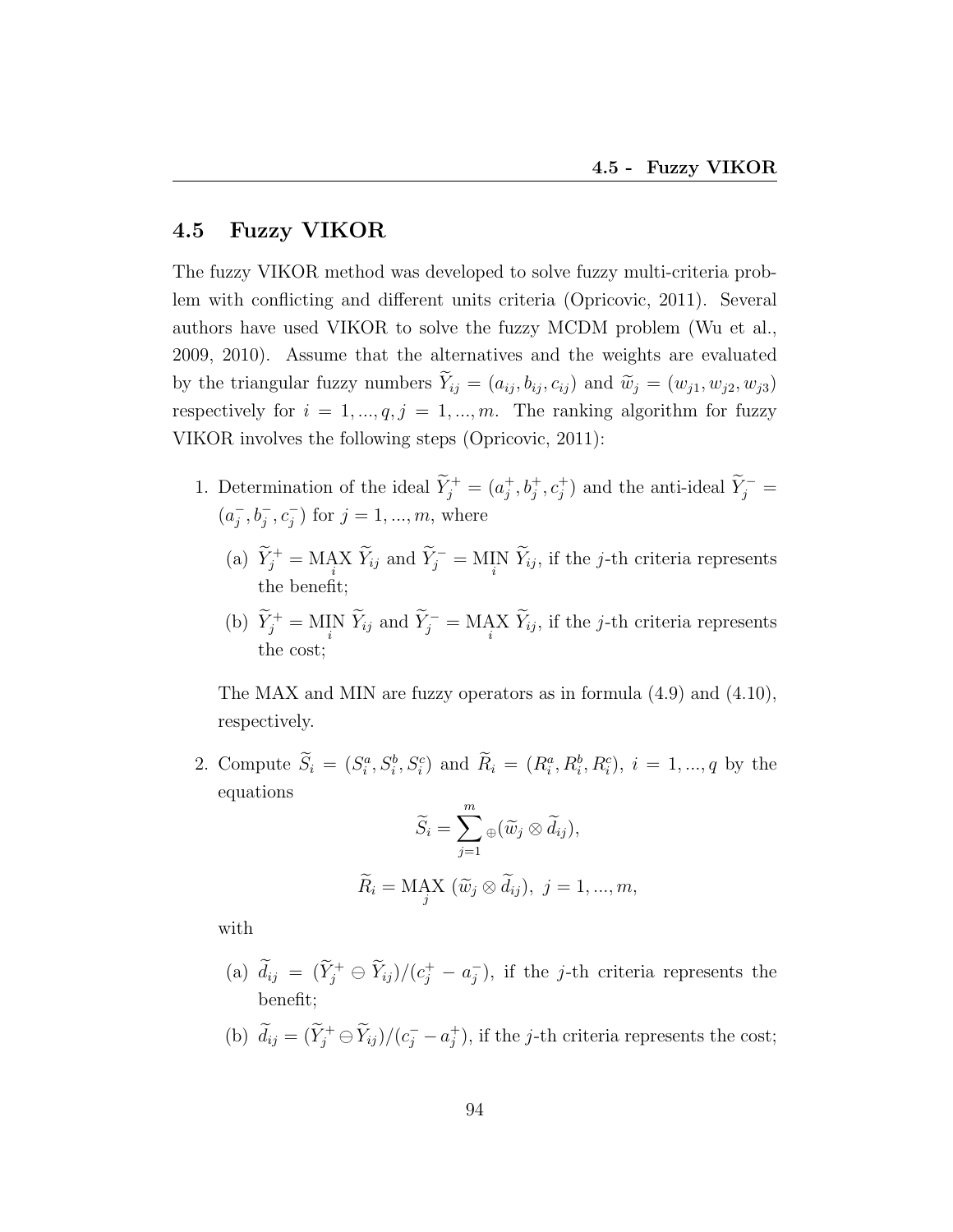where  $\widetilde{d}_{ij}$  is a normalized fuzzy difference,  $\widetilde{S}$  is a fuzzy weighted sum as in formula (4.3) and  $\tilde{R}$  is a fuzzy operator MAX (4.9).

3. Compute  $\tilde{Q}_i = (Q_i^a, Q_i^b, Q_i^c), i = 1, ..., q$ , by the equation

$$
\widetilde{Q}_i = \frac{v(\widetilde{S}_i \ominus \widetilde{S}^+)}{(S^{-c} - S^{+a})} \oplus \frac{(1 - v)(\widetilde{R}_i \ominus \widetilde{R}^+)}{(R^{-c} - R^{+a})}
$$

where  $S^+ = \text{MIN} \tilde{S}_i$ ,  $S^{-c} = \max_i S_i^c$ ,  $\tilde{R}^+ = \text{MIN} \tilde{R}_i$ ,  $R^{-c} = \max_i R_i^c$ and v is the weight of the maximum group utility, whereas  $1 - v$  is the weight of individual regret. Normally,  $v = 0.5$  (Opricovic and Tzeng, 2004). For the fuzzy MCDM problem, v is modified as  $v = (m+1)/2m$ (Opricovic, 2011).

4. "Core" ranking.

Rank the alternatives by sorting the values of  $Q_i^b$ ,  $i = 1, ..., q$ . A lower value implies a higher ranking. The obtained ranking is denoted by  ${Rank}_{Q^b}$ .

5. Fuzzy ranking.

The *i*-th ranking position in  ${Rank}_{Q^b}$  is confirmed if  $\text{MIN}_{k \in \ell} \tilde{Q}^{(k)} = \tilde{Q}^{(i)}$ , where  $\ell = \{i, i + 1, ..., q\}$  and  $\hat{Q}^{(k)}$  is the fuzzy numbers for alternative  $A^{(k)}$  at the k-th position in  ${Rank}_{Q^b}$ . Confirmed ordering represents fuzzy ranking  $\{Rank\}_{\tilde{Q}}$ .

- 6. Defuzzification of  $S_i, R_i, Q_i, i = 1, ..., q$  to convert the fuzzy numbers into crisp value using formulae (4.11).
- 7. Defuzzification ranking.

Rank the alternatives by sorting the crisp values of  $S, R$  and  $Q$  in Step 6. A lower value implies a higher ranking. The results of the ranking lists are denoted by  $\{Rank\}_S$ ,  $\{Rank\}_R$  and  $\{Rank\}_Q$  respectively.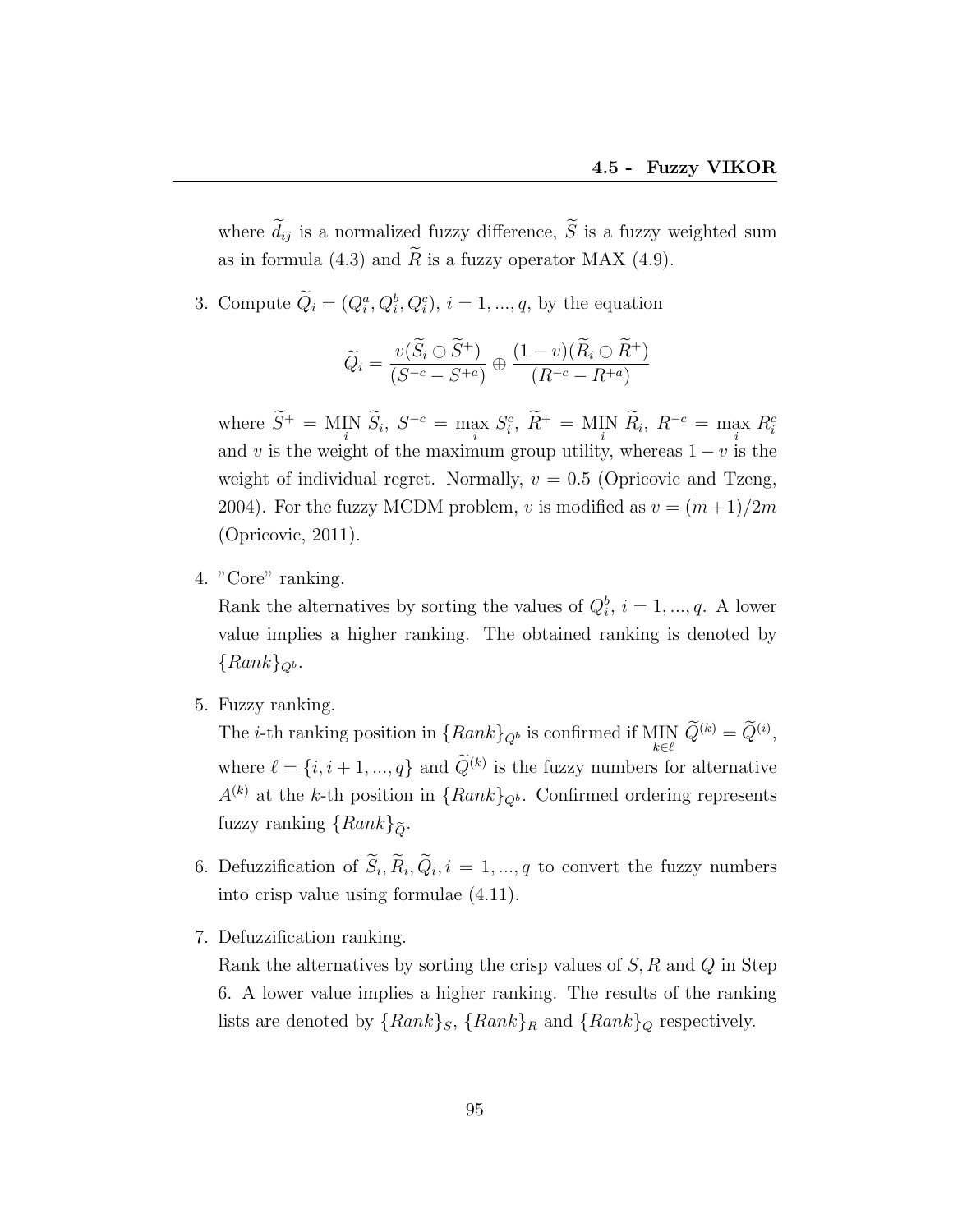- 8. The best solution  $(A^{(1)})$  ranked in  ${Rank}_Q$  is regarded as the best compromise solution if the following two conditions are satisfied:
	- (a) C1. Suppose  $A^{(1)}$  is the first rank alternative and  $A^{(2)}$  is the second rank in  ${Rank}_Q$ ,  $Adv \ge DQ$  where  $DQ = 1/(q-1)$  and  $Adv = (Q(A^{(2)}) - Q(A^{(1)}))/(Q(A^{(q)}) - Q(A^{(1)})).$
	- (b) **C2.** The alternative  $A^{(1)}$  is also the best solution ranked by S and/or R.

If one of the conditions is not satisfied, a set of compromise solutions is then proposed compromising the following:

- (a) Alternatives  $A^{(1)}$  and  $A^{(2)}$  if only condition **C2** is not satisfied, or
- (b) Alternatives  $A^{(1)}, A^{(2)}, ..., A^{(M)}$  if condition C1 is not satisfied;  $A^{(M)}$  is determined by the relation  $Q(A^{(M)}) - Q(A^{(1)}) < DQ$  for maximum M.

Further reading on the theoretical definitions of S and R values can be made by referring to Opricovic and Tzeng (2004).

## 4.6 Analysis and comparison

Consider a numerical example of the personnel selection problem, where five benefit criteria are considered in selecting one of three candidates,  $A_1$ ,  $A_2$  and  $A_3$ , for the post of system analysis engineer (Chen, 2000). The criteria considered are stated as follows:

- 1. Emotional steadiness,  $Y_1$ .
- 2. Oral communication skill,  $Y_2$ .
- 3. Personality,  $Y_3$ .
- 4. Past experience,  $Y_4$ .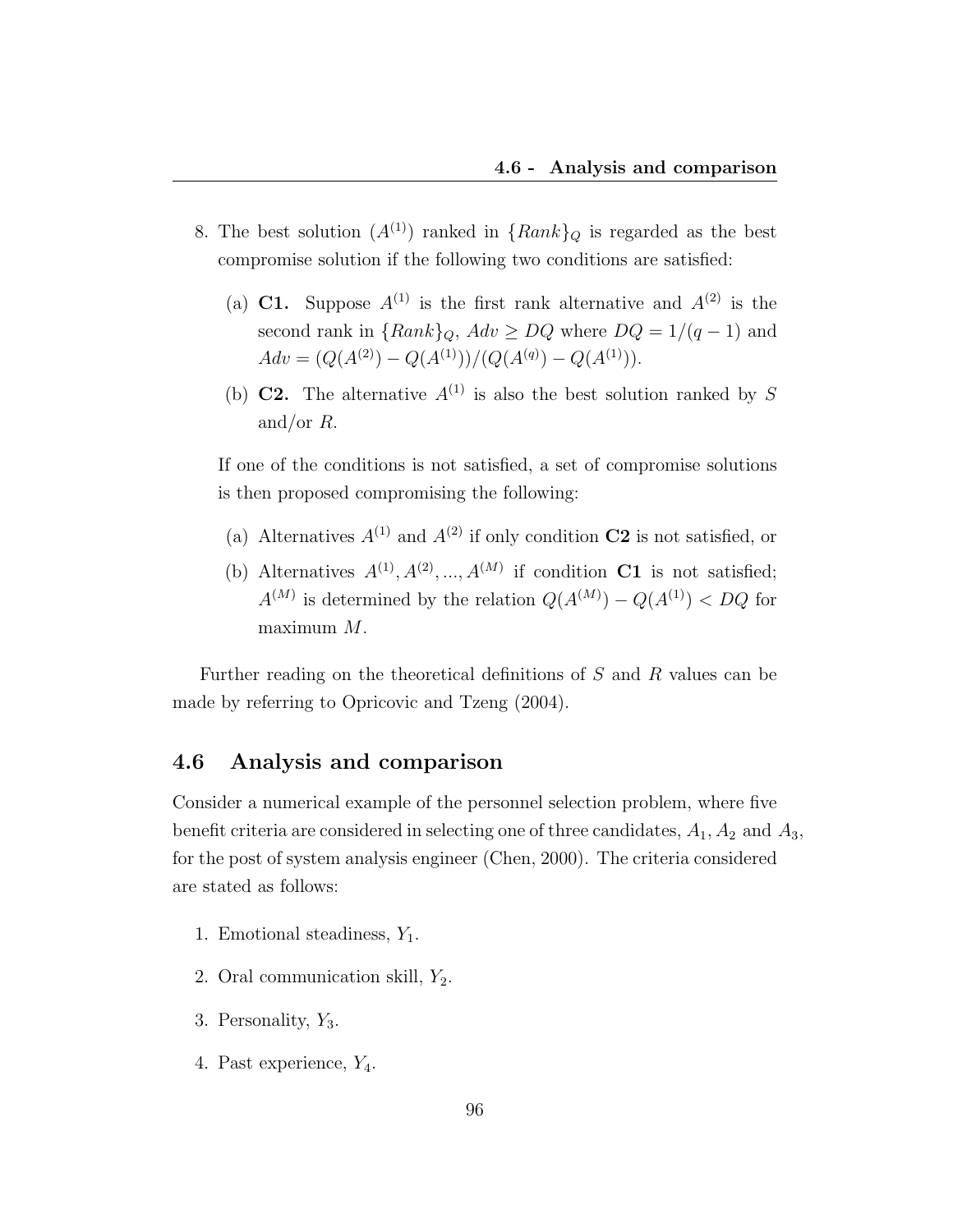#### 5. Self-confidence,  $Y_5$ .

Here, the fuzzy trade-off ranking, fuzzy TOPSIS and fuzzy VIKOR methods are used to solve the personnel selection problem. Suppose the rating process of each alternative and the weight of each criterion are made by three DMs. The results of the rating evaluations are shown in Tables 4.3 and 4.4. The rating value is described by the linguistic terms expressed in the triangular fuzzy numbers as seen in Tables 4.1 and 4.2 (Section 4.1).

Table 4.3: Criteria weight by decision makers

|       | $DM_1$ | $DM_2$ | $DM_3$ |
|-------|--------|--------|--------|
| $Y_1$ | Ħ      | H      | Ħ      |
| $Y_2$ | VH     | VН     | VН     |
| $Y_3$ | VH     | H      | H      |
| $Y_4$ | VH     | VН     | VН     |
| $Y_5$ | М      | MН     | MН     |

Table 4.4: Alternatives ratings by decision makers

|         |         |    |                  |              | $A_2$                                                   |    |      | $A_3$          |            |
|---------|---------|----|------------------|--------------|---------------------------------------------------------|----|------|----------------|------------|
|         | $DM_1$  |    |                  |              | $DM_2$ $DM_3$ $DM_1$ $DM_2$ $DM_3$ $DM_1$ $DM_2$ $DM_3$ |    |      |                |            |
|         | МG      | G  | MG               | G            | G                                                       | MG | – VG | G              | $_{\rm F}$ |
| $Y_{2}$ | VG      | VG | VG               | MG           | МG                                                      | МG | G    | G              | G          |
|         | $Y_3$ G | G  | G                | $\mathbf{F}$ | G                                                       | G  | VG   | VG             | G          |
| $Y_{4}$ | G       | G  | G                | VG           | VG                                                      | VG | VG   | G              | VG         |
| $Y_5$   | G       | G  | $\mathfrak{c}_1$ | F            | F                                                       | F  | G    | $\mathfrak{c}$ | МG         |

Formulae (4.1) and (4.2) are applied to each data in Table 4.3 and Table 4.4 respectively, to find the average performance of the alternative and the average weight of each criterion. The fuzzy decision matrix of the problem is then given in Table 4.5.

The defuzzified decision matrix using formula (4.11) is given in Table 4.6.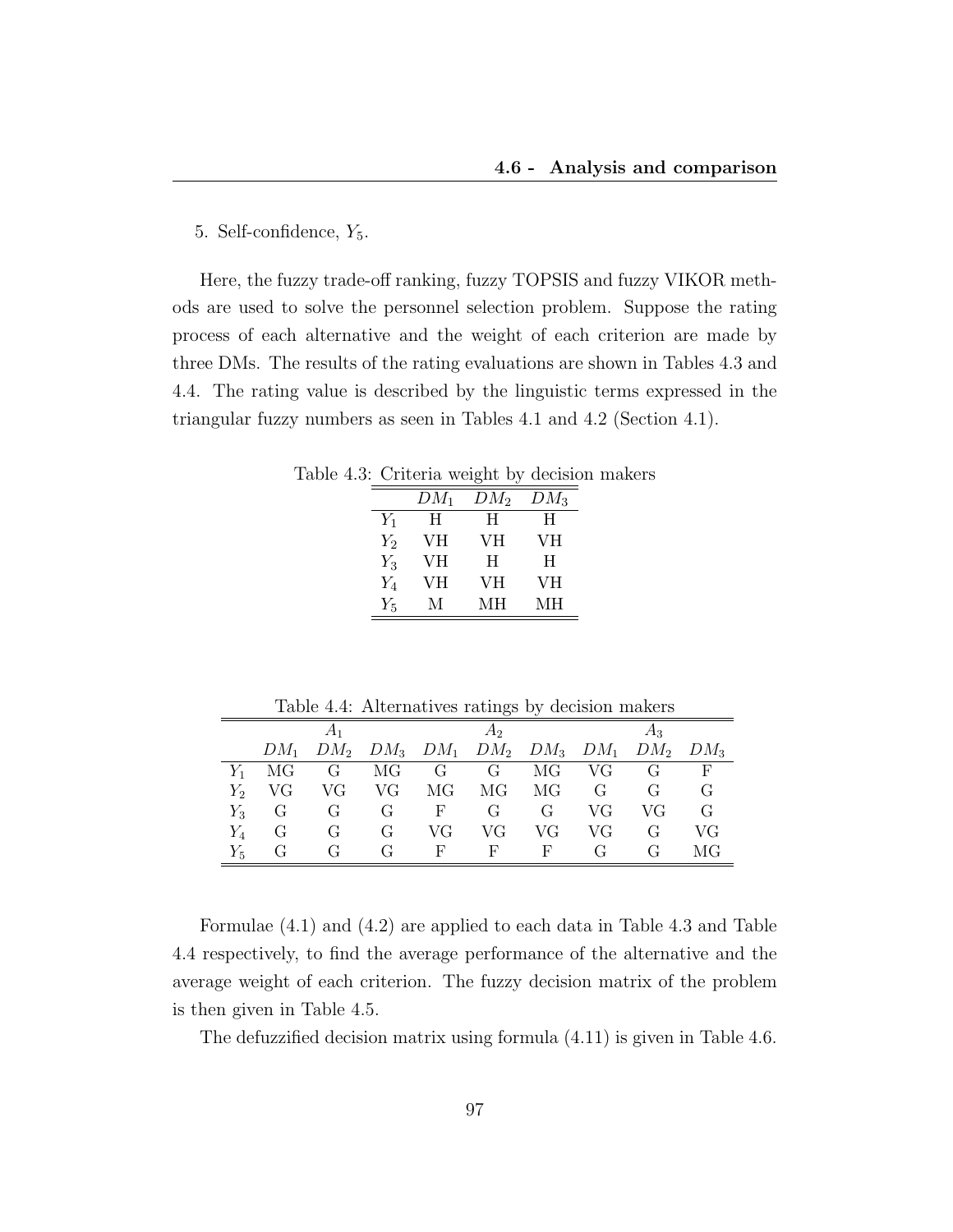| Weight                                                                          | $Y_1$<br>(0.7, 0.9, 1)                                           | $Y_2$<br>(0.9,1,1)  | $Y_3$<br>(0.77, 0.93, 1)                    | (0.9,1,1)                               | $Y_5$<br>(0.43, 0.63, 0.83)            |
|---------------------------------------------------------------------------------|------------------------------------------------------------------|---------------------|---------------------------------------------|-----------------------------------------|----------------------------------------|
| $\begin{matrix}\widetilde A_1 \\ \widetilde A_2 \\ \widetilde A_3 \end{matrix}$ | $(5.7, 7.7, 9.3)$ $(9, 10, 10)$<br>(6.3, 8.3, 9.7)<br>(6.3, 8.9) | (5,7,9)<br>(7,9,10) | (7,9,10)<br>(5.7, 7.7, 9)<br>(8.3, 9.7, 10) | (7,9,10)<br>(9,10,10)<br>(8.3, 9.7, 10) | (7,9,10)<br>(3,5,7)<br>(6.3, 8.3, 9.7) |

Table 4.5: The fuzzy decision matrix for the personnel selection problem

| Table 4.6: Defuzzified decision matrix |  |
|----------------------------------------|--|
|                                        |  |

|                | $Y_1$ | $Y_2$         | $Y_3$ | $Y_{A}$ | $Y_5$ |
|----------------|-------|---------------|-------|---------|-------|
| Weight         |       | $0.875$ 0.975 | 0.908 | 0.975   | 0.630 |
| $A_1$          | 7.60  | 9.75          | 8.75  | 8.75    | 8.75  |
| A <sub>2</sub> | 8.15  | 7.00          | 7.53  | 9.75    | 5.00  |
| $A_3$          | 7.83  | 8.75          | 9.43  | 9.42    | 8.15  |

This problem aims to maximize all of the criteria. However, the conflicting situation arises since none of the candidates possessed the best properties in all criteria. According to Table 4.6, candidate  $A_3$  is ranked the second in criteria  $Y_1$ ,  $Y_2$ ,  $Y_4$  and  $Y_5$ , meanwhile, candidate  $A_3$  is ranked the first in criterion  $Y_3$ . Furthermore, candidate  $A_1$  is ranked the first in two criteria, which are  $Y_2$  and  $Y_5$ , but ranked the third in two other criteria,  $Y_1$  and  $Y_4$ . Meanwhile, candidate  $A_2$  is ranked the best in two criteria,  $Y_1$  and  $Y_4$ , but the worst in three other criteria, which are  $Y_2$ ,  $Y_3$  and  $Y_5$ .

The normalized defuzzified decision matrix by the trade-off ranking method, Step 1 in the trade-off ranking algorithm (Section 4.2), is given in Table 4.7.

Referring to Table 4.7 and using formula (3.3), the extreme solutions for the trade-off ranking method are determined. As an example, an alternative with the optimal value in criterion  $Y_5$  is the fifth extreme solution for the problem, i.e.  $A_5^* = \{0, 1, 0.64, 0, 1\}$  since  $\max_{1 \le i \le 3} f_{i5} = 1$ .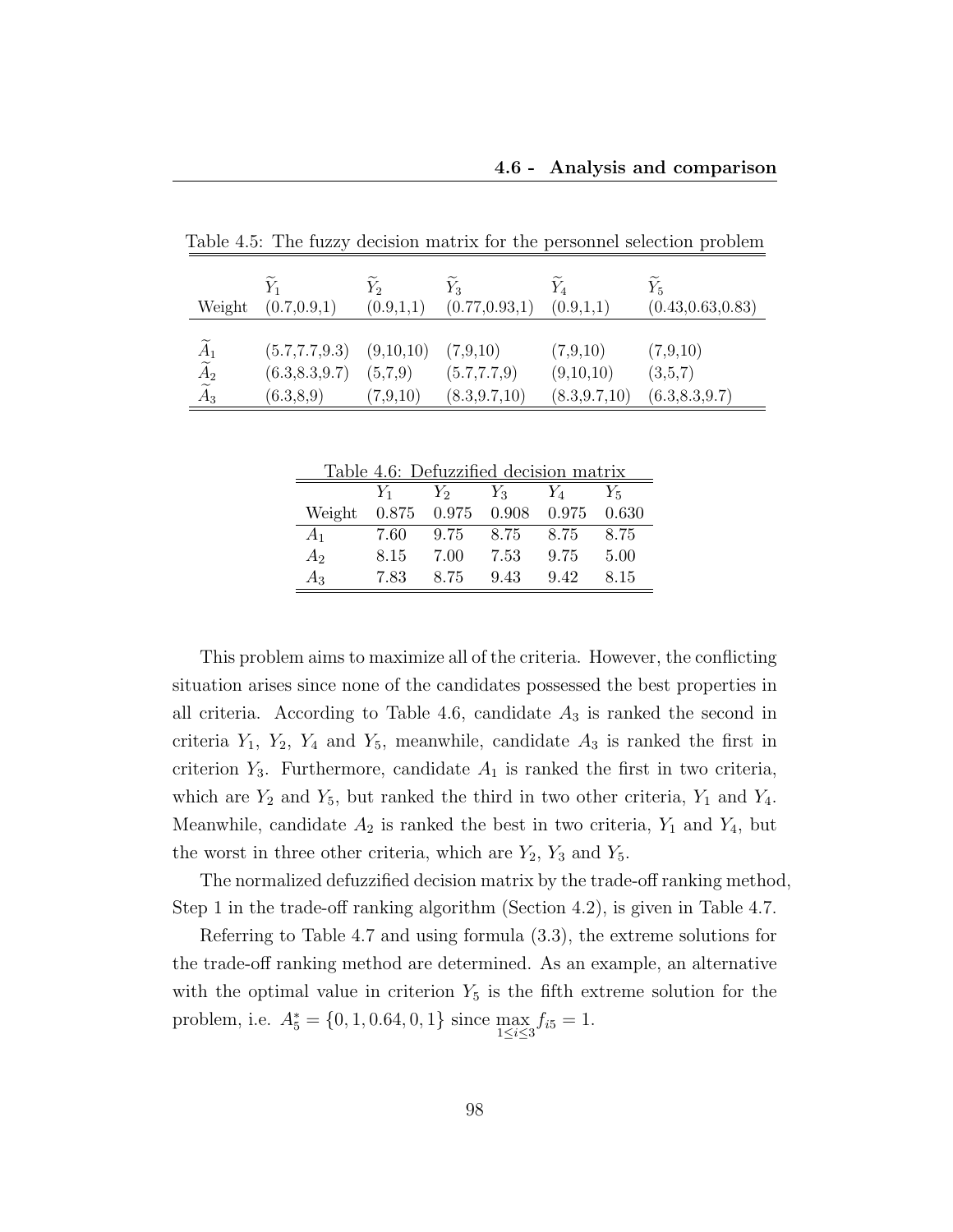|        | $Y_1$ | $Y_2$ | $Y_3$ | $Y_A$ | $Y_{5}$ |
|--------|-------|-------|-------|-------|---------|
| Weight | 0.201 | 0.223 | 0.208 | 0.223 | 0.144   |
| $A_1$  |       |       | 0.64  |       |         |
| $A_2$  |       |       |       |       |         |
| Aз     | 0.42  | 0.64  |       | 0.68  | 0.84    |

Table 4.7: Normalized defuzzified decision matrix by the trade-off ranking

After calculating the data in Table 4.7 using formulae (3.4) and (3.5), and the data in Table 4.5 by formula (4.13) and (4.14), the ranking by the tradeoff method with defuzzification, and the fuzzy trade-off ranking are given in Table 4.8. As can be observed in Table 4.8, the best candidate ranked by the fuzzy trade-off is candidate  $A_3$ . Besides, it is also the best candidate ranked by the pre-defuzzification approach in the trade-off ranking method. Note that, even though candidate  $A_3$  is only ranked the first in one criterion, he/she is not ranked the worst in the other criteria. Thus, this candidate has the most balanced traits, i.e. the least compromise, out of all five criteria compared to  $A_1$  and  $A_2$ .

| Table 4.8: Ranking by fuzzy trade-off |               |  |
|---------------------------------------|---------------|--|
| Ranking                               | $\mathcal{L}$ |  |
| Fuzzy trade-off $A_3$ $A_1$ $A_2$     |               |  |
| Defuzzification $A_3$ $A_1$ $A_2$     |               |  |

Table 4.9: Results by fuzzy trade-off

|      | $A_1$ | $A_2$       | $A_3$ |
|------|-------|-------------|-------|
| DFT1 | 1.027 | 1.039       | 0.984 |
| DT1  | 1.090 | 1.105 1.030 |       |

Table 4.9 shows the results of the fuzzy trade-off DFT1 and the defuzzification trade-off  $DT1$ . The indifference in the ranking by the trade-off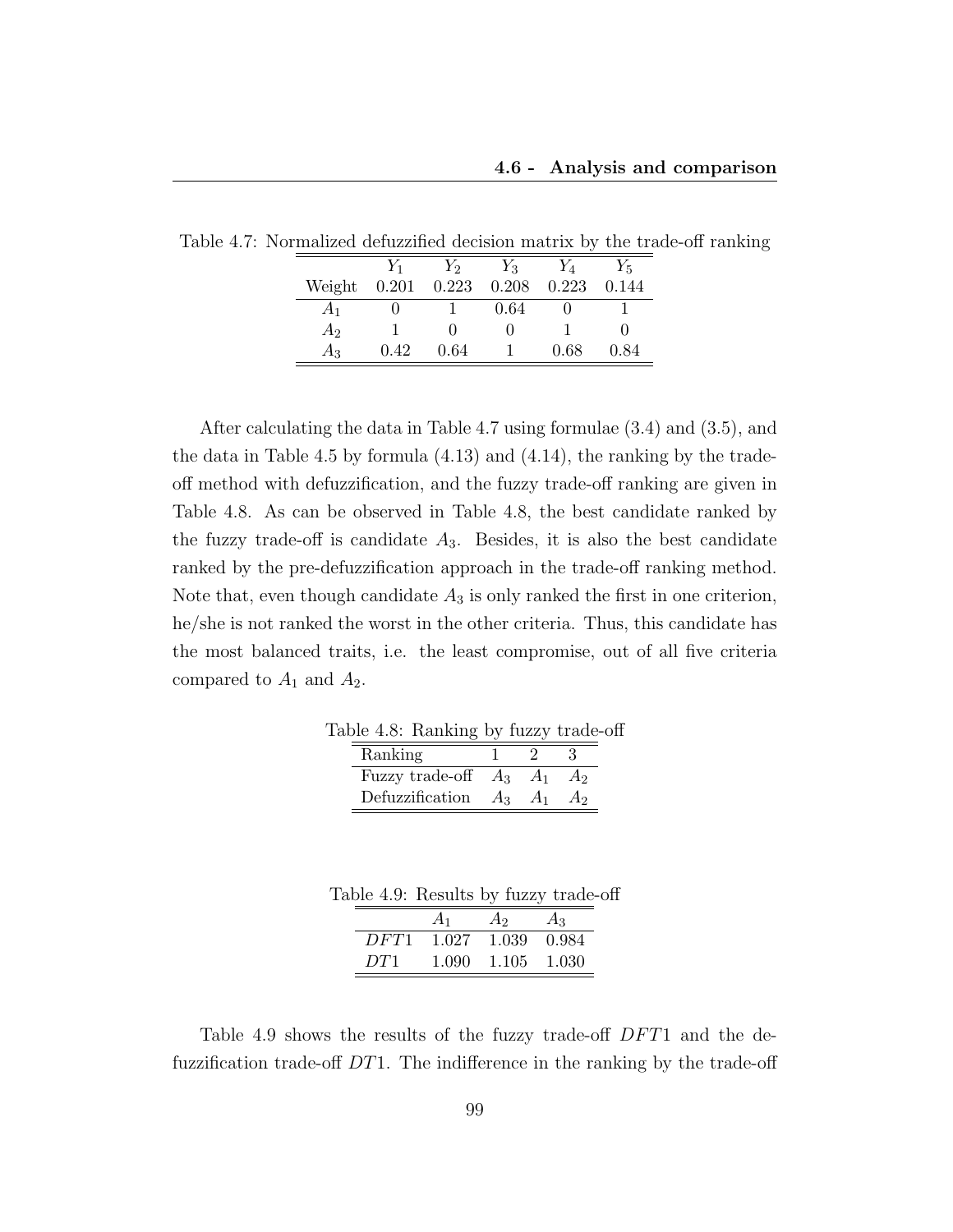method with defuzzification and the fuzzy trade-off ranking method is due to the small range of fuzziness in the triangular fuzzy numbers, and the small differences in the criteria ratings. The crisp values of the fuzzy numbers given in Table 4.6 are significantly close to their middle values,  $b_{ij}$ , presented in Table 4.5. A graphical explanation for this statement is given in Figure 4.3.



Figure 4.3: Triangular fuzzy numbers and their crisp values of each criterion for alternative  $A_2$ 

The triangular fuzzy numbers of each criterion for alternative  $A_2$  and their respective crisp values are shown in Figure 4.3. As can be seen, the crisp values are situated close to the middle values of the triangular fuzzy numbers. Hence, there is a small difference in the  $DFT1$  and  $DT1$  values for each alternative and the indifference in the ranking solutions. In the fuzzy MCDM problem, the final result is a crisp value since the MCDM method must provide a deterministic solution.

Next, consider the ranking by fuzzy VIKOR as given in Table 4.10. The fuzzy ranking  $\{Rank\}_{\tilde{Q}}$  in the fuzzy VIKOR method gives a partial ranking, since the first position in  ${Rank}_{Q^b}$  is not confirmed (Step 5 in Section 4.5.

In the case of the ranking by VIKOR defuzzification, the final decision is the set of compromise solutions  $\{A_3, A_1, A_2\}$  (Step 8 in Section 4.5). Eventually, since there are only three options, the defuzzification ranking by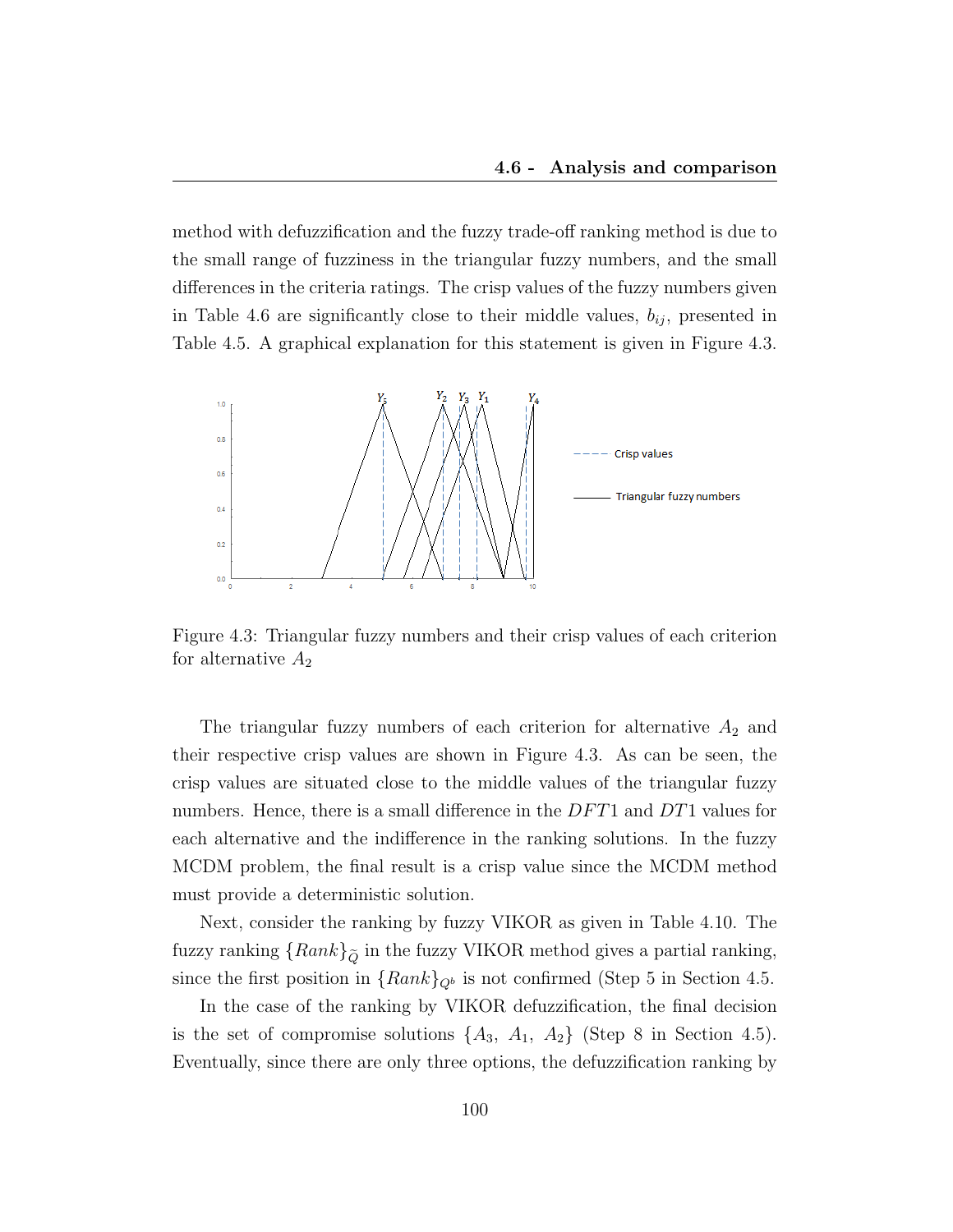Table 4.10: Ranking by fuzzy VIKOR

| Ordering             |                              |                 |                 |
|----------------------|------------------------------|-----------------|-----------------|
| ${Rank}_{Q^b}$       |                              | $A_3$ $A_1$     | A <sub>2</sub>  |
| ${Rank}_{\tilde{O}}$ |                              |                 | $A_1 \quad A_2$ |
| Defuzzification      | ${Rank}_Q$                   | $A_3 \quad A_1$ | A <sub>2</sub>  |
|                      | ${Rank}_S$ $A_3$ $A_1$       |                 | A <sub>2</sub>  |
|                      | ${Rank}_R$ $A_3$ $A_1$ $A_2$ |                 |                 |

VIKOR gives a set of solutions with all three options. The results by the fuzzy VIKOR are given in Table 4.11.

| ⊥ധ∪⊥            | <b>T.LL.</b> | Tropatup Dy    | russy   | 11 LV 11 |
|-----------------|--------------|----------------|---------|----------|
|                 |              | A <sub>1</sub> | $A_2$   | $A_3$    |
|                 | $S^a$        | $-1.49$        | $-1.02$ | $-1.42$  |
| $\widetilde{S}$ | $S^b$        | 0.62           | 1.39    | 0.43     |
|                 | $S^c$        | 3.25           | 4.01    | 2.85     |
|                 | Crisp(S)     | 0.75           | 1.44    | 0.57     |
|                 | $R^a$        | $-0.18$        | 0       | $-0.17$  |
| $\widetilde{R}$ | $R^b$        | 0.33           | $0.6\,$ | 0.2      |
|                 | $R^c$        | 1              | 1       | 0.85     |
|                 | Crisp(R)     | 0.37           | 0.55    | 0.27     |
|                 | ${\cal Q}^a$ | 0              | 0.11    | 0.01     |
| $\widetilde{Q}$ | $Q^b$        | 0.066          | 0.24    | 0        |
|                 | $Q^c$        | 0.095          | 0.18    | 0        |
|                 | Crisp(Q)     | 0.057          | 0.193   | 0.003    |
|                 |              |                |         |          |

Table 4.11: Results by fuzzy VIKOR

Next, the ranking by the fuzzy TOPSIS is given in Table 4.12. This method also identifies candidate  $A_3$  as the best candidate.

As can be seen from Table 4.12, an alternative  $A_3$  is the closest to the ideal solution  $(d^+ = 1.45)$ . However, it is not the farthest from the anti-ideal solution  $(d^- = 3.93)$ . In fact, the alternative farthest from the anti-ideal solution is  $A_1$  ( $d^-$  = 3.95). It shows that the concept of the TOPSIS methodto have the best solution that is the closest to the ideal and the farthest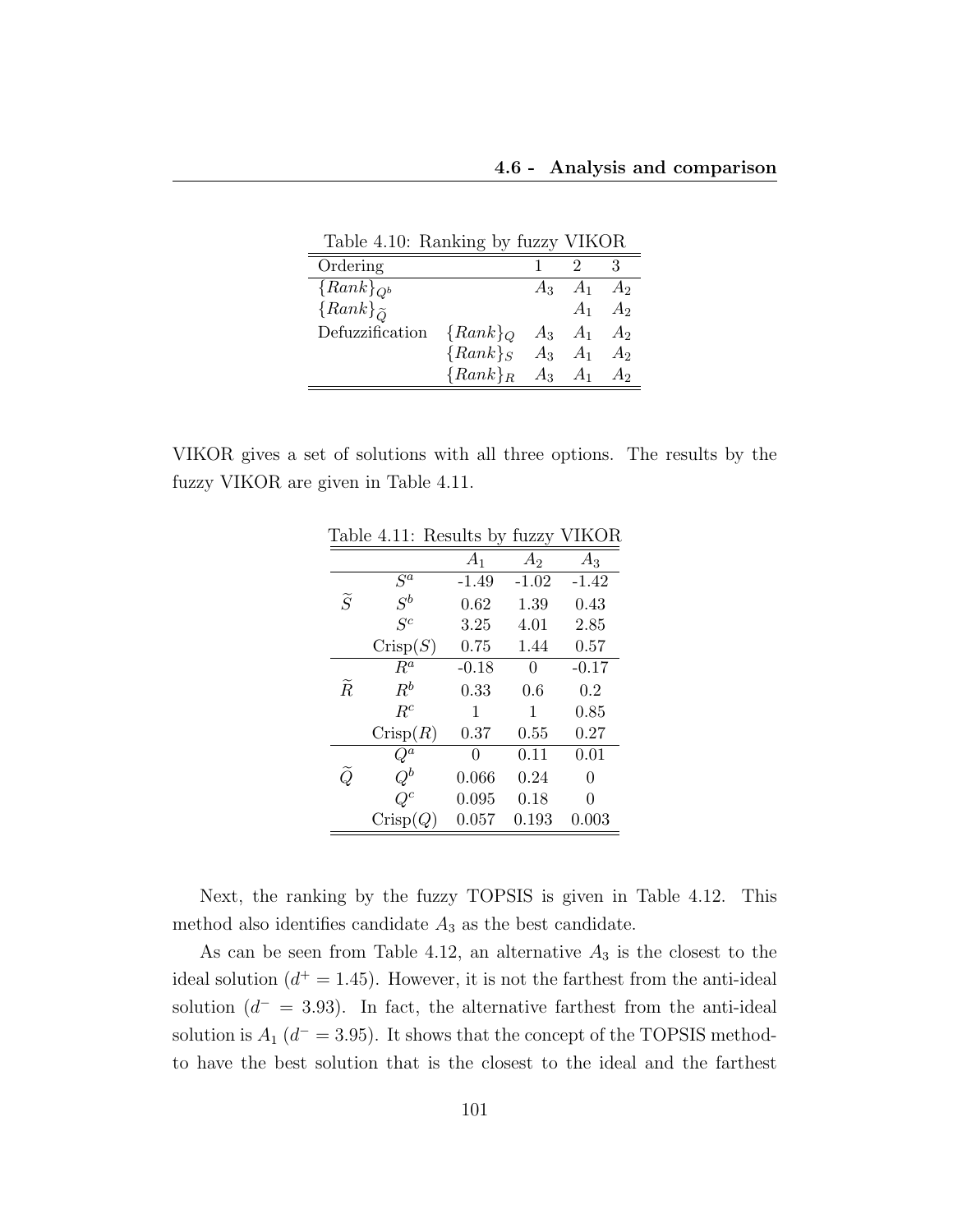| Ranking |       |       |       |
|---------|-------|-------|-------|
|         | $A_3$ | $A_1$ | Aэ    |
|         | 1.45  | 1.48  | 1.87  |
| d.      | 3.93  | 3.95  | 3.52  |
| CC.     | 0.731 | 0.728 | 0.653 |

Table 4.12: Ranking and results by fuzzy TOPSIS

from the anti-ideal solutions - is not realized in this conflicting multi-criteria problem.

Now, suppose the DMs have changed their preference towards each criterion. The new DMs preferences, presented by the linguistic variables, are given in Table 4.13. According to Table 4.1 as well as formula (4.2) and (4.11), the fuzzy and defuzzified weights associated with the new preferences are shown in Table 4.14.

Table 4.13: New criteria weight by decision makers

|       |        | . .    |        |
|-------|--------|--------|--------|
|       | $DM_1$ | $DM_2$ | $DM_3$ |
| $Y_1$ | MН     | H      | H      |
| $Y_2$ | VL     | L.     | VL     |
| $Y_3$ | МL     | МL     | ML     |
| $Y_4$ | H      | H      | VН     |
| $Y_5$ | Ι.     | VL     |        |

|                   | Table 4.14: New fuzzy and defuzzified weights                                                |      |     |      |      |  |  |
|-------------------|----------------------------------------------------------------------------------------------|------|-----|------|------|--|--|
|                   |                                                                                              |      |     |      |      |  |  |
| $\widetilde{w}_i$ | $(0.63, 0.83, 0.97)$ $(0, 0.03, 0.17)$ $(0.1, 0.3, 0.5)$ $(0.77, 0.93, 1)$ $(0, 0.07, 0.23)$ |      |     |      |      |  |  |
| $w_i$             | 0.82                                                                                         | 0.06 | 0.3 | 0.91 | 0.09 |  |  |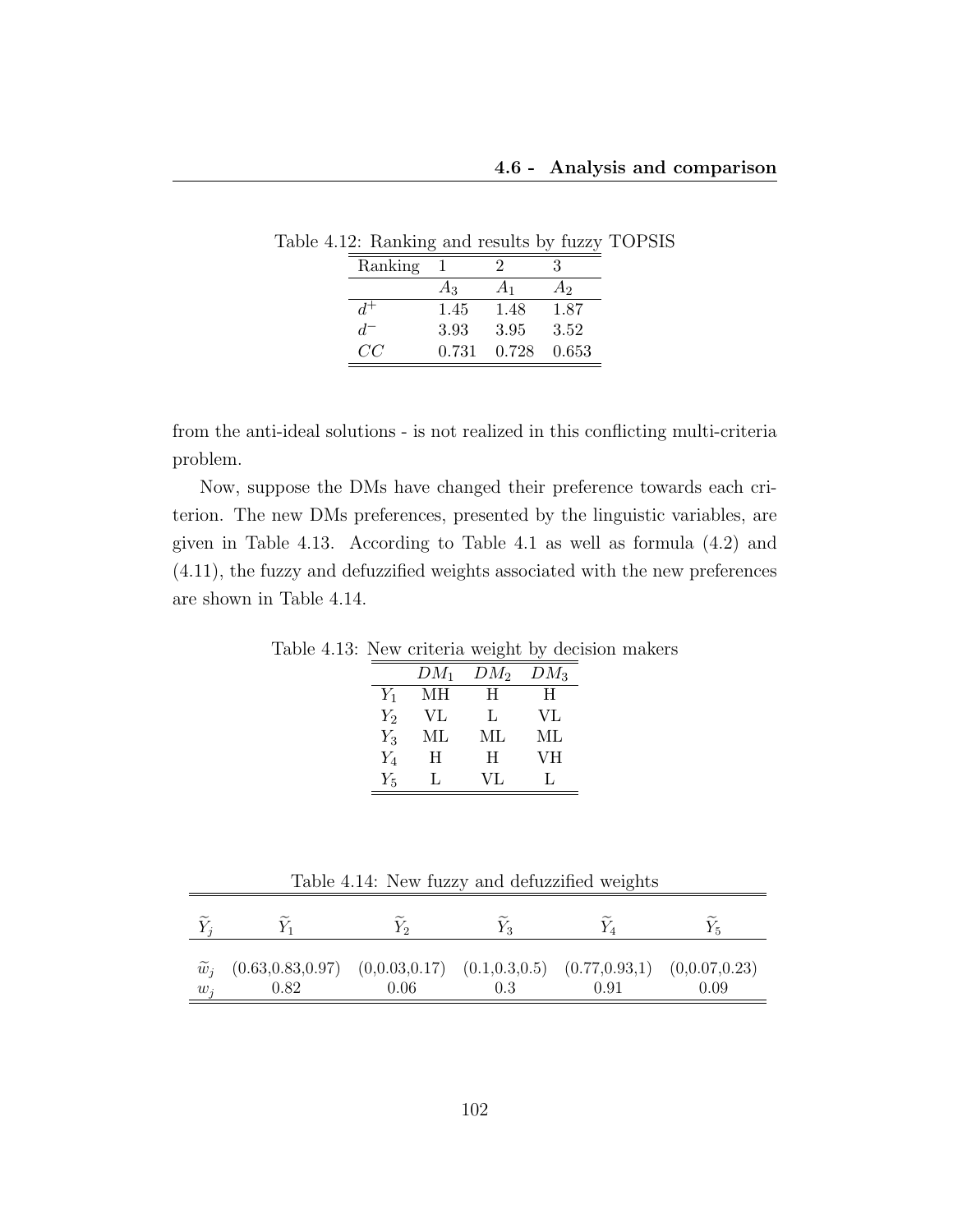As can be seen from Table 4.14, the DMs now prefer criteria  $Y_1$  (emotional steadiness) and criteria  $Y_4$  (past experience) more than the other criteria. The results by each fuzzy MCDM method for the new criteria weights are given in Table 4.15.

|                     | $A_1$ | A <sub>2</sub> | А3           |
|---------------------|-------|----------------|--------------|
| Fuzzy Trade-off     |       |                |              |
| DFT1                | 1.700 | 0.354          | 1.272        |
| DT1                 | 1.799 | 0.364          | 1.334        |
| <b>Fuzzy VIKOR</b>  |       |                |              |
| Crisp(S)            | 0.662 | 0.411          | 0.357        |
| Crisp(R)            | 0.405 | 0.276          | 0.253        |
| $Q^a$               | 0.007 | 0              | 0.016        |
| ${\cal Q}^b$        | 0.145 | 0.024          | $\mathbf{0}$ |
| $Q^c$               | 0.188 | 0.045          | 0            |
| Crisp(Q)            | 0.121 | 0.023          | 0.004        |
| <b>Fuzzy TOPSIS</b> |       |                |              |
| $d^+$               | 3.283 | 3.215          | 3.184        |
| $d^-$               | 2.074 | 2.096          | 2.125        |
| CC                  | 0.387 | 0.395          | 0.400        |

Table 4.15: Results by the fuzzy MCDM methods with the new criteria weights

From the results in Table 4.15, the best candidate identified by the fuzzy trade-off ranking method is candidate  $A_2$ . Note that, candidate  $A_2$  is ranked the lowest with the previous criteria weights. The difference is related to the DMs preferences. In the previous problem, the DMs preferences towards each criterion are almost equal (Table 4.7). However, in the new weights problem, the DMs prefer criteria  $Y_1$  and  $Y_4$  more than the others. According to Table 4.7, candidate  $A_2$  possesses the best score in both criteria preferred by the DMs, hence, he/she is now regarded as the best choice. In turn, the worst candidate is  $A_1$  since this candidate is ranked the lowest in both criteria  $Y_1$ and  $Y_4$ .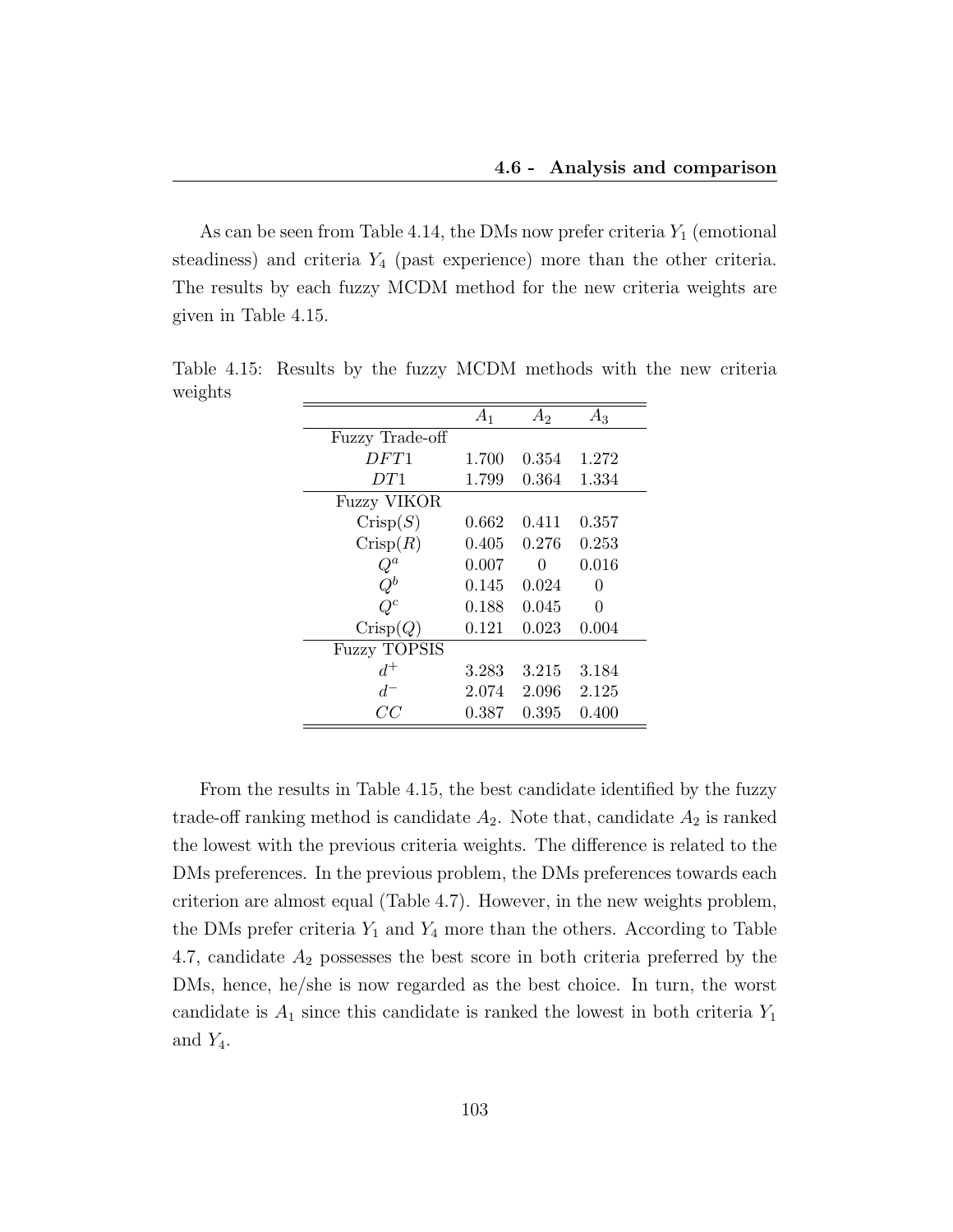Meanwhile, the fuzzy VIKOR method gives a set of compromise solutions  ${A_3, A_2, A_1}$  as a final ranking result for the new weights case. As for the fuzzy TOPSIS, the best option for the new weights is the same as in the previous weights case, i.e. candidate  $A_3$ . The difference now is in the results, such that an alternative that is closer to the ideal solution  $(d<sup>+</sup>)$  is also farther from the anti-ideal solution  $(d^-)$ .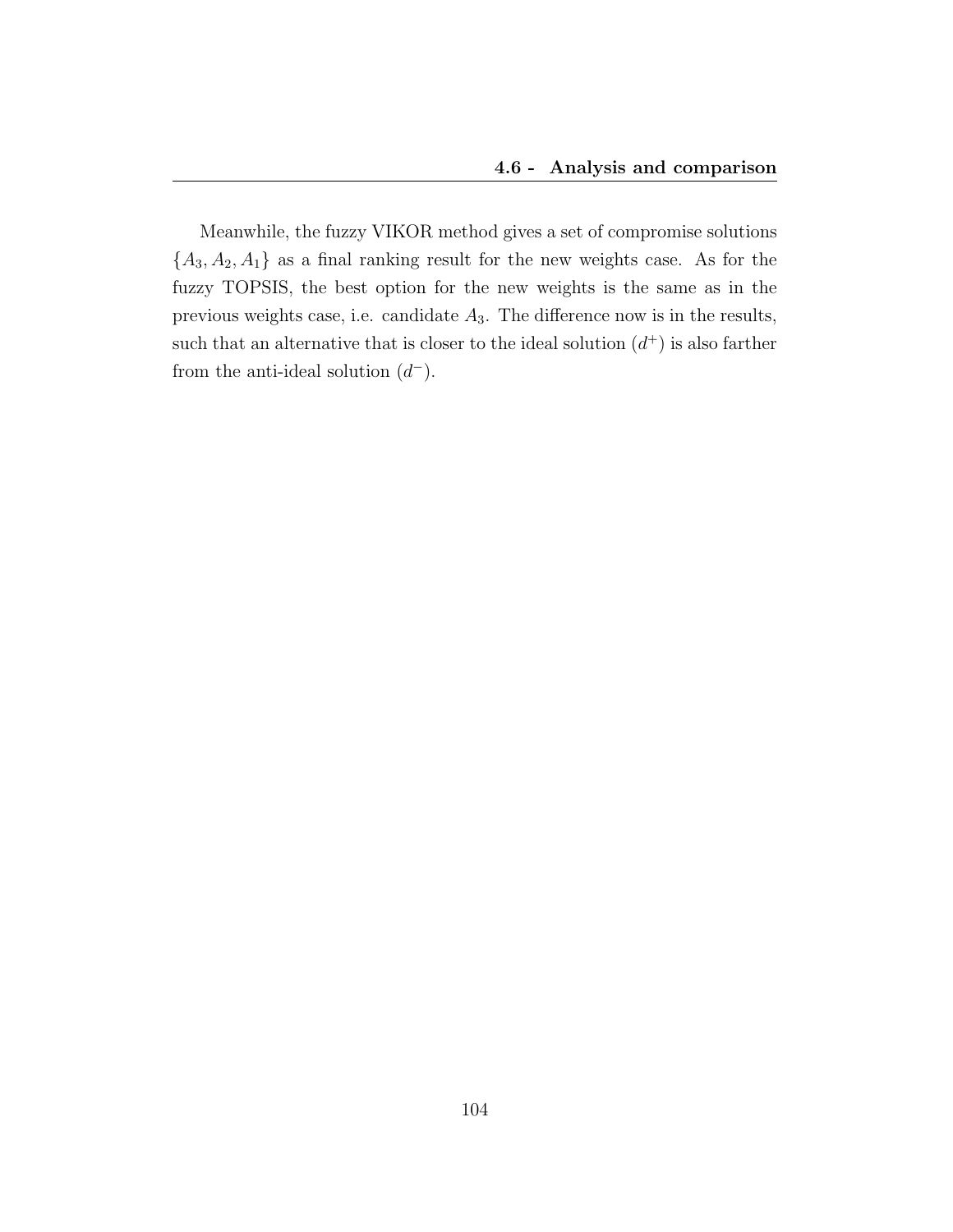Make a decision. It doesn't have to be a wise decision or a perfect one. Just make one. -Seth Godin, Best selling author.

### SECTION FIVE

# 5 Conclusions

In summary, the study contributes to the knowledge of the subject (multicriteria decision making) in developing a new automatic ranking method that gives the least compromise solution as the best solution. In addition, the new method comprehends with the DM preferences, either a risktaker, a risk-averse or the ones in-between. The study also introduces an extra algorithm that tackles a situation in which more than one alternative happens to be the best solution. Moreover, the study extends the new developed ranking to solve the fuzzy decision-making problem, in which, a fuzzy trade-off ranking method is developed. The details summary of each main section are given in the next subsection.

## 5.1 Summary of research findings

#### I Multi-criteria decision making

A trade-off ranking method has been proposed in this thesis. The method minimizes compromise between the alternatives. The key property of the proposed method is, that in contrast to the other methods, the ranking algorithm is non-local. This means the ranking takes into account the position of each alternative. The trade-off ranking can reflect the position of the Pareto frontier. The application of the method has been tested on different test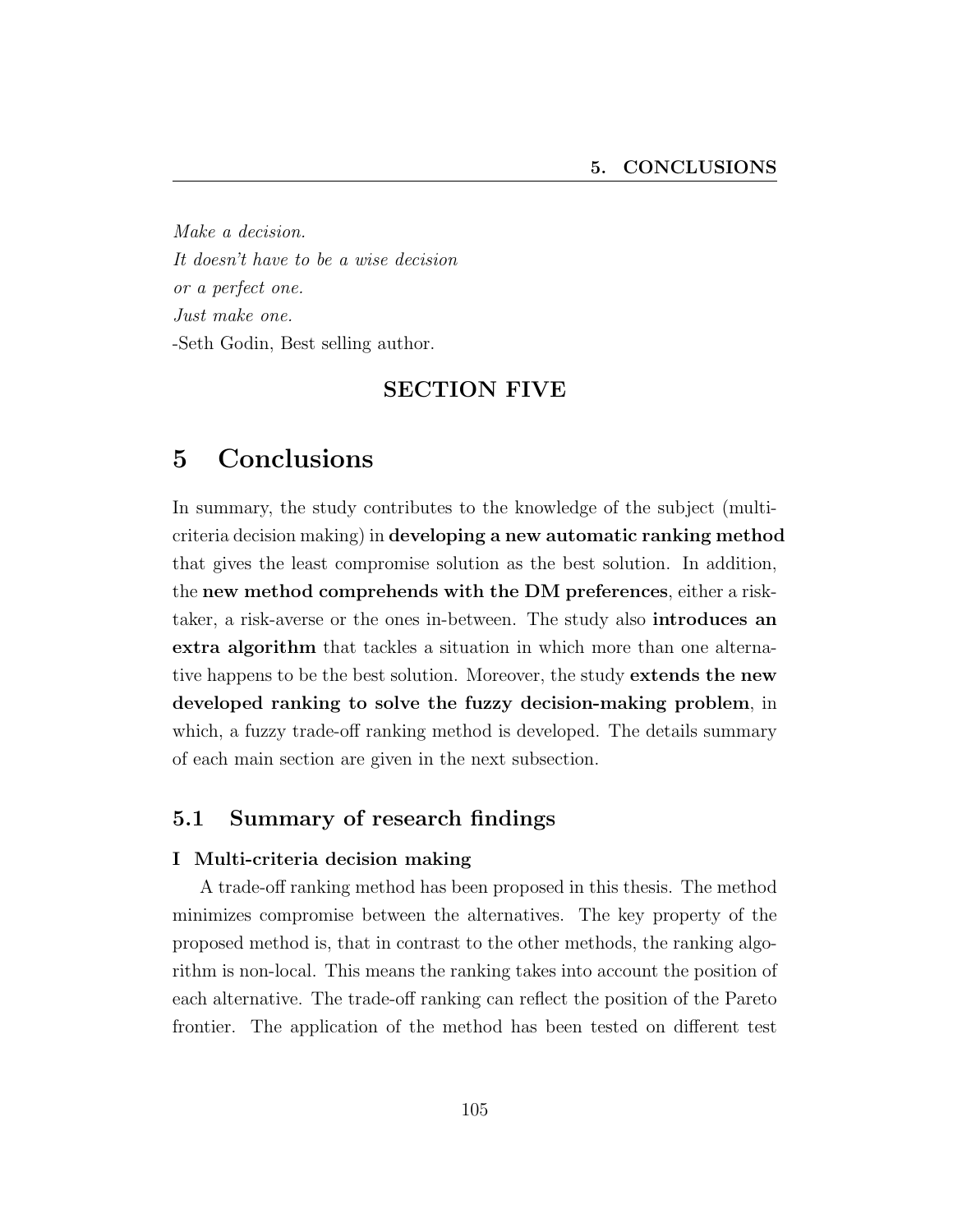cases. The obtained results are compared against the rankings provided by the TOPSIS and the relative distance ranking method.

The trade-off ranking method is based on different preference principals than the TOPSIS and the relative distance method. The two latter methods provide solutions which are closer to the ideal solution and farther from the anti-ideal solution. The trade-off ranking method selects least compromise solutions in comparison to the other techniques considered. Meanwhile, it requires the presence of a well-distributed Pareto set. In comparison to the TOPSIS and the relative distance approach, the trade-off ranking might be more adequate for some classes of problems such as a multi-objective problem with conflicting criteria. In any contradiction between objectives, the trade-off ranking method identifies the least compromise solution. As shown in the thesis, the top ranking solutions obtained with the three methods; the trade-off ranking, the relative distance and the TOPSIS; do not always coincide because of the different principals utilized.

#### II Uncertainty in multi-criteria decision making

The uncertainty analysis of the distance-based ranking techniques, the TOPSIS and the relative distance, including a new MCDM method, the trade-off ranking, is also presented in the thesis. Two types of uncertainties in MCDM process: in the data parameters/variables and in the preferences of the DMs towards each criterion are tested. In the data-uncertainty analysis, the fuzzy numbers have been implemented and a new objective function has been introduced in finding a new robust set of alternatives. In the preferenceuncertainty analysis, different weights have been used to represent variation in the preferences of the DM. The effects of the ranking solutions in each analysis have been studied for several test cases.

The first analysis, uncertainty in the data variables, is important for the DM since it provides a robust set of alternatives despite the perturbation in the input data. The DM can also gain insight into different solutions pro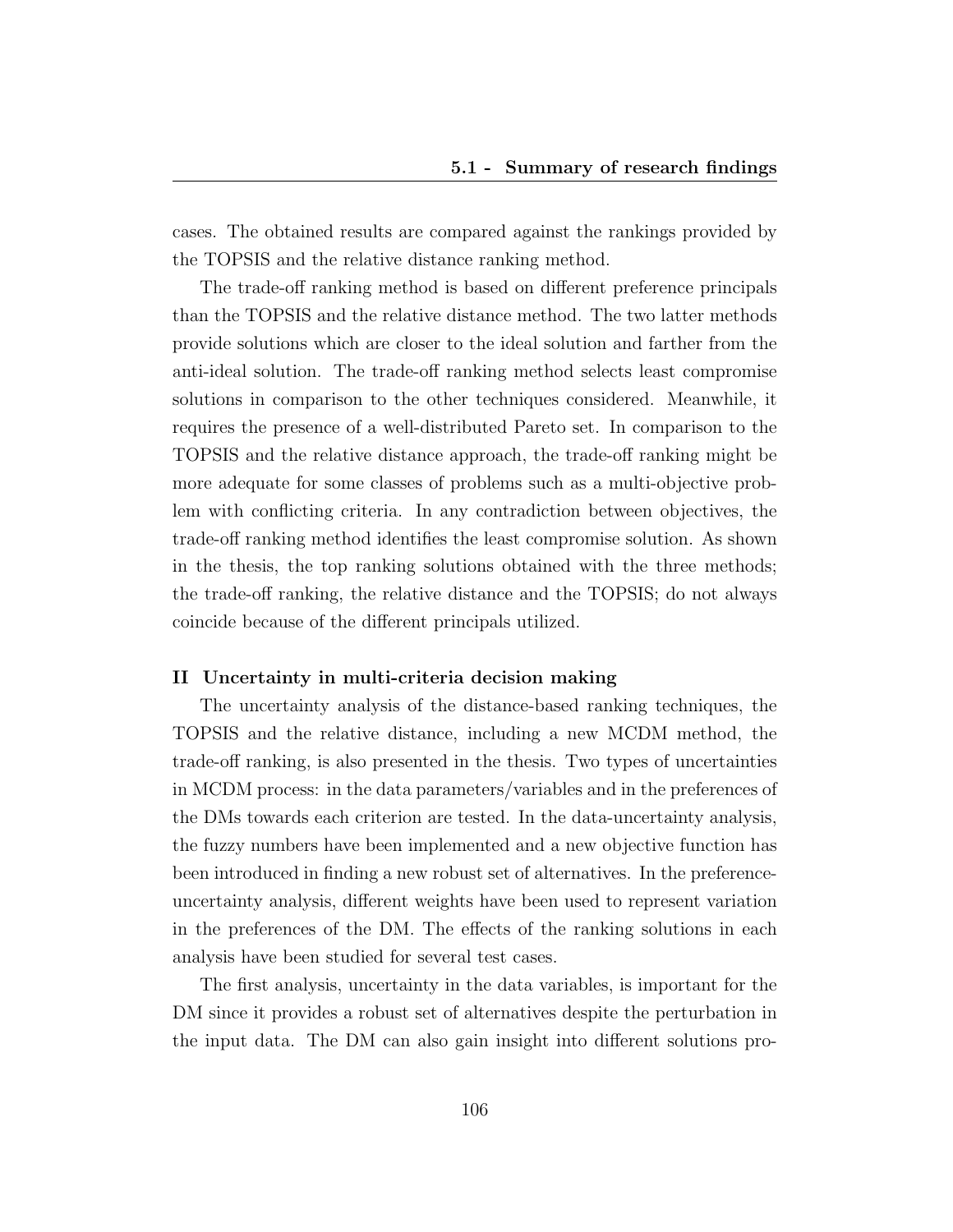vided by the different MCDM methods. The second analysis, uncertainty in the criteria weights, is valuable because it gives an overall view of the DM preferences. In the second analysis the trade-off ranking method emphasizes on the importance of the criteria. If the DM choose some criteria far greater than the others, the trade-off ranking method is able to give a solution with the best value in the preferred criteria, i.e. one of the extreme solution. Thus, the trade-off ranking method can be acceptable to a different type of DM preferences in the same problem. In comparison to the TOPSIS and the relative distance method, the trade-off ranking method has an extra algorithm to tackle a problem with more than one solution. The extra algorithm in the trade-off ranking method is relevant to the conflicting criteria problem. In such a problem, there is no unique solution. One solution may be better than the other, depending on the criteria weights or the DM preferences. Hence, when the criteria are equally preferred, the extra algorithm gives the least-compromise option as the best solution. Finally, the trade-off ranking method gives a solution that may preferred by the DM from the range of the extreme solutions to the least compromise among alternatives.

The thesis also has presented the sensitivity analysis of weight changes in three multi-criteria decision making methods; the trade-off ranking, TOPSIS and the relative distance approach. The analysis has been done to determine the critical criterion with the smallest changes in the weights that affect the current ranking. The study has showed that, in the analysis with three decision making methods, the critical criterion in each method is not a criterion with the most weight. Thus, it is not an important criterion. Due to that, with the knowledge on the critical criterion, the DM may discard that criterion in order to obtain a more robust ranking due to preference perturbation.

#### III Fuzzy multi-criteria decision making

A fuzzy trade-off ranking for the fuzzy MCDM problem has been proposed in this thesis. This method has been utilised to find the best solution to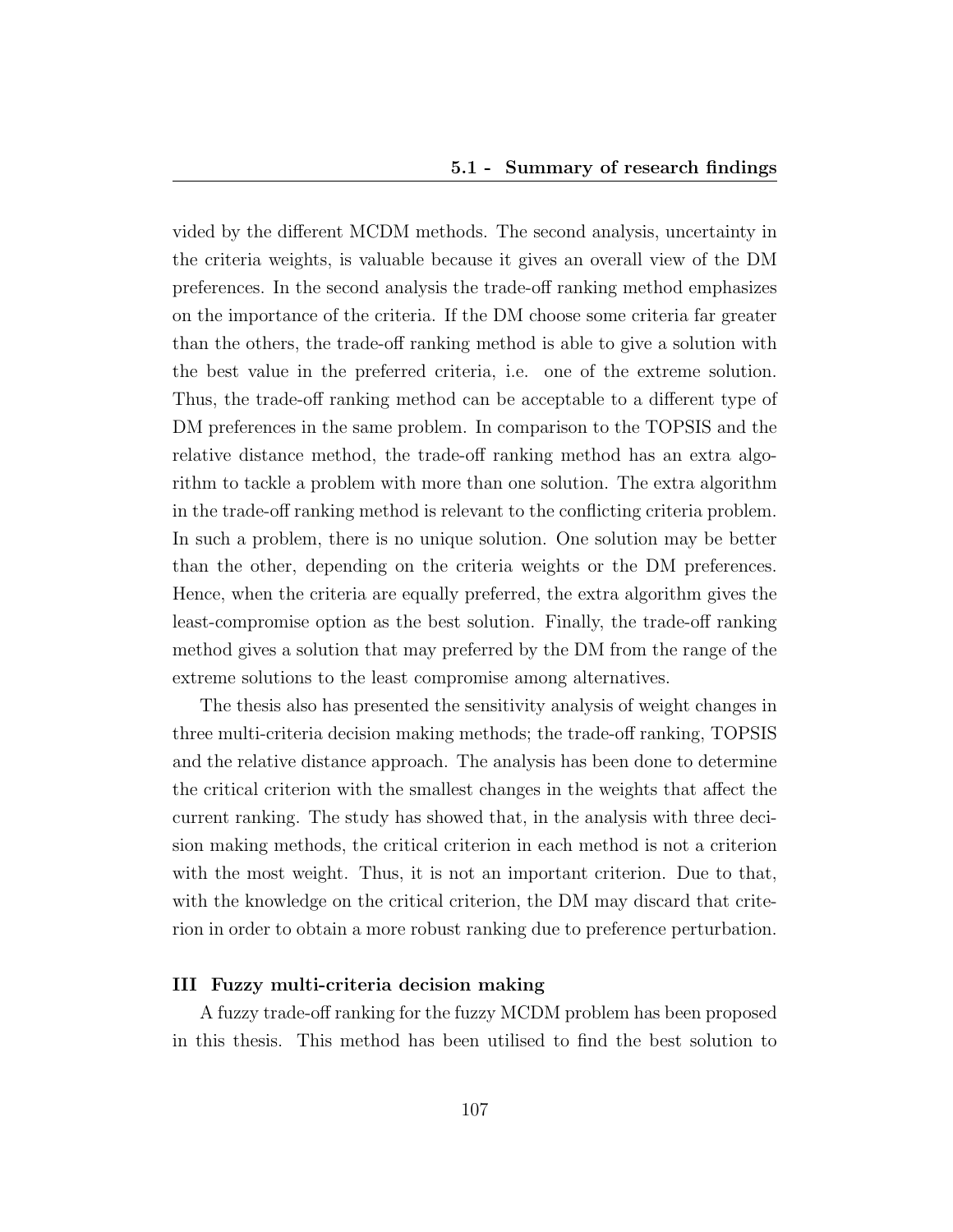the fuzzy conflicting multi-criteria problem. The fuzzy trade-off ranking method is able to capture the solution with the least compromise. The fuzzy trade-off ranking method is also able to comprehend the DM preferences in a fuzzy conflicting MCDM problem. The proposed method has been compared against two other fuzzy MCDM methods, known as fuzzy VIKOR and fuzzy TOPSIS, in a personnel selection problem.

In contrast with the fuzzy trade-off ranking method, the fuzzy TOP-SIS method is an individual performance method, where an alternative is only compared against the ideal/anti-ideal solutions, which are the artificial solutions. Such a ranking calculation is the best option for the mutual multicriteria problem, where an alternative, that is close to the ideal solution, is also far from the anti-ideal solution. However, in a conflicting MCDM problem, such an assumption is not always realized; the best solution which is the closest to the ideal solution may not be the farthest from the anti-ideal solution. Conversely, the fuzzy VIKOR method gives a similar solution to the fuzzy trade-off ranking, since fuzzy VIKOR was also developed to tackle the conflicting MCDM problems. However, in some problems - as shown in the numerical example - the fuzzy VIKOR gives a set of compromise solutions rather than one single solution. In that matter, the DM still has to choose one solution out of the compromise set proposed by the fuzzy VIKOR method.

### 5.2 Future research implications

There are some other issues which were not fully addressed in the current study. These issues are briefly discussed in this subsection as a motivation for future research.

Decision making under uncertainty Decision making process can provide very little guidance to the DMs beyond offering them some simple decision rules to aid them in their analysis of uncertain situations. There are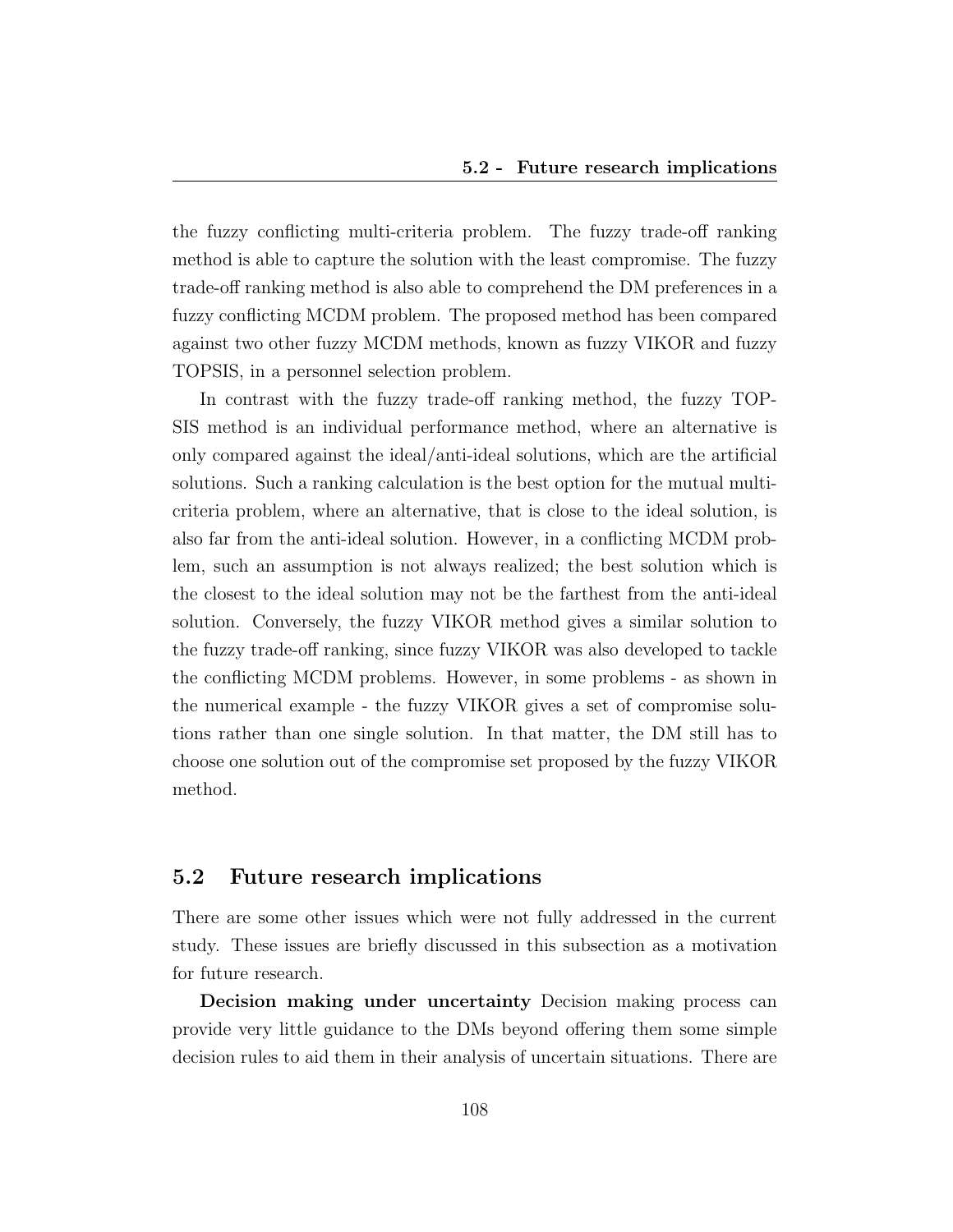four basic rules for decision making under uncertainty: the maximax rule, the maximin rule, the minimax rule, and the equal probability rule. The maximax rule looks at the best that could happen under each action. In turn, the maximin rule looks at the worst that could happen under each action. The minimax decision making is based on opportunistic loss, i.e. minimum worst potential regret. The equal probability rule assumes each state of nature is equally likely to occur. It is interesting to see how the proposed method works under each rule.

Decision making under risk Uncertainty and risk are not the same thing. Uncertainty deals with possible outcomes that are unknown, making the probabilities to the outcomes can not be assigned. Whereas, in risk situation, the possible outcomes can be listed and the probabilities to the outcomes can be assigned. The decision rules under conditions of risk are: the expected value rule, the mean-variance rules and the coefficient of variation rule. In the current study, we only consider the uncertainty in decision making problem. Further research towards the behaviour of the trade-off ranking method under risk situations may be explored.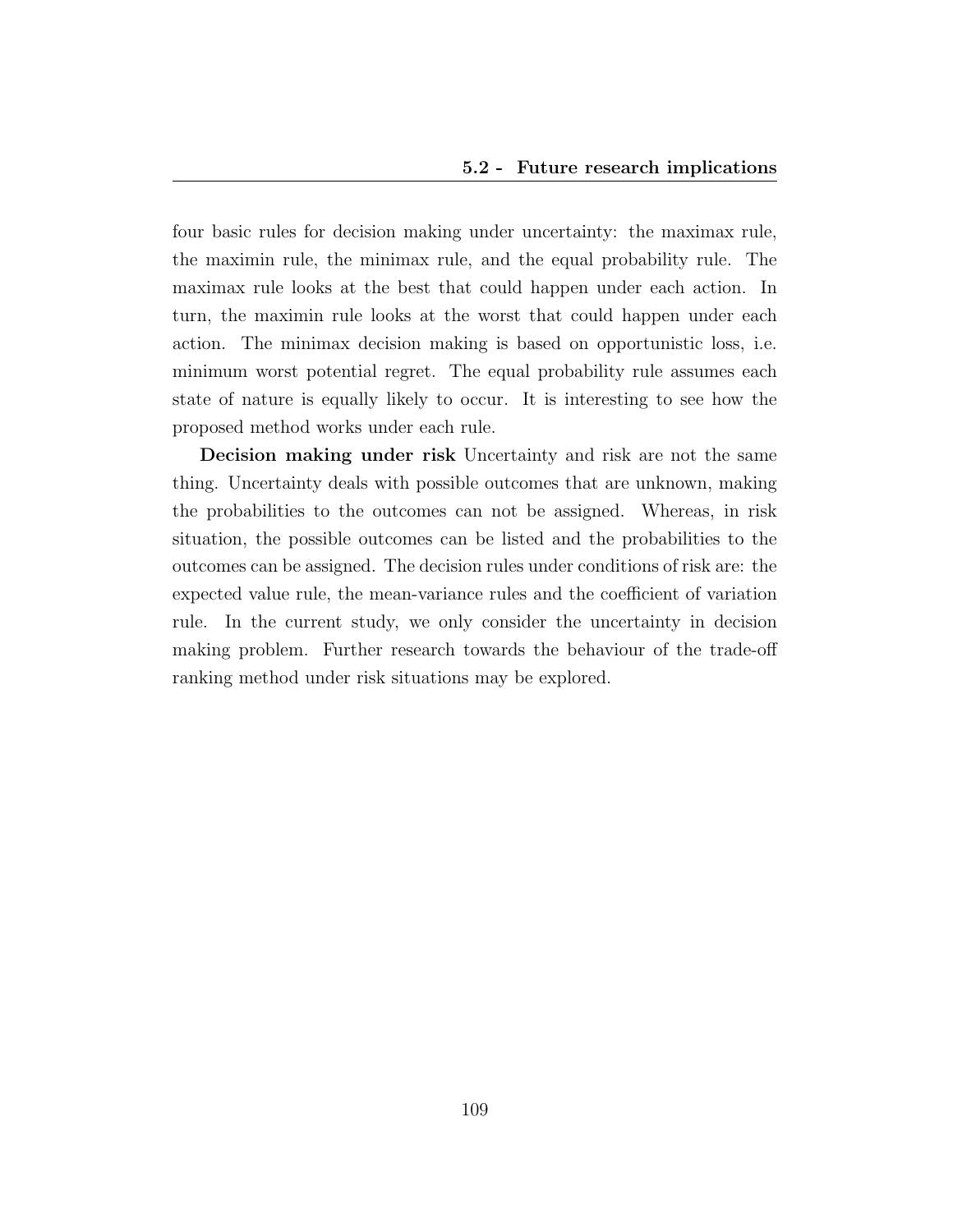## References

- Alinezhad, A. and Amini, A. (2011). Sensitivity analysis of TOPSIS technique: the results of change in the weight of one attribute on the final ranking of alternatives. Journal of Optimization in Industrial Engineering, pages 23–28.
- Amiri, M. P. (2010). Project selection for ooil-field development by using the AHP and fuzzy TOPSIS methods. Expert Systems with Applications, 37:6218–6224.
- Ananda, J. and Herath, G. (2005). Evaluating public risk preferences in forest land-use choices using multi-attribute utility theory. *Ecological Economics*, 55:408–419.
- Armacost, R. L. and Hosseini, J. C. (1994). Identification of determinant attribute using the analytic hierarchy process. Journal of the Academy of Marketing Science, 22(4):383–392.
- Banar, M., Kose, B. M., Ozkan, A., and Acar, I. P. (2007). Choosing a municipal landfill site by analytic network process. *Environmental Geology*, 52:747–751.
- Barron, F. H. and Barrett, B. E. (1996). Decision quality using ranked attribute weights. Management Science, 42(11):1515–1523.
- Barron, H. and Schmidt, C. P. (1988). Sensitivity analysis of additive multiattribute value models. Operations Research, 36(1):122–127.
- Bascetin, A. (2007). A decision support system using analytical hierarchy process (AHP) for the optimal environmental reclamation of an open-pit mine. Environmental Geology, 52:663–672.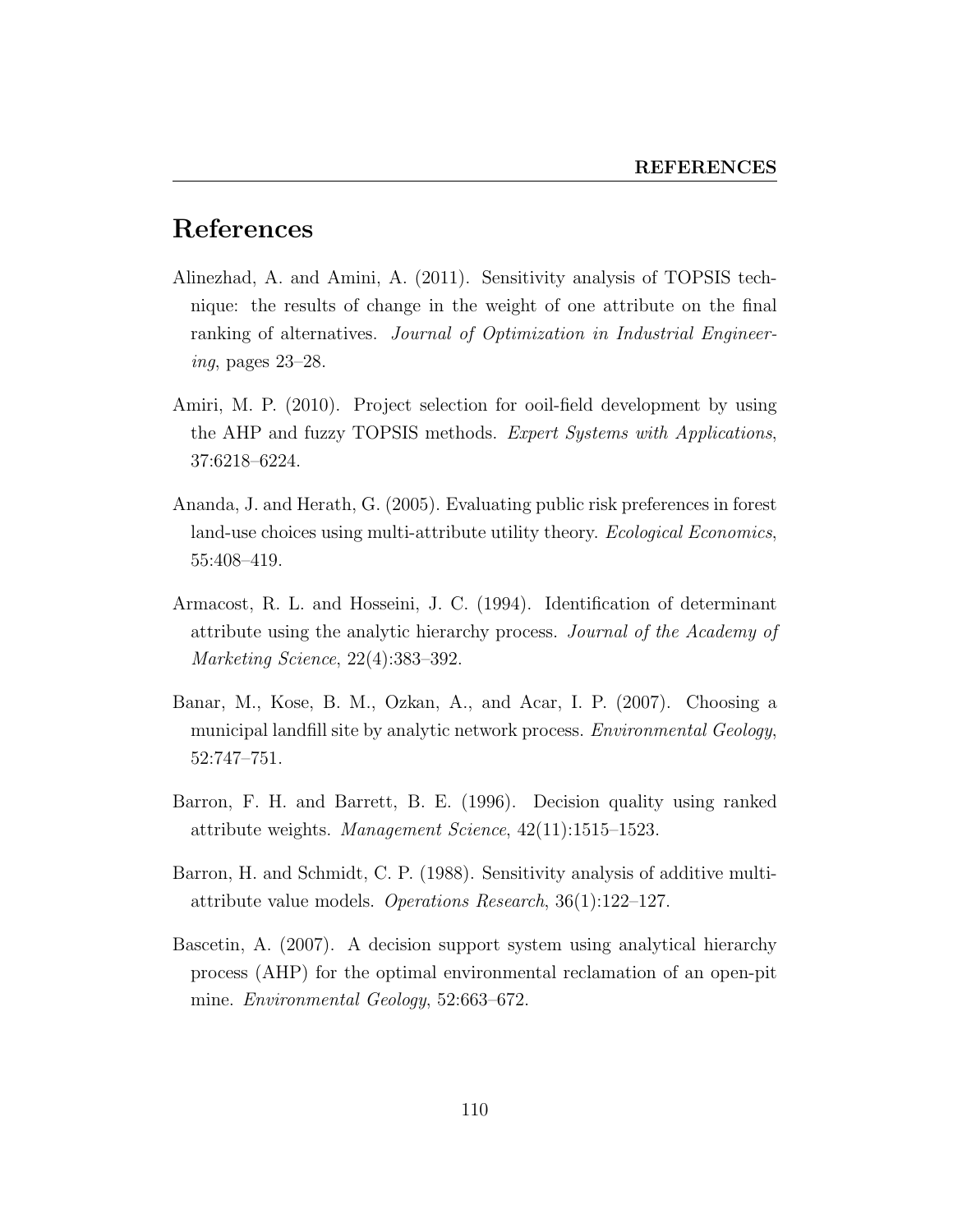- Boj, J. J., Rodriguez-Rodriguez, R., and Alfaro-Saiz, J. J. (2014). An ANPmulti-criteria-based methodology to link intangible assets and organizational performance in a balanced scorecard context. Decision Support Systems, 68:98–110.
- Bouyssou, D. (2008). Outranking methods, volume 1. Springer US, 2nd edition.
- Brans, J. and Vincke, P. (1985). A preference ranking organisation method: The PROMETHEE method for MCDM. Management Science.
- Brent, A. C., Rogers, D. E. C., Ramabitsa-Siimane, T. S. M., and Rohwer, M. B. (2007). Application of the analytical hierarchy process to establish health care waste management systems that minimise infection risks in developing countries. European Journal of Operational Research,, 181:403– 424.
- Butler, J., Jia, J., and Dyer, J. (1997). Simulation techniques for the sensitivity analysis of multi-criteria decision models. European Journal of Operational Research, 103(3):531–546.
- Buyukozkan, G. and Cifci, G. (2012). A combined fuzzy AHP and fuzzy TOPSIS based strategic analysis of electronic service quality in healhealth industry. Expert Systems with Applications, 39:2341–2354.
- Buyukozkan, G., Cifci, G., and Guleryuz, S. (2011). Strategic analysis of healhealth service quality using fuzzy AHP methodology. Expert Systems with Applications, 38:9407–9424.
- Cakir, O. and Canbolat, M. S. (2008). A web-based decision support system for multi-criteria inventory classification using fuzzy AHP methodology. Expert Systems with Applications, 35:1367–1378.
- Carlsson, C. and Fuller, R. (2001). On possibilistic mean value and variance of fuzzy numbers. Fuzzy sets and systems,  $122(2):315-326$ .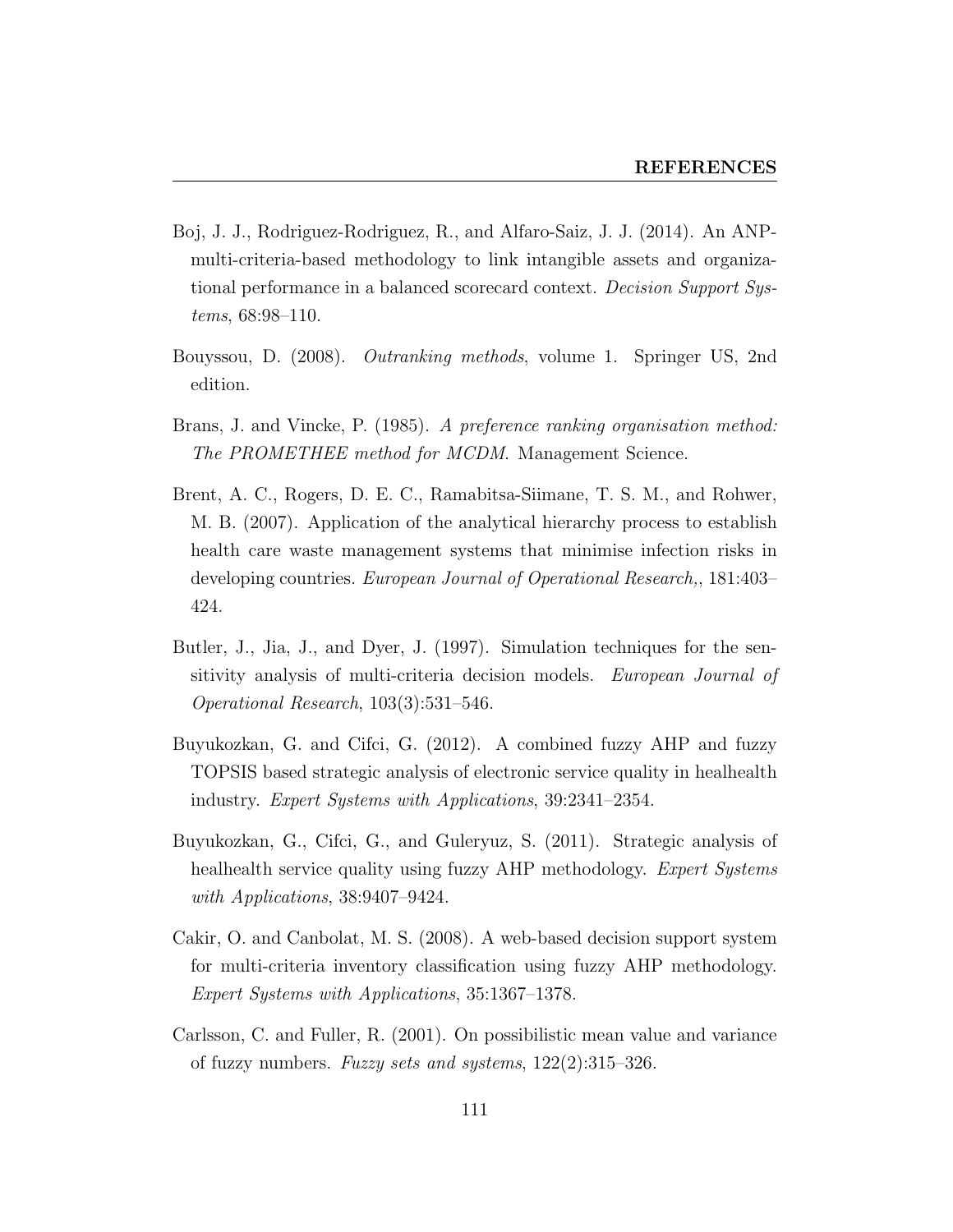- Chatzimouraddis, A. I. and Pilavachi, P. A. (2009). Technological, economic and sustainability evaluation of power plants using the Analytic Hierarchy Process. Energy Policy, 37:778–787.
- Chen, C. T. (2000). Extensions of the TOPSIS for group decision-making under fuzzy environment. Fuzzy sets and systems,  $114(1):1-9$ .
- Chen, R. Y. (2009). RFM-based eco-efficiency analysis using TakagiSugeno fuzzy and AHP approach. Environmental Impact Assessment Review, 29:157–164.
- Cheng, E. W. L. and Li, H. (2007). Application of ANP in process models: An example of strategic partnering. Building and Environment, 42:278– 287.
- Chiu, C.-H. and Wang, W.-J. (2002). A simple computation of MIN and MAX operations for fuzzy numbers. Fuzzy Sets and Systems, 126(2):273– 276.
- Chu, T. C. and Lin, Y. C. (2003). A fuzzy TOPSIS method for robot selection. The International Journal of Advanced Manufacturing Technology, 21(4):284–290.
- Contreras, F., Hanaki, K., Aramaki, T., and Connors, S. (2008). Application of analytical hierarchy process to analyze stakeholders preferences for municipal solid waste management plans, Boston, USA. Resources Conservation and Recycling, 52:979–991.
- Dabaghian, M. R., Hashemi, S. H., Ebadi, T., and Maknoon, R. (2008). The best available technology for small electroplating plants applying analytical hierarchy process. *International Journal of Environmental Science and* Technology, 5:479–484.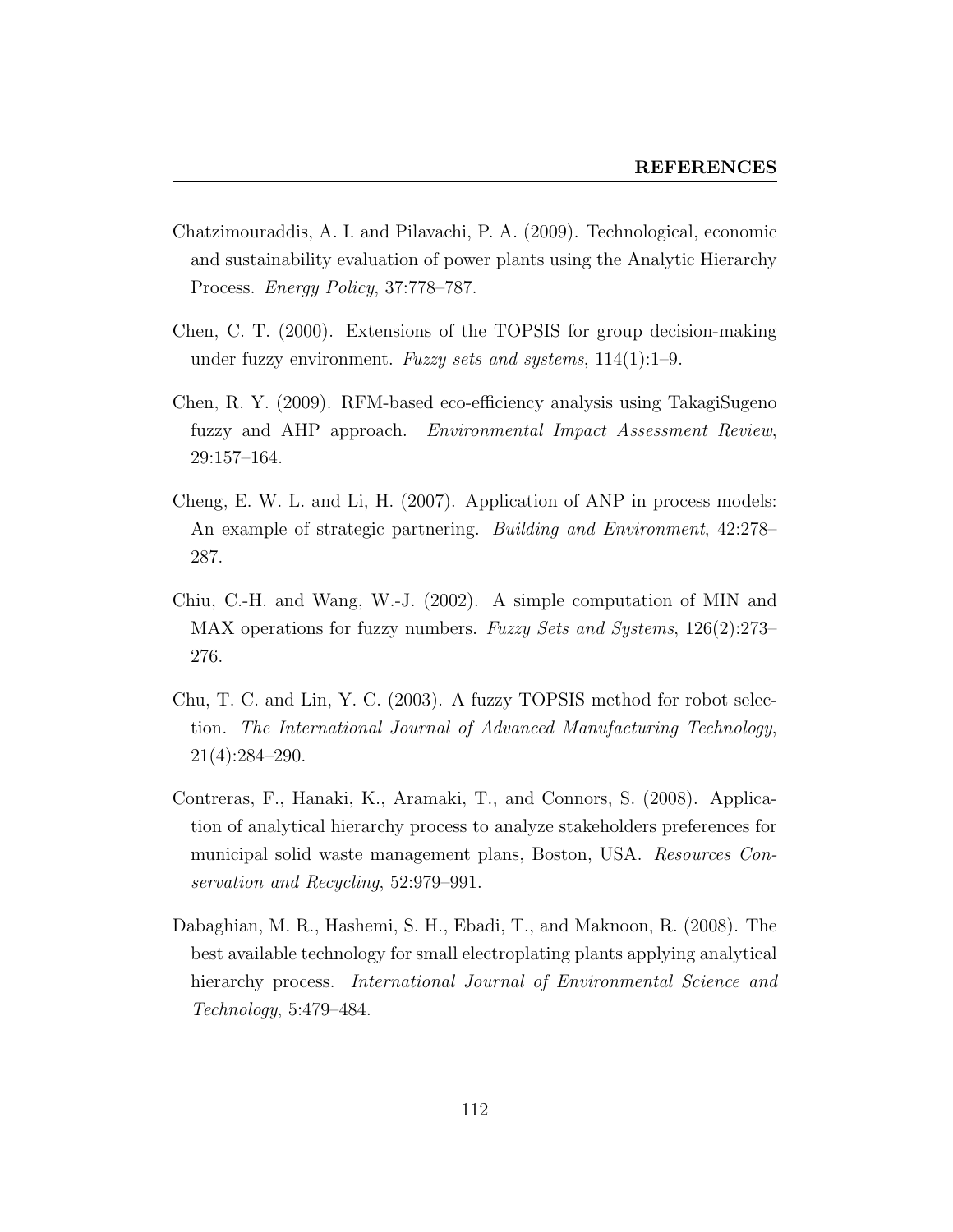- Das, I. and Dennis, J. (1998). Normal-boundary intersection: A new method for generating the Pareto surface in nonlinear multicriteria optimization problems. SIAM Journal on Optimization, 8(3):631–657.
- De Leeneer, I. and Pastijn, H. (2002). Selecting land mine detection strategies by means of outranking MCDM techniques. European Journal of Operational Research, 139:327–338.
- Deb, K., Thiele, L., Laumanns, M., and Zitzler, E. (2005). Scalable test problems for evolutionary multiobjective optimization. Springer.
- Eckenrode, R. T. (1965). Weighting Multiple Criteria. Management Science, 12(3):180–192.
- Edgeworth, F. Y. (1881). Mathematical psychics: An essay on the application of mathematics to the moral sciences, volume 10. Kegan Paul.
- Einhorn, H. J. and Hogarth, R. M. (1975). Unit weighting schemes for decision making. Organizational Behavior and Human Performance, 13:171– 192.
- Ercanoglu, M., Kasmer, O., and Temiz, N. (2008). Adaptation and comparison of expert opinion to analytical hierarchy process for landslide susceptibility mapping. Bulletin of Engineering Geology and the Environment, 67:565–578.
- Erfani, T. and Utyuzhnikov, S. V. (2010). Handling uncertainty and finding robust Pareto frontier in multiobjective optimization using fuzzy set theory. volume 51st, Orlando, Florida. AIAA/ASME/ASCE/AHS/ASC Structures, Structural Dynamics and Material Conference.
- Erfani, T. and Utyuzhnikov, S. V. (2011). Directed search domain: a method for even generation of the Pareto frontier in multiobjective optimization. Engineering Optimization, 43(5):467–484.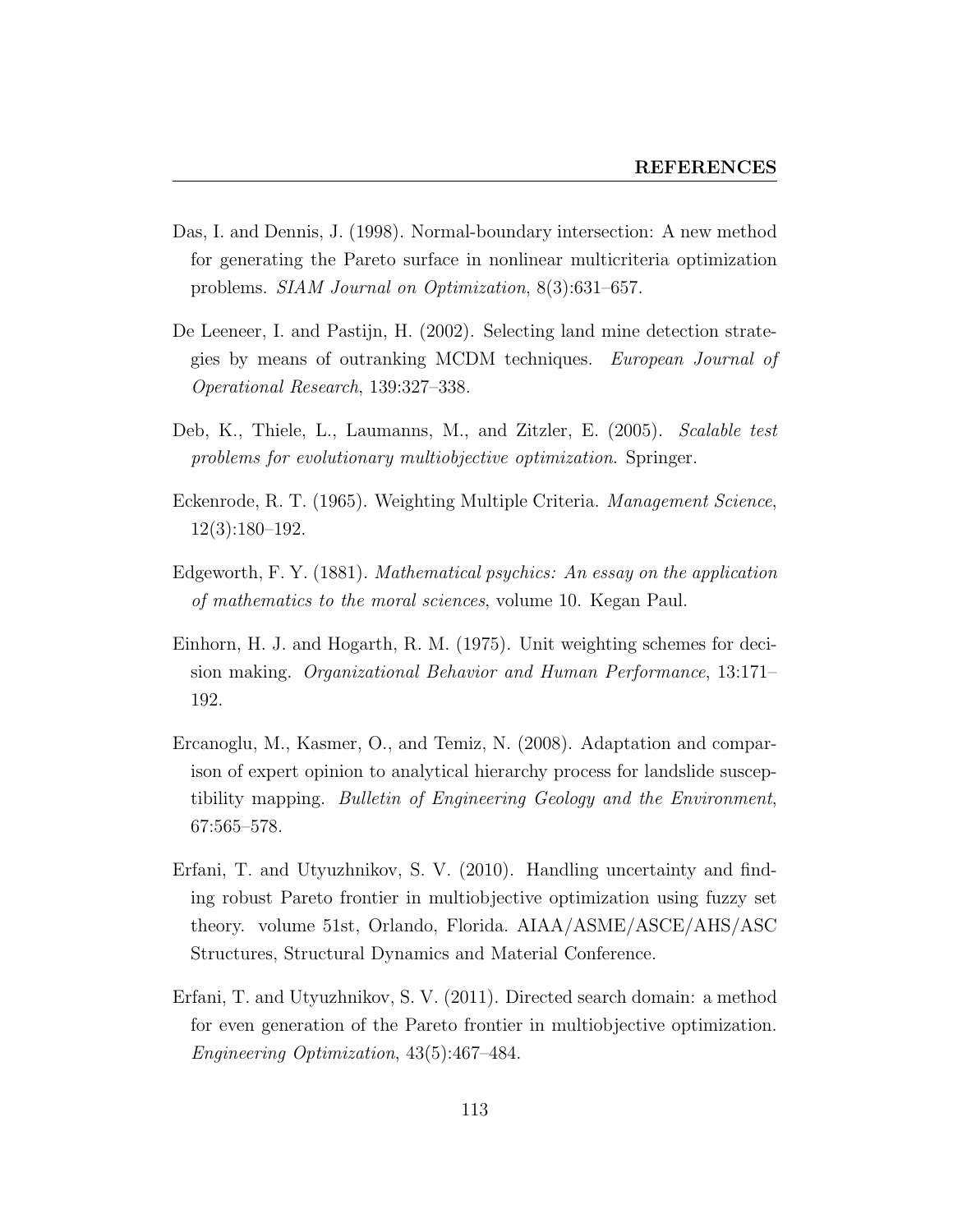- Erfani, T., Utyuzhnikov, S. V., and Kolo, B. (2013). A modified directed search domain algorithm for multiobjective engineering and design optimization. Structural and Multidisciplinary Optimization, 48(6):1129–1141.
- Feng, C. W., Liu, L., and Burns, S. A. (1997). Using genetic algorithms to solve construction time-cost trade-off problems. Journal of computing in civil engineering, 11(3):184–189.
- Fonseca, C. M. and Fleming, P. J. (1993). Genetic Algorithms for Multiobjective Optimization: Formulation, Discussion and Generalization. International Computer Games Association, 93:416–423.
- Giachetti, R. E. and Young, R. E. (1997). A parametric representation of fuzzy numbers and their arithmetic operators. Fuzzy sets and systems, 91(2):185–202.
- Gomez-Navarro, T., Garcia-Melon, M., Acuna-Dutra, S., and Diaz-Martin, D. (2009). An environmental pressure index proposal for urban development planning based on the analytic network process. Environmental Impact Assessment Review, 29:319–329.
- Goumas, M. and Lygerou, V. (2000). An extension of the PROMETHEE method for decision making in fuzzy environment: Ranking of alternative energy exploitation projects. European Journal of Operational Research, 123:606–613.
- Gumus, A. T. (2009). Evaluation of hazardous waste transportation firms by using a two-step fuzzy-AHP and TOPSIS methodology. Expert Systems with Applications, 36:4067-4074.
- Gungor, Z., Serhadlioglu, G., and Kesen, S. E. (2009). A fuzzy AHP approach to personnel selection problem. Applied Soft Computing, 9:641–646.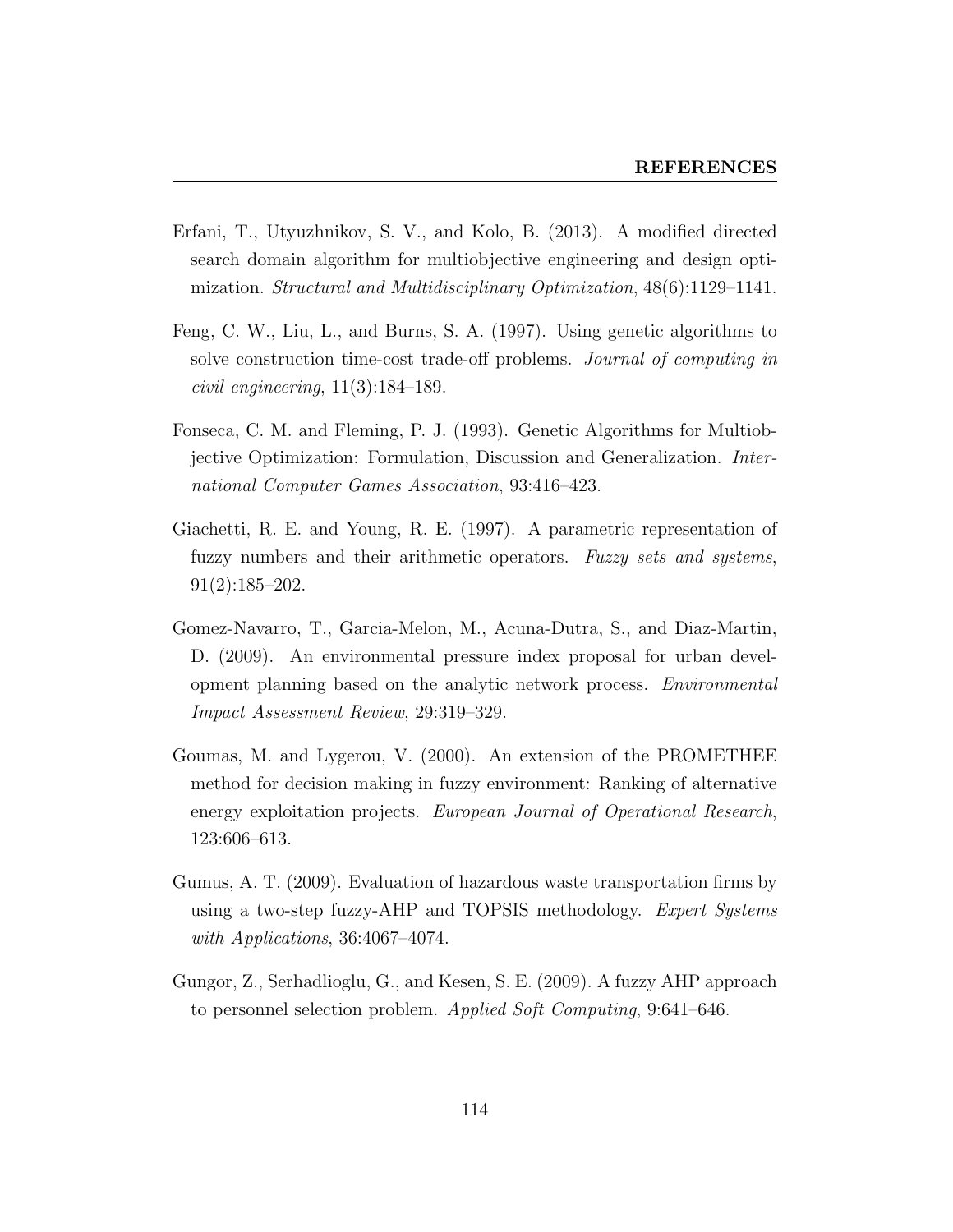- Hegazy, T. (1999). Optimization of construction time-cost trade-off analysis using genetic algorithms. Canadian Journal of Civil Engineering, 26(6):685–697.
- Herath, G. (2004). Incorporating community objectives in improved wetland management: the use of the analytic hierarchy process. *Journal of* Environmental Management, 70:263–273.
- Hobbs, B. F. (1980). A comparison of weighting methods in power plant siting. Decision Sciences,  $11(4)$ :725–737.
- Hwang, C.-L. and Masud, A. S. M. (2012). Multiple objective decision makingmethods and applications: a state-of-the-art survey, volume 164. Springer Science & Business Media.
- Hwang, C. L. and Yoon, K. (1981). Multiple Attribute Decision Making: Methods and Applications, A State of the Art Survey. Sprinnger-Verlag, New York, NY.
- Iwanejko, R. (2007). Multicriterion AHP decision-making model as a tool for supporting the selection of optimal decision in a water supply system. Environment Protection Engineering, 33:141–146.
- Jacquet-Lagreze, E. and Siskos, J. (1982). Assessing a set of additive utility functions for multicriteria decision-making, the UTA method. European journal of operational research, 10(2):151–164.
- Jahanshahloo, G. R., Lotfi, F. H., and Izadikhah, M. (2006). An algorithmic method to extend TOPSIS for decision-making problems with interval data. Applied mathematics and computation, 175(2):1375–1384.
- Kablan, M. M. (2004). Decision support for energy conservation promotion: an analytic hierarchy process approach. Energy Policy, 32:1151–1158.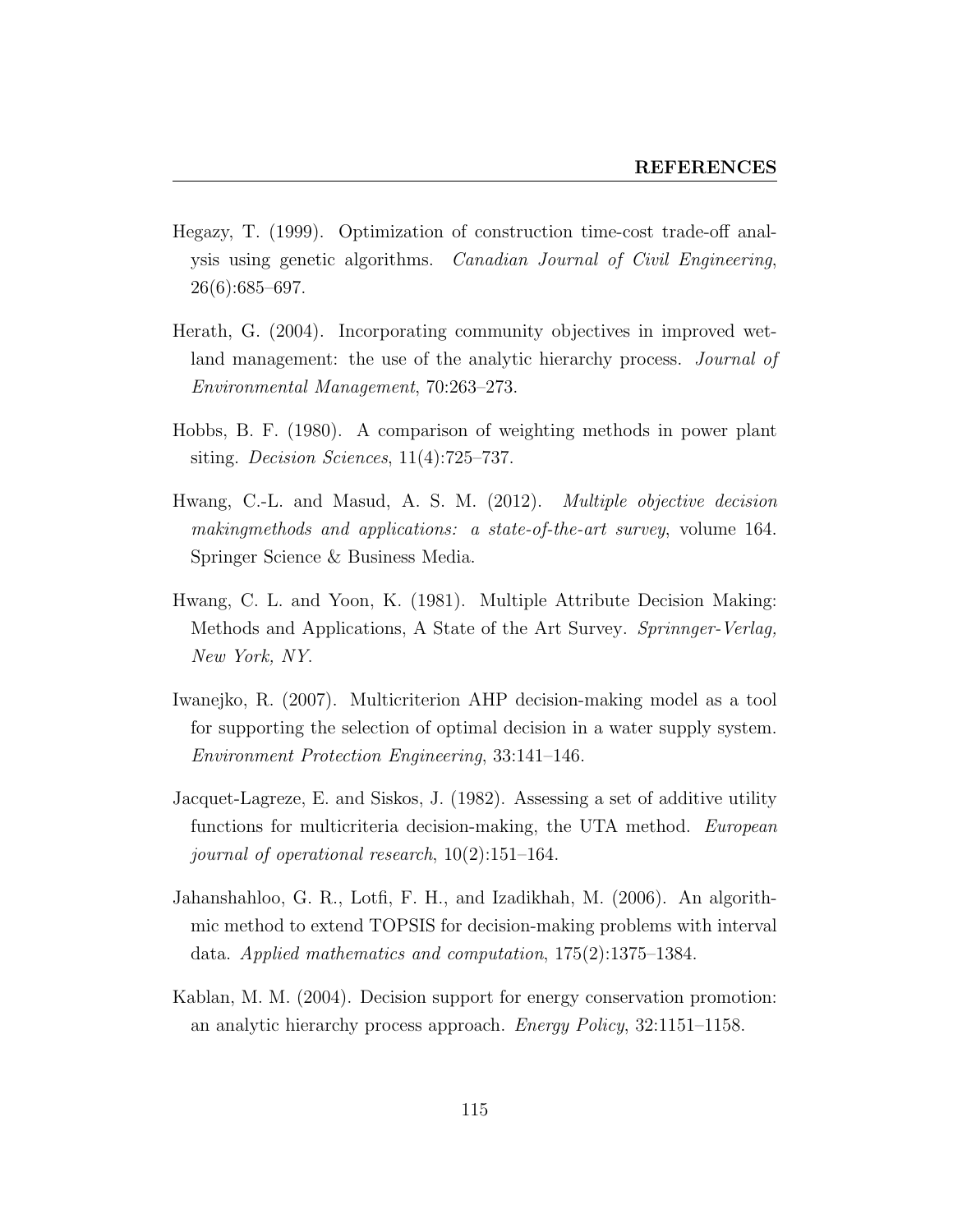- Kao, C. (2010). Weight determination for consistently ranking alternatives in multiple criteria decision analysis. Applied Mathematical Modelling, 34(7):1779–1787.
- Keeney, R. L. and Raiffa, H. (1976). Decisions with multiple objectives: preferences and value trade-offs. Wiley, New York.
- Khan, S. and Faisal, M. N. (2008). An analytic network process model for municipal solid waste disposal options. Waste Management, 28:1500–1508.
- Kilic, H. S., Zaim, S., and Delen, D. (2014). Development of a hybrid methodology for ERP system selection: The case of Turkish Airlines. Decision Support Systems, 66:82–92.
- Kilincci, O. and Onal, S. A. (2011). Fuzzy AHP approach for supplier selection in a washing machine company. Expert Systems with Applications, 38:9656–9664.
- Klir, G. and Yuan, B. (1995). *Fuzzy sets and fuzzy logic*, volume 4. Prentice hall New Jersey.
- Krohling, R. A. and Campanharo, V. C. (2011). Fuzzy TOPSIS for group decision making: A case study for accidents with oil spill in the sea. Expert Systems with Applications, 38(4):4190–4197.
- Levy, J. K. (2005). Multiple criteria decision making and decision support systems for flood risk management. Stochastic Environmental Research and Risk Assessment, 19:438–447.
- Liu, C. R., Frazier, P., Kumar, L., MacGregor, C., and Blake, N. (2006). Catchment-wide wetland assessment and prioritization using the multicriteria decision-making method TOPSIS. Environmental Management, 38:316–326.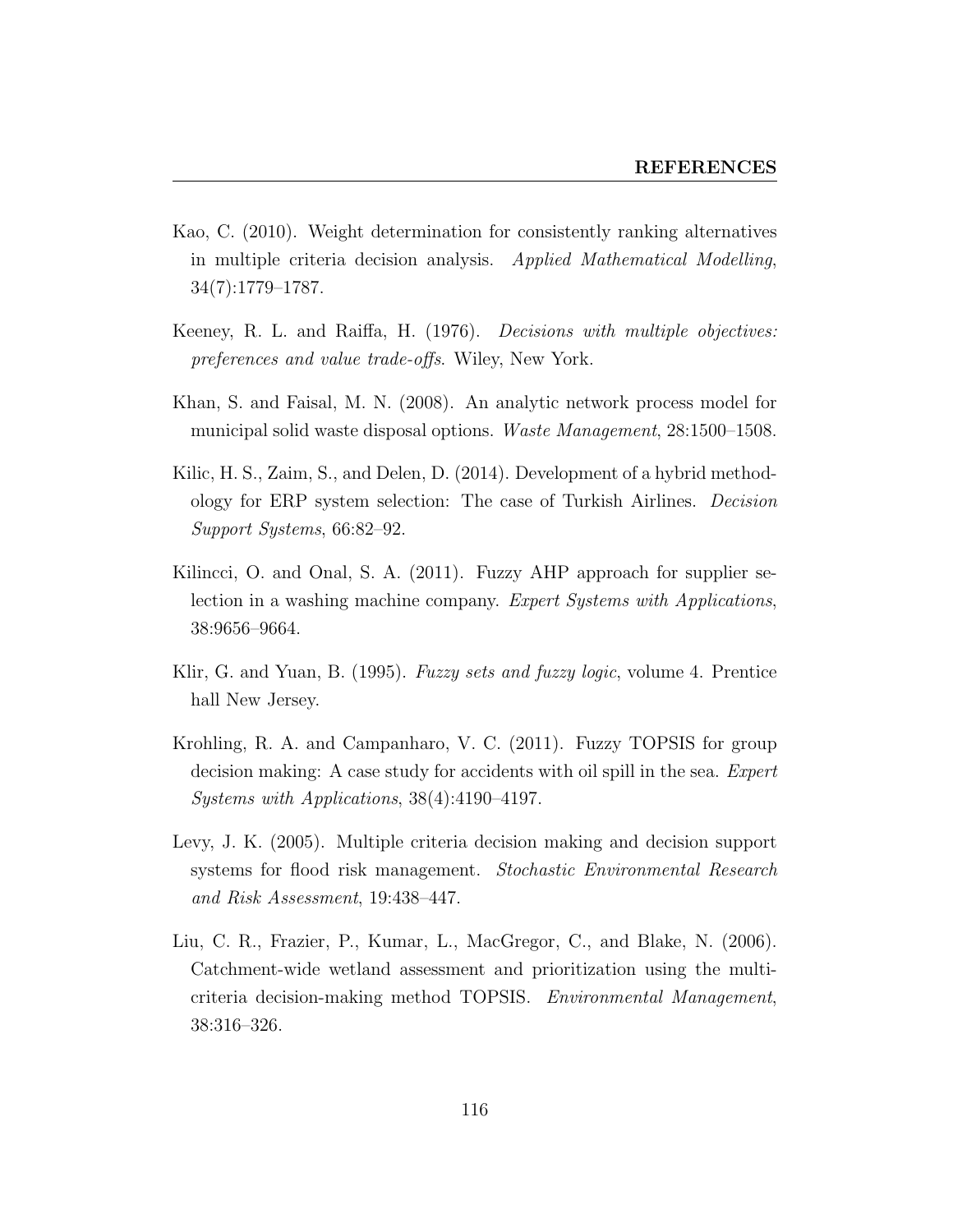- Masuda, T. (1990). Hierarchical sensitivity analysis of the priorities used in Analytic Hierarchy Process. Systems Science, 21(2):415–427.
- Messac, A. and Ismail-Yahaya, A. (2002). Multiobjective robust design using physical programming. Structural Multidisciplinary Optimization,  $23(5):357-371.$
- Messac, A., Ismail-Yahaya, A., and Mattson, C. (2003). The normalized normal constraint method for generating the Pareto frontier. *Structural* and multidisciplinary optimization, 25(2):86–98.
- Messac, A. and Mattson, C. (2004). Normal constraint method with guarantee of even representation of complete Pareto frontier. AIAA Journal, 42(10):2101–2111.
- Neumann, J. v., Morgenstern, O., et al. (1944). Theory of games and economic behavior.
- Oberschmidt, J., Geldermann, J., Ludwig, J., and Schmehl, M. (2010). Modified PROMETHEE approach for assessing energy technologies. International Journal of Energy Sector Management, 4(2):183–212.
- Olson, D. L. (2004). Comparison of weight in TOPSIS models. Mathematical and Computer Modelling, 40(7):721–727.
- Opricovic, S. (2007). A fuzzy compromise solution for multicriteria problems. International Journal of Uncertainty, Fuzziness and Knowledge-based Systems, 15(3):363–380.
- Opricovic, S. (2011). Fuzzy VIKOR with an application to water resources planning. Expert Systems with Applications, 38:12983–12990.
- Opricovic, S. and Tzeng, G.-H. (2004). Compromise solution by MCDM methods: A comparative analysis of VIKOR and TOPSIS. European Journal of Operational Research, 156:445–455.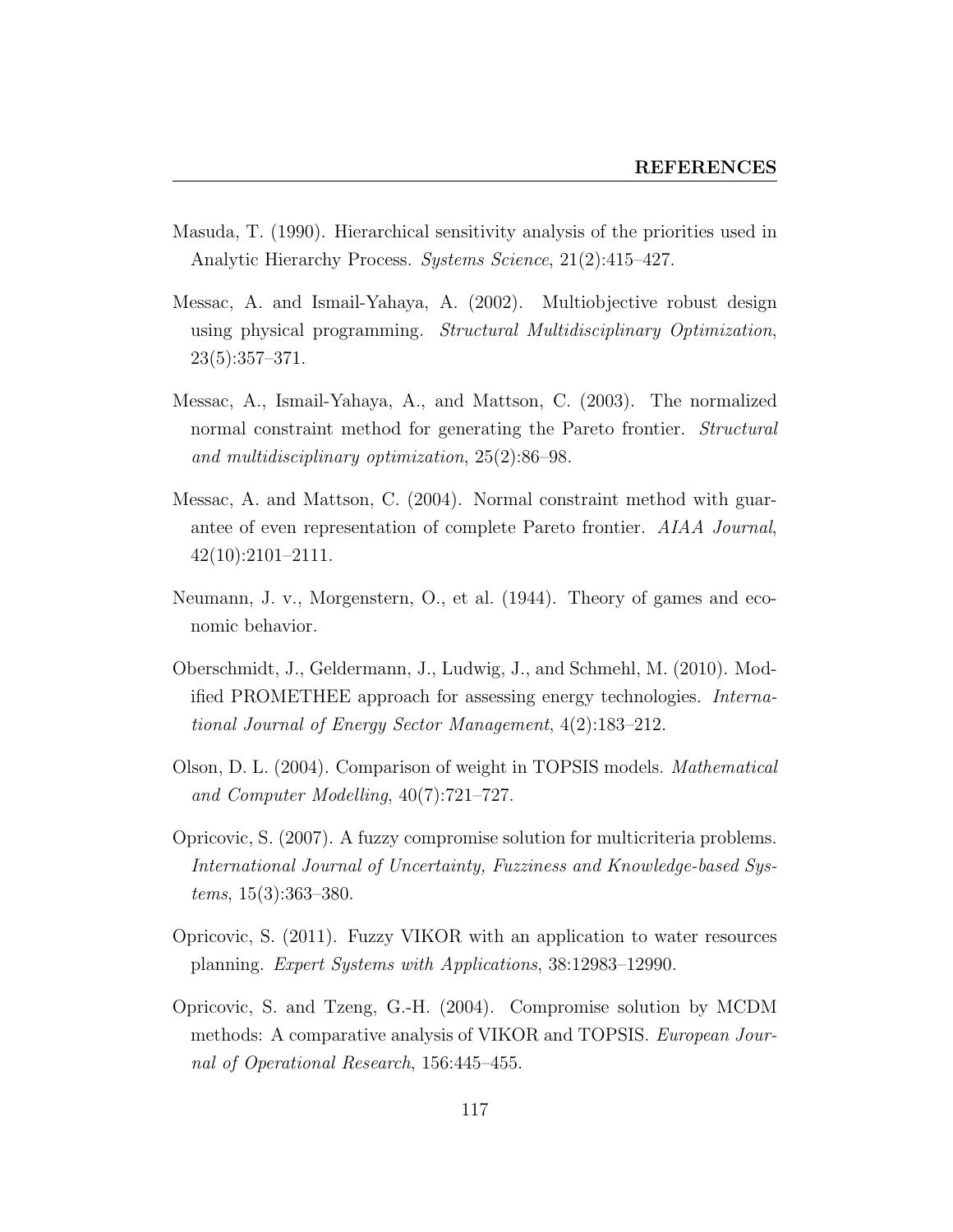- Pareto, V. (1906). Manuale di economia politica, volume 13. Societa Editrice.
- Pareto, V. (1971). Manual of political economy. Macmillan.
- Parkinson, A., Sorensen, C., and Pourhassan, N. (1993). A general approach for robust optimal design. Journal of Mechanical Design, 115:74.
- Perny, P. and Roubens, M. (1998). Fuzzy preference modeling. In Fuzzy sets in decision analysis, operations research and statistics, pages 3–30. Springer.
- Petrović, M., Bojković, N., Anić, I., Stamenković, M., and Tarle, S. P. (2014). An ELECTRE-based decision aid tool for stepwise benchmarking: An application over EU Digital Agenda targets. Decision Support Systems, 59:230–241.
- Randall, P., Brown, L., Deschaine, L., Dimarzio, J., Kaiser, G., and Vierow, J. (2004). Application of the analytic hierarchy process to compare alternatives for the long-term management of surplus mercury. Journal of Environmental Management, 71:35–43.
- Rios Insua, D. (1990). Sensitivity analysis in multi-objective decision making. Springer-Verlag.
- Rouhani, S., Ghazanfari, M., and Jafari, M. (2012). Evaluation model of business intelligence for enterprise systems using fuzzy TOPSIS. Expert Systems with Applications, 39:3764–3771.
- Rouyendegh, B. D. and Saputro, T. E. (2014). Supplier selection using integrated fuzzy TOPSIS and MCGP: a case study. Procedia - Social and Behavioral Sciences, 116:3957–3970.
- Saaty, T. L. (1980). The analytic hierarchy process: planning, priority setting, resources allocation. McGraw, New York.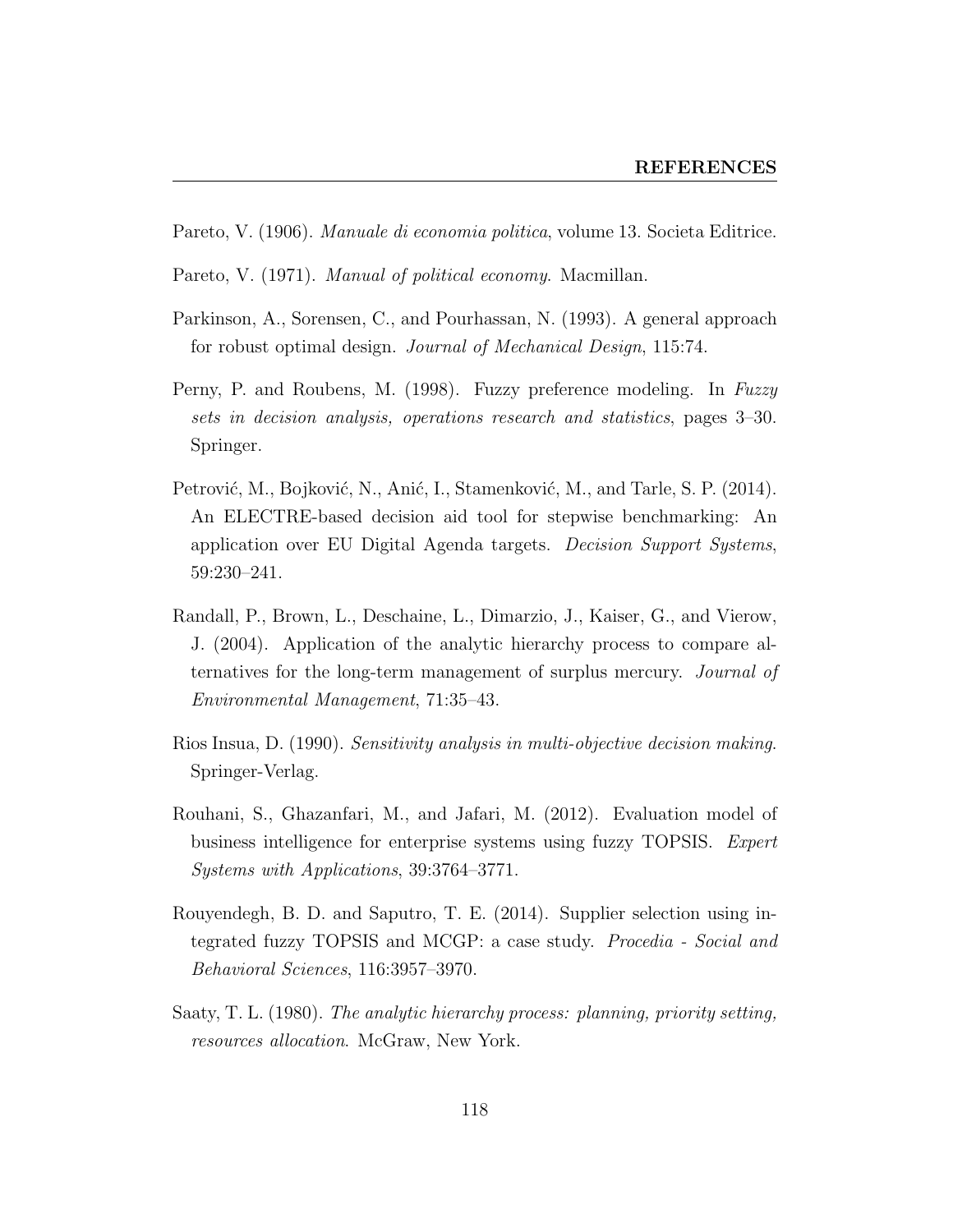- Saaty, T. L. (1996). The analytic network process-decision making with dependence and feedback. Pittsburgh, PA: RWS Publications.
- Schoemaker, P. J. and Waid, C. C. (1982). An experimental comparison of different approaches to determining weights in additive utility models. Management science, 28(2):182–196.
- Shih, H. S., Shyur, H. J., and Lee, E. S. (2007). An extension of TOPSIS for group decision making. Mathematical and Computer Modelling, 45(7):801– 813.
- Shukla, P. and Deb, K. (2007). On finding multiple Pareto optimal solutions using classical and evolutionary generating methods. European Journal of Operational Research, 181(3):1630–1652.
- Simanaviciene, R. and Ustinovichius, L. (2010). Sensitivity analysis for multiple criteria decision making methods: TOPSIS and SAW. Procedia-Social and Behavioral Sciences, 2(6):7743–7744.
- Sodhi, B. and T V, P. (2012). A simplified description of fuzzy TOPSIS. arXiv preprint arXiv:1205.5098.
- Soltanmohammadi, H., Osanloo, M., and Bazzazi, A. A. (2009). Deriving preference order of post-mining land-uses through MLSA framework: application of an outranking technique. Environmental Geology, 58:877–888.
- Solymosi, T. and Dombi, J. (1986). A method for determining the weight of criteria: The centralized weights. European Journal of Operational Research, 26:35–41.
- Srdjevic, B. (2007). Linking analytic hierarchy process and social choice methods to support group decision-making in water management. Decision Support Systems, 42:2261–2273.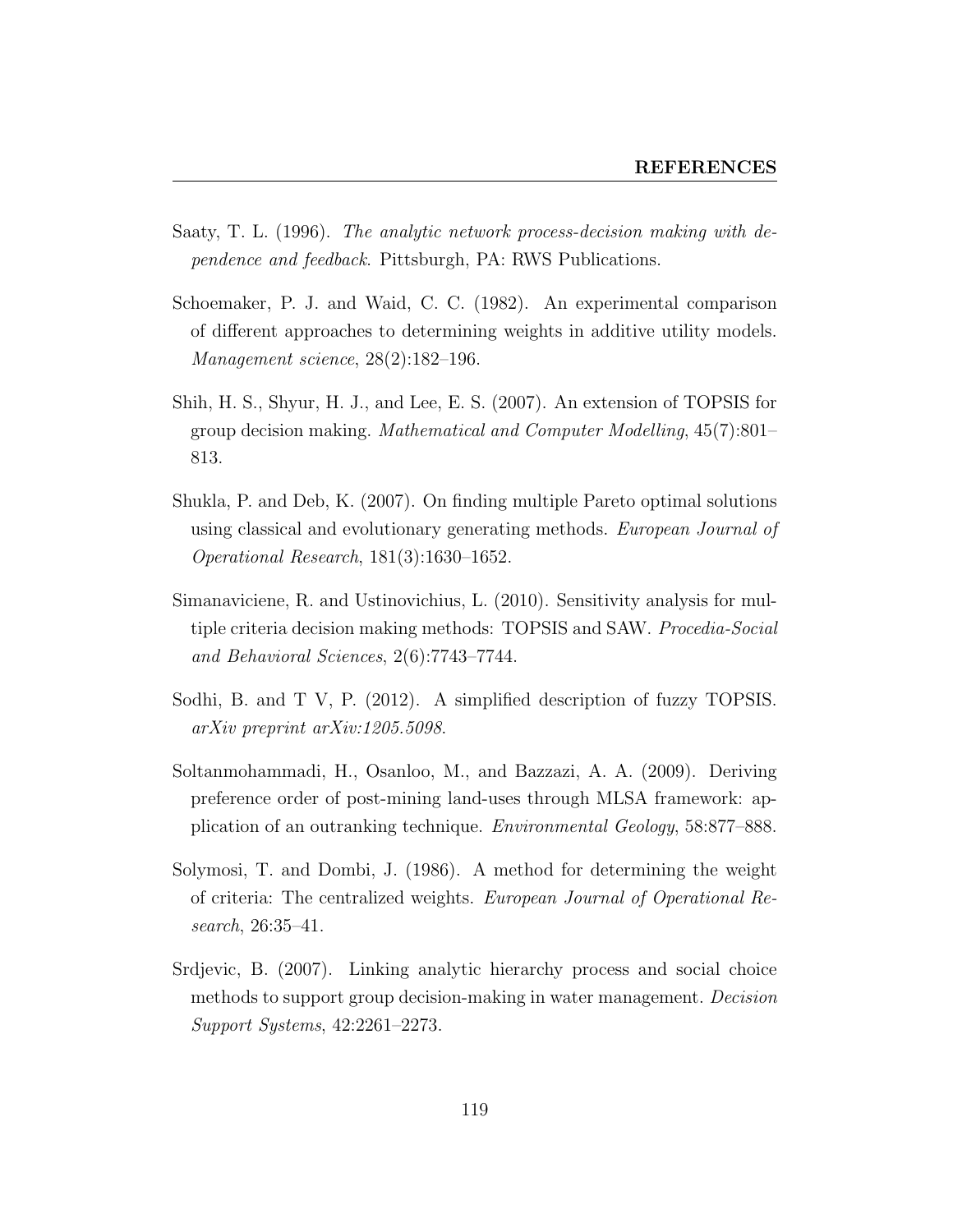- Stillwell, W. G., Seaver, D. A., and Edwards, W. (1981). A comparison od weights approximation techniques in multiattribute utility decision making. Organizational Behavior and Human Performance, 28:62–77.
- Sun, C.-C. (2010). A performance evaluation model by integrating fuzzy AHP and fuzzy TOPSIS methods. Expert Systems with Applications, 37:7745– 7754.
- Sun, C.-C. and Lin, G. T. (2009). Using fuzzy TOPSIS method for evaluating the competitive advantage of shopping websites. Expert Systems with Applications, 36:11764–11771.
- Tanaka, M., Watanabe, H., Furukawa, Y., and Tanino, T. (1995). GA-based decision support system for multicriteria optimization. In Systems, Man and Cybernetics, 1995. Intelligent Systems for the 21st Century., IEEE International Conference, volume 2, pages 1556–1561. IEEE.
- Thapa, R. B. and Murayama, Y. (2008). Land evaluation for peri-urban agriculture using analytical hierarchical process and geographic information system techniques: A case study of Hanoi. Land Use Policy, 25:225–239.
- Toloie-Eshlaghy, A., Homayonfar, M., Aghaziarati, M., and Arbabium, P. (2011). A subjective weighting method based on group decision making for ranking and measuring criteria values. Australian Journal of Basic and Applied Sciences, 5(12):2034–2040.
- Torlak, G., Sevkli, M., Sanal, M., and Zaim, S. (2011). Analyzing business competition by using fuzzy TOPSIS method: An example of Turkish domestic airline industry. Expert Systems with Applications, 38:3396–3406.
- Triantaphyllou, E. (2013). Multi-criteria decision making methods: a comparative study, volume 44. Springer Science & Business Media.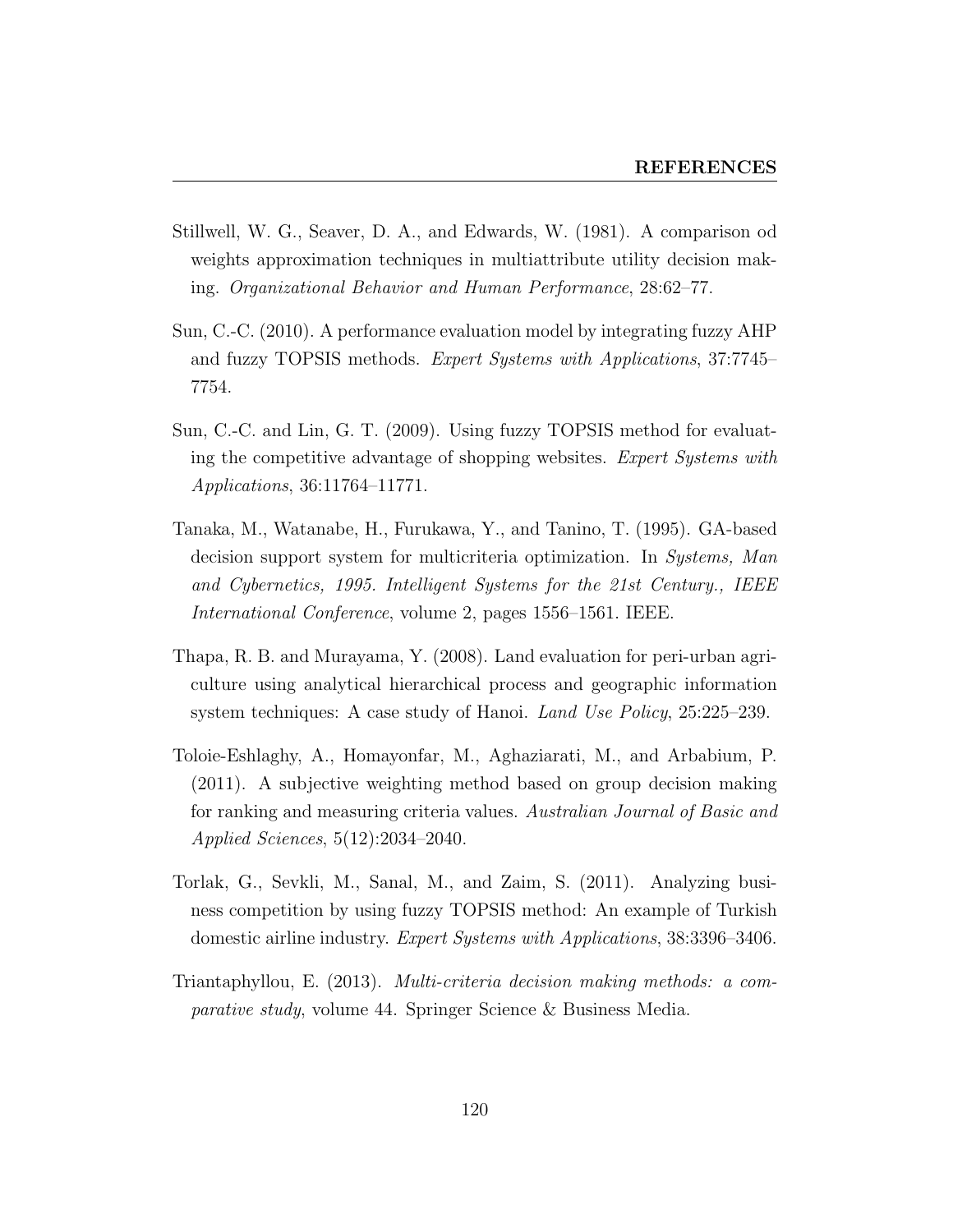- Triantaphyllou, E. and Sanchez, A. (1997). A sensitivity analysis approach for some deterministic multi-criteria decision making methods. Decision Sciences, 28(1):151–194.
- Tseng, M. L., Lin, Y. H., Chiu, A. S. F., and Liao, J. C. H. (2008). Using FANP approach on selection of competitive priorities based on cleaner production implementation: a case study in PCB manufacturer. Taiwan Clean Technologies and Environmental Policy, 10:17–29.
- Utyuzhnikov, S. V., Fantini, P., and Guenov, M. (2005). Numerical method for generating the entire Pareto frontier in multiobjective optimization. In Proceeding of Eurogen, Munich.
- Utyuzhnikov, S. V., Fantini, P., and Guenov, M. (2009). A method for generating a well-distributed Pareto set in nonlinear multiobjective optimization. Journal of Computational and Applied Mathematics, 223(2):820–841.
- Van Leekwijck, W. and Kerre, E. E. (1999). Defuzzification: criteria and classification. Fuzzy sets and systems, 108(2):159–178.
- Von Winterfeldt, D. and Edwards, W. (1986). Decision analysis and behavioral research. Cambridge University Press.
- Wang, J.-W., Cheng, C.-H., and Huang, K.-C. (2009). Fuzzy hierarchical TOPSIS for supplier selection. Applied Soft Computing, 9(1):377–386.
- Wang, T. C. and Chang, T. H. (2007). Application of TOPSIS in evaluating initial training aircraft under a fuzzy environment. Expert Systems with Applications, 33(4):870–880.
- Wang, W.-J. and Luoh, L. (2000). Simple computation for the defuzzifications of center of sum and center of gravity. Journal of Intelligent  $\mathscr B$  Fuzzy Systems, 9(1, 2):53–59.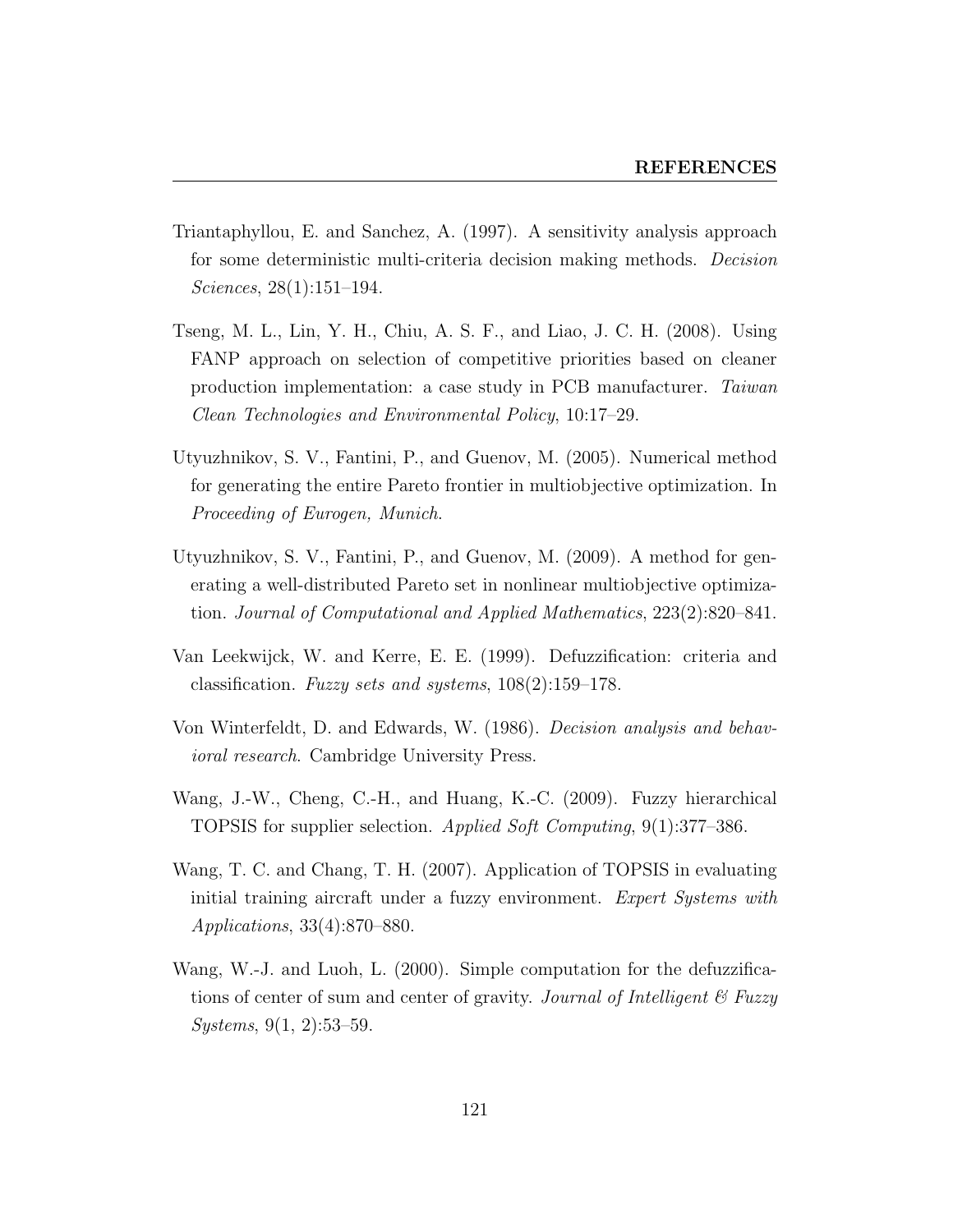- Wang, Y. and Yang, Y. (2009). Particle swarm optimization with preference order ranking for multi-objective optimization. *Information Sciences*, 179(12):1944–1959.
- Wang, Y.-J. and Lee, H.-S. (2007). Generalizing TOPSIS for fuzzy multiplecriteria group decision-making. Computers  $\mathcal C$  Mathematics with Applications,  $53(11):1762-1772$ .
- Wang, Y.-M. and Elhag, T. M. (2006). Fuzzy TOPSIS method based on alpha level sets with an application to bridge risk assessment. Expert systems with applications, 31(2):309–319.
- Wu, C. R., Lin, C. T., and Chen, H. C. (2007). Optimal selection of location for Taiwanese hospitals to ensure a competitive advantage by using the analytic hierarchy process and sensitivity analysis. Building and Environment, 42:1431–1444.
- Wu, H.-Y., Chen, J.-K., and Chen, I.-S. (2010). Innovation capital indicator assessment of Taiwanese Universities: A hybrid fuzzy model application. Expert Systems with Applications, 37(2):1635–1642.
- Wu, H.-Y., Tzeng, G.-H., and Chen, Y.-H. (2009). A fuzzy MCDM approach for evaluating banking performance based on Balanced Scorecard. Expert Systems with Applications, 36(6):10135–10147.
- Yong, D. (2006). Plant location selection based on fuzzy TOPSIS. The International Journal of Advanced Manufacturing Technology, 28(7-8):839–844.
- Yu, X., Guo, S., Guo, J., and Huang, X. (2011). Rank B2C e-commerce websites in e-alliance based on AHP and fuzzy TOPSIS. Expert Systems with Applications, 38:3550-3557.
- Yurdakul, M. and Iç, Y. T. (2009). Analysis of the benefit generated by using fuzzy numbermethodsTOPSIS model developed for machine tool selection problems. Journal of materials processing technology, 209(1):310–317.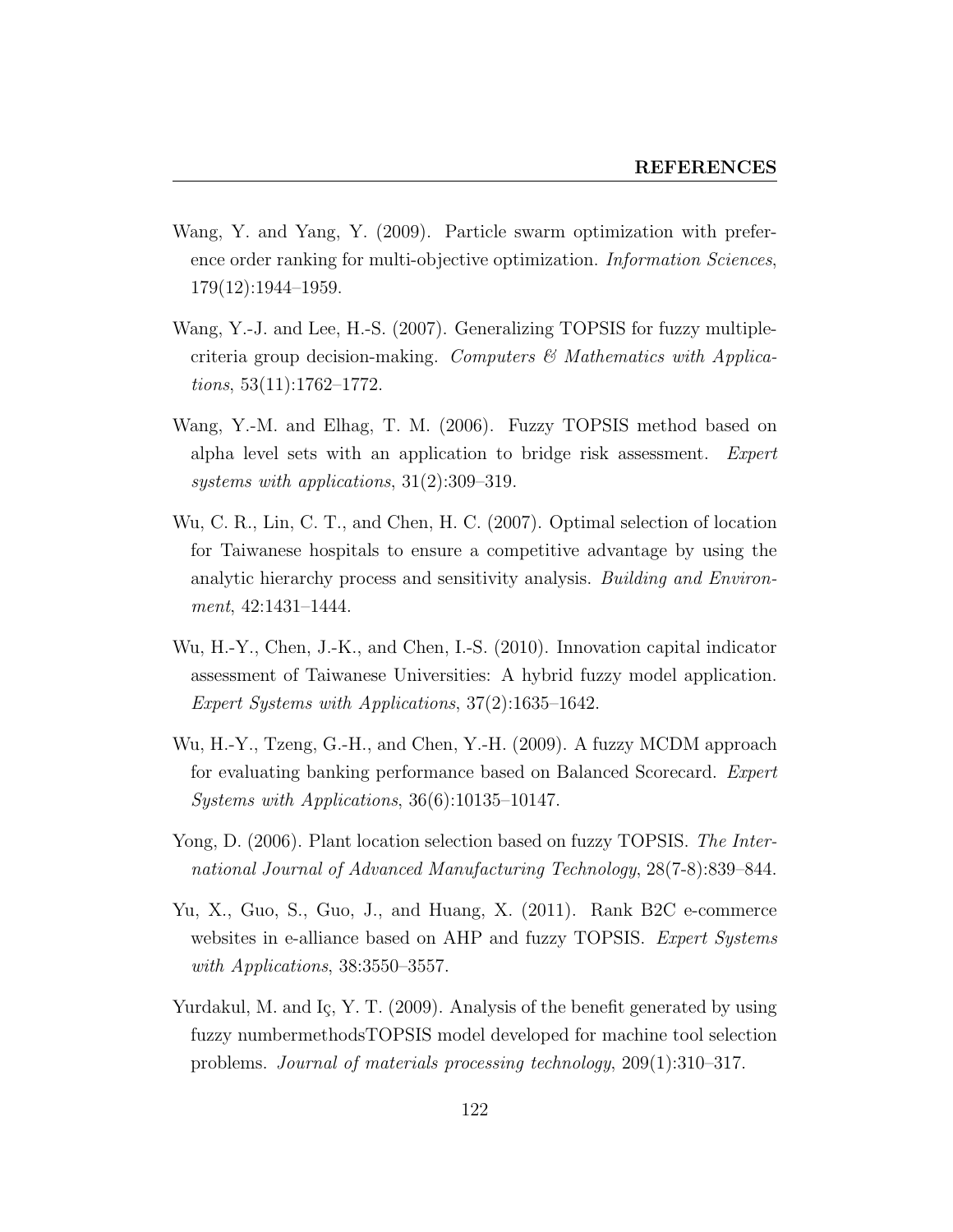- Zadeh, L. A. (1965). Fuzzy sets. Information and Control, 8:338–353.
- Zadeh, L. A. (1975a). The concept of a linguistic variable and its application to approximate reasoningi. Information sciences, 8(3):199–249.
- Zadeh, L. A. (1975b). The concept of a linguistic variable and its application to approximate reasoningii. Information sciences, 8(4):301–357.
- Zaidan, A. A., Zaidan, B. B., Hussain, M., Haiqi, A., Kiah, M. M., and Abdulnabi, M. (2015). Multi-criteria analysis for OS-EMR software selection problem: A comparative study. Decision Support Systems, 78:15–27.
- Zheng, D. X., Ng, S. T., and Kumaraswamy, M. M. (2005). Applying Pareto ranking and niche formation to genetic algorithm-based multiobjective time-cost optimization. Journal of Construction Engineering and Management, 131(1):81–91.
- Zitzler, E., Deb, K., and Thiele, L. (2000). Comparison of multiobjective evolutionary algorithms: Empirical results. Evolutionary computation, 8(2):173–195.
- Zouggari, A. and Benyoucef, L. (2012). Simulation based fuzzy TOPSIS approach for group multi-criteria supplier selection problem. Engineering Applications of Artificial Intelligence, 25:507–519.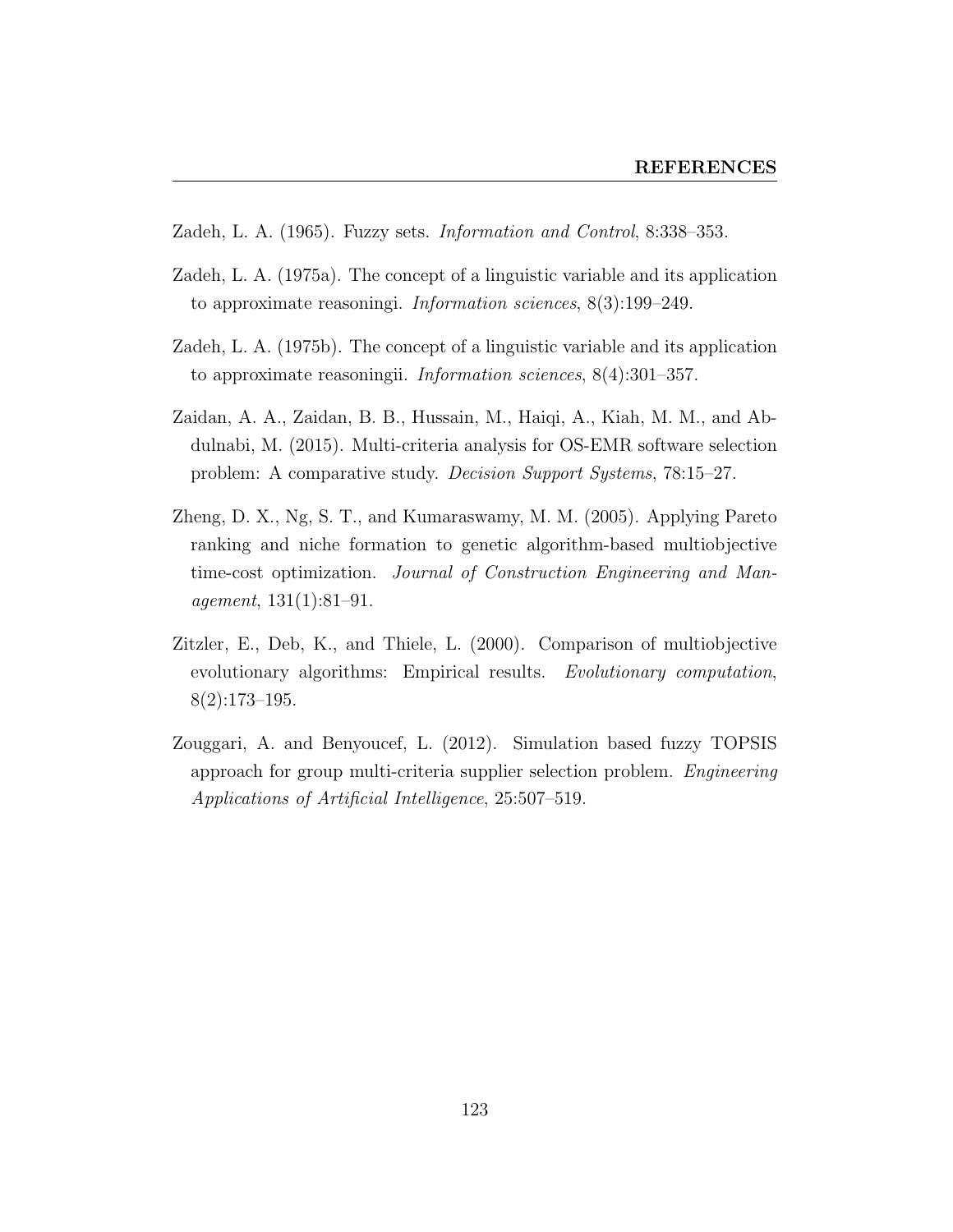# Appendix A Test problems formulation

TNK

Minimize 
$$
(x_1, x_2)
$$
  
\ns.t.  $g_1(x) = x_1^2 + x_2^2 - 1 - 0.1 \cos(16 \tan^{-1}(x_1/x_2)) \ge 0$   
\n $g_2(x) = (x_1 - 0.5)^2 + (x_2 - 0.5)^2 \le 0.5$   
\n $0 \le x_i \le \pi \ (i = 1, 2)$ 

#### ZDT1

Minimize 
$$
(F_1(x), F_2(x))
$$
  
\ns.t.  $0 \le x_i \le 1$   $(i = 1, 2, ..., n)$   
\nwhere  
\n $F_1(x) = x_1,$   
\n $F_2(x) = g(x) \left(1 - \sqrt{x_1/g(x)}\right),$   
\n $g(x) = 1 + 9/(n - 1) \sum_{i=2}^n x_i^2$ 

ZDT2

Minimize 
$$
(F_1(x), F_2(x))
$$
  
s.t.  $0 \le x_i \le 1$   $(i = 1, 2, ..., n)$   
where  
 $F_1(x) = x_1$   
 $F_2(x) = g(x) (1 - (x_1/g(x))^2)$   
 $g(x) = 1 + 9/(n - 1) \sum_{i=1}^{n} x_i^2$ 

 $i=2$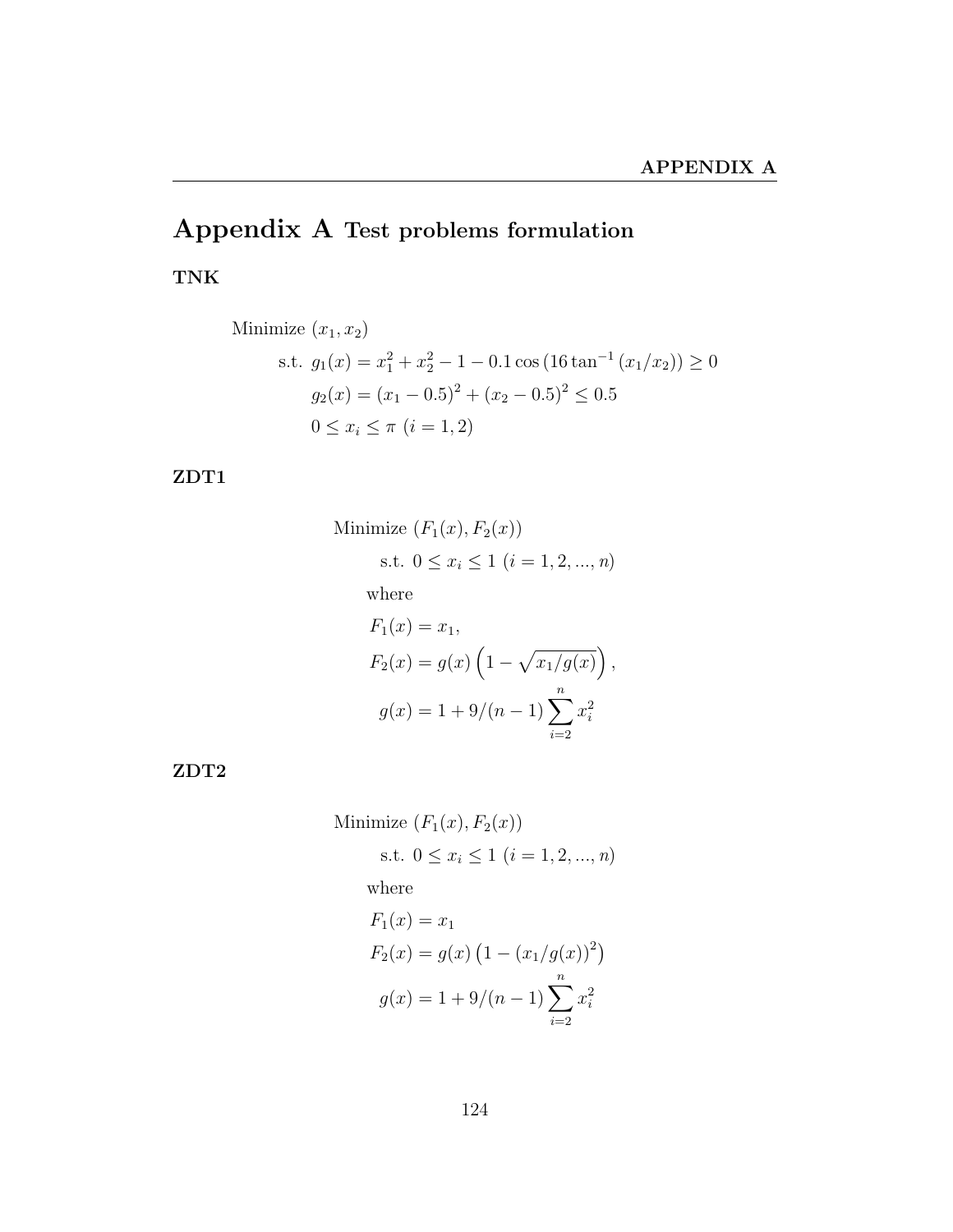#### ZDT6

Minimize 
$$
(F_1(x), F_2(x))
$$
  
\ns.t.  $0 \le x_i \le 1$   $(i = 1, 2, ..., 10)$   
\nwhere  
\n $F_1(x) = 1 - \exp(-4x_1 \sin^6 4\pi x_1,$   
\n $F_2(x) = g(x) (1 - (F_1(x)/g(x))^2),$   
\n $g(x) = 1 + 9 \left(\sum_{i=2}^{10} x_i^2/9\right)^{1/4}$ 

#### DTLZ5

Minimize  $(F_1(x), F_2(x), F_3(x))$ s.t  $0 \le x_i \le 1$   $(i = 1, 2, 3)$ 

where

$$
F_1(x) = (1 + g(x_3)) \cos(\theta_1) \cos(\theta_2),
$$
  
\n
$$
F_2(x) = (1 + g(x_3)) \cos(\theta_1) \sin(\theta_2),
$$
  
\n
$$
F_3(x) = 3 (1 + g(x_3)) \sin(\theta_1),
$$
  
\n
$$
g(x) = (x_3 - 0.5)^2
$$
  
\n
$$
\theta_1 = \frac{\pi}{2} (x_1)
$$
  
\n
$$
\theta_2 = \frac{\pi}{4 (1 + g(x_2))} (1 + 3g(x_3)x_2)
$$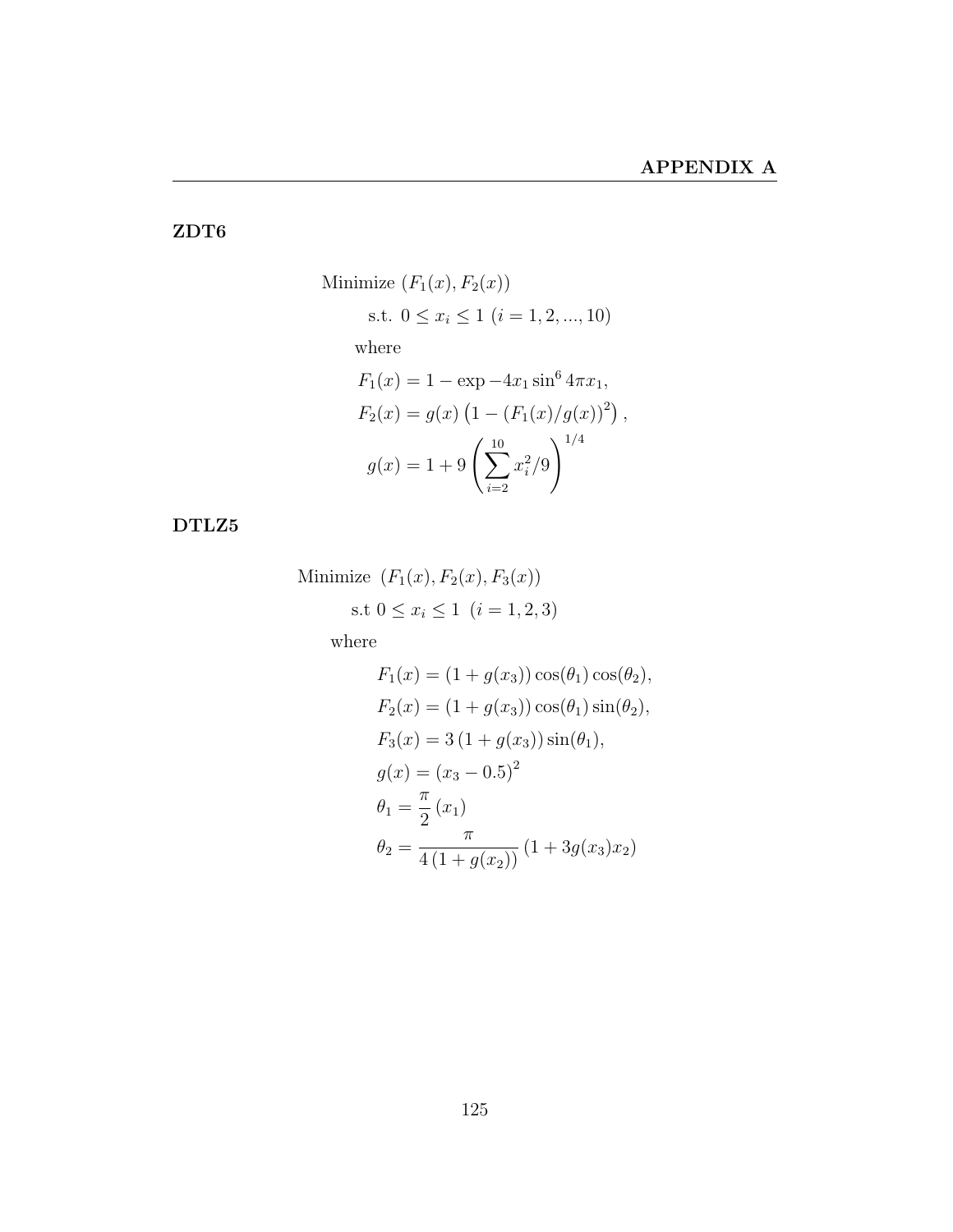### Appendix B Mean and variance of fuzzy numbers

Suppose  $A = (a, b, c)$  is a triangular fuzzy number where  $b > 0$  and  $c > 0$  are the left and right-width of the fuzzy number centered at a. Therefore, the  $\alpha$ -cut of A is computed by,

$$
A_{\alpha} = [a - (1 - \alpha)b, a + (1 - \alpha)c] \forall \alpha \in [0, 1].
$$

The Possibilistic mean value of A is the arithmetic mean of its lower and upper possibilistic mean value (Carlsson and Fuller, 2001), i.e.

$$
Mean(A) = \frac{(M(A) + \overline{M}(A))}{2},
$$

where

$$
\underline{M}(A) = 2 \int_0^1 \alpha \underline{A} d\alpha, \ \overline{M}(A) = 2 \int_0^1 \alpha \overline{A} d\alpha.
$$

Here,  $\overline{A}$  and A are the upper and lower bounds of  $\alpha$ -cut of fuzzy number A, respectively. It is easy to prove that the possibilistic mean value of the fuzzy number is given by

$$
Mean(A) = a + \frac{c - b}{6}.
$$

The variance of a fuzzy number is given by the formulae (Carlsson and Fuller, 2001),

$$
Var(A) = \frac{1}{2} \int_0^1 \alpha (\overline{A} - \underline{A})^2 d\alpha.
$$

Again, it is easy to prove that the variance of fuzzy number A can be calculated as

$$
Var(A) = \frac{(b+c)^2}{24}.
$$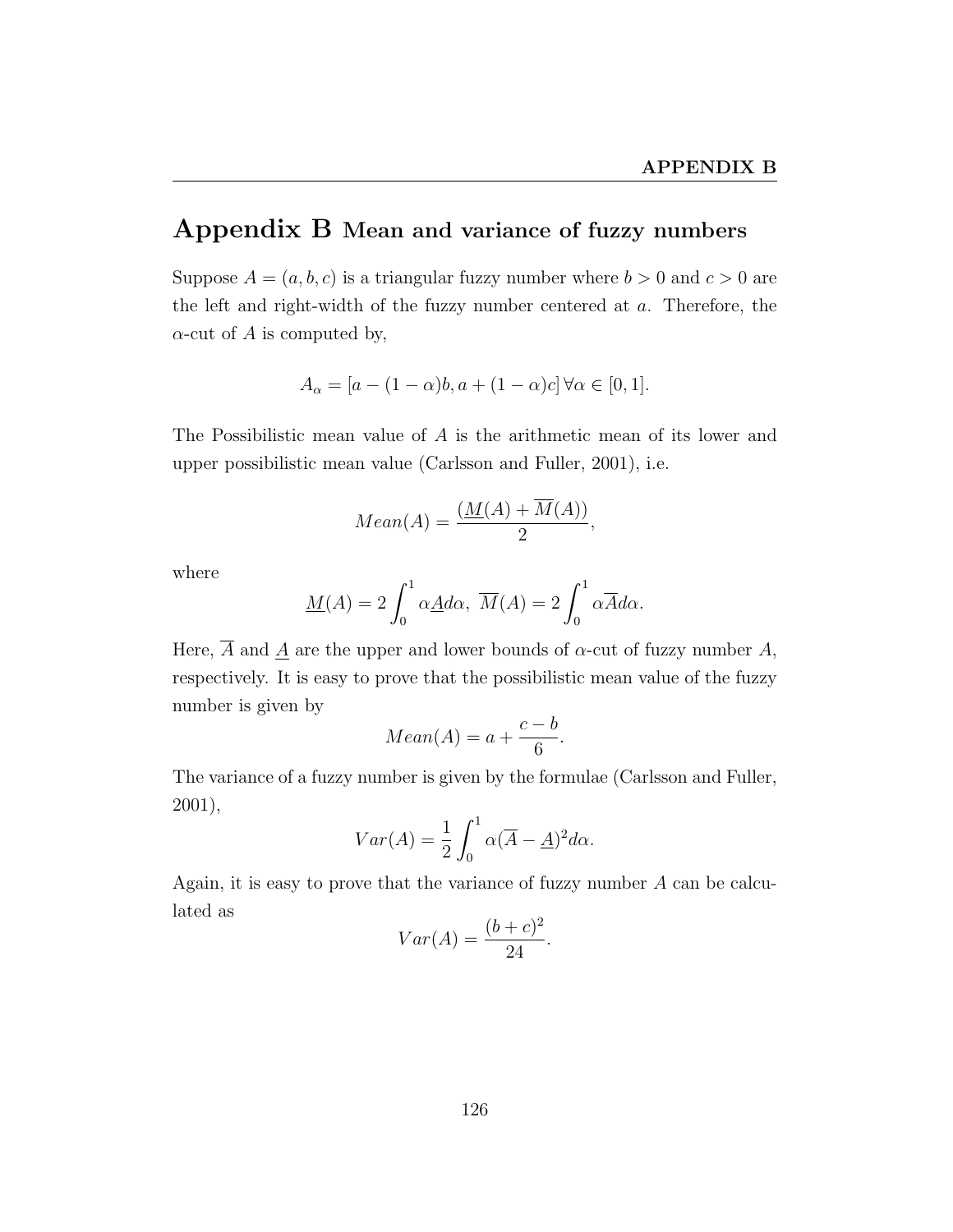# Appendix C Data of the test cases

| (0.0417, 1.0384) | (0.7746, 0.5713) | (0.5454, 0.7799) |
|------------------|------------------|------------------|
| (0.0613, 1.0267) | (0.7736, 0.5835) | (0.5704, 0.7747) |
| (0.0796, 1.0123) | (0.7884, 0.5276) | (0.6182, 0.7731) |
| (0.1120, 0.9813) | (0.7981, 0.5158) | (0.6490, 0.7726) |
| (0.1339, 0.9601) | (0.7710, 0.6709) | (0.7766, 0.5578) |
| (0.1556, 0.9430) | (0.8284, 0.4948) | (0.7785, 0.5500) |
| (0.1691, 0.9356) | (0.9829, 0.1617) | (0.8848, 0.4702) |
| (0.1826, 0.9310) | (0.9651, 0.2467) | (0.9146, 0.4557) |
| (0.1961, 0.9291) | (0.2228, 0.9320) |                  |

Table 5.1: Data for TNK problem  $(x_1, x_2)$ 

Table 5.2: Data for ZDT1 problem  $(F_1, F_2)$ 

| (0.2500, 0.5000) | (0.0102, 0.8990) | (0.1106, 0.6674) |
|------------------|------------------|------------------|
| (0.2814, 0.4695) | (0.5747, 0.2419) | (0.0858, 0.7071) |
| (0.2302, 0.5202) | (0.6274, 0.2079) | (0.4330, 0.3420) |
| (0.3154, 0.4384) | (0.0000, 1.0000) | (0.0548, 0.7659) |
| (0.1830, 0.5722) | (0.6829, 0.1736) | (0.4775, 0.3090) |
| (0.2067, 0.5454) | (0.7410, 0.1392) | (0.0327, 0.8192) |
| (0.1591, 0.6011) | (0.8019, 0.1045) | (0.5248, 0.2756) |
| (0.3520, 0.4067) | (0.8653, 0.0698) | (0.3911, 0.3746) |
| (0.1349, 0.6327) | (0.9314, 0.0349) | (1.0000, 0.0000) |
|                  |                  |                  |